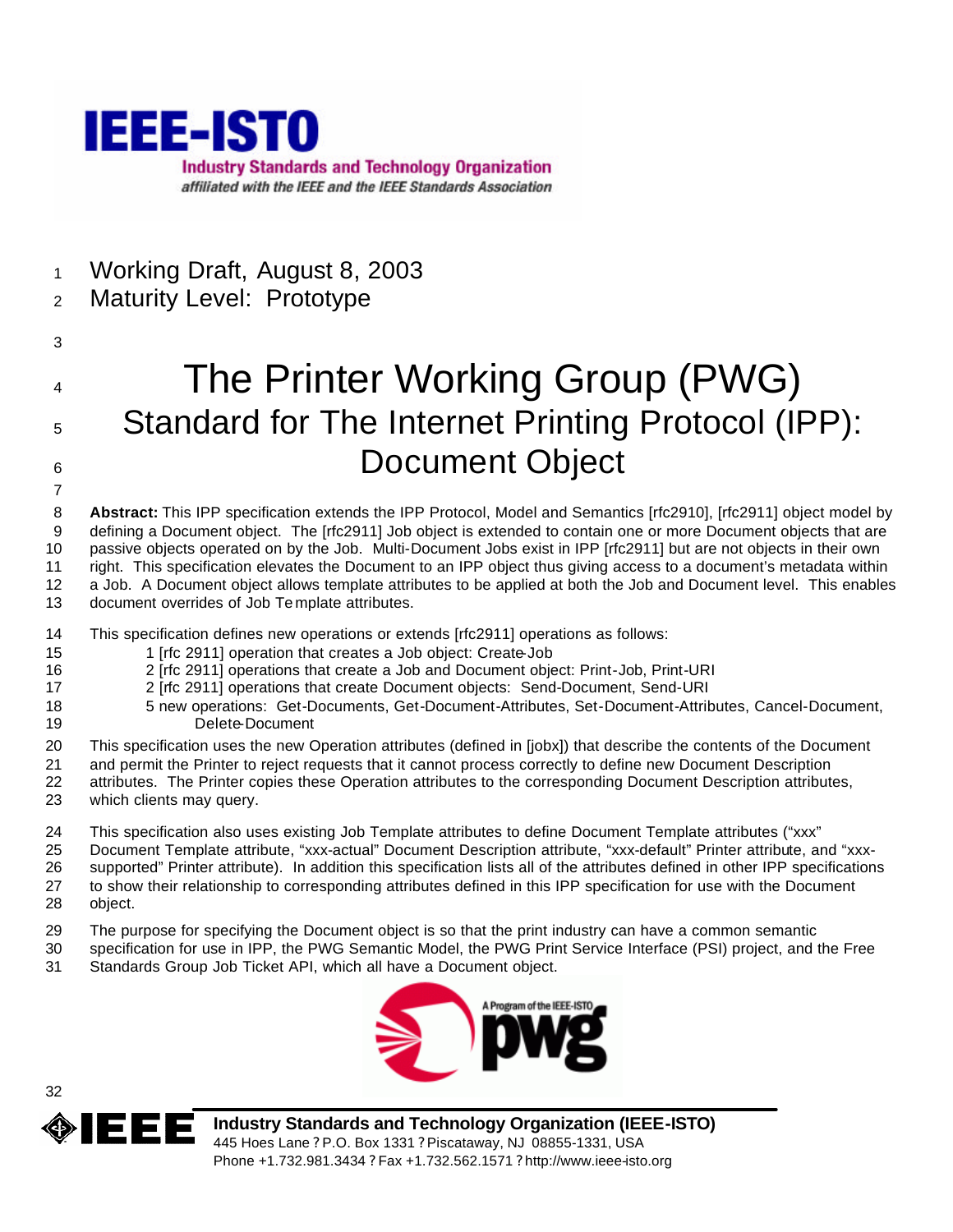| 33             |                                                                                                                                                                                                                                                                                                                                 |
|----------------|---------------------------------------------------------------------------------------------------------------------------------------------------------------------------------------------------------------------------------------------------------------------------------------------------------------------------------|
| 34             | Working Draft, August 8, 2003                                                                                                                                                                                                                                                                                                   |
| 35             | The Printer Working Group (PWG)                                                                                                                                                                                                                                                                                                 |
| 36             | Standard for                                                                                                                                                                                                                                                                                                                    |
| 37             | The Internet Printing Protocol (IPP):                                                                                                                                                                                                                                                                                           |
| 38             | <b>Document Object</b>                                                                                                                                                                                                                                                                                                          |
| 39<br>40       |                                                                                                                                                                                                                                                                                                                                 |
| 41<br>42       | This version of the PWG Proposed Standard is available electronically at:                                                                                                                                                                                                                                                       |
| 43             | ftp://ftp.pwg.org/pub/pwg/ipp/new_DOC/wd-ippdoc10-20030808.pdf, .doc, .rtf                                                                                                                                                                                                                                                      |
| 44<br>45<br>46 | This document is a Working Draft for an IEEE-ISTO PWG Candidate Standard. For a definition of a "PWG<br>Candidate Standard" and its transition to a "PWG Standard", see: ftp://ftp.pwg.org/pub/pwg/general/pwg-<br>process.pdf. After approval by the PWG (by a Last Call) to transition a PWG Working Draft to a PWG Candidate |

47 Standard, the resulting PWG Candidate Standard will be available electronically at: ftp://ftp.pwg.org/pub/pwg/cs/.<br>48 After approval by the PWG (by a Last Call) to transition a PWG Candidate Standard to a PWG Standard, After approval by the PWG (by a Last Call) to transition a PWG Candidate Standard to a PWG Standard, the

49 resulting PWG Standard will be available electronically at: ftp://ftp.pwg.org/pub/pwg/standards/.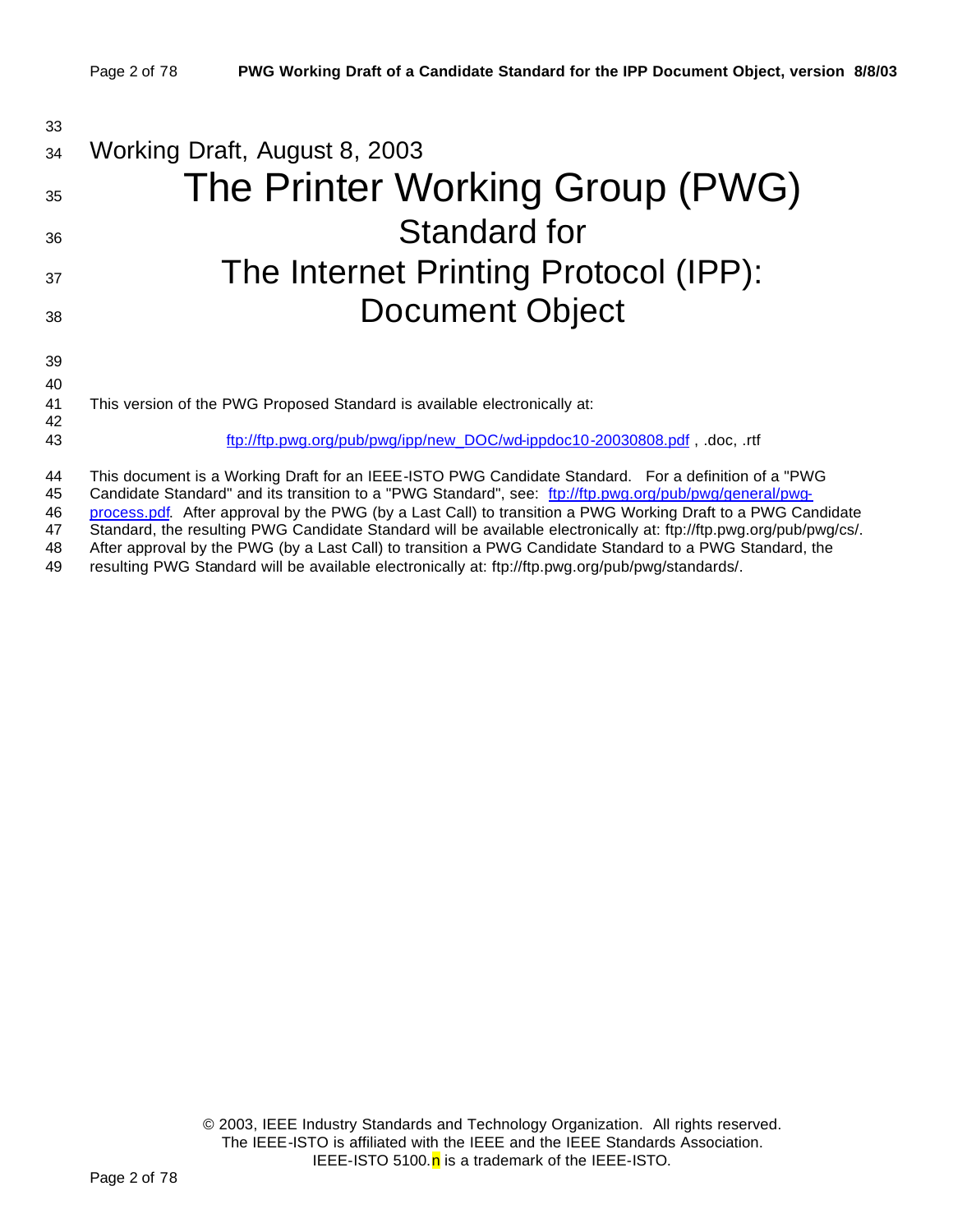#### **PWG Working Draft for a Candidate Standard for the IPP Document Object 8/8/03** Page 3 of 78

#### **Copyright (C) 2003, IEEE ISTO. All rights reserved.**

This document may be copied and furnished to others, and derivative works that comment on, or otherwise explain it

or assist in its implementation may be prepared, copied, published and distributed, in whole or in part, without

restriction of any kind, provided that the above copyright notice, this paragraph and the title of the Document as

 referenced below are included on all such copies and derivative works. However, this document itself may not be modified in any way, such as by removing the copyright notice or references to the IEEE-ISTO and the Printer

Working Group, a program of the IEEE-ISTO.

Title: The Printer Working Group Standard for the Internet Printing Protocol (IPP): Document Object

 The IEEE-ISTO and the Printer Working Group DISCLAIM ANY AND ALL WARRANTIES, WHETHER EXPRESS OR IMPLIED INCLUDING (WITHOUT LIMITATION) ANY IMPLIED WARRANTIES OF MERCHANTABILITY OR FITNESS FOR A PARTICULAR PURPOSE.

 The Printer Working Group, a program of the IEEE-ISTO, reserves the right to make changes to the document without further notice. The document may be updated, replaced or made obsolete by other documents at any time.

 The IEEE-ISTO takes no position regarding the validity or scope of any intellectual property or other rights that might be claimed to pertain to the implementation or use of the technology described in this document or the extent to which any license under such rights might or might not be available; neither does it represent that it has made any effort to identify any such rights.

The IEEE-ISTO invites any interested party to bring to its attention any copyrights, patents, or patent applications, or

 other proprietary rights which may cover technology that may be required to implement the contents of this document. The IEEE-ISTO and its programs shall not be responsible for identifying patents for which a license may be required by a document and/or IEEE-ISTO Industry Group Standard or for conducting inquiries into the legal validity or scope of those patents that are brought to its attention. Inquiries may be submitted to the IEEE-ISTO by e-

mail at:

ieee-isto@ieee.org.

 The Printer Working Group acknowledges that the IEEE-ISTO (acting itself or through its designees) is, and shall at all times, be the sole entity that may authorize the use of certification marks, trademarks, or other special

designations to indicate compliance with these materials.

 Use of this document is wholly voluntary. The existence of this document does not imply that there are no other ways to produce, test, measure, purchase, market, or provide other goods and services related to its scope.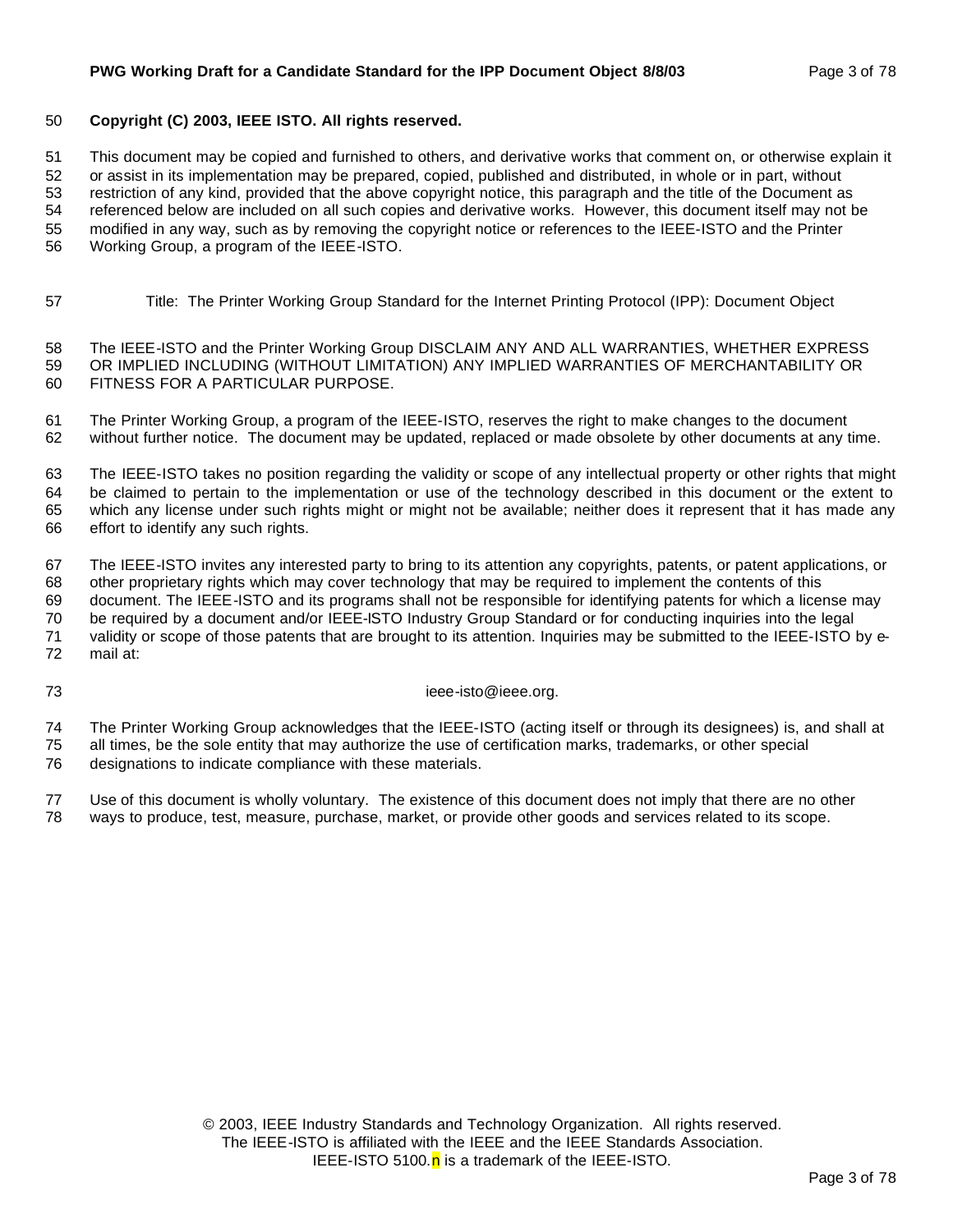#### Page 4 of 78 **PWG Working Draft of a Candidate Standard for the IPP Document Object, version 8/8/03**

#### **About the IEEE-ISTO**

 The IEEE-ISTO is a not-for-profit corporation offering industry groups an innovative and flexible operational forum 82 and support services. The IEEE-ISTO provides a forum not only to develop standards, but also to facilitate activities that support the implementation and acceptance of standards in the marketplace. The organization is affiliated with 84 the IEEE (http://www.ieee.org/) and the IEEE Standards Association (http://standards.ieee.org/).

For additional information regarding the IEEE-ISTO and its industry programs visit http://www.ieee-isto.org.

 

#### **About the IEEE-ISTO PWG**

 The Printer Working Group (or PWG) is a Program of the IEEE Industry Standards and Technology Organization (ISTO) with member organizations including printer manufacturers, print server developers, operating system providers, network operating systems providers, network connectivity vendors, and print management application developers. The group is chartered to make printers and the applications and operating systems supporting them work together better. All references to the PWG in this document implicitly mean "The Printer Working Group, a Program of the IEEE ISTO." In order to meet this objective, the PWG will document the results of their work as open standards that define print related protocols, interfaces, procedures and conventions. Printer manufacturers and vendors of printer related software will benefit from the interoperability provided by voluntary conformance to these standards.

In general, a PWG standard is a specification that is stable, well understood, and is technically competent, has

- multiple, independent and interoperable implementations with substantial operational experience, and enjoys significant public support.
- For additional information regarding the Printer Working Group visit: http://www.pwg.org
- 
- **Contact information:**
- IPP Web Page: http://www.pwg.org/ipp/
- IPP Mailing List: ipp@pwg.org
- 108 To subscribe to the ipp mailing list, send the following email:<br>109 1) send it to maiordomo@pwg.org
- 1) send it to majordomo@pwg.org
- 2) leave the subject line blank
- 3) put the following two lines in the message body:
- 112 subscribe ipp
- end

 Implementers of this specification are encouraged to join the IPP Mailing List in order to participate in any discussions of clarifications or review of registration proposals for additional names. Requests for additional extensions, for inclusion in this specification, should be sent to the IPP Mailing list for consideration. In order to reduce spam the mailing list rejects mail from non-subscribers, so you must subscribe to the mailing list in order to 118 send a question or comment to the mailing list.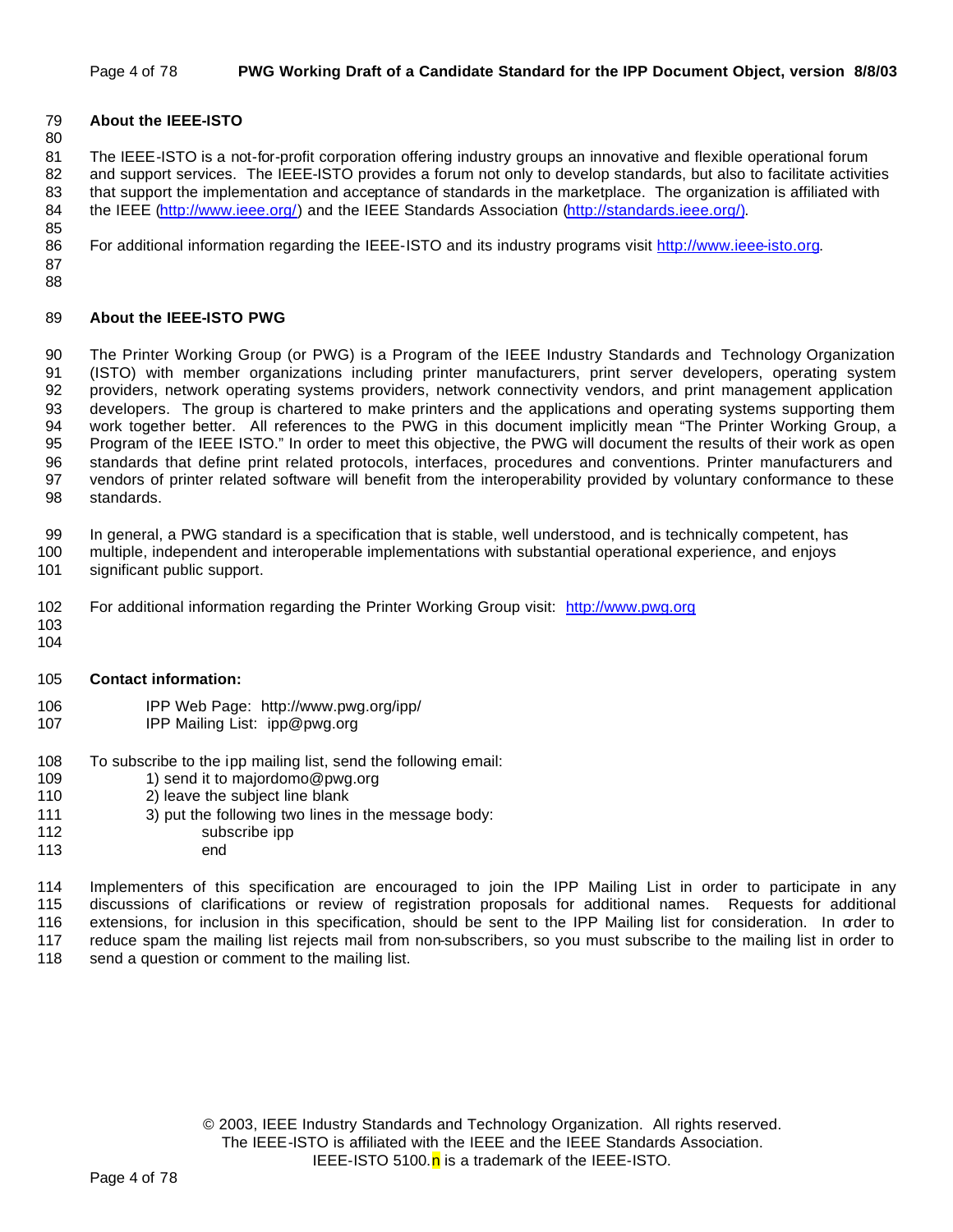# **Contents**

| 120                                           | 1              | Introduction and Summary                                                                                                                                                               | 9                    |
|-----------------------------------------------|----------------|----------------------------------------------------------------------------------------------------------------------------------------------------------------------------------------|----------------------|
| 121                                           |                |                                                                                                                                                                                        |                      |
| 122                                           | $\overline{2}$ | Terminology                                                                                                                                                                            | 11                   |
| 123                                           |                |                                                                                                                                                                                        |                      |
| 124                                           |                |                                                                                                                                                                                        |                      |
| 125                                           | 3              | New Job operations and semantic extensions to Job operations                                                                                                                           | 13                   |
| 126<br>127<br>128<br>129<br>130<br>131<br>132 |                | 3.1.1.1 ipp-attribute-fidelity (boolean) ([rfc2911] § 3.2.1 and 15)<br>3.1.1.2 job-mandatory-attributes (1setOf type2 keyword) Operation attribute                                     | 14<br>14             |
| 133                                           |                |                                                                                                                                                                                        |                      |
| 134<br>135<br>136<br>137<br>138               |                | 3.3.1.1 "limit" (integer(1:MAX)):<br>3.3.1.2 "requested-attributes" (1setOf type2 keyword):                                                                                            | 17<br>17             |
| 139                                           |                |                                                                                                                                                                                        |                      |
| 140                                           |                |                                                                                                                                                                                        |                      |
| 141                                           |                |                                                                                                                                                                                        |                      |
| 142                                           |                |                                                                                                                                                                                        |                      |
| 143                                           |                |                                                                                                                                                                                        |                      |
| 144                                           |                |                                                                                                                                                                                        |                      |
| 145                                           |                |                                                                                                                                                                                        |                      |
| 146                                           | 4              | <b>Document Operations</b>                                                                                                                                                             | 19                   |
| 147<br>148<br>149<br>150<br>151<br>152<br>153 |                | 4.1.2.1 document-number (integer(1:MAX))<br>4.1.2.2 document-state (type1 enum)<br>4.1.2.3 document-state-reasons (1setOf type2 keyword)<br>4.1.2.4 document-state-message (text(MAX)) | 21<br>21<br>22<br>22 |
| 154                                           |                |                                                                                                                                                                                        | .22                  |
| 155<br>156<br>157<br>158                      |                | 4.3.1.1 "requested-attributes" (1setOf keyword):                                                                                                                                       | 23                   |
| 159<br>160<br>161                             |                |                                                                                                                                                                                        |                      |

© 2003, IEEE Industry Standards and Technology Organization. All rights reserved. The IEEE-ISTO is affiliated with the IEEE and the IEEE Standards Association. IEEE-ISTO 5100. $n$  is a trademark of the IEEE-ISTO.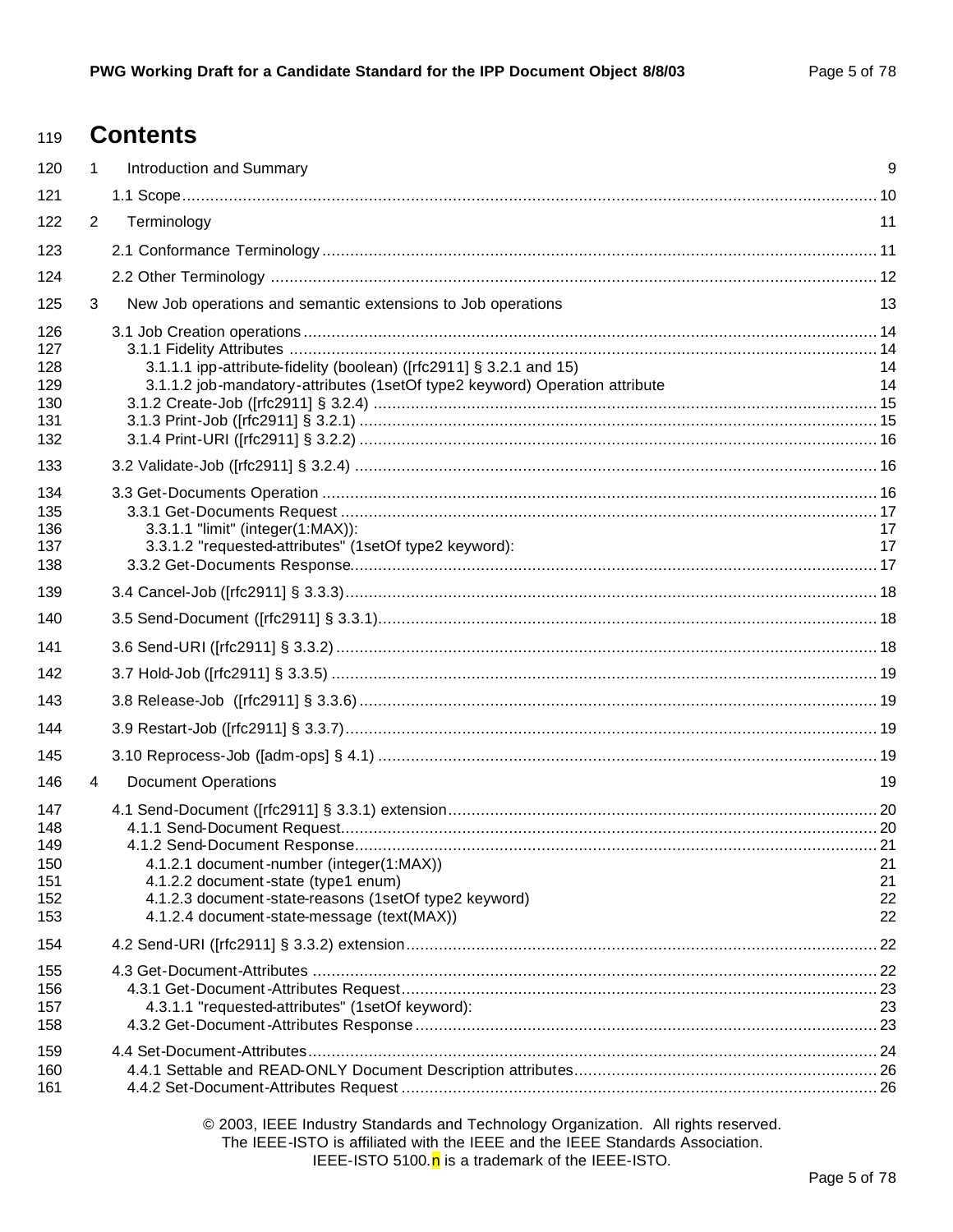| 162                      |   |                                                                      |    |
|--------------------------|---|----------------------------------------------------------------------|----|
| 163<br>164<br>165<br>166 |   | 4.5.1.1 document-message (text(MAX)):                                | 29 |
| 167                      | 5 | Administrative Job and Document operations                           | 30 |
| 168                      |   |                                                                      |    |
| 169                      |   |                                                                      |    |
| 170                      |   |                                                                      |    |
| 171                      |   |                                                                      |    |
| 172                      | 6 | Job and Document Template Attribute Precedence during Job processing | 31 |
| 173                      | 7 | Operation Attributes for the Job and Document Creation operations    | 32 |
| 174                      |   |                                                                      |    |
|                          |   |                                                                      |    |
| 175<br>176               |   |                                                                      |    |
| 177                      |   |                                                                      |    |
| 178                      | 8 | Job Template and Document Template attributes                        | 35 |
| 179                      |   |                                                                      |    |
| 180                      |   |                                                                      |    |
| 181                      |   |                                                                      |    |
| 182                      | 9 | Job Description and Document Description attributes                  | 35 |
| 183<br>184<br>185        |   |                                                                      |    |
| 186                      |   |                                                                      |    |
| 187<br>188               |   |                                                                      |    |
| 189                      |   |                                                                      |    |
| 190                      |   |                                                                      |    |
| 191                      |   |                                                                      |    |
| 192<br>193               |   |                                                                      |    |
| 194                      |   |                                                                      |    |
| 195                      |   |                                                                      |    |
| 196                      |   |                                                                      |    |
| 197                      |   |                                                                      |    |
| 198                      |   |                                                                      |    |
| 199                      |   |                                                                      |    |
| 200                      |   |                                                                      |    |
| 201<br>202               |   |                                                                      |    |
| 203                      |   |                                                                      |    |
| 204                      |   |                                                                      |    |
| 205                      |   |                                                                      |    |
| 206                      |   |                                                                      |    |
| 207                      |   |                                                                      |    |

© 2003, IEEE Industry Standards and Technology Organization. All rights reserved. The IEEE-ISTO is affiliated with the IEEE and the IEEE Standards Association. IEEE-ISTO 5100. $n$  is a trademark of the IEEE-ISTO.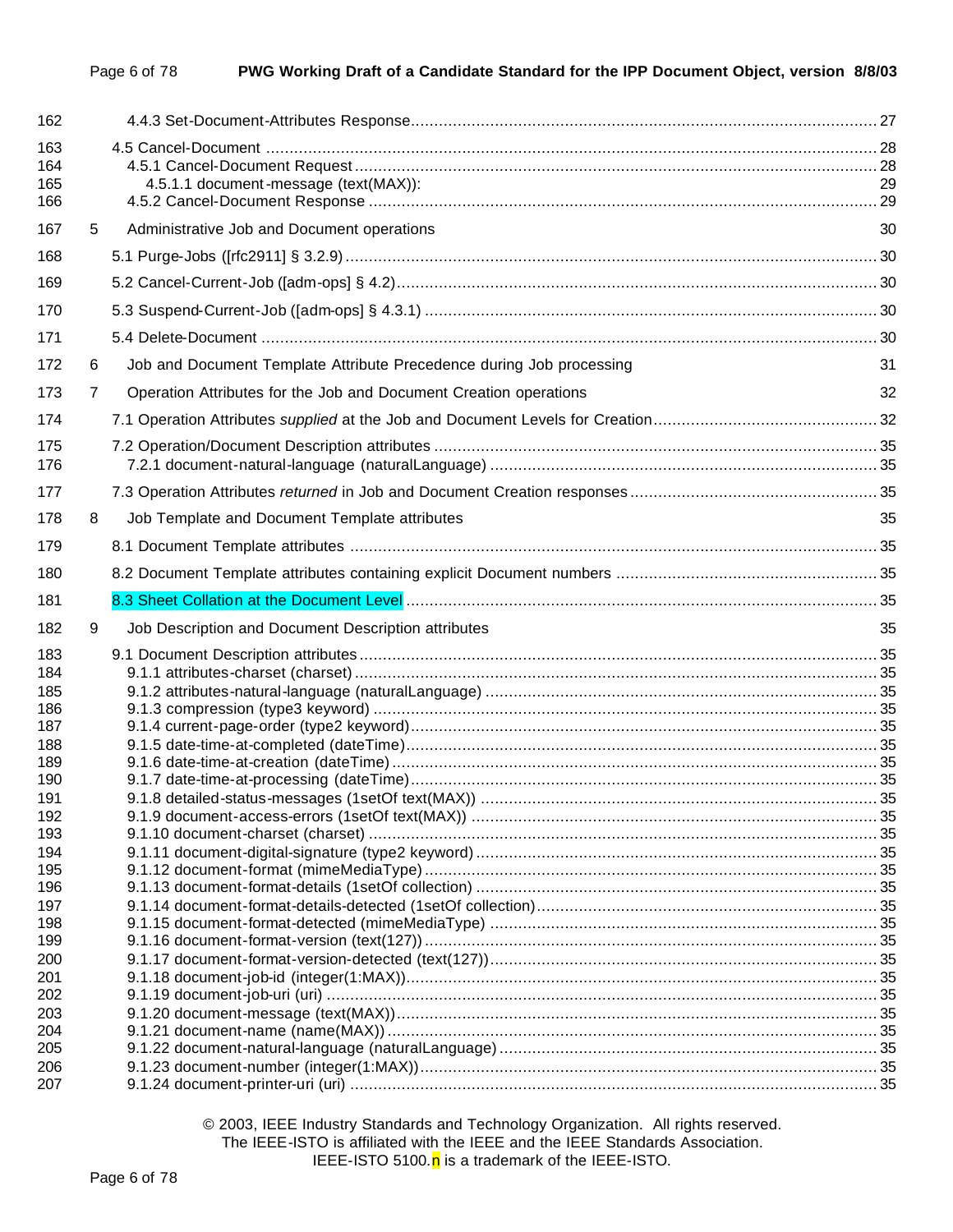| 208<br>209 |    | 9.1.25.1 The "document-state" Document Description attribute and the Document object life Cycle                                                                    | -35 |
|------------|----|--------------------------------------------------------------------------------------------------------------------------------------------------------------------|-----|
| 210        |    |                                                                                                                                                                    |     |
| 211        |    |                                                                                                                                                                    |     |
| 212        |    |                                                                                                                                                                    |     |
| 213        |    |                                                                                                                                                                    |     |
| 214        |    |                                                                                                                                                                    |     |
| 215<br>216 |    |                                                                                                                                                                    |     |
| 217        |    |                                                                                                                                                                    |     |
| 218        |    |                                                                                                                                                                    |     |
| 219        |    |                                                                                                                                                                    |     |
| 220        |    |                                                                                                                                                                    |     |
| 221<br>222 |    |                                                                                                                                                                    |     |
| 223        |    |                                                                                                                                                                    |     |
| 224        |    |                                                                                                                                                                    |     |
| 225        |    |                                                                                                                                                                    |     |
| 226        |    |                                                                                                                                                                    |     |
| 227<br>228 |    |                                                                                                                                                                    |     |
| 229        |    |                                                                                                                                                                    |     |
| 230        |    |                                                                                                                                                                    |     |
| 231        | 10 | <b>New Printer attributes</b>                                                                                                                                      | 35  |
| 232        |    |                                                                                                                                                                    |     |
| 233        | 11 | New Values for Existing Printer Description Attributes                                                                                                             | 35  |
| 234        |    |                                                                                                                                                                    |     |
| 235        | 12 | Encodings of Additional Attribute Tags                                                                                                                             | 35  |
| 236        | 13 | <b>Conformance Summary</b>                                                                                                                                         | 35  |
| 237        |    |                                                                                                                                                                    |     |
| 238        |    |                                                                                                                                                                    |     |
| 239        | 14 | <b>Normative References</b>                                                                                                                                        | 35  |
| 240        | 15 | <b>Informative References</b>                                                                                                                                      | 35  |
| 241        | 16 | <b>IANA Considerations</b>                                                                                                                                         | 35  |
| 242        |    |                                                                                                                                                                    |     |
| 243        |    |                                                                                                                                                                    |     |
| 244        |    |                                                                                                                                                                    |     |
| 245        |    |                                                                                                                                                                    |     |
| 246        |    |                                                                                                                                                                    |     |
| 247        |    |                                                                                                                                                                    |     |
| 248        |    |                                                                                                                                                                    |     |
| 249        | 17 | Internationalization Considerations                                                                                                                                | 35  |
| 250        | 18 | <b>Security Considerations</b>                                                                                                                                     | 35  |
| 251        | 19 | Contributors                                                                                                                                                       | 35  |
|            |    | © 2003, IEEE Industry Standards and Technology Organization. All rights reserved.<br>The IEEE-ISTO is affiliated with the IEEE and the IEEE Standards Association. |     |

IEEE-ISTO 5100. $n$  is a trademark of the IEEE-ISTO.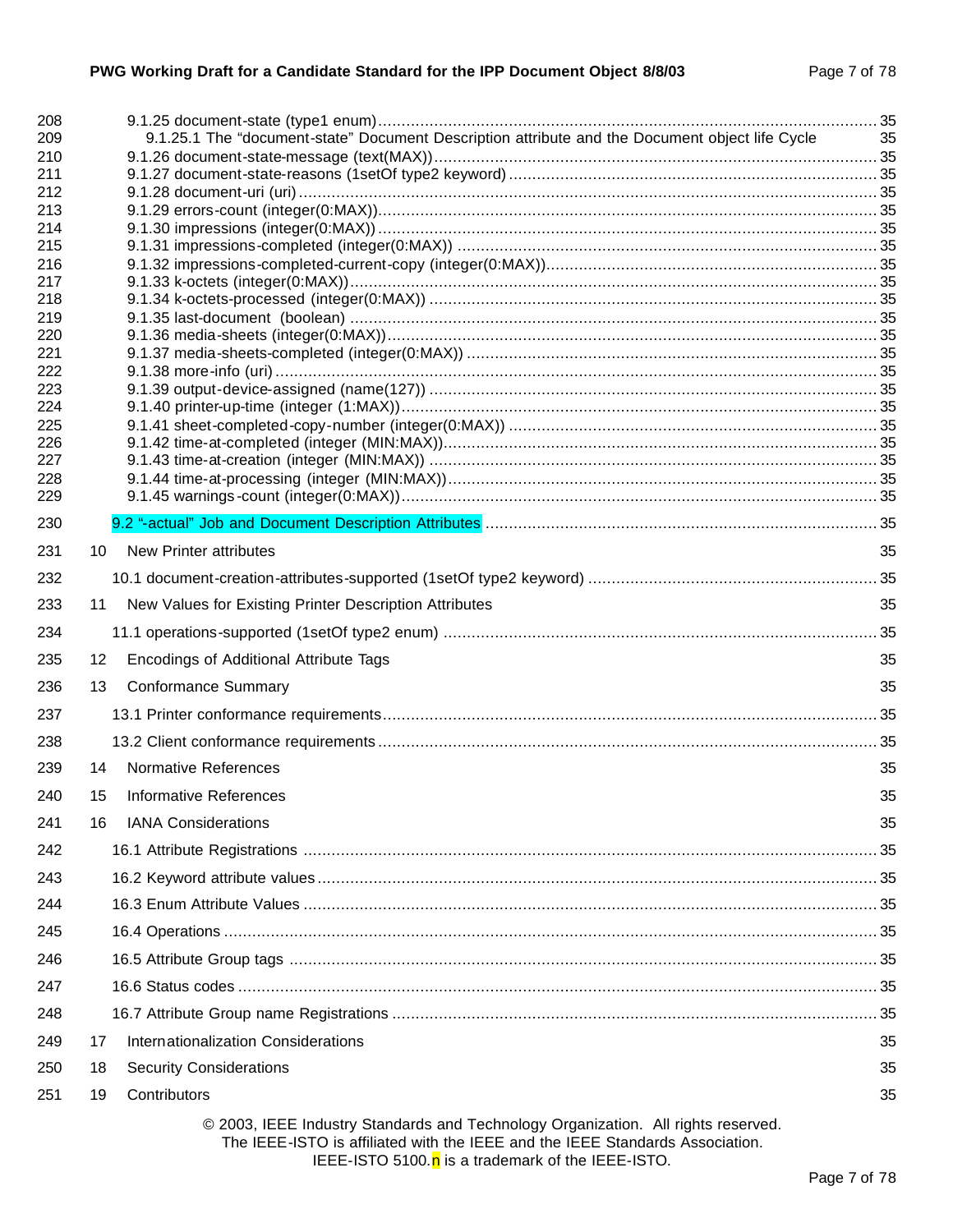| Page 8 of 78 | PWG Working Draft of a Candidate Standard for the IPP Document Object, version 8/8/03 |
|--------------|---------------------------------------------------------------------------------------|
|--------------|---------------------------------------------------------------------------------------|

| 252 | 20   | Acknowledgments                                                          | 35 |
|-----|------|--------------------------------------------------------------------------|----|
| 253 | 21   | Author's Address                                                         | 35 |
| 254 | 22   | Appendix A: Document operations compared to Job operations (Informative) | 35 |
| 255 | 23   | Annex B: IEEE-ISTO 5100.4-2001 Document Overrides (informative)          | 35 |
| 256 | - 24 | Annex C: Change Log (informative)                                        | 35 |

# **Table of Tables**

| 259 |                                                                                                                 |  |
|-----|-----------------------------------------------------------------------------------------------------------------|--|
| 260 |                                                                                                                 |  |
| 261 |                                                                                                                 |  |
| 262 |                                                                                                                 |  |
| 263 |                                                                                                                 |  |
| 264 |                                                                                                                 |  |
| 265 |                                                                                                                 |  |
| 266 | Table 8 - Operation Attributes supplied at the Job and Document Levels in Job and Document Creation Requests 34 |  |
| 267 | Table 9 - Operation attributes returned in Job and Document Creation operation responses35                      |  |
| 268 |                                                                                                                 |  |
| 269 |                                                                                                                 |  |
| 270 |                                                                                                                 |  |
| 271 | Figure 1 - The "document-state" Document Description attribute and the Document object life cycle35             |  |
| 272 |                                                                                                                 |  |
| 273 |                                                                                                                 |  |
| 274 |                                                                                                                 |  |
| 275 |                                                                                                                 |  |
| 276 |                                                                                                                 |  |
| 277 |                                                                                                                 |  |

# **Table of Figures**

 Figure 1 - The "document-state" Document Description attribute and the Document object life cycle....................... 35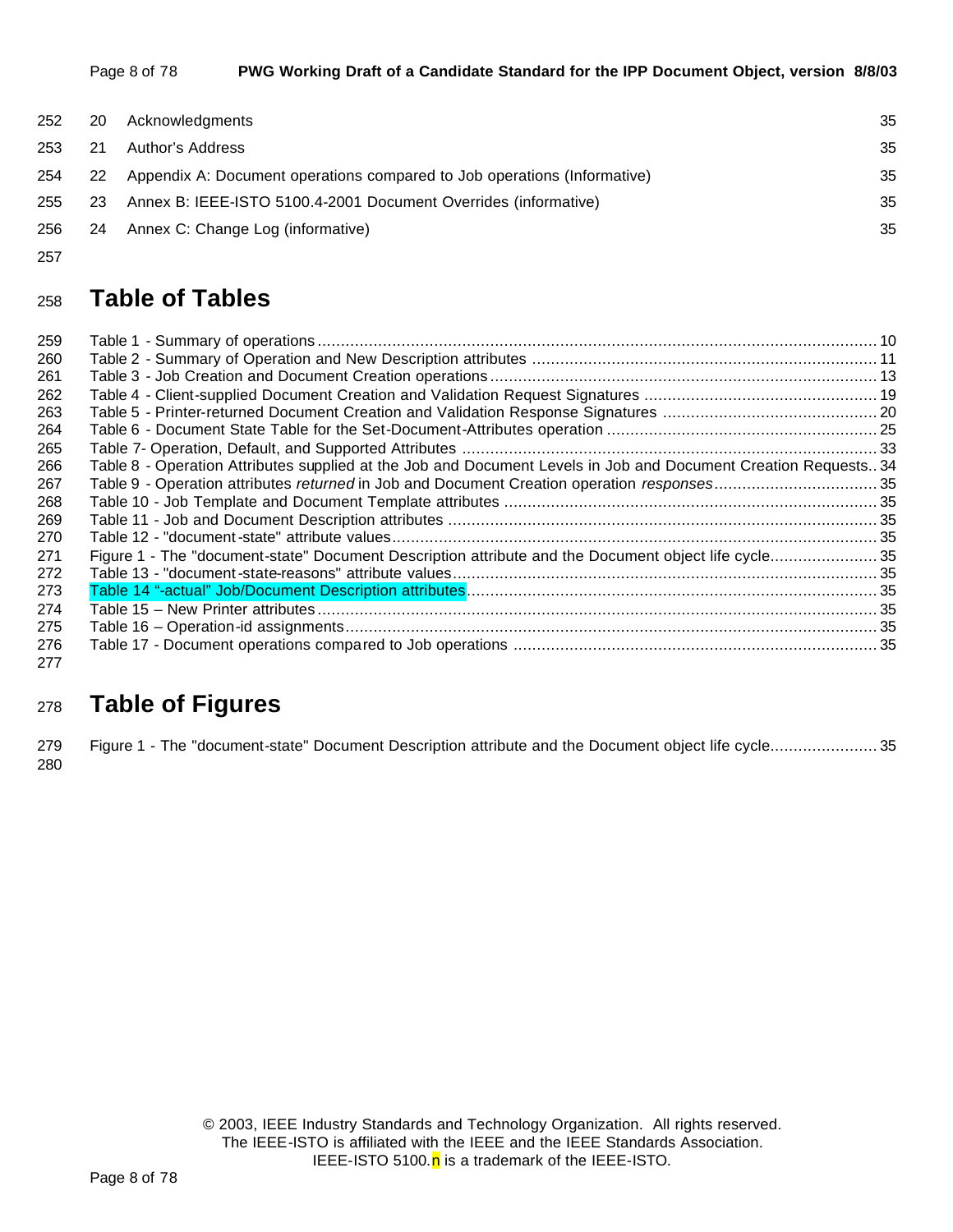# **1 Introduction and Summary**

 This IPP specification extends the IPP Model and Semantics [rfc2911] object model by defining a Document object. The [rfc2911] Job object is extended to contain one or more Document objects that are passive objects operated on by the Job. The REQUIRED Print-Job and OPTIONAL Print-URI operations ([rfc2911] § 3.2.1 and 3.2.2) create a Job object containing a single Document object. The REQUIRED Create-Job operation ([rfc2911] § 3.2.4) creates a Job object. The REQUIRED Send-Document and OPTIONAL Send-URI operations ([rfc2911] § 3.3.1 and 3.3.2) add a Document object to the specified Job object. This specification adds a Document Attributes group (and tag) to the Send-Document and Send-URI requests and responses. The Document Attributes group contains any Document Template attributes to be applied to this Document object being created, overriding any corresponding Job Template attributes supplied at the job level (by Create-Job) and thereby allowing the client to vary the Document Template attributes between Document objects in a single Job.

- This specification defines one new operation for Job objects, four new operations for Document objects once they have been created, and extends [rfc2911] operations as follows:
- 1 REQUIRED Job operation: Get-Documents
- 1 REQUIRED Job and Document Creation operation: PrintJob [rfc2911]
- 1 OPTIONAL Job and Document Creation operation: Print-URI [rfc2911]
- 1 REQUIRED Document Creation operation: Send-Document [rfc2911]
- 1 OPTIONAL Document Creation operation: Send-URI [rfc2911]
- 2 REQUIRED Document operations: Cancel-Document, Get-Document-Attributes
- 2 OPTIONAL Document operations: Delete-Document, Set-Document-Attributes.
- This specification uses the new Operation attributes (defined in [jobx]) that describe the contents of the Document and permit the Printer to reject requests that it cannot process correctly to define new Document Description
- attributes. The Printer copies these Operation attributes to the corresponding Document Description attributes which client may query.
- This specification also uses existing Job Template attributes to define Document Template attributes ("xxx"
- Document Template attribute, "xxx-actual" Document Description attribute [ippact], "xxx-default" Printer attribute, and
- "xxx-supported" Printer attribute). In addition this specification lists all of the attributes defined in other IPP 308 specifications<sup>1</sup> to show their relationship to corresponding attributes defined in this IPP specification for use with the Document object. The analogous Document Descriptions attributes that correspond to the Job Description attributes
- are also defined.

- The semantics of "document-state", "document-state-reasons", and "document-state-message" Document
- Description attributes are based on the corresponding [rfc2911] "job-state", "job-state-reasons", and "job-state- message" Job Description attributes. The state transitions for a Document are simpler than a Job's. A Document is either waiting for the Job to process it, being processed by the Job or has reached its terminating state. Only the applicable state values are used. It is assumed that an implementation will only use values from "job-state-reasons"
- that are applicable to a Document for "document-state-reasons".
- The intent is to propose this specification as an IPP extension and which will be referenced as part of the PWG Semantic Model. The purpose for specifying the Document object is so that the print industry can have a common semantic specification for use in IPP, the PWG Semantic Model [pwg-sm], the PWG Print Service Interface (PSI)
- project [pwg-psi], and the Free Standards Group Job Ticket API [fsg-jt], which all have a Document object.

 This specification lists all attributes defined in other IPP specifications at the time of publication of this specification. No attempt will be made to keep this specification up to date after publication.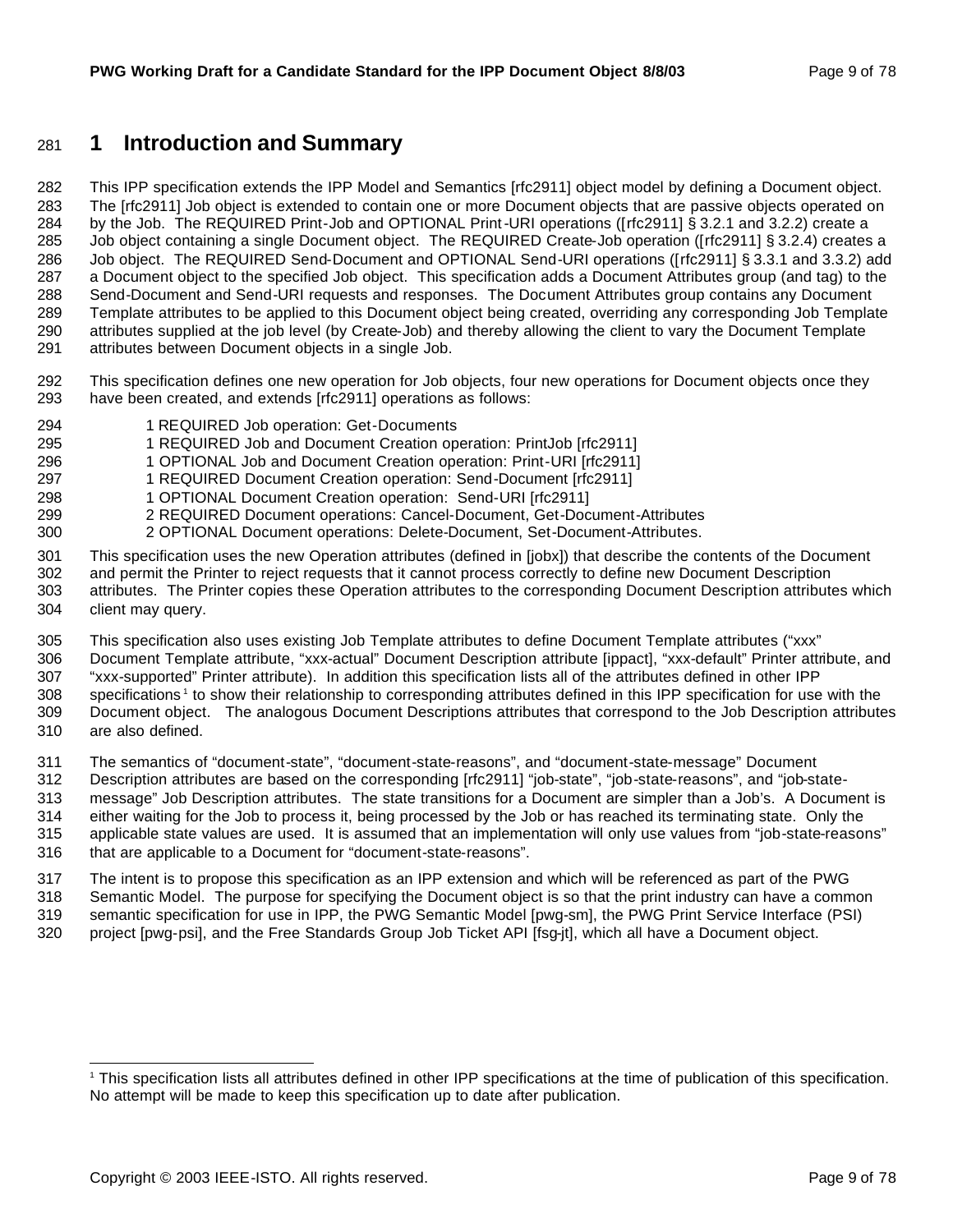# 321 **1.1 Scope**

 Part of this extension is to allow the client to supply printing instructions, called Document Template attributes, when creating each Document object. An IPP Printer implementation MAY support most of the existing Job Template attributes as Document Template attributes as well. (The PWG Semantic Model [pwg-sm] currently calls the Job Template attributes and Document Template attributes simply "Job Processing" and "Document Processing" attributes). Note: There are a number of footnotes which relate this IPP specification to the PWG Semantic model and other PWG projects, such as the Print Service Interface (PSI) [pwg-psi].

328 The Document object is a passive object<sup>2</sup> and is operated upon by the Job. The client uses any of the existing Send-329 Document, Send-URI, Print-Job, or Print-URI operations to create a Document object. In addition there are 5 new 330 operations that affect the Document object after it has been created as summarized in Table 1.

#### 331 **Table 1 - Summary of operations**

| <b>Operation Name</b>   | Printer<br>support           | <b>Brief Description</b>                                                                                                                                                                                                                                                                                                                       |
|-------------------------|------------------------------|------------------------------------------------------------------------------------------------------------------------------------------------------------------------------------------------------------------------------------------------------------------------------------------------------------------------------------------------|
| Print-Job [rfc2911]     | <b>REQUIRED</b>              | Creates a Job object as in [rfc2911] that contains a single Document<br>object with pushed data in-line. Some additional Operation attributes<br>are defined in [jobx] for use in creating the Document object with<br>Document Description attributes.                                                                                        |
| Print-URI [rfc2911]     | <b>OPTIONAL</b>              | Creates a Job object as in [rfc2911] that contains a single Document<br>object with a reference to the document data. Some additional<br>Operation attributes are defined in [jobx] for use in creating the<br>Document object with Document Description attributes.                                                                           |
| Create-Job [rfc2911]    | REQUIRED <sup>3</sup>        | Creates the Job object as defined in [rfc2911] with Job Attributes. Job<br>Template attributes that affect individual documents, such as "media",<br>are inherited by the Document objects that are subsequently created for<br>the Job using Send-Document and/or Send-URI.                                                                   |
| Send-Document [rfc2911] | <b>REQUIRED</b> <sup>3</sup> | Creates a Document object with Document attributes and data. Some<br>additional Operation attributes are defined in [jobx] for use in creating<br>the Document object with Document Description attributes, along with a<br>new Document attributes group to pass Document Template attributes.                                                |
| Send-URI [rfc2911]      | <b>OPTIONAL</b>              | Creates a Document object with Document attributes and a URL<br>reference to the data (print-by-reference). Some additional Operation<br>attributes are defined in [jobx] for use in creating the Document object<br>with Document Description attributes, along with a new Document<br>attributes group to pass Document Template attributes. |
| Get-Document-Attributes | <b>REQUIRED</b>              | Get requested attributes of the specified Document in the specified Job.                                                                                                                                                                                                                                                                       |
| Get-Documents           | <b>REQUIRED</b>              | Get requested attributes of all of the Documents in the specified Job.                                                                                                                                                                                                                                                                         |
| Set-Document-Attributes | <b>OPTIONAL</b>              | Set the supplied Document attributes on the specified Document.                                                                                                                                                                                                                                                                                |
| Cancel-Document         | <b>REQUIRED</b>              | Cancel the specified Document in the specified Job, but don't remove it.                                                                                                                                                                                                                                                                       |
| Delete-Document         | <b>OPTIONAL</b>              | Remove the specified Document object and its data from the Job.                                                                                                                                                                                                                                                                                |

332

333 This specification uses existing [rfc2911] and [jobx] Operation attributes summarized in Table 2 to define new

334 Document Description attributes. The Printer copies these Operation attributes supplied by the client in the request 335 to the corresponding Job or Document Description attributes.

<sup>2</sup> The Document object is *not* a sub-job. If Job trees are desired where sub-jobs can be on different network nodes, such as in JDF, then a separate specification should be generated for Job trees.

<sup>&</sup>lt;sup>3</sup> In [rfc2911] the Create-Job and Send-Document operations are OPTIONAL for a Printer to support.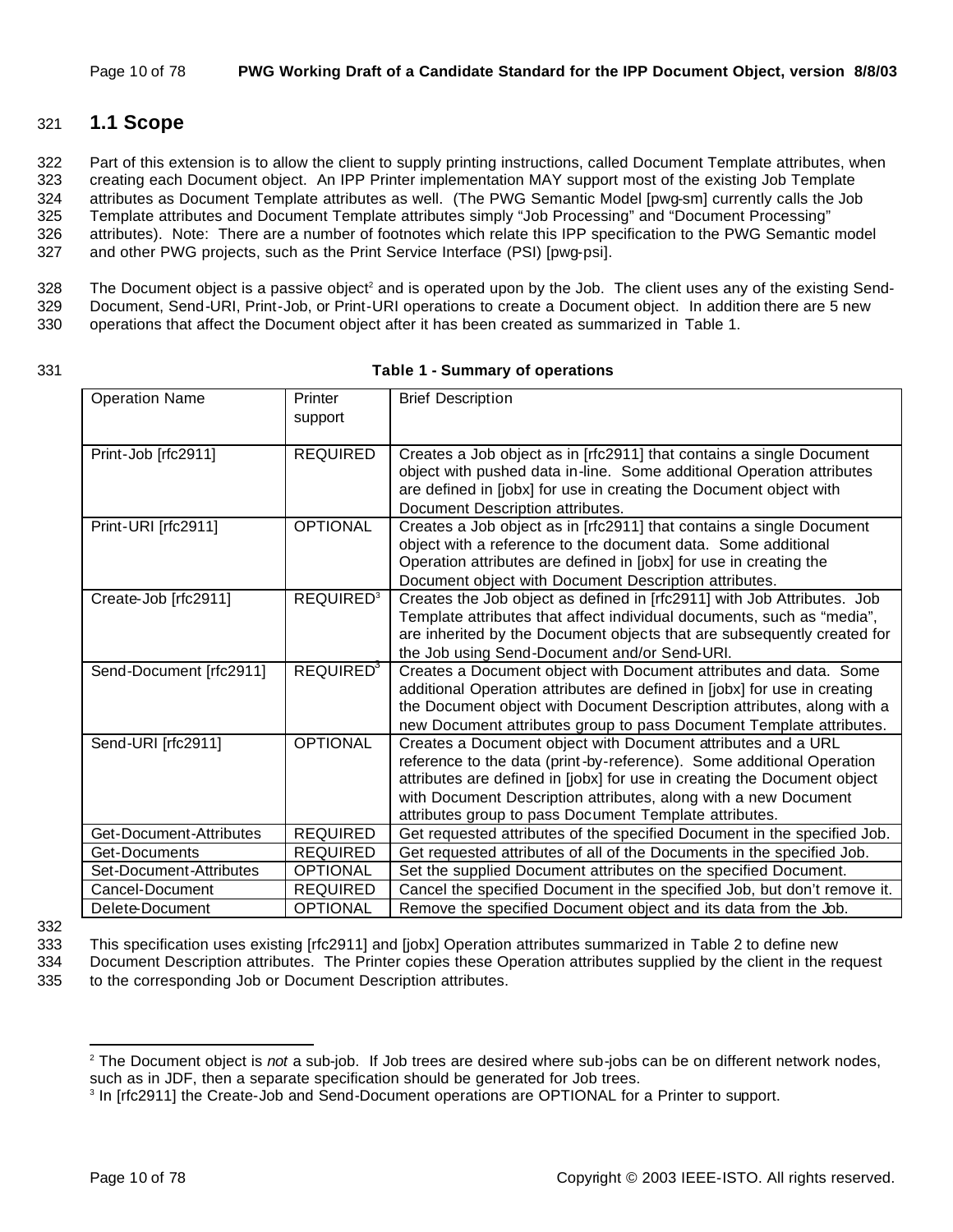| <br>. .<br>٦<br>- - - |  |
|-----------------------|--|

#### 336 **Table 2 - Summary of Operation and New Description attributes**

| Operation attribute                                                   | Creation        | Printer            | Description                                                                                                                                                                                                                                                                                                                                                    |
|-----------------------------------------------------------------------|-----------------|--------------------|----------------------------------------------------------------------------------------------------------------------------------------------------------------------------------------------------------------------------------------------------------------------------------------------------------------------------------------------------------------|
|                                                                       | operation       | support            |                                                                                                                                                                                                                                                                                                                                                                |
| ipp-attribute-fidelity (boolean) *<br>[rfc2911] §15.1                 | Job             | <b>MUST</b>        | Allows the client to indicate whether or not the<br>Printer MUST support all Job Template and<br>Document Template attributes.                                                                                                                                                                                                                                 |
| job-mandatory-attributes (1setOf type2<br>keyword) [ $j$ obx] § 4.1.2 | Job             | <b>MUST</b>        | Allows the client to list which Job Template and<br>Document Template attributes that the Printer<br>MUST support.                                                                                                                                                                                                                                             |
| document-charset (charset) [jobx] § 4.2.1                             | Document        | CMUST <sup>4</sup> | The charset of the Document Object content.                                                                                                                                                                                                                                                                                                                    |
| document-digital-signature (type2<br>keyword) [ $j$ obx] § 4.2.2      | Document        | <b>MAY</b>         | The type of digital signature, if any, used in the<br>Document Object content.                                                                                                                                                                                                                                                                                 |
| document-format (mimeMediaType) *<br>[rfc2911] §3.2.1.1               | <b>Document</b> | <b>MUST</b>        | The document format of the Document Object<br>content.                                                                                                                                                                                                                                                                                                         |
| document-format-details (1setOf<br>collection) [jobx] $\S$ 4.2.4      | Document        | CMUST <sup>5</sup> | The details of the Document Object content,<br>including when it's a package of files (e.g. zip,<br>multipart/related). The details include<br>information, such as the application and the<br>operating system that created the document,<br>the intended device type (when the format is<br>device-dependent), and the natural languages<br>of the document. |
| document-format-version (text(127)) [jobx]<br>$§$ 4.2.5               | Document        | <b>MAY</b>         | The level or version of the document format.                                                                                                                                                                                                                                                                                                                   |
| document-natural-language<br>(naturalLanguage) * $[rfc2911]$ §3.2.1.1 | <b>Document</b> | <b>MAY</b>         | The primary language of the Document Object<br>content.                                                                                                                                                                                                                                                                                                        |

337 \* - indicates Operation attributes defined in [rfc2911] that are extended to apply to the Document Creation operations 338 defined in this specification.

# <sup>339</sup> **2 Terminology**

340 This section defines terminology used throughout this document.

# 341 **2.1 Conformance Terminology**

 Capitalized terms, such as **MUST, MUST NOT, REQUIRED, SHOULD, SHOULD NOT, MAY,** and **OPTIONAL**, have special meaning relating to conformance as defined in RFC 2119 [rfc2119]. If an implementation supports the extension defined in this document, then these terms apply; otherwise, they do not. These terms define conformance to *this document (and [rfc2911]) only*; they do not affect conformance to other documents, unless explicitly stated otherwise. For example, the term REQUIRED in this document means "REQUIRED if this OPTIONAL Document Object specification is implemented"*.*

348 The term **CONDITIONALLY REQUIRED** means that the Printer **MUST** support the feature, if the specified condition 349 is true. The term **CMUST** means **MUST** if the specified "condition" is true.

 4 The Printer MUST support the "document-charset" operation/Document Description attributes if the Printer supports a document-format in which the charset may be ambiguous in the Document content, such as 'application/vnd.hp-PCL' where the charset escape sequence MAY be omitted from the data (see [jobx] §3.2.1).

<sup>5</sup> The Printer MUST support the "document-format-details" operation/Document Description attributes if the Printer supports a packaging document format, such as 'application/zip' or 'multipart/related'.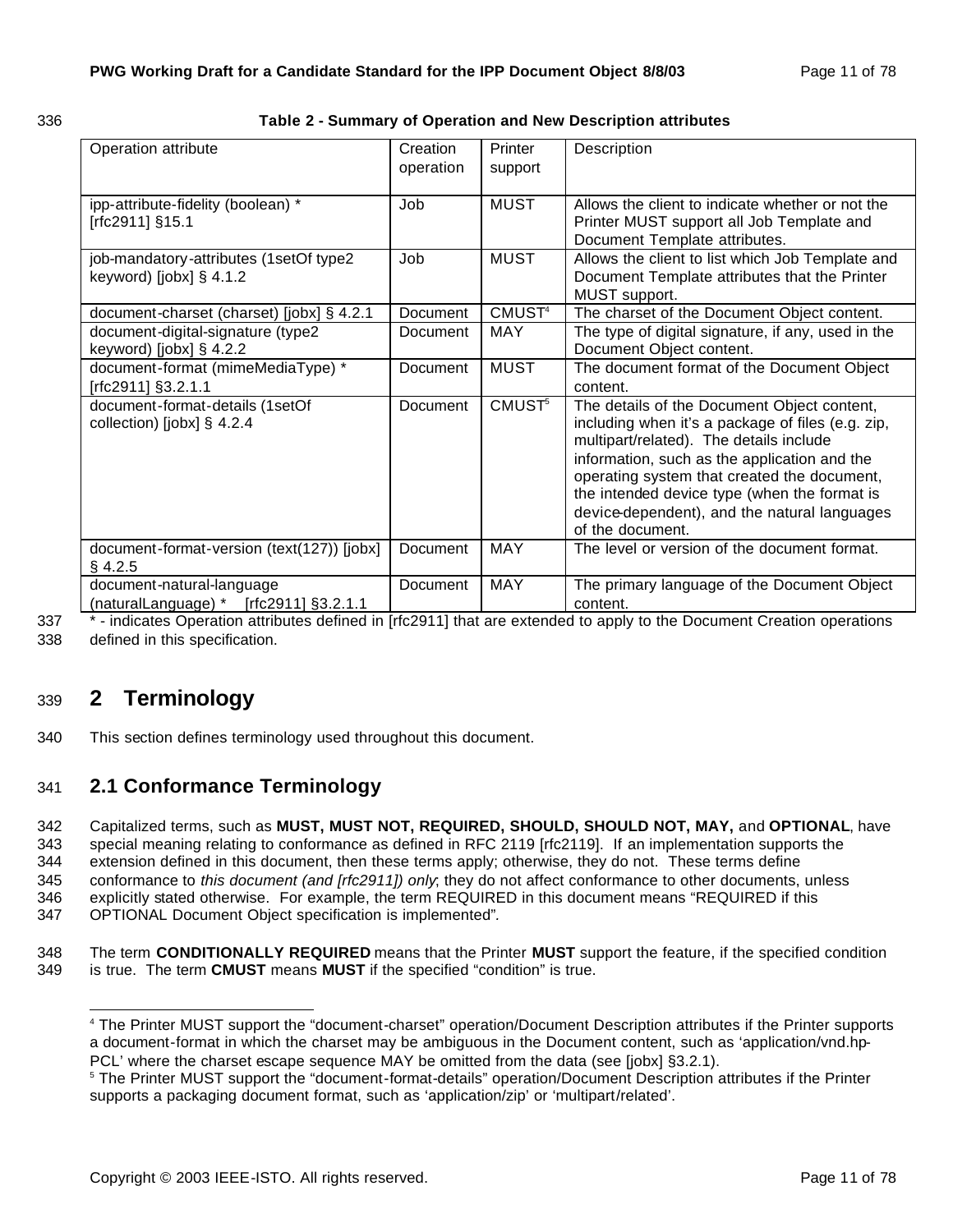# **2.2 Other Terminology**

This document uses the same terminology as [rfc2911], such as "**client**", "**Printer**" <sup>6</sup> , "**attribute**", "**attribute value**", "**keyword**", "**Job Template attribute**", "**Operation attribute**", "**operation**", "**request**", "**response** ", and "**support**" with the same meaning. In addition, the following terms are defined for use in this document:

 **Attribute Precedence** - the precedence rules which dictate which attribute value takes precedence when the same attribute is supplied at different points in the workflow with different values, such as at both the **Job Level** and the **Document Level**. See section 6.

 **Document attribute** - an **Operation attribute** or a **Document Template attribute** that applies to a **Document object** as a whole. For example, "document-format" is an Operation attribute and "media" is a Document Template attribute.

 **Document Creation operation** - operations that create Document objects. Specifically: Print-Job, Print-URI, Send- Document, and Send-URI. Note: Print-Job and Print-URI are both **Job Creation** and **Document Creation** operations, since they create both a Job and a **Document object** at the same time. This specification does not extend the Print-Job and Print-URI operations. However, this specification does extend the Send-Document and Send-URI operations to allow the client to supply **Document Template** attributes in each request.

 **Document Level** - Operation and Document Template attributes supplied in the Send-Document and Send-URI operations are referred to as being supplied at the **Document Level**. Note: attributes supplied in the Print-Job and Print-URI requests are considered as being supplied at the **Job Level** only, *not* also at the **Document Level**, even though Print-Job and Print-URI also create **Document objects** (see Table 3).

 **Document object** - the object to represent the logical concept of a document in a Job. A **Job object** can contain one or more **Document objects**.

 **Document Template attribute** - an attribute that the client supplies in a Send-Document or Send-URI operation request in the Document Attributes group. For example, "media".

 **Honor** - a Printer is said to **Honor** an attribute supplied by the client, if the Printer **supports** that attribute and the supplied value and performs the indicated semantics. If the client supplies the "ipp-attribute-fidelity" or "job-mandatory-attributes" Operation attribute, the client is indicating which supplied Job Template and Document

Template attributes the Printer MUST **Honor**.

 **Job Attribute** - an **Operation attribute** or a **Job Templat**e attribute that applies to the Job (object) as a whole. For example, "job-name" is an **Operation attribute** and "job-priority" is a **Job Template attribute**.

 **Job Creation operation** - operations that create Job objects, specifically: Print-Job, Print-URI, and Create-Job as defined in [rfc2911].

 **Job Level** - **Operation** and **Job Template** attributes supplied in the Print-Job, Print-URI, and Create-Job are referred to as being supplied at the **Job Level** (see Table 3). Attributes supplied at the **Job Level** are a mixture of **Job attributes** and **Document attributes**. **Job Template attributes** apply to the Job as a whole, while **Document Template attributes** provide defaults for the **Document objects** in case the client does not supply a **Document Template attribute** at the **Document Level** for a **Document object**. Put another way, **Document objects** *inherit* **Document Template attributes** from the **Job object** which are used if the client didn't supply a corresponding

**Document Template** attribute for the **Document object**.

 [rfc2911] uses the terms "Printer object" and "Printer" interchangeably to mean the same thing. For simplicity, this document uses the term "Printer" exclusively, except for definitions copied directly from [rfc2911]. Nonetheless, the intent is as in [rfc2911]: a Printer is an object that MAY be hosted in the device or in a server.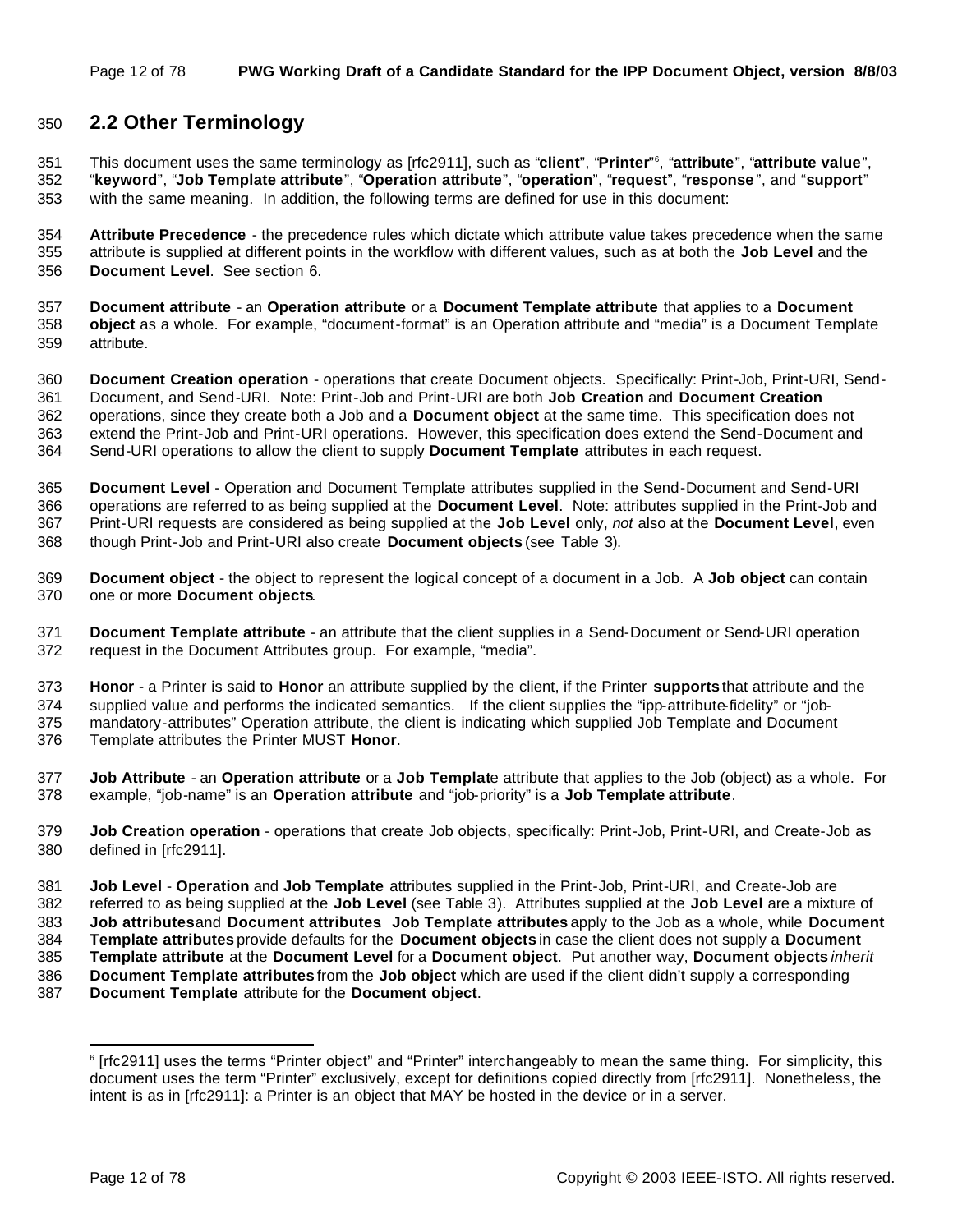#### **PWG Working Draft for a Candidate Standard for the IPP Document Object 8/8/03** Page 13 of 78

 **Operation attribute** - an attribute supplied by a client in the Operation Attribute group of a request in order to affect the behavior of the operation or an attribute returned by the Printer in the Operation Attributes group in an operation response in order to report the results of the operation. For some Operation attributes, the Printer copies the values supplied by the client to corresponding Job Description or Document Description attributes.

 Table 3 shows this terminology as applied to the six operations. Note that Print-Job and Print-URI are both Job Creation operations and Document Creation operations, though they only create single Document jobs. In other words, for Print-Job and Print-URI, there is only one document per job, so whether the attributes are considered to be submitted at the Job Level and then inherited by the Document object is moot, since these operations do not have a separate Document group in which the client can supply Document attributes. Note also that for the "Level" concept, 397 no operation supplies attributes at more than one level. $<sup>7</sup>$ </sup>

| 398 | Table 3 - Job Creation and Document Creation operations |  |
|-----|---------------------------------------------------------|--|
|     |                                                         |  |

| <b>Operation</b>                 | Job<br><b>Creation</b><br>operation | <b>Document</b><br><b>Creation</b><br>operation | <b>Attribute Group in Request</b>                           |                                            | Level          |
|----------------------------------|-------------------------------------|-------------------------------------------------|-------------------------------------------------------------|--------------------------------------------|----------------|
|                                  |                                     |                                                 | <b>Job Attributes</b>                                       | <b>Document Attributes</b>                 |                |
| Create-Job                       | yes                                 |                                                 | Job attributes and<br>Document attributes<br>mixed together |                                            |                |
| Print-Job                        | yes                                 | yes                                             | Job attributes and<br>Document attributes<br>mixed together |                                            | Job Level      |
| <b>Print-URI</b>                 | yes                                 | yes                                             | Job attributes and<br>Document attributes<br>mixed together |                                            |                |
| <b>Send-Document</b><br>Send-URI |                                     | yes<br><b>ves</b>                               |                                                             | Document attributes<br>Document attributes | Document Level |

399

# <sup>400</sup> **3 New Job operations and semantic extensions to Job operations**

 This section defines the semantic extensions to Job operations that affect Document objects. Printer and Subscription object (Event Notification [ntfy]) operations MUST have no effect on the Document object and the Document object has no effect on the semantics of the Printer and Subscription operations. The Job operations that MUST NOT have any effect on the Document object because they are defined to affect the Job object as a whole

<sup>7</sup> The PWG Semantic Model [pwg-sm] calls the Operation attributes supplied by the client: Job Description attributes or Document Description attributes for the Job Creation and Document Creation operations, respectively. The [pwgsm] also calls Job Template attributes and Document Template attributes: Job Processing and Document Processing attributes, respectively. Each Processing attribute is defined to be a Job Processing or a Document Processing attribute, but is not both. The client can supply both Job Processing and Document Processing attributes in a Job Creation operation, in which case the Document Processing attributes server as defaults for the Document objects. In the [pwg-sm] the Printer copies all of these client's supplied attributes to the Job or Document object. [pwg-sm] Read-only Job and Document attributes that the Printer sets are called Job Status and Document Status attributes (instead of Description attributes).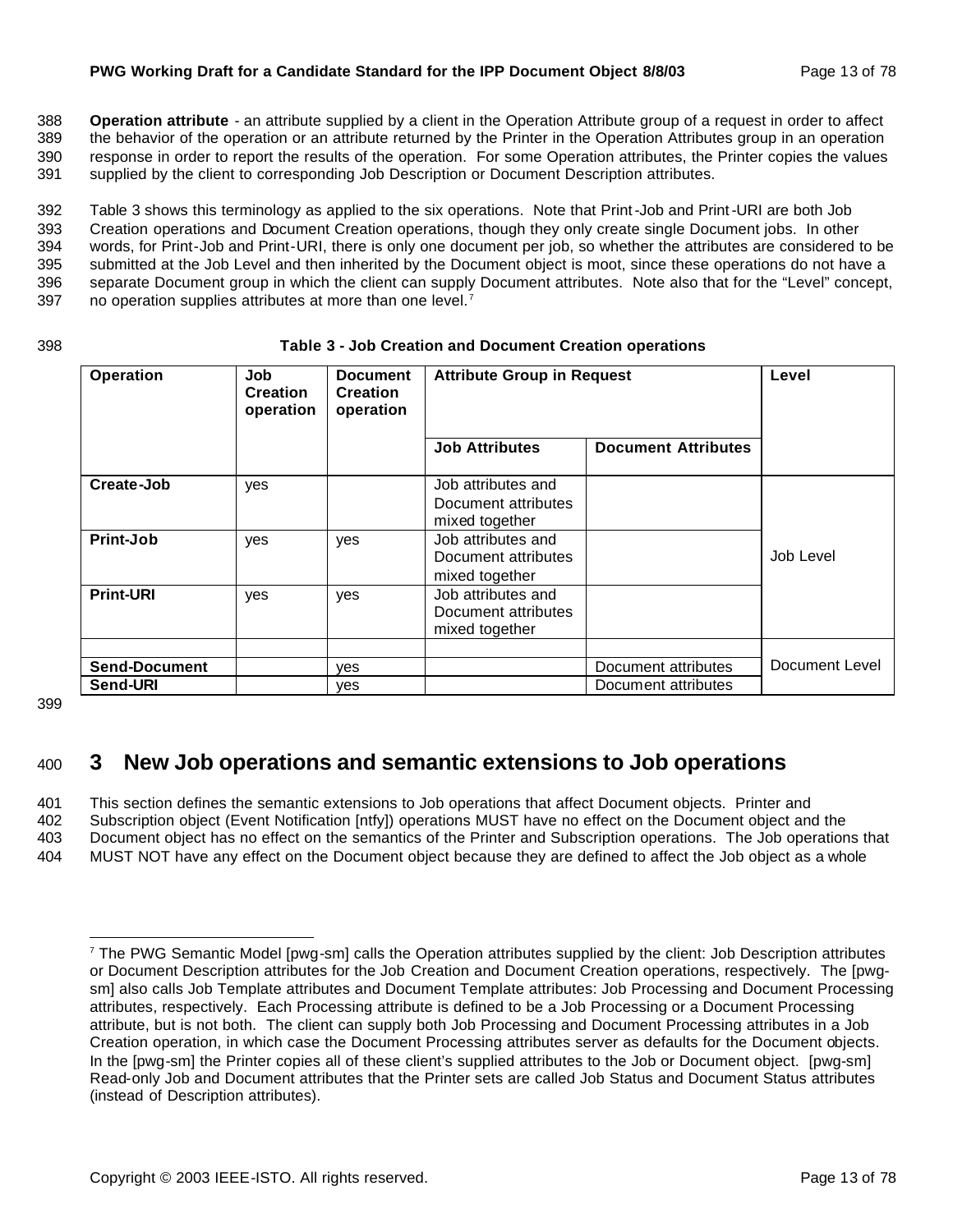#### Page 14 of 78 **PWG Working Draft of a Candidate Standard for the IPP Document Object, version 8/8/03**

are: **Get-Job-Attributes<sup>8</sup>** ([rfc2911] § 3.3.4)**, Get-Jobs<sup>9</sup>** ([rfc2911] § 3.2.6)**, Hold-Job** ([rfc2911] § 3.3.5), **Release - Job** ([rfc2911] § 3.3.6), **Set-Job-Attributes** ([rfc3380] § 4.2), and **Validate-Job** ([rfc2911] § 3.2.3).

### **3.1 Job Creation operations**

This section defines the extensions to the Job Creation operations.

#### **3.1.1 Fidelity Attributes**

The following Operation attributes have additional semantics when used with document objects. These attributes

411 apply for all the Job Creation operations.. The Fidelity Attributes must be retained when supplied by the Client on Job Creation operations so that they are available when Documents are added to the Job. The semantic of Fidelity on a Job are inherited by all the Documents within that Job.

#### **3.1.1.1 ipp-attribute-fidelity (boolean) ([rfc2911] § 3.2.1 and 15)**

 This REQUIRED Operation attribute specifies the policy for the Printer to use (see [rfc2911] §3.2.1.1) when the client 416 supplies unsupported Job Template or Document Template attributes <sup>10</sup> or value in a Job Creation operation or a subsequent Document Creation operation for this job. The value 'true' indicates that total fidelity to client supplied Job Template and Document Template attributes and values is required for this Job Creation operation and all subsequent Document Creation operations for this job. If the client supplies the value 'false' or omits the attribute, then the Printer MUST accept the Job Creation operation and all subsequent Document Creation operations even if the client supplies unsupported attributes or values in them.

- 
- The Printer MUST copy this attribute to the corresponding Job Description attribute (see [jobx] § 6.1) and use its value for validating subsequent Document Creation operations for this job.
- Note: The inheritance of the effect of the "ipp-attribute-fidelity" Operation attribute by subsequent Document Creation operations is like the inheritance of Document Template attributes supplied at the Job Level but affecting the behavior of the Document Level (see Table 3).

#### **3.1.1.2 job-mandatory-attributes (1setOf type2 keyword) Operation attribute**

 This REQUIRED Operation attribute identifies which Job Template and Document Template attributes the Printer MUST Honor in this Job Creation request and all subsequent Document Creation requests for this Job.

 A client MUST NOT supply this "job-mandatory-attributes" Operation attribute in a Document Creation operation. If a client does supply this attribute in a Document Creation operation, the Printer MUST ignore and otherwise accept the request and return this attribute without any values in the Unsupported Attributes Group in the response (see [rfc2911] § 3.1.7). Thus the Printer only supports the "job-mandatory-attributes" Operation attribute supplied at the Job level. Thus the "job-mandatory -attributes" Operation attribute controls all other Job Template and Document

Template attributes supplied at the Job Level and Document Level uniformly.

<sup>&</sup>lt;sup>8</sup> The Printer MUST NOT copy up to the Job object any Document attributes supplied at the Document Level in Create-Document, Send-Document, or Send-URI to the Job object as observable by the client in any Get-Job-Attributes operation responses.

 The Printer MUST NOT copy up to the Job object any Document attributes supplied at the Document Level in Create-Document, Send-Document, or Send-URI to the Job object as observable by the client in any Get-Jobs operation responses.

<sup>&</sup>lt;sup>10</sup> The value of the "ipp-attribute-fidelity" Operation attribute has no effect on other Operation attributes supplied by the client, only on Job Template and Document Template attributes supplied by the client.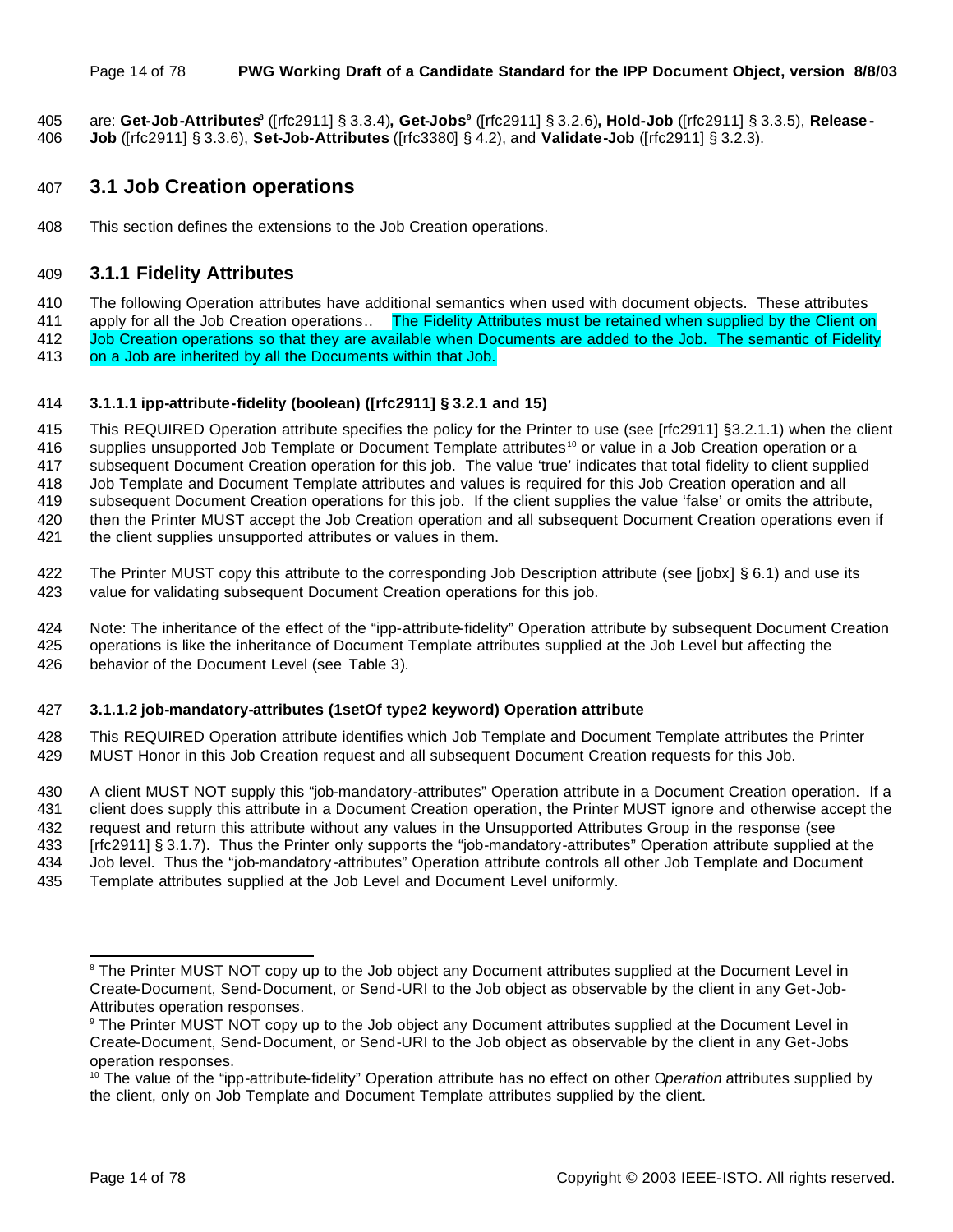- The Printer MUST copy this attribute to the corresponding "job-mandatory-attributes" Job Description attribute (see
- [jobx] § 6.3) for auditing and trouble-shooting purposes and use its value for validating subsequent Document
- Creation operations for this job.
- Note: The inheritance of the effect of the "job-mandatory-attributes" Operation attribute by subsequent Document Creation operations is like the inheritance of Document Template attributes supplied at the Job Level but affecting
- 441 the behavior of the Document Level (see Table 3).

# **3.1.2 Create-Job ([rfc2911] § 3.2.4)**

443 This REQUIRED<sup>11</sup> operation creates the Job object with all of the mixture of Job and Document attributes supplied in the Create-Job operation. All Operation attributes supplied affect the Job as a whole. The client supplies Job 445 Template attributes [rfc2911] that are a mixture of Job and Document attributes supplied together in the Job attribute 446 group in the request<sup>12</sup>. For example, such Job Template attributes as "job-priority" and "job-hold-until" are Job attributes that affect the Job as a whole. On the other hand, such Job Template attributes as "media" and "number- up" are Document attributes that the client is supplying as defaults for the Document objects. The Document objects that are subsequently created for the specified Job are said to inherit the Document attributes from the Job object, unless the Document Creation operation supplies a corresponding Document Template attribute. However, the Printer MUST NOT copy down any Job Level attributes to the Document object as observable by a client in any Get-Documents or Get-Document-Attributes operation responses.

# **3.1.3 Print-Job ([rfc2911] § 3.2.1)**

 This REQUIRED operation creates one Document object as a side effect of the Print-Job operation in addition to creating the Job object. The Printer MUST copy all of the supported Operation attributes supplied by the client to the corresponding Job Description or Document Description attributes as indicated in Table 8. For example, the Printer copies the "job-name" and "attributes-charset" operation attributes to the corresponding Job Description attributes, while copying the "document-format" and "document-charset" Operation attributes to the corresponding Document Description attributes. The Printer MUST copy the supported Job Template attributes supplied by the client to the Job object and MUST NOT copy them down to the Document object. In other words, the Document object created by Print-Job has an empty group of Document (and Job) Template attributes. Any Job Template attributes supplied that affect Documents have effect on the Document object because the Document object inherits them from the Job object.

 The Printer MUST populate the single Document object's "document-state", "document-state-reasons", and "document-number" Document Description attributes with appropriate values. Thus a Get-Job-Attributes operation returns the same attributes for a Job created with Print-Job as a Printer that doesn't support the Document object. However, a Get-Documents or Get-Document-Attributes for a Job created by Print-Job will return no Document Templates attributes (since the client can't submit any with Print-Job), but will return the populated Document Description attributes, such as "document-format", supplied by the client.

 Note: Using Get-Job-Attributes and Get-Document-Attributes, a Job created by Print-Job will be indistinguishable to a client from a Job created with Create-Job and Send-Document with no Document Template attributes supplied. Also an old client performing just a Get-Job-Attributes will see the same results from (1) an old Printer that accepted the Print-Job, (2) a new Printer that accepted the Print-Job, and (3) a new Printer that accepted the Create-Job and Send-Document (with no Document Template attributes supplied). However, if a new client supplies Document Template attributes on the Send-Document, instead of the same attributes as Job Template attributes on the Create-

<sup>&</sup>lt;sup>11</sup> In [rfc2911] the Create-Job operation is OPTIONAL for a Printer to support.

<sup>&</sup>lt;sup>12</sup> In the PWG Semantic Model, attributes are classified as Job Processing versus Document Processing in their definition. The client supplies them in separate Job Processing or Document Processing groups in the Job Creation operation. Such Document Processing attributes are defaults for subsequent Document Creation operations for that Job.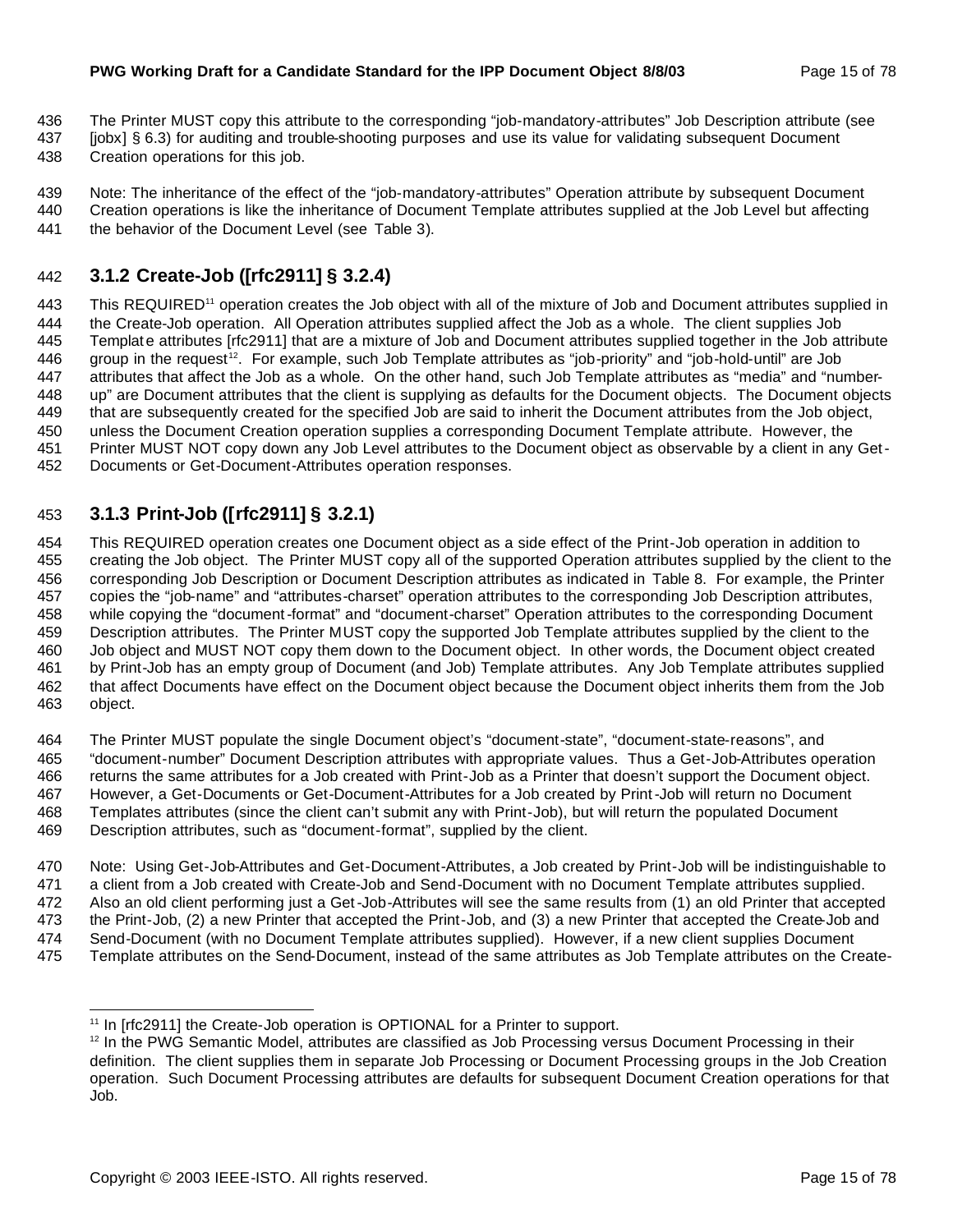#### Page 16 of 78 **PWG Working Draft of a Candidate Standard for the IPP Document Object, version 8/8/03**

 Job, then an old client will not see any of the Document Template attributes when it performs the Get-Job-Attributes operation (since the Printer does not "copy up" Document Template attributes to the Job Level).

#### **3.1.4 Print-URI ([rfc2911] § 3.2.2)**

 This OPTIONAL operation creates one Document object as a side effect of the Print-URI operation in addition to creating the Job object. The Printer MUST copy all of the supported Operation attributes supplied by the client and the Job Template attributes as indicated for Print-Job in section 3.1.3. In addition the Printer MUST copy the "document-uri" Operation attribute to the corresponding Document Description attribute.

 Note: Using Get-Job-Attributes and Get-Document-Attributes, a Job created by Print-URI will be indistinguishable to a client from a Job created with Create-Job and Send-URI with no Document Template attributes supplied.

# **3.2 Validate-Job ([rfc2911] § 3.2.4)**

 This REQUIRED operation is similar to the Print-Job operation ([rfc2911] § 3.2.1 and [this spec] § 3.1.3) except that a client supplies no document data and the Printer allocates no resources (i.e., it creates neither a new Job object nor a Document object). This operation is used only to verify attributes supplied by the client in the Validate-Job request against the capabilities of a Printer object. By using the Validate-Job operation a client can validate that an identical Print-Job operation (with the document data) would be accepted. A client can also use the Validate-Job operation to validate that an identical Send-Document operation (with the document data) would be accepted. Such a client MAY either:

- (1) perform all of the Validate-Job operations for each of the documents before doing the Create-Job in order to validate all documents before creating the Job and transmitting any document data OR
- (2) perform a Create-Job and then a Validate-Job before each Send-Document (or Send-URI) operation.

 There are certain configurations and implementations where the above validation will not completely validate a multi- document job with differing Document Template attributes for the same Job. Consider a Printer that is representing several dissimilar devices in which no device is a superset of the others. In such as case, the Printer MAY reject a Send-Document operation that cannot be supported in the Job because the combination of its supplied Document Template attributes cannot be supported in the same Job in combination with the differing Document Template attributes of the previously supplied documents. In fact, there is no way to completely validate a multi-document job which has documents with differing Document Template attributes using Validate-Job, since each Validate-Job is a separate independent operation. An administrator can avoid such a configuration by making sure that one of the devices is a superset of all of the other devices.

## **3.3 Get-Documents Operation**

 This REQUIRED Job operation allows a client to retrieve the list of Document objects belonging to the target Job object. The client MAY also supply a list of Document attribute names and/or attribute group names. A group of Document object attributes will be returned for each Document object in the Job.

 This operation is similar to the Get-Document-Attributes operation (see section 4.3), except that this Get-Documents operation returns attributes from all Document objects contained in the Job object, instead of from a single selected Document object in the Job object. As with the Get-Document-Attributes operation the Printer MUST only return attributes that were submitted by a client when the Document object was created by the Send-Document or Send-URI operations and possibly modified by the Set-Document-Attributes operation (see section 4.4).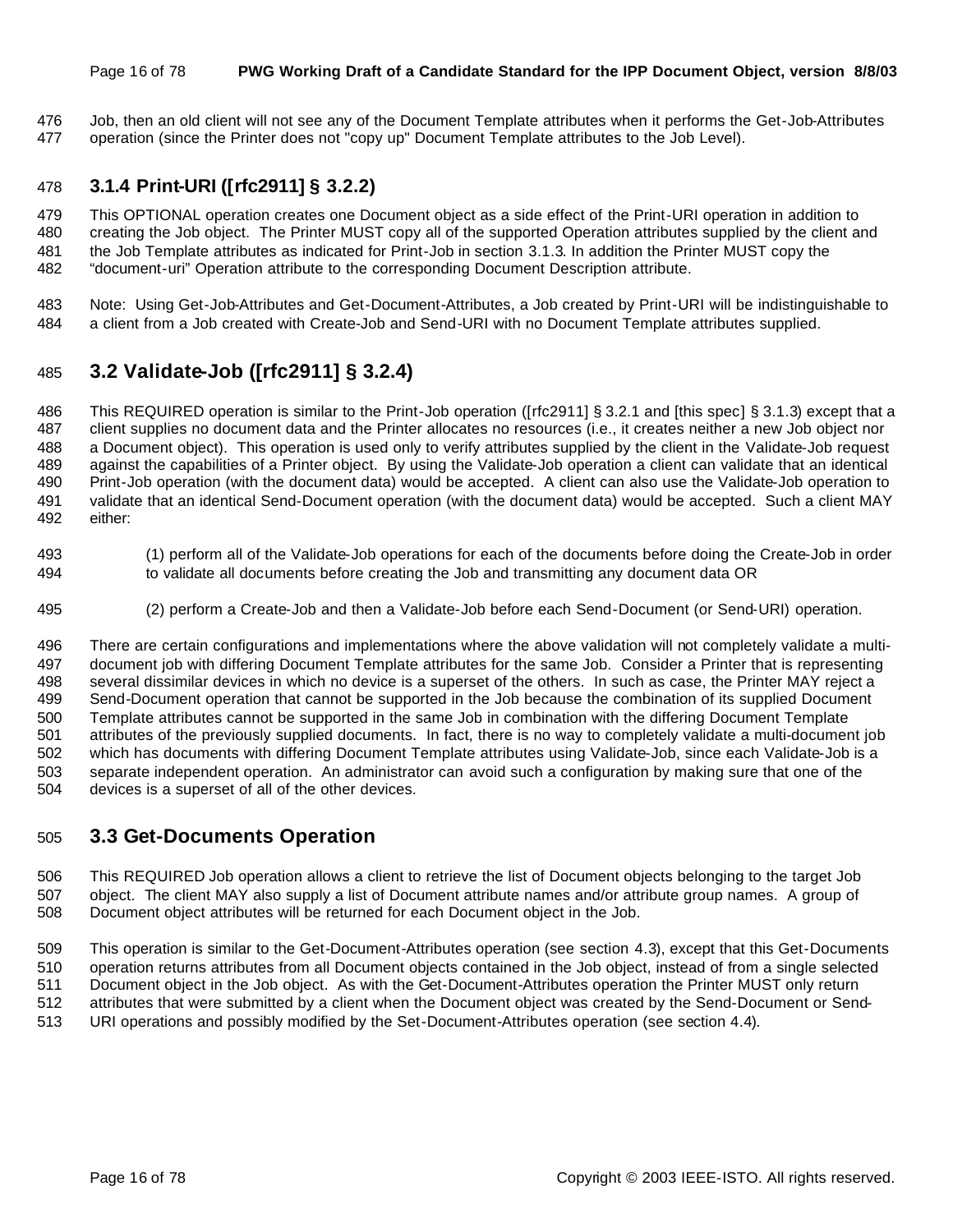#### **3.3.1 Get-Documents Request**

- The client submits the Get-Documents request to a Printer. The Get-Documents is similar to the Get-Jobs
- operations (see [rfc2911] § 3.2.6) except that there are no equivalents to the "which-jobs" and "my-jobs" Operation attributes.
- The following groups of attributes are part of the Get-Documents Request:

#### **Group 1: Operation Attributes**

#### **Natural Language and Character Set:**

The "attributes-charset" and "attributes-natural-language" attributes as described in [rfc2911] § 3.1.4.1.

#### **Target:**

 Either (1) the "printer-uri" (uri) plus "job-id" (integer(1:MAX)) or (2) the "job-uri" (uri) Operation attribute(s) 524 which define the target Job object for this operation as described in [rfc2911] § 3.1.5.

#### **Requesting User Name:**

 The "requesting-user-name" (name(MAX)) attribute SHOULD be supplied by the client as described in [rfc2911] § 8.3.

#### **3.3.1.1 "limit" (integer(1:MAX)):**

 The client OPTIONALLY supplies this Operation attribute. The Printer MUST support this Operation attribute. It is an integer value that determines the maximum number of Documents that a client will receive from the Printer. The limit is a "stateless limit" in that if the value supplied by the client is 'N', then only the first 'N' Documents are returned in the Get-Documents Response. There is no mechanism to allow for the next 'M' Documents after the first 'N' Documents. If the client does not supply the "limit" attribute, the Printer responds with all Documents in the Job.

#### **3.3.1.2 "requested-attributes" (1setOf type2 keyword):**

- The client OPTIONALLY supplies this attribute. The Printer MUST support this attribute. It is a set of Document attribute names and/or attribute groups names in whose values the requester is interested. This 538 set of attributes is returned for each Document object that is returned. The allowed attribute group names are the same as those defined in the Get-Document-Attributes operation in section 4.3.
- If the client does not supply this attribute, the Printer MUST respond as if the client had supplied this attribute with the single value:
- 'document-number' (see section 9.1.23)

#### **3.3.2 Get-Documents Response**

 The Printer returns all of the Document objects up to the number specified by the "limit" attribute that match the criteria as defined by the attribute values supplied by the client in the request. If the client requests any Document attributes at all, there is a set of Document Object Attributes returned for each Document object.

 It is not an error for the Printer to return 0 Documents. If the response returns 0 Documents because there are no Documents in the Job, then the status code for 0 Documents MUST be 'successful-ok'.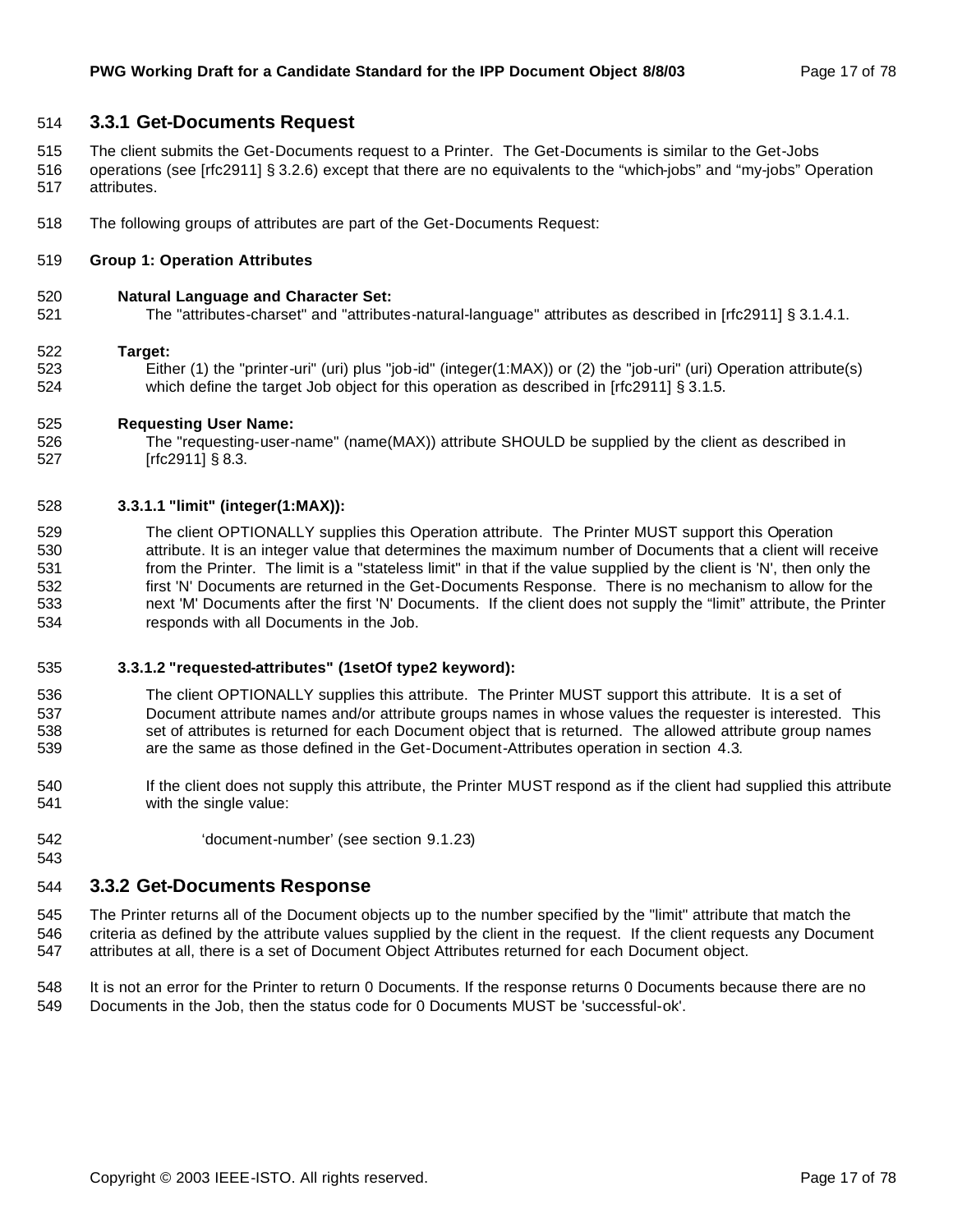#### **Group 1: Operation Attributes**

#### **Status Message:**

 In addition to the REQUIRED status code returned in every response, the response OPTIONALLY includes a "status-message" (text(255)) and/or a "detailed-status-messages" (text(MAX)) Operation attribute as described in [rfc2911] § 13 and 3.1.6.

#### **Natural Language and Character Set:**

The "attributes-charset" and "attributes-natural-language" attributes as described in [rfc2911] § 3.1.4.2.

#### **Group 2: Unsupported Attributes**

See [rfc2911] § 3.1.7 for details on returning Unsupported Attributes.

 The response MAY contain or MAY omit the "requested-attributes" Operation attribute with any supplied values (attribute keywords) that were requested by the client but are not supported by the Printer. If the Printer does return unsupported attributes referenced in the "requested-attributes" Operation attribute and that attribute included group names, such as 'all', the unsupported attributes MUST NOT include attributes described in the standard but not supported by the implementation.

#### **Groups 3 to N: Document Object Attributes**

- The Printer responds with one set of Document Template attributes (see the D column in Table 10) and Document Description attributes (see the Doc column in Table 11) for each returned Document object as specified by the "requested-attributes" Operation attribute supplied by the client in the request. The Printer ignores (does not respond with) any requested attribute or value which is not supported or which is restricted by the security policy in force, including whether the requesting user is the user that submitted the job (job 570 originating user) or not (see [rfc2911] § 8). However, the Printer MUST respond with the 'unknown' value for any supported attribute (including all REQUIRED attributes) for which the Printer does not know the value, unless it would violate the security policy. See the description of the "out-of-band" values in the beginning of [rfc2911] § 4.1.
- The Printer MUST return the Groups for the requested Job in order of increasing "document-number" Document Description attribute value.

## **3.4 Cancel-Job** ([rfc2911] § 3.3.3)

 This REQUIRED operation sets the "document-state" Document Description attribute to 'canceled' and the "document-state-reasons" Document Description attribute with 'canceled-by-user' or 'canceled-by -operator' for *all* Document objects in the identified Job that have not yet reached a terminal state ('completed', 'canceled', or 'aborted').

# **3.5 Send-Document** ([rfc2911] § 3.3.1)

 This REQUIRED Job operation is a Document Creation operation that has been extended to accept a new Document Attributes group (Group 4) that the client can supply (see section 4.1 for the extension semantics).

## **3.6 Send-URI** ([rfc2911] § 3.3.2)

 This OPTIONAL Job operation is a Document Creation operation that has been extended to accept a new Document Attributes group (Group 4) that the client can supply (see section 4.2 for the extension semantics).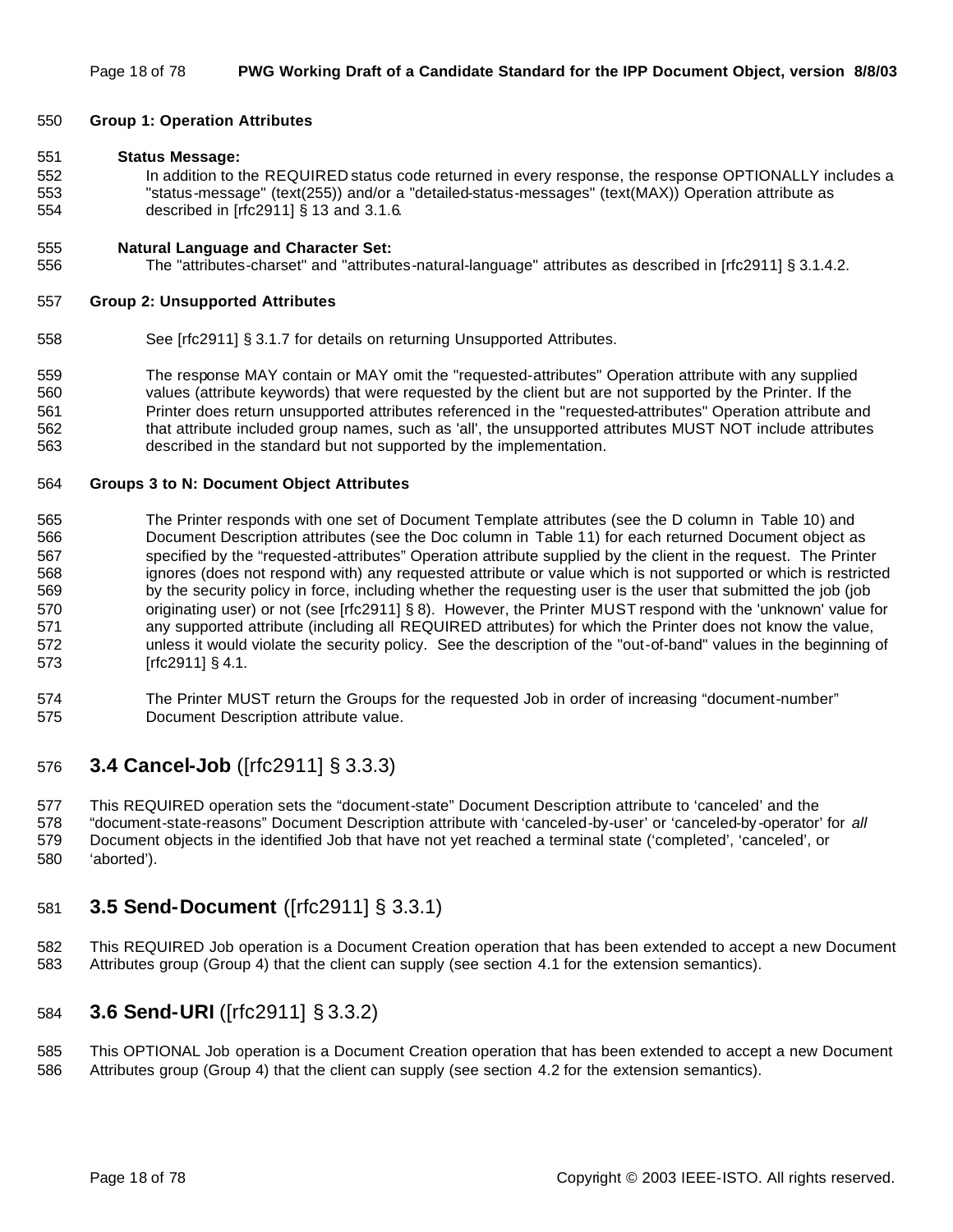# **3.7 Hold-Job** ([rfc2911] § 3.3.5)

 This OPTIONAL operation moves the job to the 'pending-held' state, and sets the Job's "job-state-reasons" Job Description attribute as described in [rfc2911] § 3.3.5. The values of the Documents' "document-state-reasons" Document Description attributes MUST NOT be affected by this operation.

# **3.8 Release-Job** ([rfc2911] § 3.3.6)

 This OPTIONAL operation moves the job out of the 'pending-held' state, if there are no other "job-state-reasons" to hold the job as described in [rfc2911] § 3.3.6. The values of the Documents' "document-state-reasons" Document Description attributes MUST NOT be affected by this operation.

# **3.9 Restart-Job** ([rfc2911] § 3.3.7)

 This OPTIONAL operation starts the Job over again by processing *all* Documents in the Job as described in [rfc2911] § 3.3.7, including Documents that have been canceled by a previous Cancel-Document operation (see section 4.5). Therefore, the Printer removes any 'canceled-by-*xxx*' values from any of the "document-state-reasons" attributes and the Job's "job-state-reasons" attribute so that any canceled Documents are reprocessed along with the other Documents.

# **3.10 Reprocess-Job** ([adm-ops] § 4.1)

 This OPTIONAL operation processes the Job again by processing *all* Documents in the Job, including ones that have been canceled by a previous Cancel-Document operation. Therefore, the Printer removes any 'canceled-by-xxx' values from any of the "document-state-reasons" attributes and the Job's "job-state-reasons" attribute so that any canceled Documents are reprocessed along with the other Documents.

# **4 Document Operations**

 This section defines the Document Creation and Document operations. The Document object semantics are as parallel to the Job object semantics as possible. Therefore, most of the Job operations have analogous Document operations as shown in Table 17 in section "Appendix A: Document operations compared to Job operations". Operations that can apply only to an entire job have no analogous document operation as indicated. This extension adds 5 new Document operations that operate on the Document object once it is created by either of the existing four operations: Send-Document, Send-URI operations, Print-Job and Print-URI.

 Note: By Document object, this specification means the object once it becomes a contained part of a Job object, not before or after. So in this specification a Document object does not represent data in a repository.

 The signatures of the operation requests that create Document objects are very similar as shown in Table 4. The entries in the table show what a client MUST, MAY, or MUST NOT supply in the indicated operation requests.

#### **Table 4 - Client-supplied Document Creation and Validation Request Signatures**

|                          | Send-Document      | Send-URII   | Print-Job              | <b>Print-URI</b>       |
|--------------------------|--------------------|-------------|------------------------|------------------------|
|                          |                    |             |                        |                        |
| Target                   | <b>MUST</b> be Job | MUST be Job | <b>MUST be Printer</b> | <b>MUST be Printer</b> |
| "document-uri"           | <b>MUST NOT</b>    | <b>MUST</b> | <b>MUST NOT</b>        | MUST                   |
| <b>Document Template</b> | <b>MAY</b>         | <b>MAY</b>  | <b>MAY</b>             | <b>MAY</b>             |
| attributes               |                    |             |                        |                        |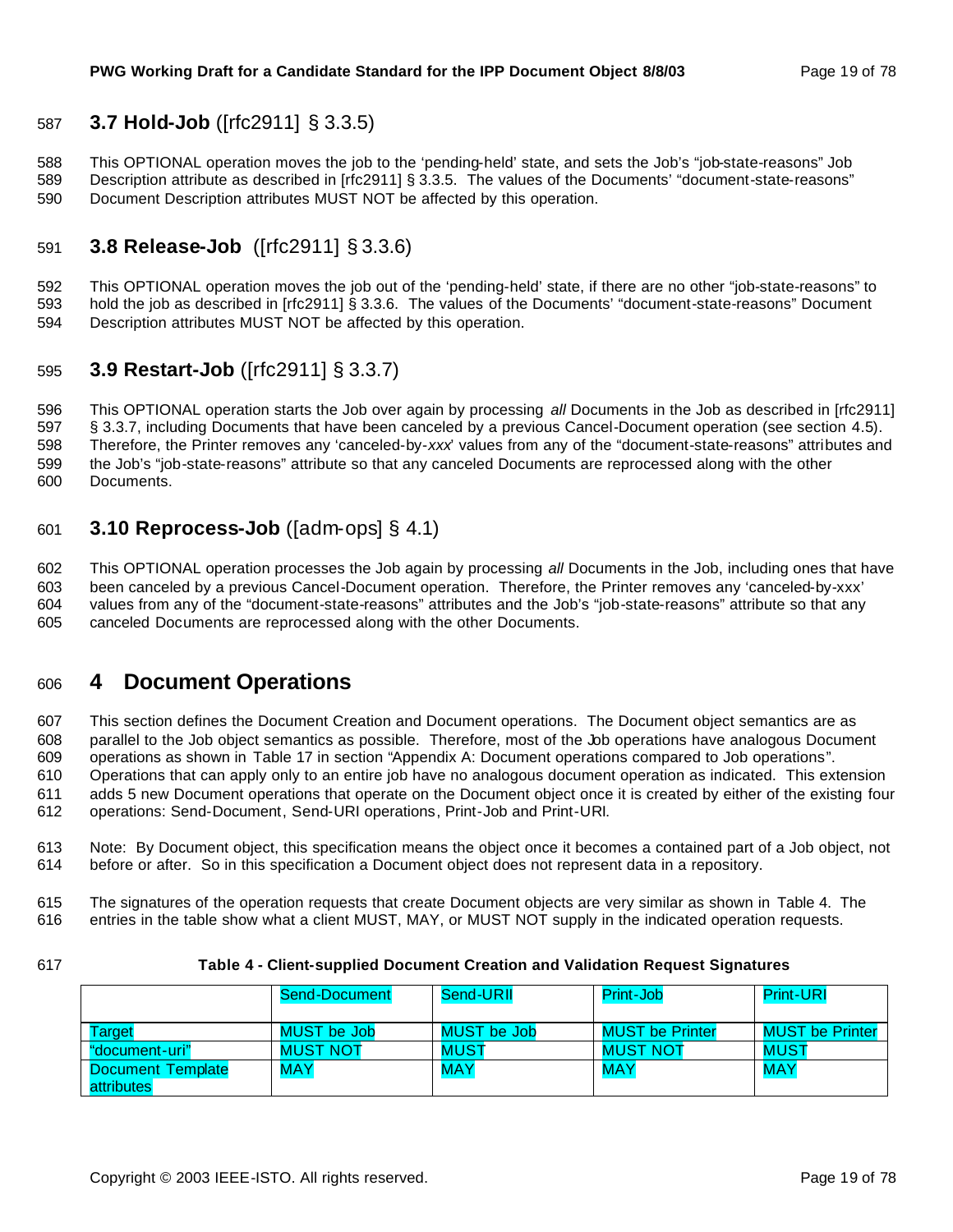|      | $\sim$<br>.<br>Jalo | $\mathbf{M}$ is the $\mathbf{M}$<br>MI | ---<br>NK<br>- IVA 1 | .<br>- IVAN | --<br>ND.<br>-M |
|------|---------------------|----------------------------------------|----------------------|-------------|-----------------|
| 24 O |                     |                                        |                      |             |                 |

<sup>618</sup>

619 The entries in Table 5 show what a Printer MUST or MAY support and return in the indicated operations responses.

#### 620 **Table 5 - Printer-returned Document Creation and Validation Response Signatures**

|                                    | Create-Job      | Send-Document | Send-URI     | Print-Job    | <b>Print-URI</b> |
|------------------------------------|-----------------|---------------|--------------|--------------|------------------|
|                                    |                 |               |              |              |                  |
| Status code/message                | <b>MUST</b>     | <b>MUST</b>   | <b>MUST</b>  | <b>MUST</b>  | <b>MUST</b>      |
| <b>Unsupported Attributes</b>      | MUST, if any    | MUST, if any  | MUST, if any | MUST, if any | MUST, if any     |
| Job status attributes              | <b>MUST</b>     | <b>MUST</b>   | <b>MUST</b>  | <b>MUST</b>  | <b>MUST</b>      |
| <b>Document status attributes:</b> |                 |               |              |              |                  |
| "document-number"                  | <b>MUST NOT</b> | <b>MUST</b>   | <b>MUST</b>  | <b>MAY</b>   | <b>MAY</b>       |
| "document-state"                   | <b>MUST NOT</b> | <b>MUST</b>   | <b>MUST</b>  | <b>MAY</b>   | <b>MAY</b>       |
| "document-state-                   | <b>MUST NOT</b> | <b>MUST</b>   | <b>MUST</b>  | <b>MAY</b>   | <b>MAY</b>       |
| reasons"                           |                 |               |              |              |                  |
| "document-state-                   | <b>MUST NOT</b> | <b>MAY</b>    | <b>MAY</b>   | <b>MAY</b>   | <b>MAY</b>       |
| message"                           |                 |               |              |              |                  |

621

# 622 **4.1 Send-Document ([rfc2911] § 3.3.1) extension**

623 This REQUIRED<sup>13</sup> Document Creation operation allows a client to submit multiple documents in a single Job by making a Send-Document request for each Document. In this specification, the Send-Document creates a Document object ([rfc2911] did not have a Document object). A Printer MUST support this operation with the semantics specified in [rfc2911] and with the extension defined in this specification, since this specification REQUIRES the Printer to support multiple document jobs.

- 628 See [rfc2911] § 3.3.1 for the semantics of the Send-Document operation not reproduced here.
- 629 *Access Rights:* The authenticated user (see [rfc2911] § 8.3) performing this operation must either be the job owner

630 (as determined in the Create-Job operation) or an operator or administrator of the Printer (see [rfc2911] § 1 and 8.5).

631 Otherwise, the Printer MUST reject the operation and return: 'client-error-forbidden', 'client-error-not-authenticated', 632 or 'client-error-not-authorized' as appropriate.

## 633 **4.1.1 Send-Document Request**

634 The following attribute sets are part of the Send-Document Request:

#### 635 **Group 1: Operation Attributes (as in [rfc2911])**

636 As specified in [rfc2911] § 3.3.1 Send-Document request, plus any extensions indicated in Table 8. For 637 example, "compression", "document-format", and "document-name".

#### 638 **Group 2: Document Template Attributes (new - not in [rfc2911])**

639 The client OPTIONALLY supplies a set of Document Template attributes as listed in Table 10. For example, 640 "media" and "number-up". If the client is not supplying any Document Template attributes in the request, the

<sup>&</sup>lt;sup>13</sup> This specification REQUIRES the Printer to support the Send-Document operation while [rfc2911] did not. This difference is because this specification REQUIRES the Printer to support multiple document jobs, while [rfc2911] did not.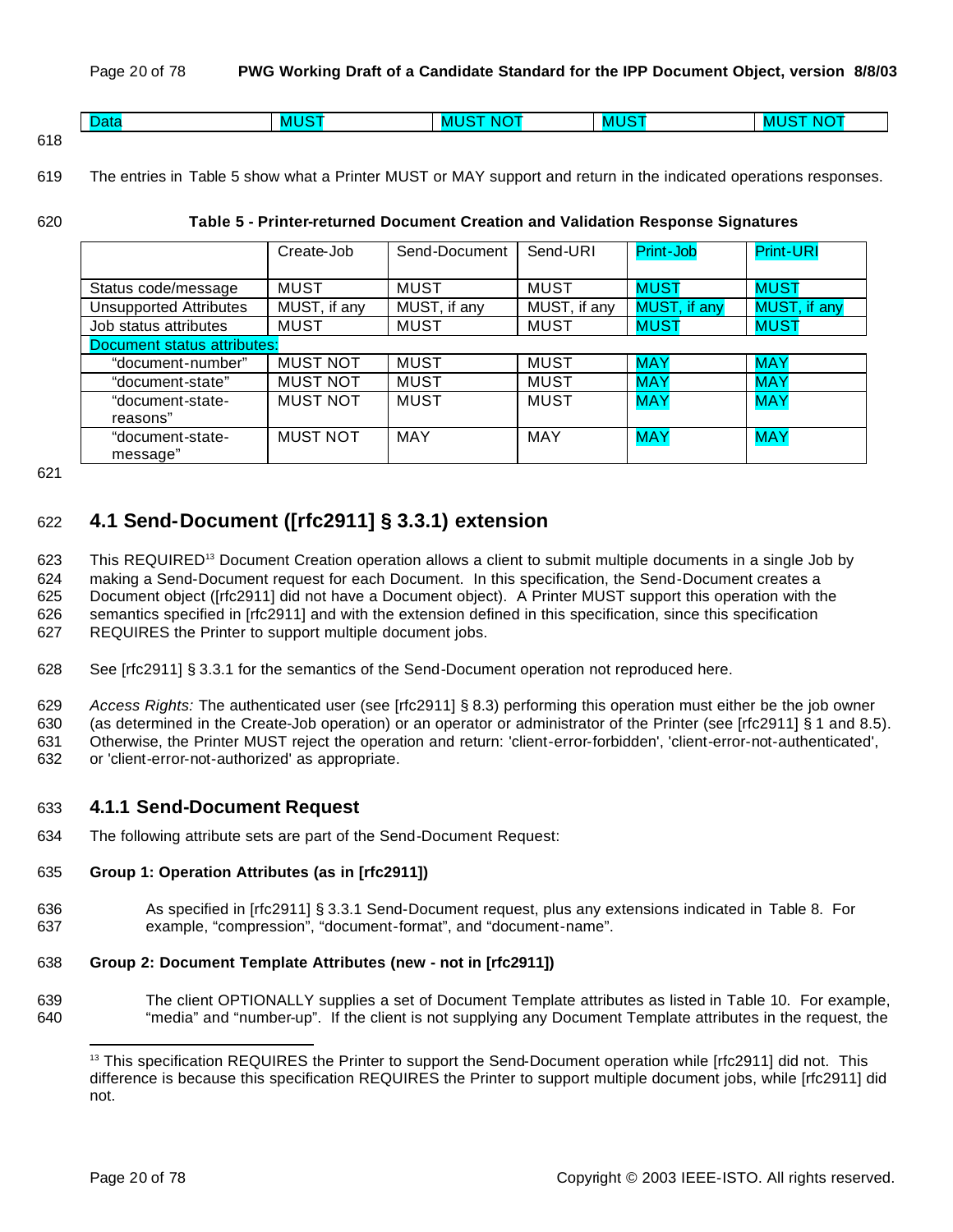#### **PWG Working Draft for a Candidate Standard for the IPP Document Object 8/8/03** Page 21 of 78

 client SHOULD omit Group 2 rather than sending an empty group. However, a Printer MUST be able to accept an empty group.

#### **Group 3: Document Content (as in [rfc2911] Group 2)**

 The client MUST supply the document data in-line to be processed for this Document if the "last-document" flag is set to 'false' or omitted. However, since a client might not know that the previous Document Creation 646 operation that the client had supplied (a Send-Document or a Send-URI operation) was the last document (i.e., the client had supplied the "last-document" attribute with a 'false' value), the client MUST use a Send- Document request with no document data where the "last-document" flag is set to 'true' (see [rfc2911] § 3.3.1). For this Send-Document case with no data, the Printer MUST NOT increment the value of the Job object's "number-of-documents" attribute, since no Document object was added to the job. In addition, it is not an error for a client to submit a job with no actual document data, i.e., only a single Create-Job and Send-Document request with a "last-document" Operation attribute set to 'true' with no document data; it is only an empty job which is scheduled and processed normally.

#### **4.1.2 Send-Document Response**

The following sets of attributes are part of the Send-Document Response:

#### **Group 1: Operation Attributes (as in [rfc2911] Group 1)**

#### **Status Message:**

 In addition to the REQUIRED status code returned in every response, the response OPTIONALLY includes a "status-message" (text(255)) and/or a "detailed-status-messages" (text(MAX)) Operation attribute as described in [rfc2911] § 13 and 3.1.6.

#### **Natural Language and Character Set:**

The "attributes-charset" and "attributes-natural-language" attributes as described in [rfc2911] § 3.1.4.2.

#### **Group 2: Unsupported Attributes (as in [rfc2911] Group 2)**

See [rfc2911] § 3.1.7 for details on returning Unsupported Attributes.

#### **Group 3: Job Object Attributes (as in [rfc2911] Group 3)**

 The Printer MUST return the same set of Job status attributes as for the Print-Job response as specified in [rfc2911] § 3.2.1.2.

#### **Group 4: Document Object Attributes (new)**

The following Document Description attributes are defined for this Group:

#### **4.1.2.1 document-number (integer(1:MAX))**

 The Printer MUST return the document number of this Document object that was assigned by the Printer starting with 1 for each Job (see section 9.1.23).

#### **4.1.2.2 document-state (type1 enum)**

The Printer MUST return the state of this Document object (see section 9.1.25).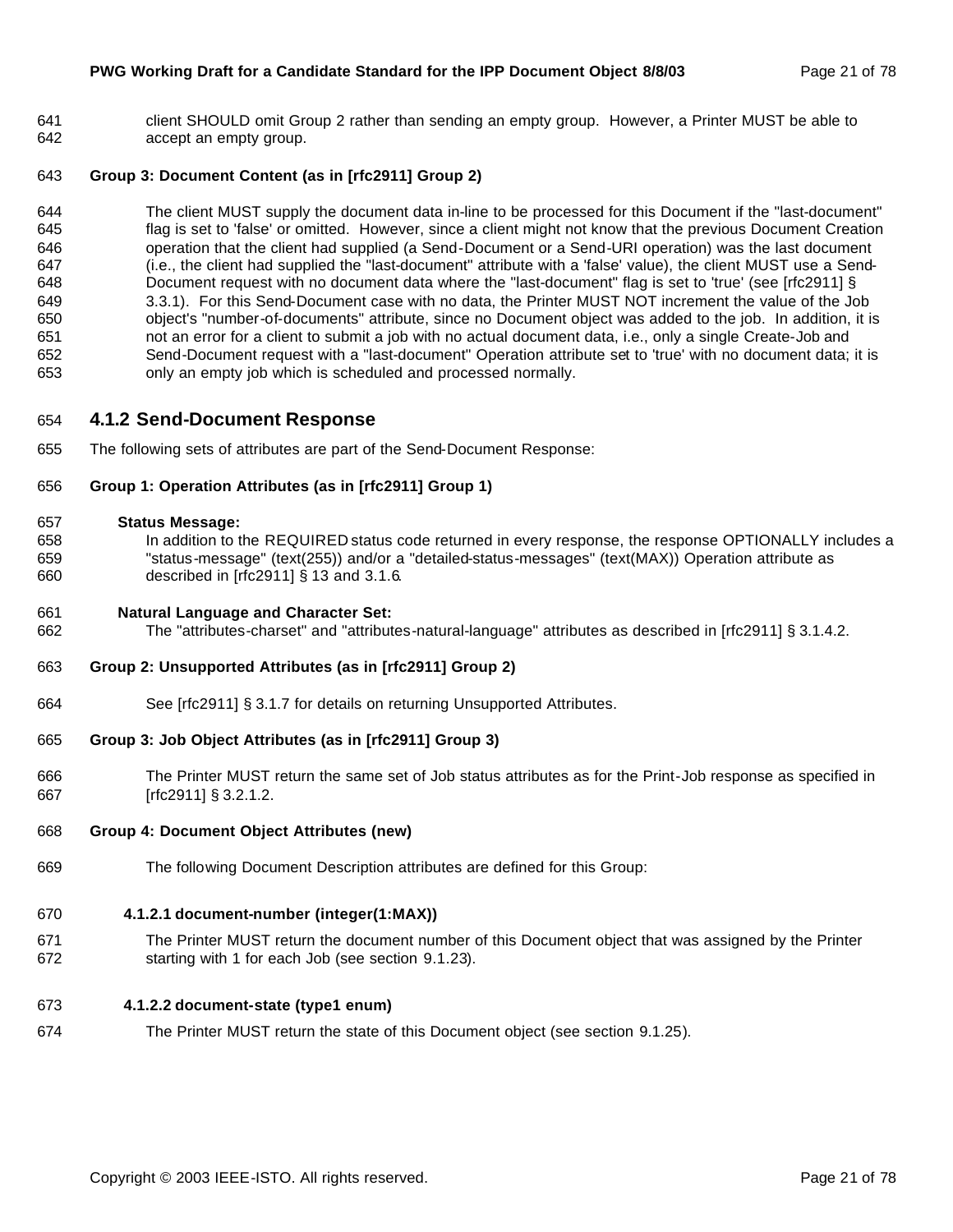#### Page 22 of 78 **PWG Working Draft of a Candidate Standard for the IPP Document Object, version 8/8/03**

#### **4.1.2.3 document-state-reasons (1setOf type2 keyword)**

The Printer MUST return the associated state reasons for this Document (see section 9.1.27).

#### **4.1.2.4 document-state-message (text(MAX))**

 The Printer MAY return the localized description of the "document-state" and "document-state-reasons" values for this Document (see section 9.1.26).

# **4.2 Send-URI ([rfc2911] § 3.3.2) extension**

 This OPTIONAL Document Creation operation has the same request and response semantics as the Send- Document operation (see section 4.1) except that a client MUST supply a URI reference ("document-uri" Operation attribute) rather than the document data itself. If a Printer supports this operation, clients can use either this operation or the Send-Document operation to add new Document objects to an existing multi-document Job object. However, if a client needs to indicate that the previous Send-URI or Send-Document was the last document, the client MUST use the Send-Document operation (see section 4.1) with no document data and the "last-document" flag set to 'true' as specified in [rfc2911] § 3.3.2 (rather than using a Send-URI operation with no "document-uri" Operation attribute).

If a Printer supports this operation, it MUST also support the Print-URI operation (see [rfc2911] § 3.2.2).

 The Printer MUST validate the syntax and URI scheme of the supplied URI before returning a response, just as in the Print-URI operation. The IPP Printer MAY validate the accessibility of the document as part of the operation or subsequently (see [rfc2911] § 3.2.2).

### **4.3 Get-Document-Attributes**

 This REQUIRED Document operation allows a client to request the values of selected attributes of a Document object. This operation is almost identical to the Get-Job-Attributes operation (see [rfc2911] § 3.3.4). The only differences are that the operation is directed at a Document object rather than a Job object and the returned attribute group is a set of Document object attributes rather than a set of Job object attributes.

 The Printer MUST return the Document Description attributes that a client supplied in the Document Creation operation (Print-Job, Print-URI, Send-Document or Send-URI) as Operation attributes (see the PJ/PU and SD/SU columns in Table 8 and the Doc column in Table 11), any Document Template attributes supplied by Send-Document or Send-URI operations (see the D column in Table 10), plus any additional Document Description attributes that the Printer has generated, such as "document-state" (see the Doc column in Table 11). The Printer MUST NOT return any Job Level attributes that the Document object inherits and MUST NOT factor out common Document object attributes and return them as Job object attributes. Thus Get-Document-Attributes returns to clients only the attributes that clients submitted in Document Creation operations, plus the additional Document Description attributes that the Printer sets.

 The client MAY display to the user any Document attributes inherited from the Job object. However, such a client MUST query both the Job object using Get-Job-Attributes and the Document object using Get-Document-Attributes in order to be able to merge the inherited attributes with the explicitly-supplied Document attributes. Furthermore, the client MAY factor out common explicitly-supplied Document object attributes and display them once as Job object attributes, instead of with each Document object. However, any such regularization of the display for users is the policy of the client and is outside the scope of this client-Printer protocol specification. Note: to specify any such regularization or canonicalization policy in the Printer response would have been impossible to agree to.

For Document objects, the possible names of attribute groups are: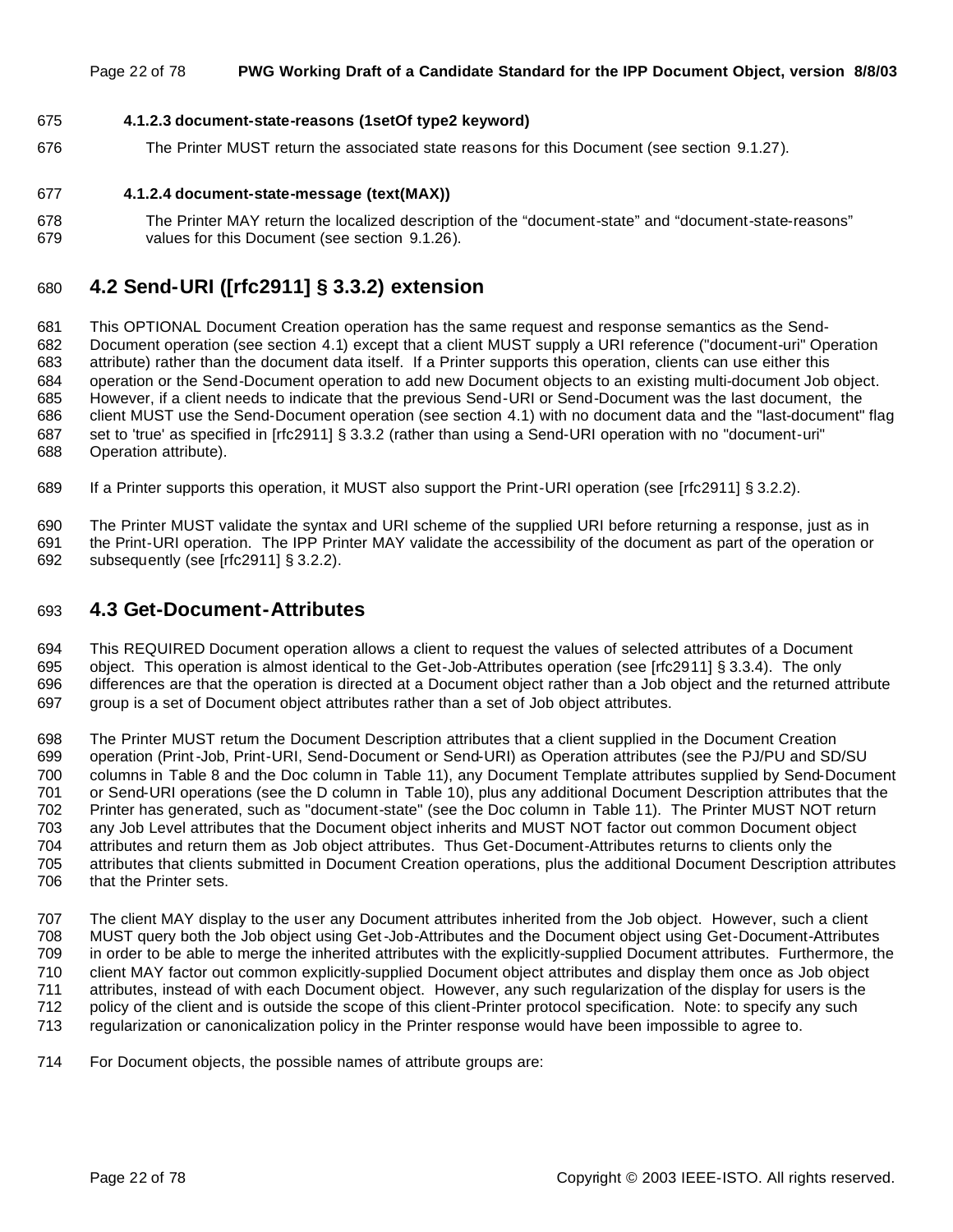- 715 'document-template': the subset of the Document Template attributes (the "D" column in Table 10) that the implementation supports for Document objects.
- 'document-description': the subset of the Document Description attributes specified in the "Doc" column of Table 11 that the implementation supports for Document objects.
- 719 'all': the special group 'all' that includes all attributes that the implementation supports for Document objects.

 Since a client MAY request specific attributes or named groups, there is a potential that there is some overlap. For example, if a client requests, 'document-name' and 'document-description', the client is actually requesting the "document-name" attribute once by naming it explicitly, and once by inclusion in the 'document-description' group. In such cases, the Printer MAY return the attribute only once in the response even if it is requested multiple times. The client SHOULD NOT request the same attribute in multiple ways.

 It is NOT REQUIRED that a Document object support all attributes belonging to a group (since some attributes are OPTIONAL). However, it is REQUIRED that the Printer support all these group names for the Document object.

## **4.3.1 Get-Document-Attributes Request**

 The following groups of attributes are part of the Get-Document-Attributes Request when the request is directed at a Document object:

#### **Group 1: Operation Attributes**

#### **Natural Language and Character Set:**

The "attributes-charset" and "attributes-natural-language" attributes as described in [rfc2911] § 3.1.4.1.

#### **Target:**

 The "document-number" (integer(1:MAX)) Operation attribute MUST be supplied immediately after either (1) the "printer-uri" (uri) plus "job-id" (integer(1:MAX)) or (2) the "job-uri" (uri) Operation attribute(s) which define the target Document object for this operation as described in [rfc2911] § 3.1.5. If the client omits the "document-number" Operation attribute, the Printer MUST reject the request and return the 'client-error-bad-request' status code.

#### **Requesting User Name:**

 The "requesting-user-name" (name(MAX)) attribute SHOULD be supplied by the client as described in 741 [rfc2911] § 8.3.

#### **4.3.1.1 "requested-attributes" (1setOf keyword):**

 The client OPTIONALLY supplies this attribute. The Printer MUST support this attribute. It is a set of attribute names and/or attribute group names in whose values the requester is interested. If the client omits this attribute, the Printer MUST respond as if this attribute had been supplied with a value of 'all'.

#### **4.3.2 Get-Document-Attributes Response**

The Printer returns the following sets of attributes as part of the Get-Document-Attributes Response:

#### **Group 1: Operation Attributes**

#### **Status Message:**

750 In addition to the REQUIRED status code returned in every response, the response OPTIONALLY includes a "status-message" (text(255)) and/or a "detailed-status-messages" (text(MAX)) Operation attribute as described in [rfc2911] § 13 and 3.1.6.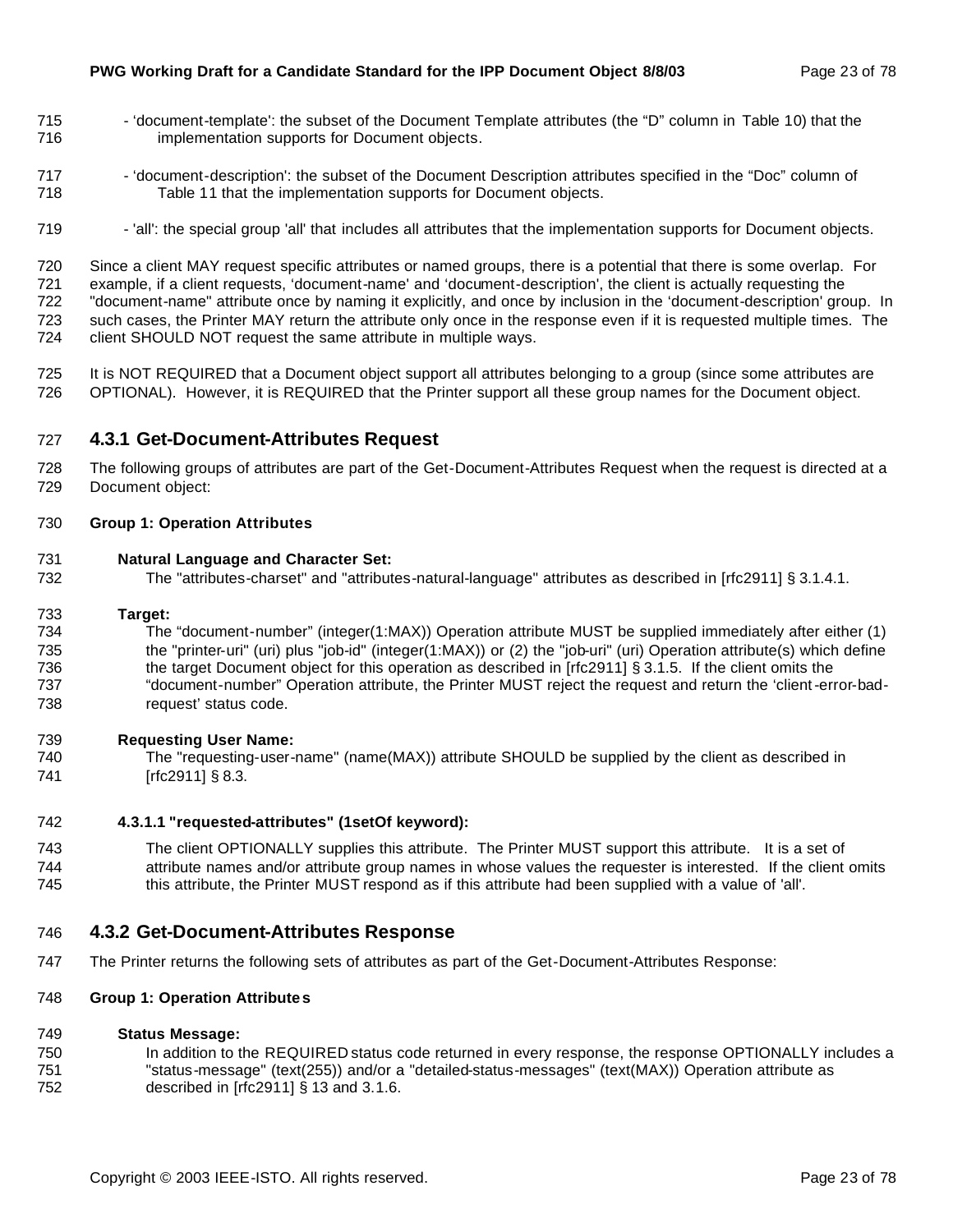#### Page 24 of 78 **PWG Working Draft of a Candidate Standard for the IPP Document Object, version 8/8/03**

#### **Natural Language and Character Set:**

 The "attributes-charset" and "attributes-natural-language" attributes as described in [rfc2911] § 3.1.4.2. The "attributes-natural-language" MAY be the natural language of the Document object, rather than the one requested.

#### **Group 2: Unsupported Attributes**

See [rfc2911] § 3.1.7 for details on returning Unsupported Attributes.

 The response MAY contain or MAY omit the "requested-attributes" Operation attribute with any supplied values (attribute keywords) that were requested by the client but are not supported by the Printer. If the Printer does return unsupported attributes referenced in the "requested-attributes" Operation attribute and that attribute included group names, such as 'all', the unsupported attributes MUST NOT include attributes described in the standard but not supported by the implementation.

#### **Group 3: Document Object Attributes**

 The Printer returns the set of requested Document Template attributes (see the D column in Table 10) and Document Description attributes (see the Doc column in Table 11) and their current values. The Printer 767 ignores (does not respond with) any requested attribute or value which is not supported. Furthermore, the Printer MUST NOT return Document Template attributes that were not supplied by a client in a Send- Document or Send-URI request or set by a Set-Document-Attributes request. So the response reflects what was submitted. The Printer MAY omit returning attributes that are restricted by the Printer's security policy in 771 force, including whether the requesting user is the user that submitted the job (job originating user) or not (see [rfc2911] § 8). However, the Printer MUST respond with the 'unknown' value for any supported attribute (including all REQUIRED attributes) for which the Printer does not know the value, unless it would violate the 774 security policy. See the description of the "out-of-band" values in the beginning of [rfc2911] § 4.1.

#### **4.4 Set-Document-Attributes**

 This OPTIONAL Document operation allows a client to set the values of the attributes of a Document object after the Document object was submitted to the Printer. In the request, the client supplies the set of Document keyword attribute names and values that are to be set. In the response, the Printer returns success or rejects the entire request with indications of which attribute or attributes could not be set.

 This operation is almost identical to the Set-Job-Attributes operation and follows the same rules for validation (see [rfc3380] § 4.2). The only differences are that the Set-Document-Attributes operation is directed at a Document object rather than a Job object. As with the Set-Job-Attributes operation, the Set-Document-Attributes operation can add an attribute to the Target object and accept the 'delete-attributes' out-of-band value to remove an attribute from the Target object. In addition the validation is the same as the Send-Document and Send-URI operations that create Document objects, i.e., the Printer validation depends on the "xxx-supported" Printer Description attributes (see [rfc2911] § 3.1).

 If a client supplies a document attribute in a Set-Document-Attributes request that the Printer supports, and the document was originally submitted without supplying that attribute, the Printer adds the attribute to the Document object.

 If the client supplies a document attribute with the "out-of-band" value 'delete-attribute' (see [rfc3380] § 8.2), then the Printer MUST remove the attribute and all of its values from the Document object, if present. The semantic effect of the client supplying the 'delete-attribute' value in a Set-Document-Attributes operation MUST be the same as if the attribute had not been supplied with the Document object in the Document Creation operation, i.e., the Printer applies its default attribute or behavior with lower precedence that the PDL (see the beginning of [rfc2911] § 4.2 and [rfc2911] 3.2.1.1). Any subsequent query of the Document object using Get-Document-Attributes or Get-Documents MUST NOT return any attribute that has been deleted using the 'delete-attribute' out-of-band value. However, a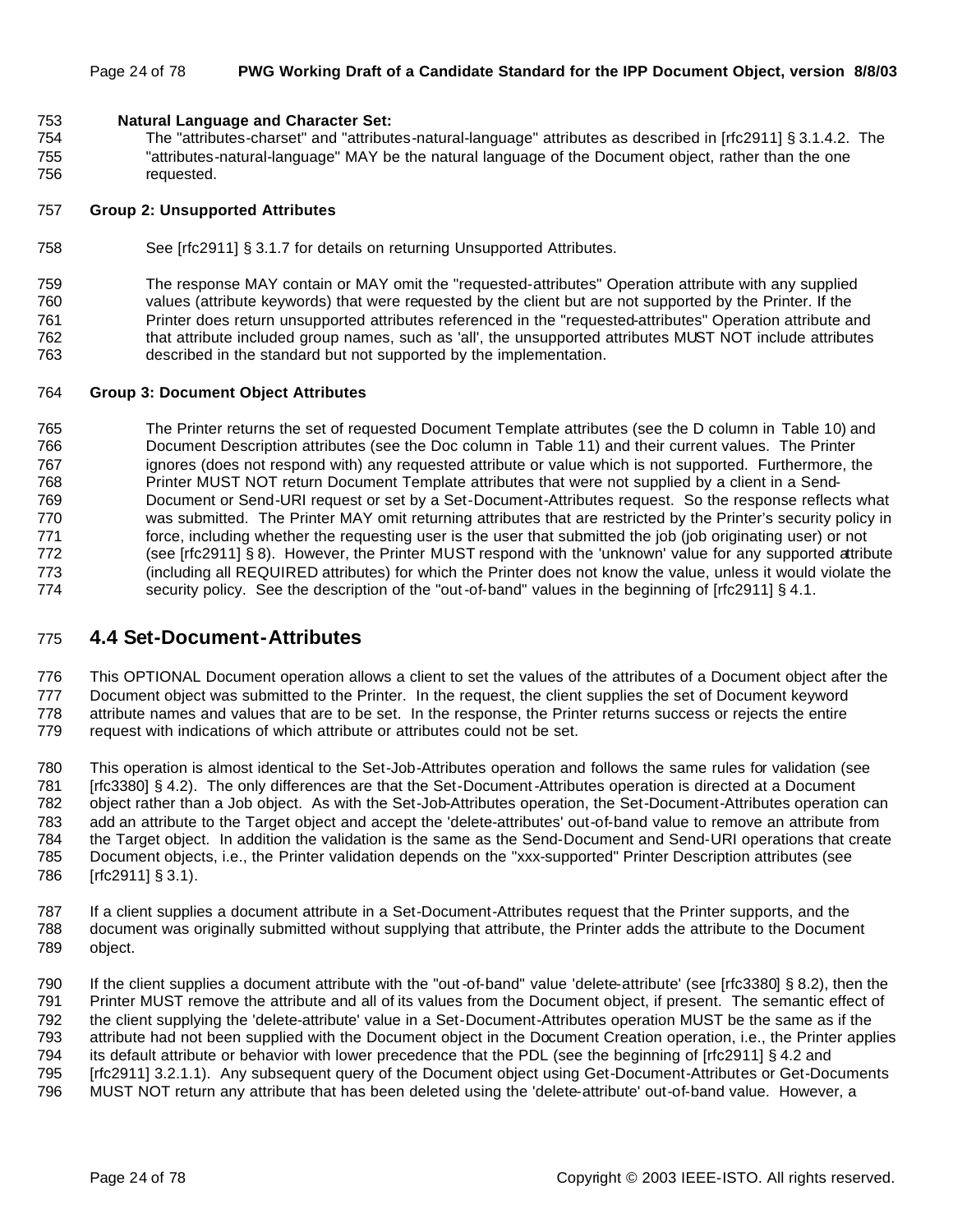797 client can re-establish such a deleted Document attribute with any supported value(s) using a subsequent Set-798 Document-Attributes operation.

 If the client supplies an attribute in a Set-Document-Attributes request with the 'delete-attribute' value and that attribute is not present on the Document object, the Printer ignores that supplied attribute in the request, does not return the attribute in the Unsupported Attributes group, and returns the 'successful-ok' status code, if there are no other problems with the request.

 The validation of the Set-Document-Attributes request is performed by the Printer as if the document had been submitted originally with the new attribute values (and the deleted attributes removed) and with "ipp-attribute-fidelity" set to 'true', i.e., all modified Document attributes and values MUST be supported in combination with the Document attributes not modified. If such a Document Creation operation would have been accepted, then the Set-Document- Attributes MUST be accepted. If such a Document Creation operation would have been rejected, then the Set- Document-Attributes MUST be rejected and the Document MUST be unchanged. In addition, if any of the supplied attributes are not supported, are not settable, or the values are not supported, the Printer MUST reject the entire operation; the Printer MUST NOT partially set some of the supplied attributes. In other words, after the operation, all the supplied attributes MUST be set or none of them MUST be set, thus making the Set-Document-Attributes an atomic operation.

 The value of the "ipp-attribute-fidelity" and "job-mandatory-attributes" Operation attributes supplied in the original Job Creation request, if any, MUST have no effect on the behavior of the Set-Document-Attributes operation, since the Set-Document-Attributes request MUST behave as if "ipp-attribute-fidelity" = 'true'. In other words, the Printer MUST reject any attempt to set a Document attribute to an unsupported value or to a value that would conflict with another

817 Document attribute value.

818 The Printer MUST accept or reject this operation when the Document's READ-ONLY "document-state" attribute has 819 the values shown in Table 6. The document's current state MUST affect whether the Printer accepts or rejects the

820 request. However, the Set-Document-Attributes operation MUST NOT change the state of the Document object

821 (since the Document is a passive object and the Document state is a subset of the Job State). For example, in the

822 case where the operation creates a request for unavailable resources, the Job (but not the Document) transitions to a

823 new state. Table 6 shows the allowed behaviors in each document state.

#### 824 **Table 6 - Document State Table for the Set-Document-Attributes operation**

| Current          | <b>New</b>       | Printer's response status code                                  |
|------------------|------------------|-----------------------------------------------------------------|
| "document-state" | "document-state" | and "action":                                                   |
|                  | (no change)      |                                                                 |
|                  |                  |                                                                 |
| 'pending'        | 'pending'        | 'successful-ok'                                                 |
| 'pending'        | 'pending'        | 'successful-ok' - needed resources are not ready (the Job MAY   |
|                  |                  | change state, but the Document MUST NOT).                       |
| 'processing'     | 'processing'     | 'successful-ok' or 'client-error-not-possible' depending on     |
|                  |                  | implementation, including the attributes being set, whether the |
|                  |                  | document has started marking media, etc.                        |
| 'completed'      | 'completed'      | 'client-error-not-possible'                                     |
| 'canceled'       | 'canceled'       | 'client-error-not-possible'                                     |
| 'aborted'        | 'aborted'        | 'client-error-not-possible'                                     |

825

826 This operation MUST NOT change the value of attributes not specified in the operation unless the definition of the 827 attribute explicitly specifies such side effects. In general, Document attribute definitions that are settable will not 828 define side effects on other attributes that are settable, only side effects on READ-ONLY attributes, if any.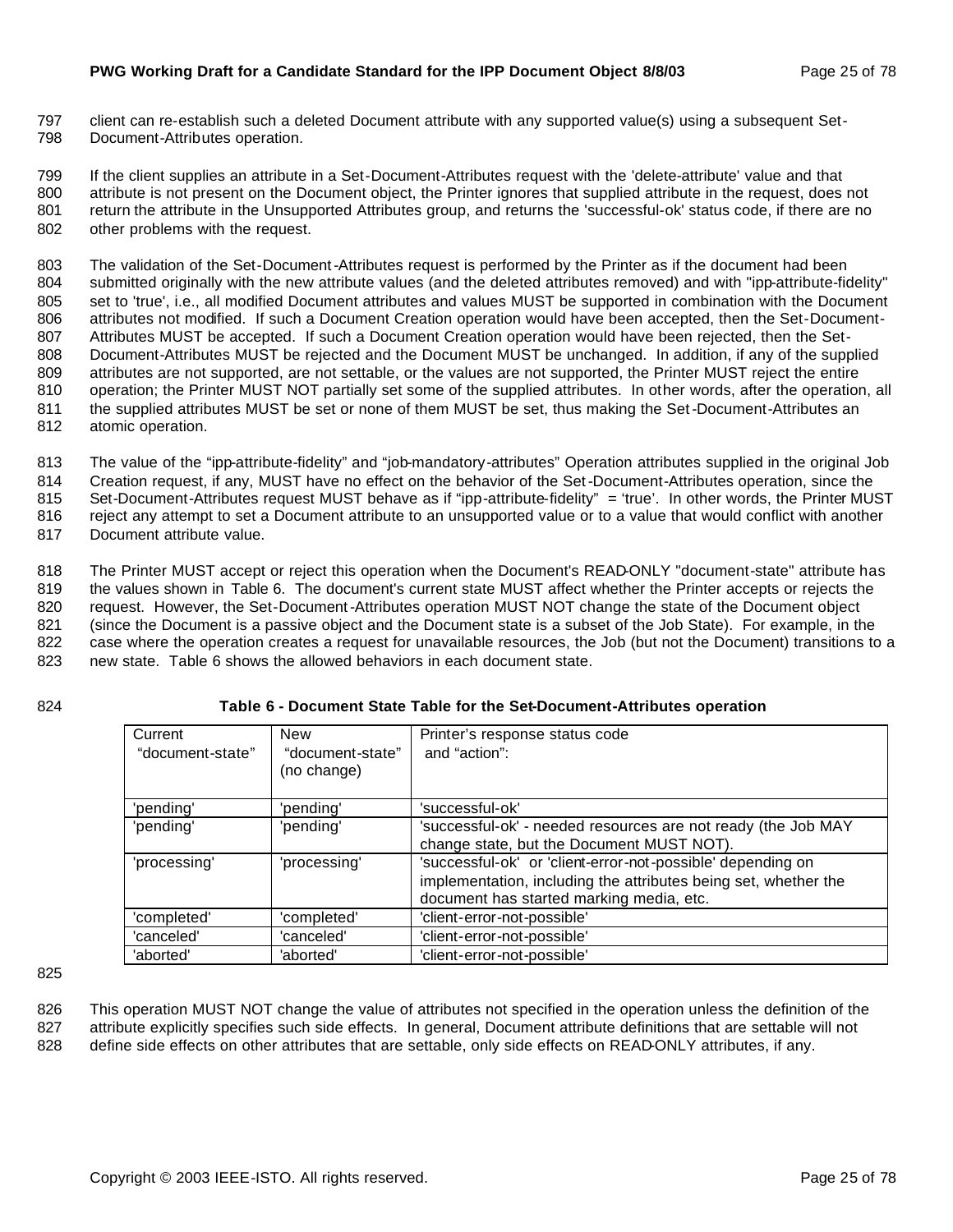#### **4.4.1 Settable and READ-ONLY Document Description attributes**

- If the Printer supports the Set-Document-Attributes operation, then it SHOULD support setting of:
- all Document Template ("xxx") attributes
- 832 that the implementation supports (see the "D" column in Table 10).
- 833 Almost all Document Description attributes (see [rfc2911] § 4.3) MUST NOT be settable, i.e., they are defined to be
- READ-ONLY. Only Document Description attributes marked with "(r/w)" in Table 11 MAY be settable using Set-
- Document-Attributes. The Printer MUST reject a Set-Document-Attributes request that attempts to set any attributes
- in Table 11 that are not marked "(r/w)".

 Note: From now on, all extensions that define new Document Description attributes will indicate whether or not the 838 attributes are READ-ONLY, by including the "READ-ONLY" adjective in their descriptions and/or explicitly stating whether they MAY be settable.

 *Access Rights:* The authenticated user (see [rfc2911] § 8.3) performing this operation must either be the job owner 841 (as determined in the Job Creation operation) or an operator or administrator of the Printer (see [rfc2911] § 1 and 8.5).

#### **4.4.2 Set-Document-Attributes Request**

The following sets of attributes are part of the Set-Document-Attributes Request:

#### **Group 1: Operation Attributes**

#### **Natural Language and Character Set:**

The "attributes-charset" and "attributes-natural-language" attributes as described in [rfc2911] § 3.1.4.1.

#### **Target:**

 The client MUST supply the "document-number" (integer(1:MAX)) Operation attribute immediately after 850 either (1) the "printer-uri" (uri) plus "job-id" (integer(1:MAX)) or (2) the "job-uri" (uri) Operation attribute(s) 851 which define the target Document object for this operation as described in [rfc2911] § 3.1.5. If the client omits the "document-number" Operation attribute, the Printer MUST reject the request and return the 'client-error-bad-request' status code.

 Note: There is no way in a single operation for the client to set all of a Job's Document objects to the same 855 attribute value. Either (1) the client sets the corresponding attribute in each Document object in the Job with separate Set-Document-Attributes requests, or (2) the client sets the corresponding attribute at the Job Level using the Set-Job-Attributes operation. Setting the corresponding attribute at the Job Level (or supplying that 858 attribute initially in the Job Creation operation) causes each Document object to inherit the Job Level attribute value, if the Document object doesn't have a corresponding explicit attribute supplied at the Document Level. In other words, supplying an attribute at the Job Level will affect all the Job's Document 861 objects that don't have that attribute also explicitly supplied at the Document Level.

#### **Requesting User Name:**

 The "requesting-user-name" (name(MAX)) attribute SHOULD be supplied by the client as described in [rfc2911] § 8.3.

#### **Group 2: Document Attributes**

866 The client MUST supply a set of Document Template attributes with one or more values (including explicitly 867 allowed out-of-band values) as listed in the "D" column in Table 10, and Document Description attributes flagged with "(r/w)" and listed in the "Doc" column in Table 11, and any attribute extensions supported by the Printer. The value(s) of each Document attribute supplied in Group 2 replaces the value(s) of the 870 corresponding Document attribute on the target Document object. For attributes that can have multiple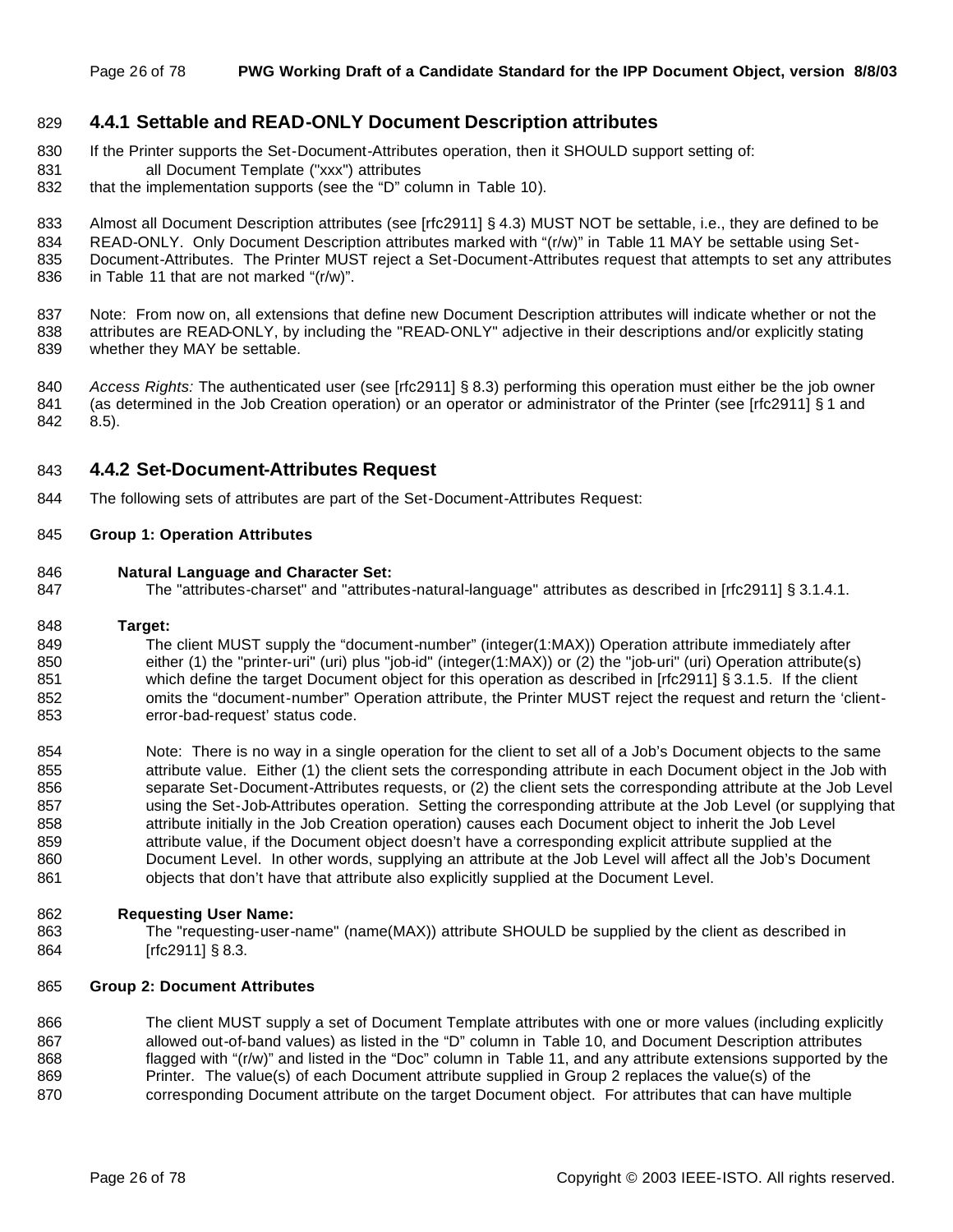- 871 values (1setOf), all values supplied by the client replace all values of the corresponding Document object attribute.
- In order to set the Document's "document-message" Document Description attribute (see section 9.1.20), the 874 client MUST supply the attribute in Group 2, rather than supplying a "document-message" Operation attribute in Group 1.
- 876 If the client supplies an "xxx" attribute with the 'delete-attribute' out-of-band value (see [rfc3380] § 8.2), the 877 Printer MUST remove the "xxx" attribute from the Document object, if present.

#### **4.4.3 Set-Document-Attributes Response**

The Printer returns the following sets of attributes as part of the Set-Document-Attributes Response:

#### **Group 1: Operation Attributes**

- **Status Message:**
- 882 In addition to the REQUIRED status code returned in every response, the response OPTIONALLY includes a "status-message" (text(255)) and/or a "detailed-status-messages" (text(MAX)) Operation attribute as described in [rfc2911] § 13 and 3.1.6.

#### **Natural Language and Character Set:**

886 The "attributes-charset" and "attributes-natural-language" attributes as described in [rfc2911] § 3.1.4.2.

#### **Group 2: Unsupported Attributes**

- 888 See [rfc2911] § 3.1.7 for details on returning Unsupported Attributes.
- 889 If some of the attributes in the operation fail to validate, the Printer MUST reject the operation, MUST NOT change any Document attributes, and MUST return the indicated status code below. In this group, the 891 Printer MUST also return all attributes that fail to validate. The following are the reasons that an attribute fails to validate and the value returned for the attribute, along with the indicated status code and order of detection:
- 894 1. The number of attributes supplied by the client exceeds the maximum number that the Printer supports in a Set-Printer-Attributes request: return the 'client-error-request-entity-too-large' (see 896 [rfc2911] § 13.1.4.9).
- 897 2. The Printer doesn't support the attribute: return the attribute with the 'unsupported' out-of-band 898 attribute value (see [rfc2911] § 3.1.7 and [rfc2910]) and the 'client-error-attributes-or-values-not-supported (see [rfc2911] § 13.1.4.12).
- 3. The attribute is READ-ONLY (in its definition) or is not-settable in this implementation: return the attribute with the 'not-settable' out-of-band attribute value (see [rfc3380] § 8.1) and the 'client-error-attributes-not-settable' status code (see [rfc3380] § 7.1).
- 4. The Printer doesn't support the value: if the attribute in the operation has a single value, return it. If the attribute in the operation is multi-valued, return only those values in a 1setOf that are not supported. Return the 'client-error-attributes-or-values-not-supported' status code (see [rfc2911] § 13.1.4.12).
- 5. The values of some of the supplied attributes conflict with one another and/or other Document attribute values not being set: if the conflicting attribute in the operation has a single value, return the attribute and the value. If the attribute in the operation is multi-valued, return only the attribute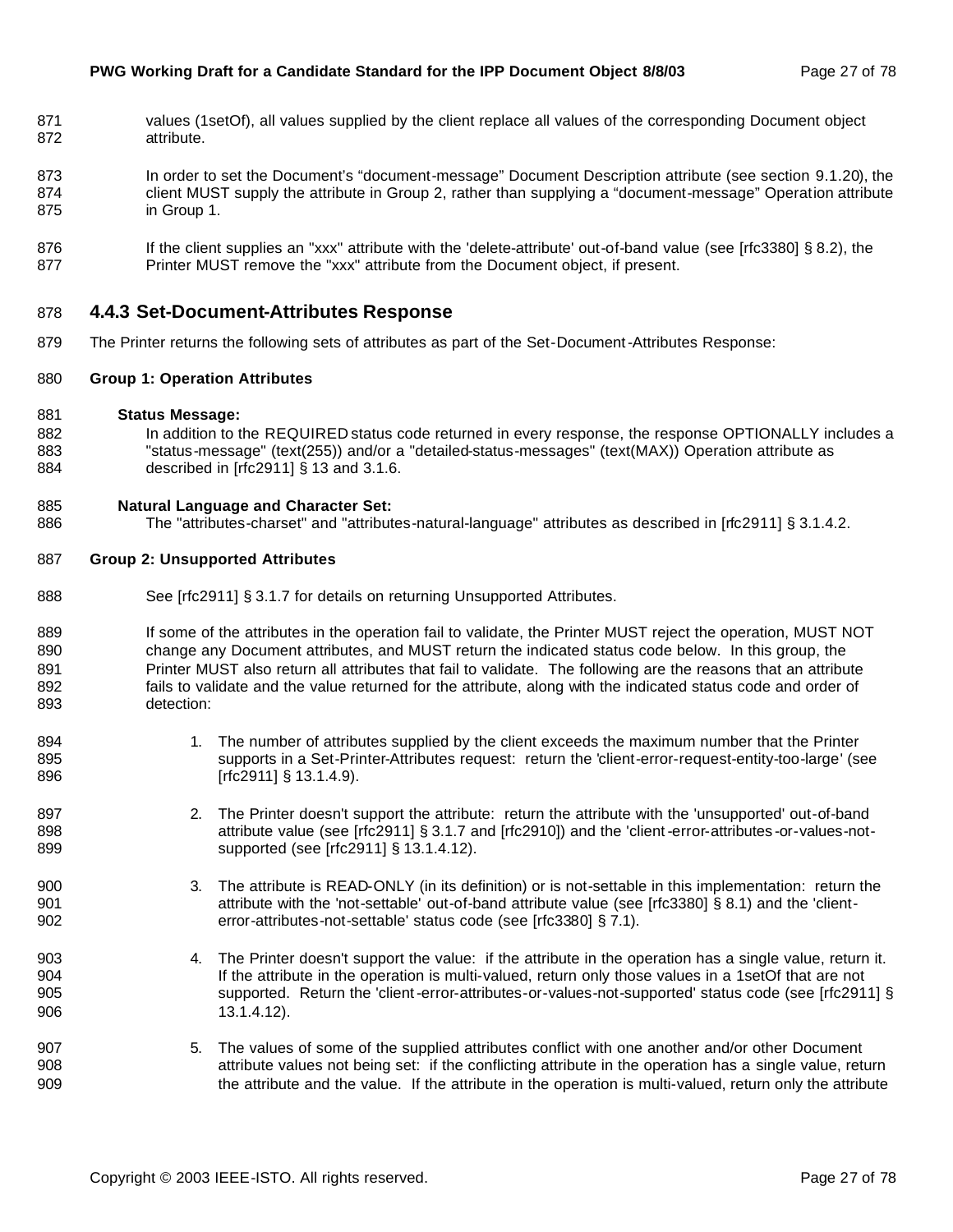#### Page 28 of 78 **PWG Working Draft of a Candidate Standard for the IPP Document Object, version 8/8/03**

 and those values in a 1setOf that are conflicting with other attributes. Return the 'client-error-conflicting-attributes' status code (see [rfc2911] § 13.1.4.15).

# **4.5 Cancel-Document**

 This REQUIRED Document operation allows a client to cancel a specified Document in a specified Print Job any time from the time the Document is created up to, but not including, the time that the Document is completed, canceled, or aborted. Since a Document might already be printing by the time a Cancel-Document is received, some media sheet pages might be printed before the document processing is actually terminated.

 The Cancel-Document operation does not remove the Document from the Job and Printer, but only sets the specified Document's "document-state" Document Description attribute to 'canceled' and the Document's "document-state- reasons" Document Description attribute with 'canceled-by-user' or 'cancel-by-operator'. If the Job object is printed again using operations such as the Reprocess-Job operation (see [adm-ops] § 4.1) or the Restart-Job operation (see [rfc2911] § 3.3.7), any canceled Documents are also printed again. Thus Cancel-Document has the same semantics as Cancel-Job (see [rfc2911] § 3.3.3), which only cancels the processing of the job, and doesn't delete the Job object itself. See the Delete-Document operation (section 5.4) to remove the Document object itself immediately from the Job and Printer.

 The Cancel-Document operation does not affect the states of any of the other Document objects in the job. If the Job was processing and there are more Documents to be processed, the Printer does so. If there are no further Documents to process, the Job moves to the 'completed' state as usual whenever there is no more processing to be done.

 The Printer MUST accept or reject the request based on the document's current state and transition the document to the indicated new state as follows:

| Current "document-state" | New "document-state" | Printer's response status code and action: |
|--------------------------|----------------------|--------------------------------------------|
| 'pending'                | 'canceled'           | 'successful-ok'                            |
| 'processing'             | 'canceled'           | 'successful-ok'                            |
| 'processing'             | 'processing'         | 'successful-ok' See Rule 1                 |
| 'processing'             | 'processing'         | 'client-error-not-possible' See Rule 2     |
| 'completed'              | 'completed'          | 'client-error-not-possible'                |
| 'canceled'               | 'canceled'           | 'client-error-not-possible'                |
| 'aborted'                | 'aborted'            | 'client-error-not-possible'                |

 Rule 1: If the implementation requires some measurable time to cancel the document in the 'processing' document states, the Printer MUST add the 'processing-to-stop-point' value to the document's "document-state-reasons" 934 attribute and then transition the document to the 'canceled' state when the processing ceases (see [rfc2911] § 4.3.8).

 Rule 2: If the Document object already has the 'processing-to-stop-point' value in its "document-state-reasons" attribute, then the Printer MUST reject a Cancel-Document operation.

 *Access Rights:* The authenticated user (see [rfc2911] § 8.3) performing this operation must either be the job owner or an operator or administrator of the Printer (see [rfc2911] § 1 and 8.5). Otherwise, the Printer MUST reject the operation and return: 'client-error-forbidden', 'client-error-not-authenticated', or 'client-error-not-authorized' as appropriate.

## **4.5.1 Cancel-Document Request**

The following groups of attributes are part of the Cancel-Document Request: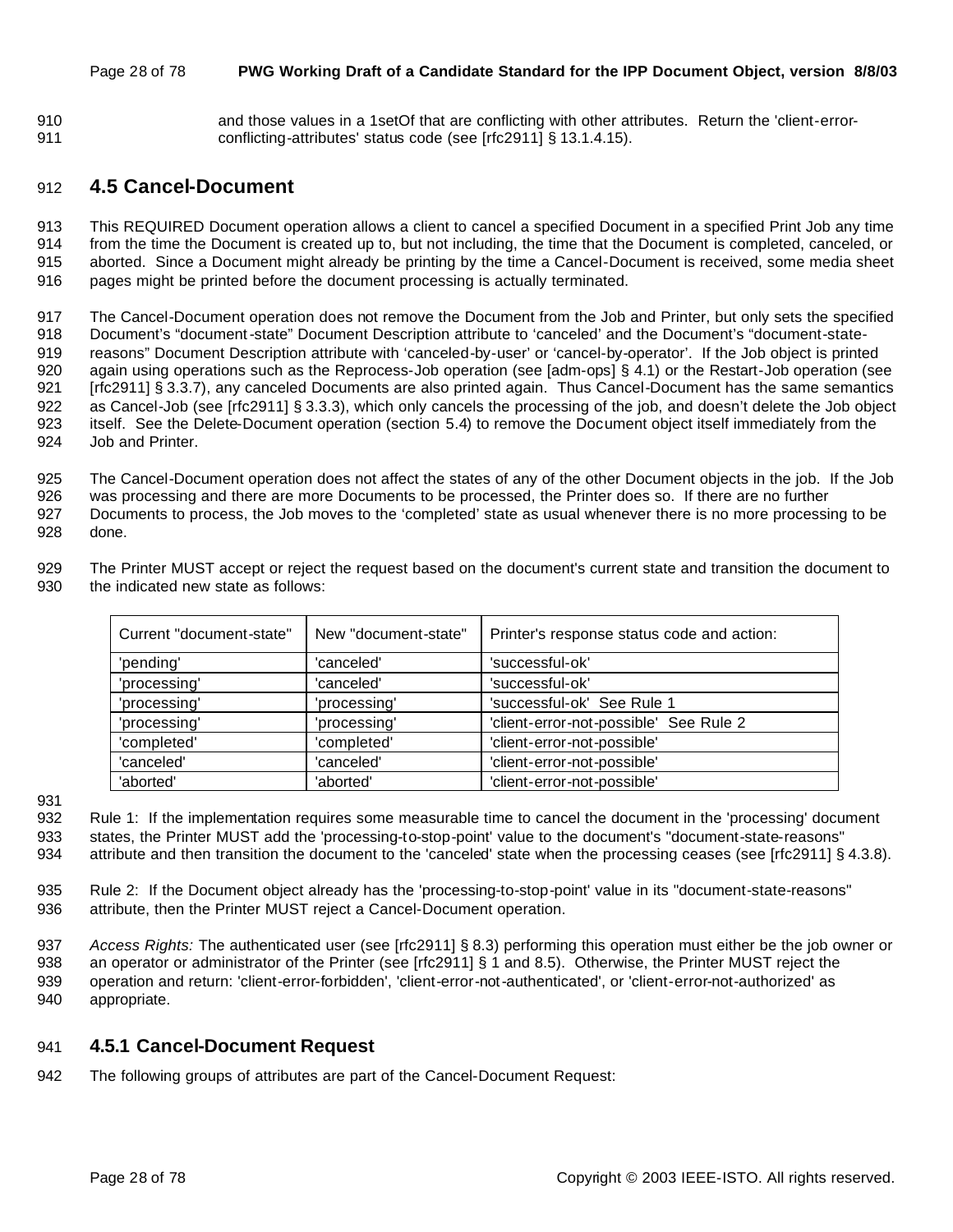#### **Group 1: Operation Attributes**

- **Natural Language and Character Set:**
- The "attributes-charset" and "attributes-natural-language" attributes as described in [rfc2911] § 3.1.4.1.

#### **Target:**

 The client MUST supply the "document-number" (integer(1:MAX)) Operation attribute immediately after 948 either (1) the "printer-uri" (uri) plus "job-id" (integer(1:MAX)) or (2) the "job-uri" (uri) Operation attribute(s) which define the target Document object for this operation as described in section [rfc2911] 3.1.5. If the client omits the "document-number" Operation attribute, the Printer MUST reject the request and return the 'client-error-bad-request' status code.

#### **Requesting User Name:**

 The "requesting-user-name" (name(MAX)) attribute SHOULD be supplied by the client as described in [rfc2911] § 8.3.

#### **4.5.1.1 document-message (text(MAX)):**

- The client MAY supply this Operation attribute. If the Printer supports this attribute, the Printer MUST also support the corresponding "document-message" (text(MAX)) Document Description attribute (see section 9.1.20) and copy this value to the "document-message" Document Description attribute. The end user can use this Document Description attribute as a message to the operator and the operator can use it as a message to the end user. The Printer MAY print this message on a document start sheet for this document, if any.
- The Printer MUST ignore the "job-message-from-operator" Operation attribute (see [adm-ops] § 6) for this operation, since that is a job-only attribute and Cancel-Document is a Document operation.

#### **4.5.2 Cancel-Document Response**

The following sets of attributes are part of the Cancel-Document Response:

#### **Group 1: Operation Attributes**

#### **Status Message:**

 In addition to the REQUIRED status code returned in every response, the response OPTIONALLY includes a "status-message" (text(255)) and/or a "detailed-status-messages" (text(MAX)) Operation attribute as described in [rfc2911] § 13 and 3.1.6.

#### **Natural Language and Character Set:**

The "attributes-charset" and "attributes-natural-language" attributes as described in [rfc2911] § 3.1.4.2.

#### **Group 2: Unsupported Attributes**

974 See [rfc2911] § 3.1.7 for details on returning Unsupported Attributes.

 Once a successful response has been sent, the implementation guarantees that the Document will eventually end up in the 'canceled' state. Between the time the Cancel-Document operation is accepted and when the document enters the 'canceled' document-state (see section 9.1.25), the "document-state-reasons" attribute (see section 9.1.27) MUST contain the 'processing-to-stop-point' value which indicates to later queries that although the

Document might still be 'processing', it will eventually end up in the 'canceled' state, not the 'completed' state.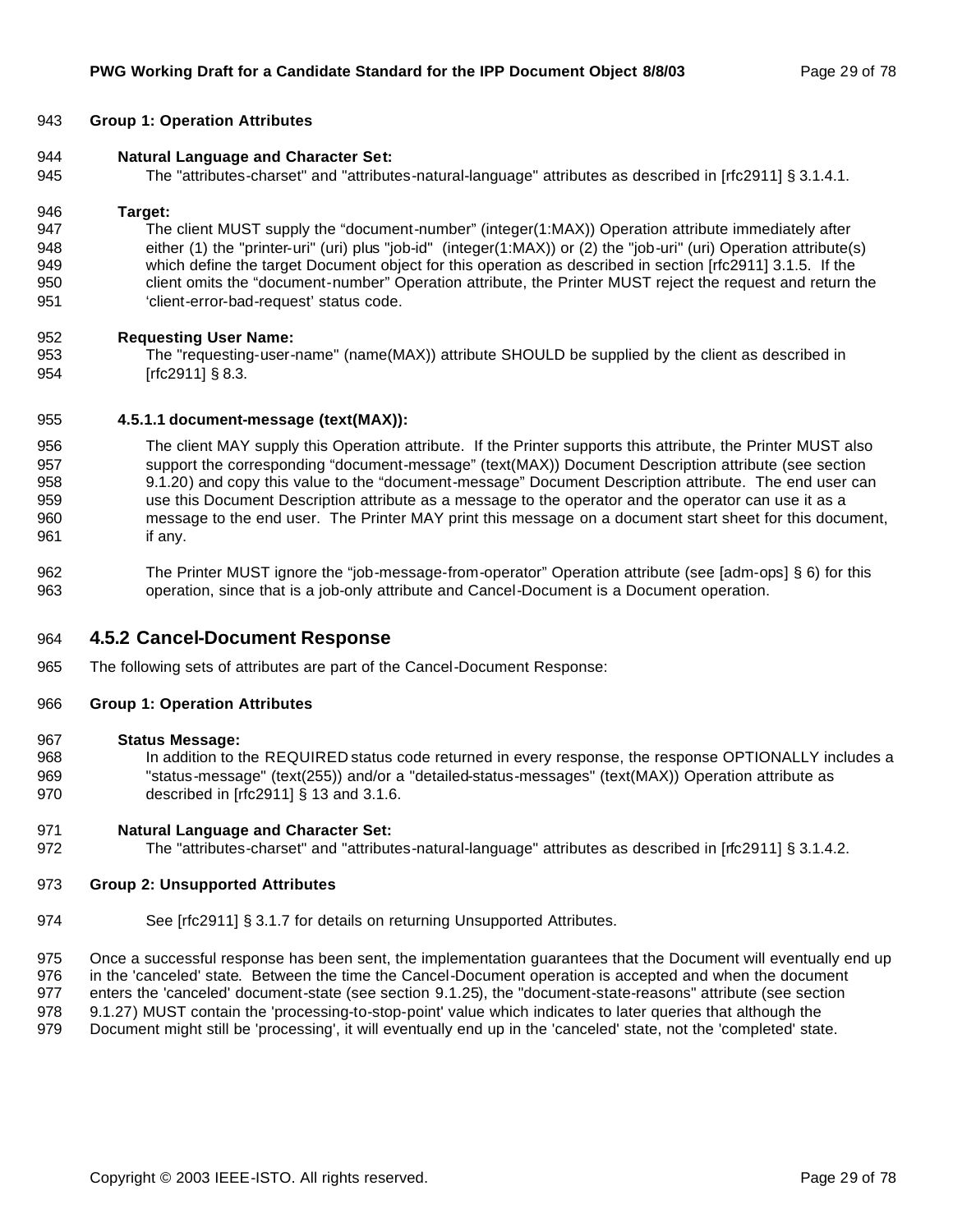# **5 Administrative Job and Document operations**

 This section summarizes the extensions to existing Administrative Job and Printer operations and defines new Document Administrative operations. The following administrative operations: **Promote-Job** ([adm-ops] § 4.4.1), **Release -Held-New-Jobs** ([adm-ops] § 3.3.2)**, Resume-Job** ([adm-ops] § 4.3.2)**, Schedule-Job-After** ([adm-ops] § 4.4.2) do not affect the Document objects because they are defined to affect the Job object as a whole.

# **5.1 Purge-Jobs** ([rfc2911] § 3.2.9)

This OPTIONAL Administrative Printer operation removes all Jobs and all of their contained Document objects.

# **5.2 Cancel-Current-Job** ([adm-ops] § 4.2)

 This OPTIONAL Administrative Printer operation sets the "document-state" Document Description attribute to 'canceled' and the "document-state-reasons" Document Description attribute to 'canceled-by-xxx' for any documents 990 in the current Job that have not yet reached a terminal state ('completed', 'canceled', or 'aborted'), where 'xxx' is 'user' or 'operator'. See [adm-ops] § 4.2.

 Note: There is no Cancel-Current-Document operation defined, since it is too likely that the Printer would have moved onto the next document before the operation could issue the request.

# **5.3 Suspend-Current-Job** ([adm-ops] § 4.3.1)

 This OPTIONAL Administrative Printer operation suspends the current job and sets the Job's "job-state" Job Description attribute to 'processing-stopped' and "job-state-reasons" to 'job-suspended-by-xxx', where 'xxx' is 'user' or 'operator'. The Documents' "document-state" and "document-state-reasons" Document Description attributes are unaffected (but the Documents are not processed any further, since the Job is stopped).

## **5.4 Delete-Document**

 This OPTIONAL Administrative Document operation removes the specified Document object and its data immediately from the specified Job. The Printer MUST reject the request if the Document is in any state other than 'pending" (there is no 'pending-held' state for Documents). The Printer does not reassign the "document-number" Document Description attribute values of the remaining Document objects in the Job, so that the deleted Document object leaves a gap in the document numbering space for the Job. The Printer MUST return a 'client-error-not-found' status code, in a subsequent Get-Document-Attributes operation for this Document object specifying its former "document-number". This operation is similar to the Purge-Jobs operation that immediately deletes all jobs from the Printer. However, the Delete-Document operation only deletes a single Document from the specified Job.

 *Access Rights:* The authenticated user (see [rfc2911] § 8.3) performing this operation MUST be an operator or administrator of the Printer (see [rfc2911] § 1 and 8.5). Otherwise, the Printer MUST reject the operation and return: 'client-error-forbidden', 'client-error-not-authenticated', or 'client-error-not-authorized' as appropriate. This operation requires operator/administrator privileges, otherwise a rogue client could submit, then delete, at will using up valuable spooling space. Instead of using this operation, unprivileged users use Cancel-Document which goes through the normal accounting, if any.

 The Delete-Document request and Delete-Document response have the same attribute groups and attributes as the Cancel-Document operation (see section 4.5).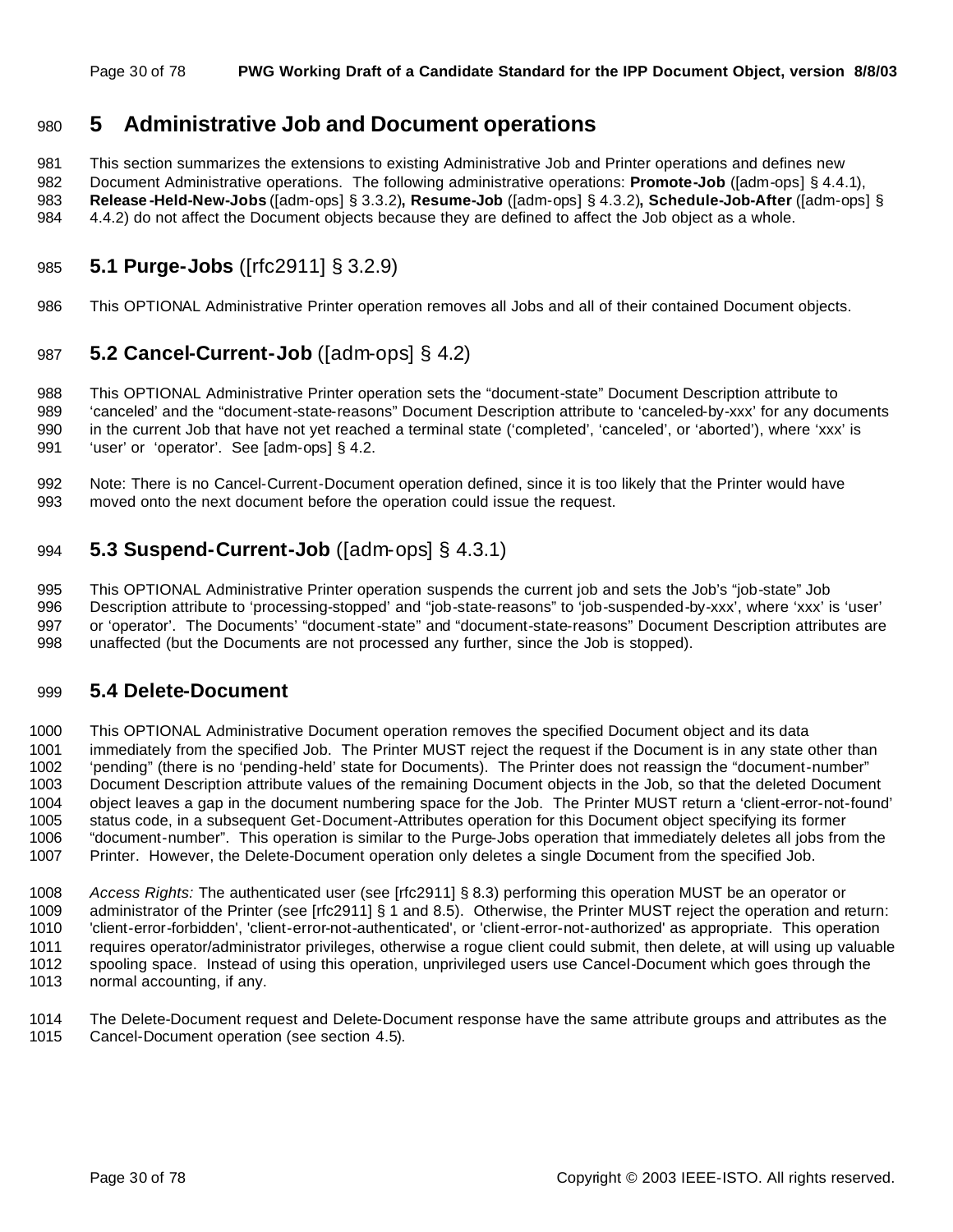# **6 Job and Document Template Attribute Precedence during Job processing**

 This section defines the Attribute Precedence rules that the Printer MUST follow when processing jobs, including instructions in the PDL data. These rules cover Queue Override attributes, Page Override attributes, Document Object attributes (Operation/Document Description and Document Template), Document Override attributes, Job Object attributes (Operation/Job Description and Job Template), PDL instructions, PDL Interpreter initialization files, and Printer defaults. Since each attribute can be specified at all of these levels, it is important to define which level takes precedence when the same attribute occurs at different levels with differing values.

- The attribute precedence model has the following features:
- 1024 1) In principle, each defined attribute can occur at each of the precedence levels.
- 2) Attributes can be introduced and modified at different points in the job workflow, e.g., in the application, print driver, submission client, protocol, and Printer:
- 1027 24ttributes are supplied by different agents in the system: application, user, print driver, administrator, operator, Printer, and the output device hardware.
- ? Attributes are supplied at different points in time: PDL generation, job submission, job acceptance, job pending, job processing.
- 3) The later that an attribute is introduced into the work flow or the closer the specified scope of the attribute is to the affected object, the higher the precedence is assigned to that attribute, since precedence is intended to reflect the user's wishes.
- The following levels of Attribute Precedence are defined in order of decreasing priority:
- **1. Document Level page override programming** The special "overrides" collection Document Template attribute (see [OvrRide]) supplied at the Document Level, that is, as a Document Template Attribute in a Send-Document or Send-URI operation, that contains the attributes that are to have the page override status for the specified ranges of pages. This can be supplied by the client when submitting a Document object, or set either by the user or operator after the Document has been accepted using the Set-Document-Attributes operation, or by the operator using means local to the Printer. Example: " overrides" = {"pages" = '1:1'; " media" = 'letterhead'}
- 2. **Job Level page override programming** The special "overrides" collection Job Template attribute (see [OvrRide]) supplied at the Job Level, that is, in a Job Creation operation, that contains the attributes 1044 that are to have the page override status for the specified ranges of pages in the specified Document. This can be supplied by the client when submitting a job, or set either by the user or operator after the 1046 in job has been accepted using the Set-Job-Attributes operation, or by the operator using means local to 1047 the Printer. Example: " overrides" = {"pages" = '1:1'; "document-numbers" = '1:1'; "media" = 'letterhead'}
- **3. Document Level Document object attributes -** The Document attributes supplied at the Document Level, that is, Operation/Document Description and Document Template attributes supplied in a Send- Document or Send-URI operation to apply to the Input Document. This can be supplied by the client when submitting a Document object, or set either by the user or operator after the Document has been accepted using the Set-Document-Attributes operation, or by the operator using means local to the Printer. Examples: "media" = 'na-letter' and "copies" = '2'.
- 4. **Job Level Job object and Document object attributes**  The Job attributes (Operation/Job Description and Job Template) and Document attributes (Operation/Document Description and Document Template) supplied at the Job Level, i.e., with a Create-Job, Print-Job, or Print-URI operation.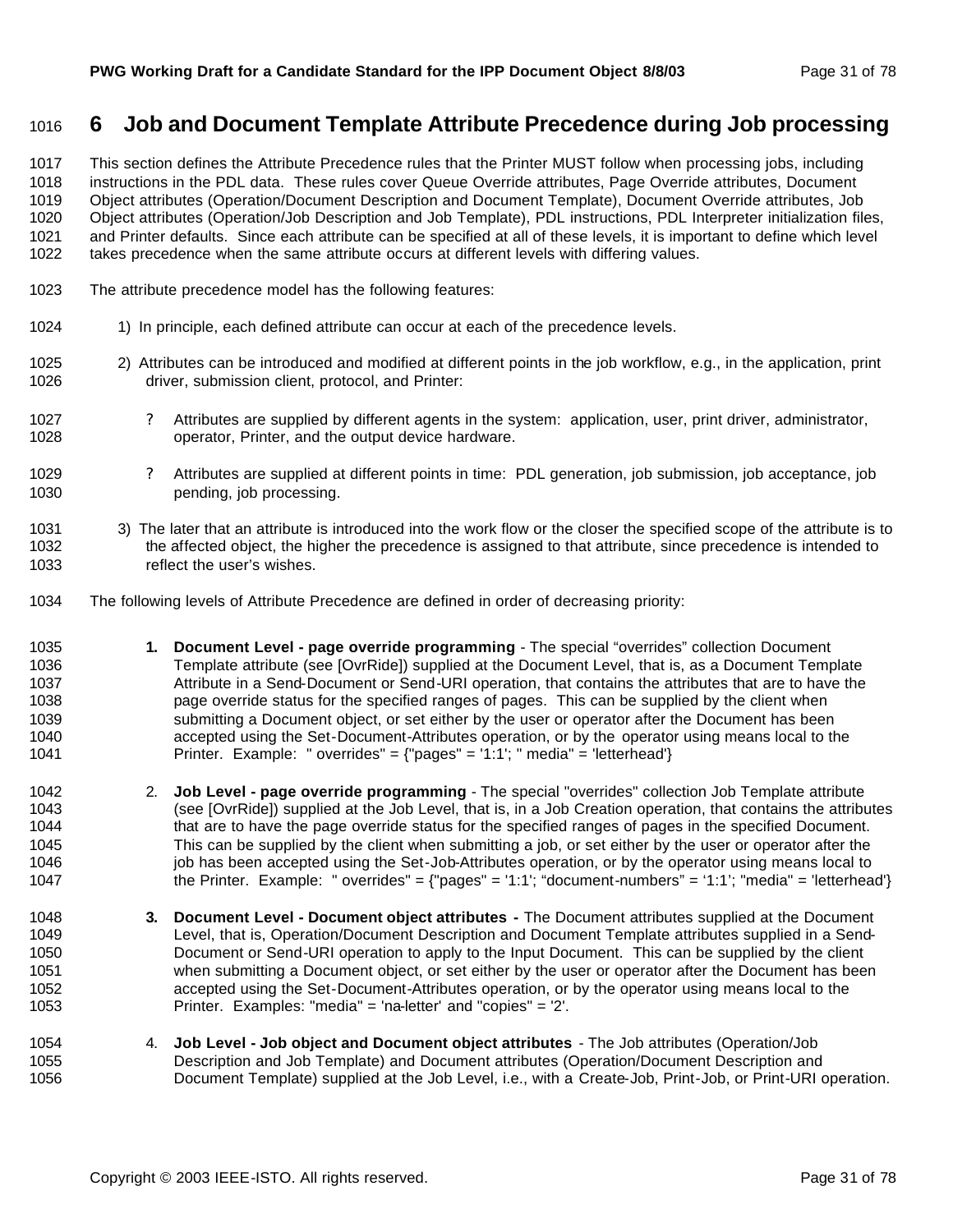- This can be supplied by the client when submitting a Job, or set either by the user or operator after the 1058 job has been accepted using the Set-Job-Attributes operation, or by the operator using means local to the Printer. Examples: "media" = 'na-letter' and "copies" = '2'.
- 5. **PDL document data**  An instruction in the PDL document data. This is supplied by the application or **print driver that created the PDL.** Example: PostScript setPageDevice specifying na-letter media. Whether PDL document data is actually lower precedence than the preceding levels depends on the implementation as expressed in the "pdl-override-supported" Printer Description attribute (see [rfc2911] § 4.4.28).

1066 Job Template and Document Template attributes of the form "xxx-requested", such as "orientation- requested" (see [rfc2911] § 4.2.10) have a lower priority than the PDL. If the PDL contains a corresponding instruction, that PDL instruction will be used instead of the supplied "xxx-requested" attribute. For example, PostScript PDL data always has a well-defined orientation, so that "orientation- requested" never affects the result. On the other hand, PDLs such as text/plain never have orientation and PCL MAY omit orientation, in which case, "orientation-requested" takes effect.

- 6. **PDL Init File data**  A file that the Printer uses to initialize the PDL Interpreter before it starts interpreting each document in a Job. It is immaterial how this file is specified, whether it be by job object attribute or printer default – the precedence of the contents of this file is at this level.
- 7. **Printer default**  A Printer "xxx-default" attribute that is applied by the Printer provided that none of the higher levels have supplied a value. The Printer implementation supplies values for the Printer's "xxx- default" attributes that reflect the out-of-the-box action by the output device. For example, if the output device will use media from the large-capacity input tray if not directed otherwise, the implementation supplies the Printer's "media-default" attribute with the 'large-capacity' keyword value without requiring the administrator to configure that value. Implementations might allow the administrator to configure the Printer's "xxx-default" attributes to other values, if other values are supported by the implementation. Example: The administrator changes the Printer's "media-default" from 'large-capacity' to 'na-letter'.
- 8. **Hardware default**  When none of the above conditions supply an explicit value, the printer will apply the defaults supplied by the hardware. An example of these implicit defaults would be a "copies" value of 1 1085 or a "sides" value of 'one-sided'. Note that this level is outside the scope of IPP. The defaults at this level only apply if there are no explicit values in the higher level. Since this level is outside the scope of **IPP there is no IPP specific way to query the defaults at this level.**

# **7 Operation Attributes for the Job and Document Creation operations**

 This section defines some new Operation/Description attributes and lists *all* the Operation/Description attributes that have been defined in other IPP specifications that are used in Job Creation operations and extends their use to the Document Creation operations. In addition, some new Job/Document Description attributes have been defined to be set from existing Operation attributes. Note: Operation attributes relate to the operation and do not depend on the printing capabilities of the Printer.

# **7.1 Operation Attributes** *supplied* **at the Job and Document Levels for Creation**

 Table 7 lists all the Operation attributes and their attribute syntax supplied in Job Creation and Document Creation operations and the attribute syntaxes of their corresponding "xxx-default" and "xxx-supported" Printer Description attributes, if any. A "-" indicates that there isn't an "xxx-default" or "xxx-supported" Printer Description attribute.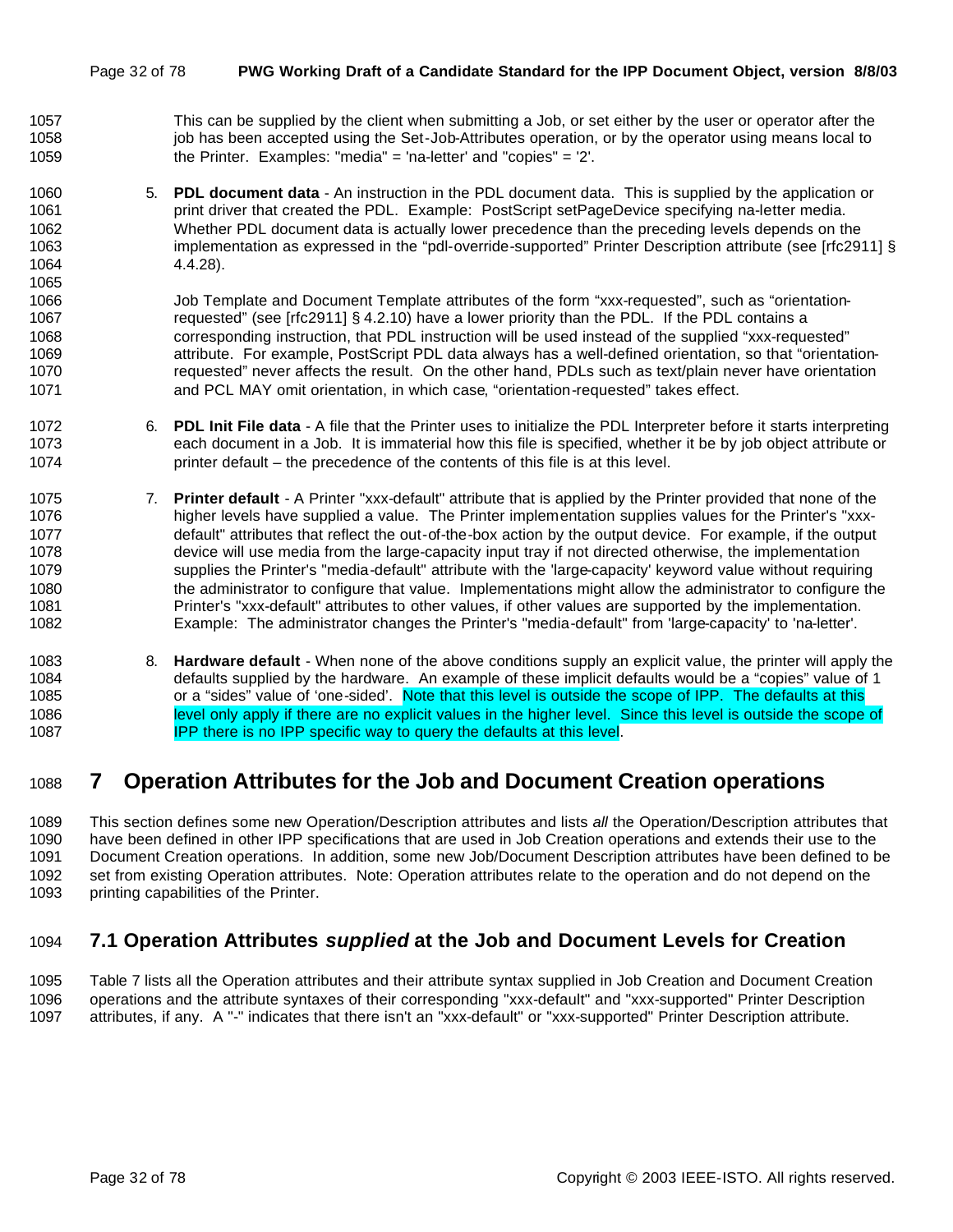**Table 7- Operation, Default, and Supported Attributes** 

| Operation attribute                                            | Operation<br>attribute syntax | <b>Printer: Default Value</b><br>attribute syntax | <b>Printer: Supported Values</b><br>attribute syntax |  |
|----------------------------------------------------------------|-------------------------------|---------------------------------------------------|------------------------------------------------------|--|
| attributescharset                                              | charset                       | $\overline{a}$                                    | 1setOf charset <sup>14</sup>                         |  |
| attributes natural-language                                    | naturalLanguage               | $\overline{a}$                                    | 1setOf naturalLanguage <sup>15</sup>                 |  |
| compression                                                    | type3 keyword                 | $\overline{a}$                                    | 1setOf type3 keyword                                 |  |
| document-charset                                               | charset                       | charset                                           | 1setOf charset                                       |  |
| document-digital-signature                                     | type2 keyword                 | type2 keyword                                     | 1setOf type2 keyword                                 |  |
| document-format                                                | mimeMediaType                 | mimeMediaType                                     | 1setOf mimeMediaType                                 |  |
|                                                                |                               |                                                   |                                                      |  |
| document-format-details                                        | 1setOf collection             | 1setOf collection                                 | 1setOf type2 keyword                                 |  |
| document-source-application-name                               | name(MAX)                     | name(MAX)                                         |                                                      |  |
| document-source-application-version<br>document-source-os-name | text(127)<br>name(40)         | text(127)<br>name(40)                             | ÷,<br>$\overline{a}$                                 |  |
| document-source-os-version                                     | text(40)                      | text(40)                                          | $\overline{a}$                                       |  |
| document-format                                                | mimeMediaType                 | mimeMediaType                                     | $\overline{a}$                                       |  |
| document-format-device-id                                      | text(127)                     | text(127)                                         | $\blacksquare$                                       |  |
| document-format-version                                        | text(127)                     | text(127)                                         | $\overline{a}$                                       |  |
| document-natural-language                                      | naturalLanguage               | naturalLanguage                                   | $\overline{a}$                                       |  |
| document-format-version                                        | text(127)                     | text(127)                                         | 1setOf text(127)                                     |  |
| document-message                                               | text(MAX)                     | $\overline{a}$                                    |                                                      |  |
| document-name                                                  | name(MAX)                     |                                                   |                                                      |  |
| document-natural-language                                      | naturalLanguage               | naturalLanguage                                   | 1setOf naturalLanguage                               |  |
| document-uri                                                   | uri                           | $\overline{a}$                                    | 1setOf uriScheme <sup>16</sup>                       |  |
| ipp-attribute-fidelity                                         | boolean                       | $\overline{a}$                                    |                                                      |  |
| [job-]impressions                                              | integer(0:MAX)                | $\blacksquare$                                    | rangeOfInteger(0:MAX)                                |  |
| [job-]k-octets                                                 | integer(0:MAX)                | $\overline{a}$                                    | rangeOfInteger(0:MAX)                                |  |
| job-mandatory-attributes                                       | 1setOf type2                  | $\overline{a}$                                    | $\overline{a}$                                       |  |
|                                                                | keyword                       |                                                   |                                                      |  |
| [job-]media-sheets                                             | integer(0:MAX)                | $\overline{\phantom{a}}$                          | rangeOfInteger(0:MAX)                                |  |
| job-name                                                       | name(MAX)                     | $\overline{a}$                                    |                                                      |  |
| job-password                                                   | octetString(255)              | $\overline{a}$                                    | integer(0:127)                                       |  |
| job-password-encryption                                        | type3 keyword                 | $\overline{\phantom{a}}$                          | 1setOf (type3 keyword                                |  |
|                                                                | name(MAX)                     |                                                   | name(MAX))                                           |  |
| last-document                                                  | boolean                       | $\blacksquare$                                    | $\overline{a}$                                       |  |
| operation-id                                                   | integer(1:0x8FFF)             | $\blacksquare$                                    | 1setOf type2 enum <sup>17</sup>                      |  |
| original-requesting-user-name                                  | name(MAX)                     | $\overline{a}$                                    |                                                      |  |
| output-device-requested                                        | name $(12\overline{7})$       | name $(127)^{18}$                                 | 1setOf name(MAX) <sup>19</sup>                       |  |
| printer-uri                                                    | uri                           | $\overline{a}$                                    | 1setOf uri                                           |  |
| request-id                                                     | integer(1:MAX)                | $\frac{1}{2}$                                     | $\overline{a}$                                       |  |

 <sup>14</sup> The Supported Printer attribute is named "charset-supported" (see [rfc2911] section 4.4.18), rather than "attributescharset-supported".

<sup>15</sup> The Supported Printer attribute is named "generated-natural-language-supported" (see [rfc2911] section 4.4.20), rather than "attributes-natural-language-supported".

<sup>&</sup>lt;sup>16</sup> The Supported Printer attribute is named "reference-uri-schemes-supported" (see [rfc2911] section 4.4.27), rather than "document-uri-supported".

<sup>&</sup>lt;sup>17</sup> The Supported Printer attribute is named "operations-supported" (see [rfc2911] section 4.4.15), rather than "operation-id-supported".

<sup>&</sup>lt;sup>18</sup> The Default Printer attribute is name "output-device-default" (see [jobx] section 7.11) and is the default for both the "output-device-requested" and "output-device-assigned" Job Description attributes.

<sup>&</sup>lt;sup>19</sup> The Supported Printer attribute is named "output-device-supported" (see [jobx] section 7.12) and is the list of supported output devices for both the "output-device-requested" and "output-device-assigned" Job Description attributes.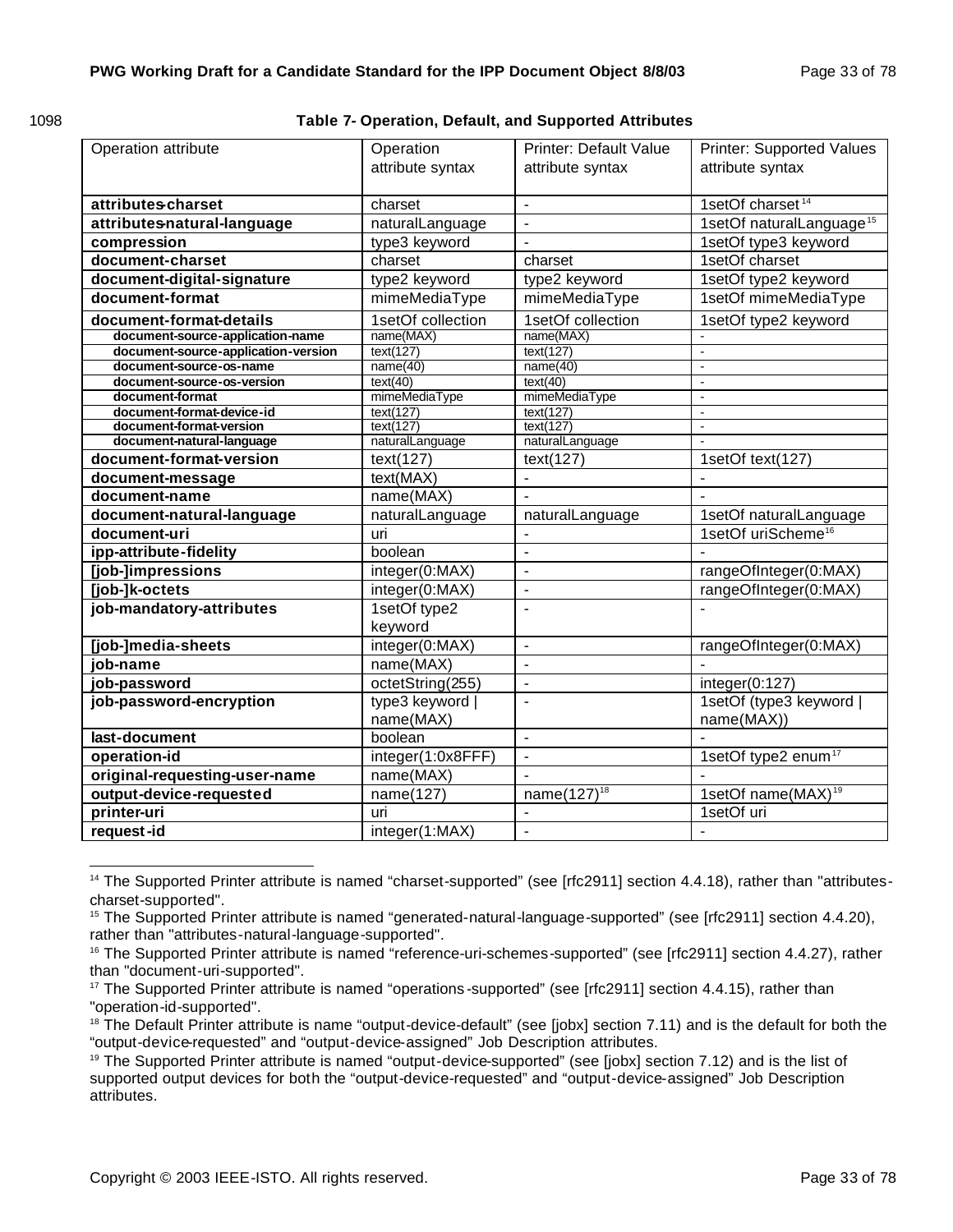| Operation attribute  | Operation<br>attribute syntax | <b>Printer: Default Value</b><br>attribute syntax | <b>Printer: Supported Values</b><br>attribute syntax |
|----------------------|-------------------------------|---------------------------------------------------|------------------------------------------------------|
| requesting-user-name | name(MAX)                     | $\overline{\phantom{a}}$                          |                                                      |
| version-number       | X.Y                           | $\overline{\phantom{a}}$                          | 1setOf type2 keyword <sup>20</sup>                   |

- 1100 Table 8 lists the Operation attributes that clients supply at the Job Level and/or the Document Level and whether the 1101 Printer copies (indicated by **"? "**) the supplied value to corresponding Job Description and/or Document Description 1102 attributes.
- 

#### 1103 *Legend:*

- 1104 "\*" an attribute that has a "job-" prefix in its name in [rfc2911]. The "job-" prefix is omitted in the table. Job level 1105 attributes use the "-job" prefix. Document level attributes do not use the prefix. The only difference in the 1106 semantics are whether it applies to just the Document or to the entire Job. Note: For the PWG Semantic 1107 Model, the "**job-**" prefix is dropped altogether.
- 1108 "**Level Supplied**" column indicates whether the Operation attribute can be supplied at the Job Level (PJ=Print-Job, 1109 PU=Print-URI, and CJ=Create-Job) and at the Document Level (SD=Send-Document, and SU=Send-URI).
- 1110 "**y**" the Operation attribute is defined for the indicated operation, but does not have a corresponding Job 1111 Description or Document Description attribute (no "**?** ").
- 1112 "**y?** " the Operation attribute has a corresponding Job Description (y**?** J) or Document Description (y**?** D) attribute 1113 to which the Printer MUST copy this Operation attribute. See Table 11 for the corresponding Job and 1114 Document Description attributes.<br>1115 "-" the Operation attribute is not define
- 1115 "**-**" the Operation attribute is *not* defined for the indicated operation.
- 1116 **\*\*** these Operation attributes are defined for *all* operations, not just Job Creation and Document Creation 1117 operations.
- 1118 "**Conformance**" column indicates the conformance requirements for what the client supplies in a request and the 1119 Printer supports in a request. If an Operation attribute that is a collection attribute is supported (see 1120 [rfc3382]), then there are conformance requirements for which member attributes MUST be supported by a 1121 Printer and which member attributes a client MUST supply as indicated in the Conformance column for each
- 1122 collection member attribute in Table 8.
- 1123 "**Reference and Section**" column indicates where the Operation attribute is defined in other IPP specs and this spec.
- 1124

#### 1125 **Table 8 - Operation Attributes supplied at the Job and Document Levels in Job and Document Creation**  1126 **Requests**

| <b>Operation</b> attribute name           | <b>Attribute Syntax</b> | Level Supplied |         |            | Conformance      |                    | Reference and<br>Section |
|-------------------------------------------|-------------------------|----------------|---------|------------|------------------|--------------------|--------------------------|
| for Job and Document<br>Creation requests |                         | Job            |         | <b>Doc</b> |                  |                    |                          |
|                                           |                         | CJ             | PJ. PU  | SD, SU     | Client<br>supply | Printer<br>support |                          |
| attributes-charset **                     | charset                 | y? J           | $y?$ J  | $y?$ D     | <b>MUST</b>      | <b>MUST</b>        | [rfc2911]<br>§3.1.4      |
| attributes-natural-language<br>$***$      | naturalLanguag<br>е     | $y?$ J         | $y?$ J  | $y?$ D     | <b>MUST</b>      | <b>MUST</b>        | $[rfc2911]$<br>§3.1.4    |
| compression                               | type3 keyword           | $\blacksquare$ | y?<br>D | $y?$ D     | MAY              | <b>MUST</b>        | [rfc2911]<br>§3.2.1.1    |
| document-charset                          | charset                 | $\blacksquare$ | y?<br>D | $y?$ D     | <b>MAY</b>       | <b>CMUST</b><br>21 | $[jobx]$ §43.2.1         |

 $20$  The Supported Printer attribute is named "ipp-versions-supported" (see [rfc2911] section 4.4.14), rather than "version-number-supported".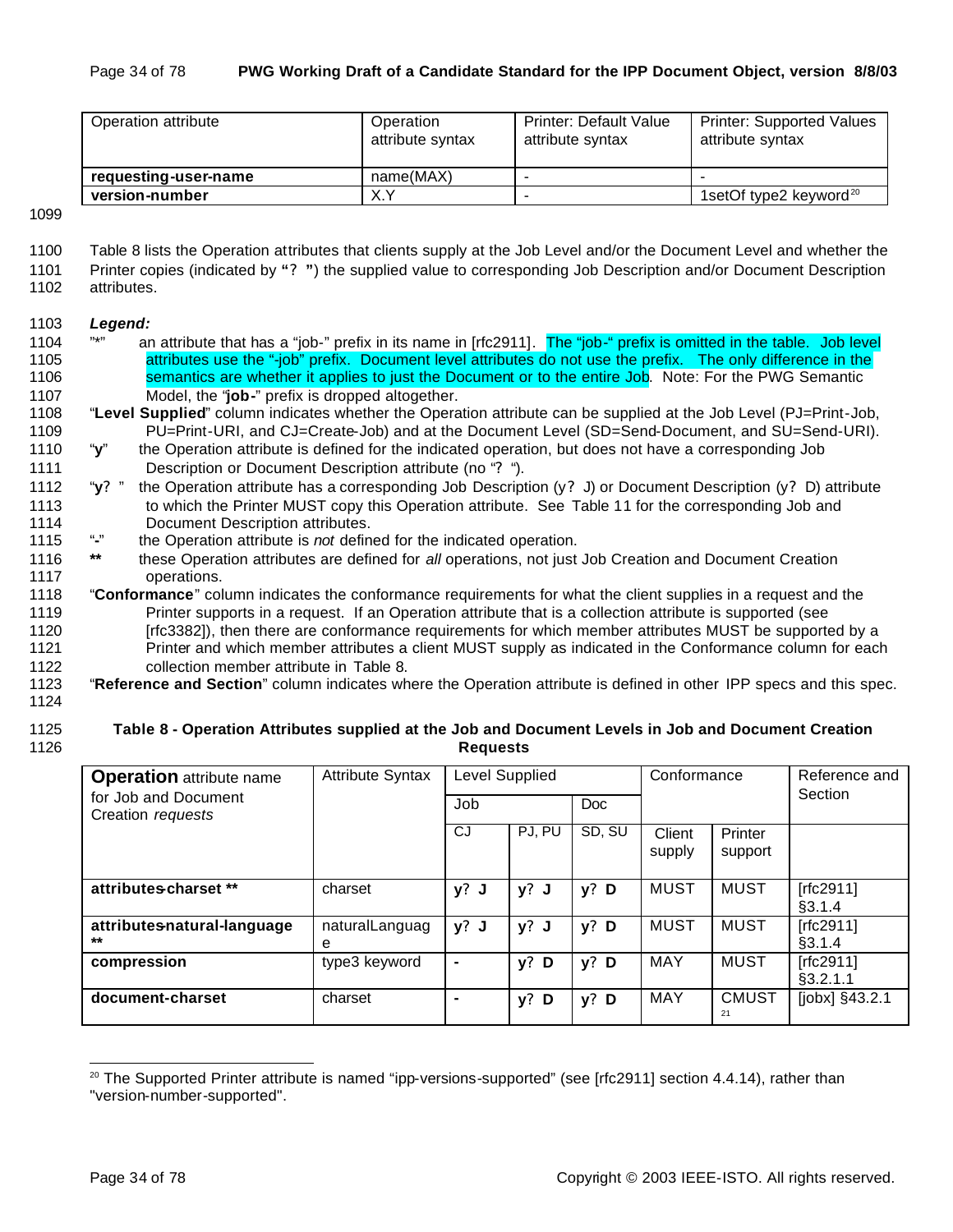| <b>Operation</b> attribute name    | <b>Attribute Syntax</b> | Level Supplied |                      |                | Conformance        |              | Reference and                     |
|------------------------------------|-------------------------|----------------|----------------------|----------------|--------------------|--------------|-----------------------------------|
| for Job and Document               |                         | Job            |                      | <b>Doc</b>     |                    |              | Section                           |
| Creation requests                  |                         | CJ             | PJ, PU               | SD, SU         | Client             | Printer      |                                   |
|                                    |                         |                |                      |                | supply             | support      |                                   |
|                                    |                         |                |                      |                |                    |              |                                   |
| document-digital-signature         | type2 keyword           | $\blacksquare$ | $y?$ D               | $y?$ D         | <b>MAY</b>         | <b>MAY</b>   | $[jobx]$ §3.2.2                   |
| document-format                    | mimeMediaTyp            | $\blacksquare$ | $y?$ <sup>22</sup> D | $y?$ D         | MAY                | <b>MUST</b>  | $[rfc2911]$                       |
|                                    | e                       |                |                      |                |                    |              | §3.2.1.1, [jobx]                  |
|                                    |                         |                |                      |                |                    |              | §3.2.3                            |
| document-format-details            | 1setOf                  | $\blacksquare$ | $y?$ D               | $y?$ D         | <b>MAY</b>         | <b>CMUST</b> | [jobx] §3.2.4                     |
| document-source-application-       | collection<br>name(MAX) |                | $y$ ? D              | $y$ ? D        | <b>MAY</b>         | <b>MAY</b>   | [jobx] §3.2.4.1                   |
| name                               |                         | $\blacksquare$ |                      |                |                    |              |                                   |
| document-source-application-       | text(127)               | $\blacksquare$ | $y$ ? D              | $y'$ D         | <b>MAY</b>         | <b>MAY</b>   | [jobx] §3.2.4.2                   |
| version<br>document-source-os-name | name(40)                | $\blacksquare$ | $y?$ D               | $y?$ D         | <b>MAY</b>         | <b>MAY</b>   | [jobx] §3.2.4.3                   |
| document-source-os-version         | text(40)                | $\blacksquare$ | $y$ ? D              | $y$ ? D        | <b>MAY</b>         | <b>MAY</b>   | $[jobx]$ §3.2.4.4                 |
| document-format                    | mimeMediaType           | $\blacksquare$ | $y$ ? D              | $y$ ? D        | <b>MUST</b>        | <b>MUST</b>  | $[jobx]$ §3.2.4.5                 |
| document-format-device-id          | text(127)               | $\blacksquare$ | $y$ ? D              | $y?$ D         | <b>MAY</b>         | <b>MAY</b>   | $[jobx]$ §3.2.4.6                 |
| document-format-version            | text(127)               | $\blacksquare$ | $y$ ? D              | $y?$ D         | <b>SHOULD</b>      | <b>MUST</b>  | [jobx] §3.2.4.7                   |
| document-natural-language          | naturalLanguage         | $\blacksquare$ | y? D                 | $y?$ D         | <b>MAY</b>         | <b>MAY</b>   | [jobx] §3.2.4.8                   |
| document-format-version            | text(127)               | $\blacksquare$ | $y?$ D               | $y?$ D         | <b>MAY</b>         | <b>MAY</b>   | [jobx] §3.2.5                     |
| document-message                   | text(MAX)               | $\blacksquare$ | $y?$ D               | $y?$ D         | <b>MAY</b>         | <b>MAY</b>   | $\overline{\text{[jobx]}}$ §3.2.6 |
| document-name                      | name(MAX)               |                | $y?$ D               | $y?$ D         | MAY                | <b>MUST</b>  | $[rfc2911]$                       |
|                                    |                         |                |                      |                |                    |              | §3.2.1.1                          |
| document-natural-language          | naturalLanguag          |                | $y?$ D               | $y?$ D         | <b>MAY</b>         | MAY          | $[rfc2911]$                       |
|                                    | e                       |                |                      |                |                    |              | §3.2.1.1,                         |
|                                    |                         |                |                      |                |                    |              | [this spec]                       |
|                                    |                         |                |                      |                |                    |              | §7.2.1                            |
| document-uri                       | uri                     | $\blacksquare$ | $y?$ $D^{24}$        | $y?$ $D^{25}$  | <b>CMUST</b><br>26 | <b>MAY</b>   | $[rfc2911]$<br>§3.2.2             |
| impressions*                       | integer(0:MAX)          | $y?$ J         | $y?$ J               | $y?$ D         | <b>MAY</b>         | <b>MAY</b>   | [rfc2911]                         |
|                                    |                         |                |                      |                |                    |              | §3.2.1.1                          |
| ipp-attribute-fidelity             | boolean                 | $y? \int^{27}$ | y? J <sup>27</sup>   | $\blacksquare$ | <b>MAY</b>         | <b>MUST</b>  | $[rfc2911]$                       |
|                                    |                         |                |                      |                |                    |              | §3.2.1.1,                         |
|                                    |                         |                |                      |                |                    |              | [this spec]                       |
|                                    |                         |                |                      |                |                    |              | §3.1.1.1                          |

<sup>&</sup>lt;sup>21</sup> The Printer MUST support the "document-charset" Operation/Document Description attributes, if the Printer supports a charset-ambiguous document format (see [jobx] §3.2.1).

<sup>&</sup>lt;sup>22</sup> The Printer MUST copy the "document-format" Operation attribute to the corresponding (new) Document Description attribute defined in this specification.

<sup>&</sup>lt;sup>23</sup> The Printer MUST support the "document-format-details" Operation/Document Description attributes if the Printer supports a *packaging* MIME type document format, such as 'application/zip' or 'multipart/related'.

<sup>&</sup>lt;sup>24</sup> The Printer MUST copy the "document-uri" Operation attribute to the corresponding (new) Document Description attribute defined in this specification for Print-Uri. The document-Uri does does not apply to Print-Job.

<sup>&</sup>lt;sup>25</sup> The Printer MUST copy the "document-uri" Operation attribute to the corresponding (new) Document Description attribute defined in this specification for Send-Uri. . The document-Uri does does not apply to Send-Document.

<sup>&</sup>lt;sup>26</sup> The "document-uri" Operation attribute MUST be supplied in the Print-URI Job Creation operation and the Send-URI Document Creation operation, and MUST NOT be supplied in other operations.

<sup>&</sup>lt;sup>27</sup> The Printer MUST copy the "ipp-attribute-fidelity" Operation attribute to the corresponding (new) Job Description attribute defined in this specification so that the Printer can remember its value for subsequent Document Creation operations.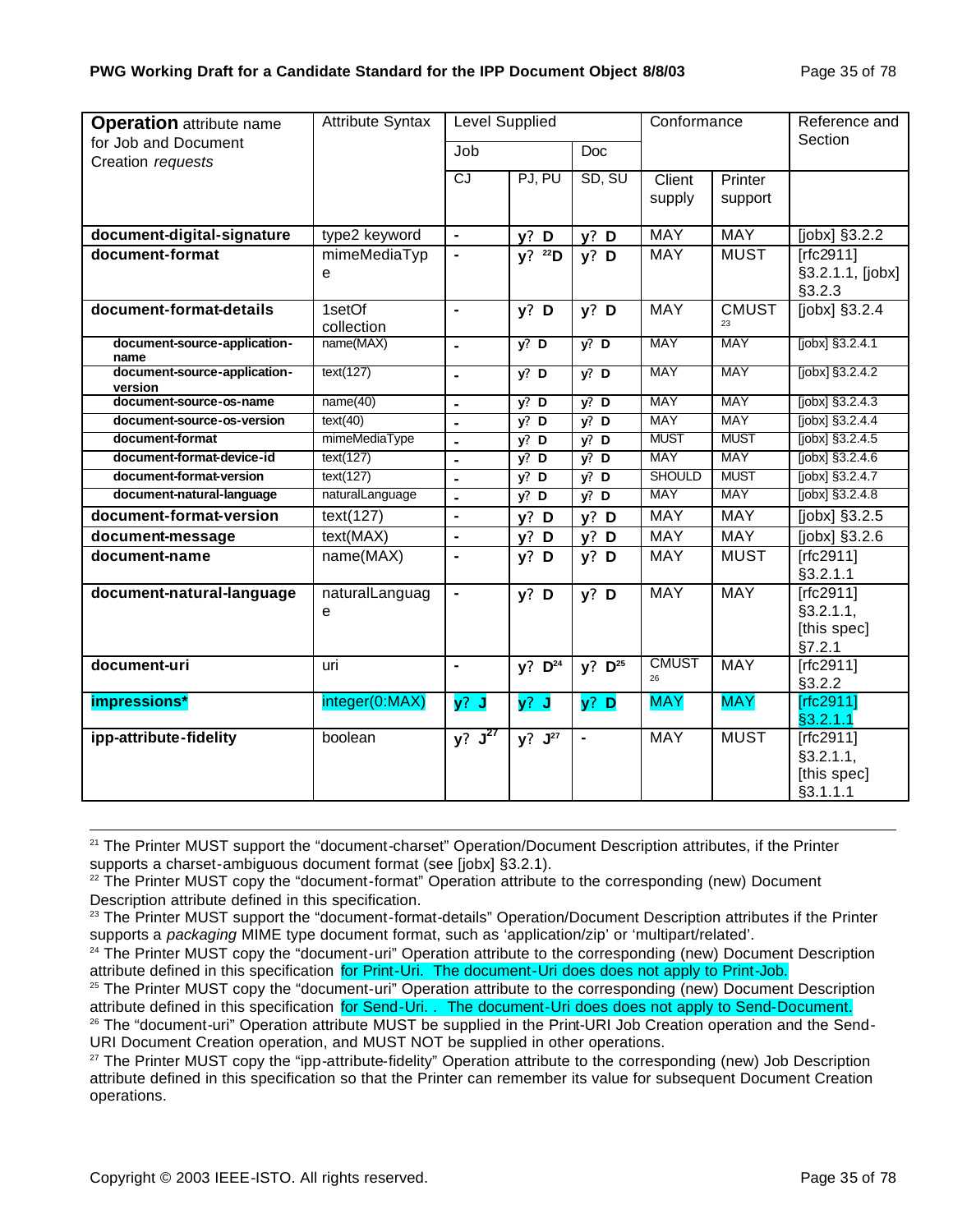| <b>Operation</b> attribute name           | <b>Attribute Syntax</b> | Level Supplied |                |                      | Conformance       |                    | Reference and<br>Section  |
|-------------------------------------------|-------------------------|----------------|----------------|----------------------|-------------------|--------------------|---------------------------|
| for Job and Document<br>Creation requests |                         | Job            |                | Doc                  |                   |                    |                           |
|                                           |                         | CJ             | PJ, PU         | SD, SU               | Client<br>supply  | Printer<br>support |                           |
| job-mandatory-attributes                  | 1setOf type2<br>keyword | $y? J^{28}$    | $y?$ J         | $\blacksquare$       | <b>MAY</b>        | <b>MUST</b>        | [this spec]<br>§3.1.1.2   |
| job-name                                  | name(MAX)               | $y?$ J         | $y?$ J         | $\blacksquare$       | <b>MAY</b>        | <b>MUST</b>        | $[rfc2911]$<br>§4.3.5     |
| k-octets*                                 | integer(0:MAX)          | $y?$ J         | $y?$ J         | $y?$ D               | <b>MAY</b>        | <b>MAY</b>         | [rfc2911]<br>§3.2.1.1     |
| last-document                             | boolean                 | ۰              | $\blacksquare$ | $y?$ D <sup>29</sup> | <b>MUST</b>       | <b>MUST</b>        | [ $rfc2911$ ]<br>§3.3.1.1 |
| media-sheets*                             | integer(0:MAX)          | y? J           | $y?$ J         | y? D                 | <b>MAY</b>        | <b>MAY</b>         | [rfc2911]<br>§3.2.1.1     |
| operation-id **                           | integer(1:0x8FF<br>F)   | y              | y              | $\mathbf{y}$         | <b>MUST</b>       | <b>MUST</b>        | [rfc2911]<br>§3.1.2       |
| original-requesting-user-<br>name **      | name(MAX)               | $y?$ J         | $y?$ J         | $\blacksquare$       | MAY               | <b>MAY</b>         | [adm-ops]<br>§11.7.2.2    |
| output-device-requested                   | name(127)               | $y?$ J         | $y?$ J         | $\blacksquare$       | <b>MAY</b>        | <b>MAY</b>         | [jobx] §5.5               |
| printer-uri **                            | uri                     | $J^{30}$<br>y? | y?<br>$J^{30}$ | $y$ ?<br>$D^{30}$    | <b>MUST</b>       | <b>MUST</b>        | $[rfc2911]$<br>§3.1.5     |
| request-id **                             | integer(1:MAX)          | y              | y              | $\mathbf{y}$         | <b>MUST</b>       | <b>MUST</b>        | [rfc2911]<br>§3.1.2       |
| requesting-user-name **                   | name(MAX)               | $y? J^{31}$    | $y? J^{31}$    | $\mathbf{y}$         | <b>SHOUL</b><br>D | <b>MUST</b>        | $[rfc2911]$<br>§3.2.1.1   |
| version-number **                         | X.Y                     | у              | У              | $\mathbf{y}$         | <b>MUST</b>       | <b>MUST</b>        | $[rfc2911]$<br>§3.1.8     |

1127 **"y", "y? "**, and **"**\*\***"**: see Legend at the beginning of the Table.

# 1128 **7.2 Operation/Document Description attributes**

1129 The rest of this section defines the semantics for the Operation attributes that a client MAY supply in a Document

1130 Creation operation and their corresponding Document Description attributes. The following statements apply to all of 1131 these Operation/Document Description attributes and are *not* repeated in each Description:

1132 If the Printer doesn't support the "xxx" Operation attribute, the Printer MUST ignore the "xxx" attribute (as with any

1133 OPTIONAL Operation attribute) and return the "xxx" attribute with the supplied value as unsupported in the

1134 Unsupported Attributes group as specified in [rfc2911] § 3.1.7.

1135 If the Printer supports the "xxx" Operation attribute, the Printer MUST support it at the Job and Document level. The 1136 Printer MUST also:

<sup>&</sup>lt;sup>28</sup> The Printer MUST copy the "job-mandatory-attributes" Operation attribute to the corresponding (new) Job Description attribute defined in this specification so that the Printer can remember its value for subsequent Document Creation operations.

<sup>&</sup>lt;sup>29</sup> The Printer MUST copy the "last-document" Operation attribute to the corresponding (new) Document Description attribute defined in this specification so that the client can determine the last document when querying the Document objects.

<sup>30</sup> The Printer MUST copy the "printer-uri" Operation attribute to the Job's "job-printer-uri" Job Description attribute and Document's "document-printer-uri" Document Description attribute.

<sup>&</sup>lt;sup>31</sup> The operational attribute "requesting-user-name" may be copied to the Job Description attribute "job-originatinguser-name" per the rules specified in [rfc2911] §4.3.6.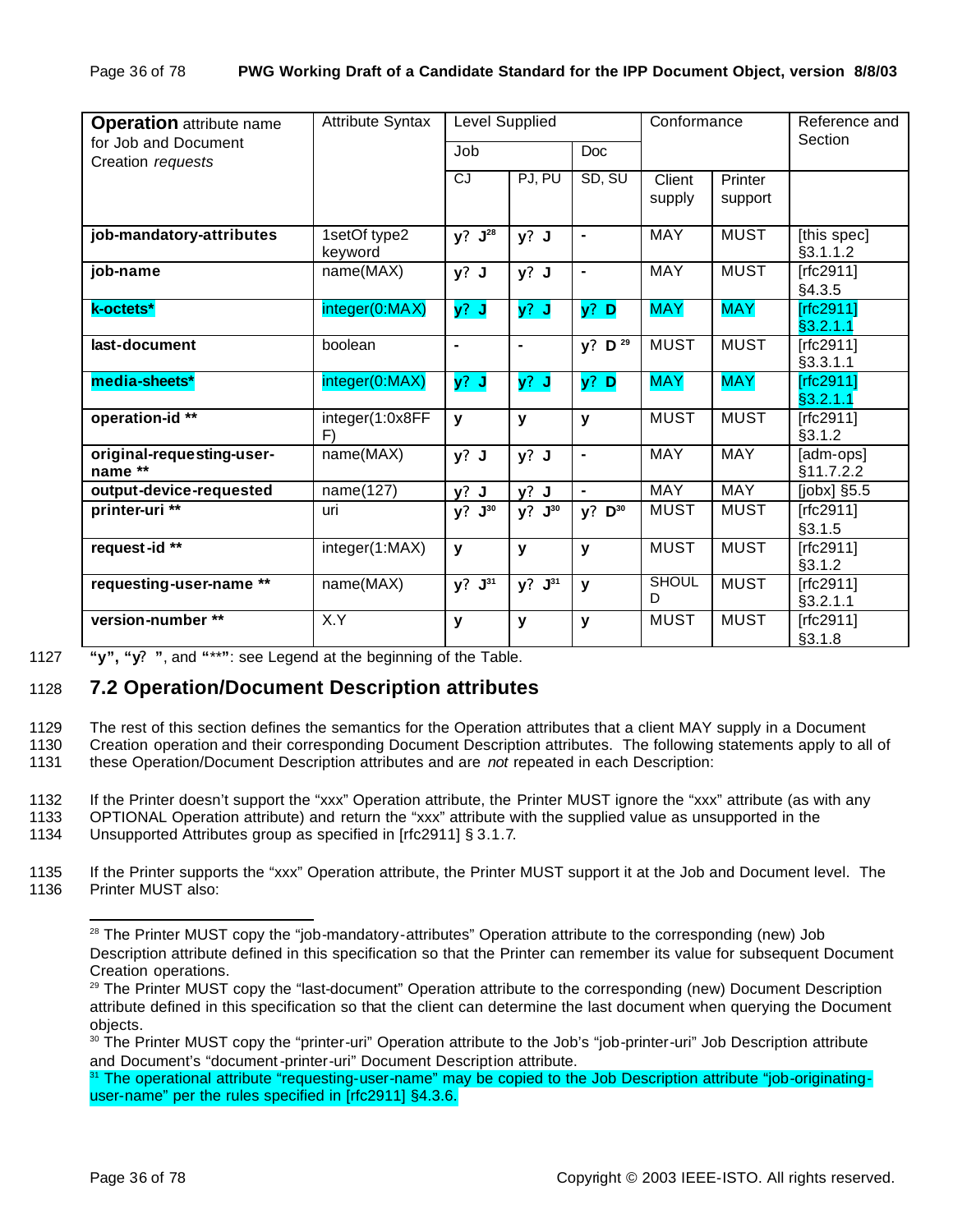#### **PWG Working Draft for a Candidate Standard for the IPP Document Object 8/8/03** Page 37 of 78

- 1137 1. support the corresponding "xxx" Document Description attribute of the same name (see section 9.1) and vice versa.
- 2. copy the value of the "xxx" Operation attribute, if supplied by the client, to the corresponding "xxx" Document Description attribute.
- 3. support the corresponding "xxx-default" and "xxx-supported" Printer Description attributes as well, if defined (see section 9.2) and vice versa.
- 4. validate the values supplied by the client in the "xxx" Operation attribute against the values indicated in the Printer's corresponding "xxx-supported" Printer Description attribute (see section 9.2). If the values do not validate, the Printer MUST either reject the operation or accept the operation as indicated for each of the attributes described below.
- If the client supplies one of the "xxx" Operation/Document attributes with a value that the Printer does not support, the Printer MUST perform one of the actions indicated for that Operation, unless specified otherwise, such as (1) reject the request, (2) accept the request and either (a) hold the job for operator intervention or (b) print the Job ignoring the attribute. In all of these cases, the Printer MUST return the Operation attribute with the unsupported
- 1151 value in the Unsupported Attributes group in the response (see [rfc2911] § 3.1.7).
- 

## **7.2.1 document-natural-language (naturalLanguage)**

- This OPTIONAL Operation attribute specifies the natural language of the Document Object content (see [rfc2911] § 3.2.1.1 and section 4.1.8).
- If the client supplies this "document-natural-language" Operation attribute with a value that the Printer doesn't support, the Printer MUST perform one of the following actions: (1) reject the request OR (2) accept the request and
- either (a) put the Job in the 'pending-held' state or (b) process the job ignoring the attribute. See section 7.2 above
- for more details.

 The values MAY include the region as well as the language according to [rfc2911] § 4.1.8. If the document contains more than one language, the value is the first or primary language of the document. The Printer MAY use this value to select fonts or other Internationalization processing. As indicated in [rfc2911] § 4.1.8, examples include:

- 'en': for English
- 'en-us': for US English
- 'fr': for French
- 'de': for German
- 

## **7.3 Operation Attributes** *returned* **in Job and Document Creation responses**

 Table 9 lists the Operation attributes that Printers return in Job Creation operation *responses* (Print-Job, Print-URI and Create-Job) and in Document Creation operation *responses* (Send-Document and Send-URI). The column labeled "Conformance" indicates the conformance for what the Printer returns and what the Printer supports. The

References column lists the IETF or IEEE-ISTO specification which defines the semantics of the attribute.

#### **Table 9 - Operation attributes** *returned* **in Job and Document Creation operation** *responses*

| <b>Operation attribute name</b> | <b>Attribute Syntax</b> | Conformance           |                        | <b>References</b> |
|---------------------------------|-------------------------|-----------------------|------------------------|-------------------|
|                                 | Values                  | <b>Printer return</b> | <b>Printer support</b> |                   |
| attributes-charset *            | charset                 | MUST                  | IMUST                  | [rfc2911] §3.1.4  |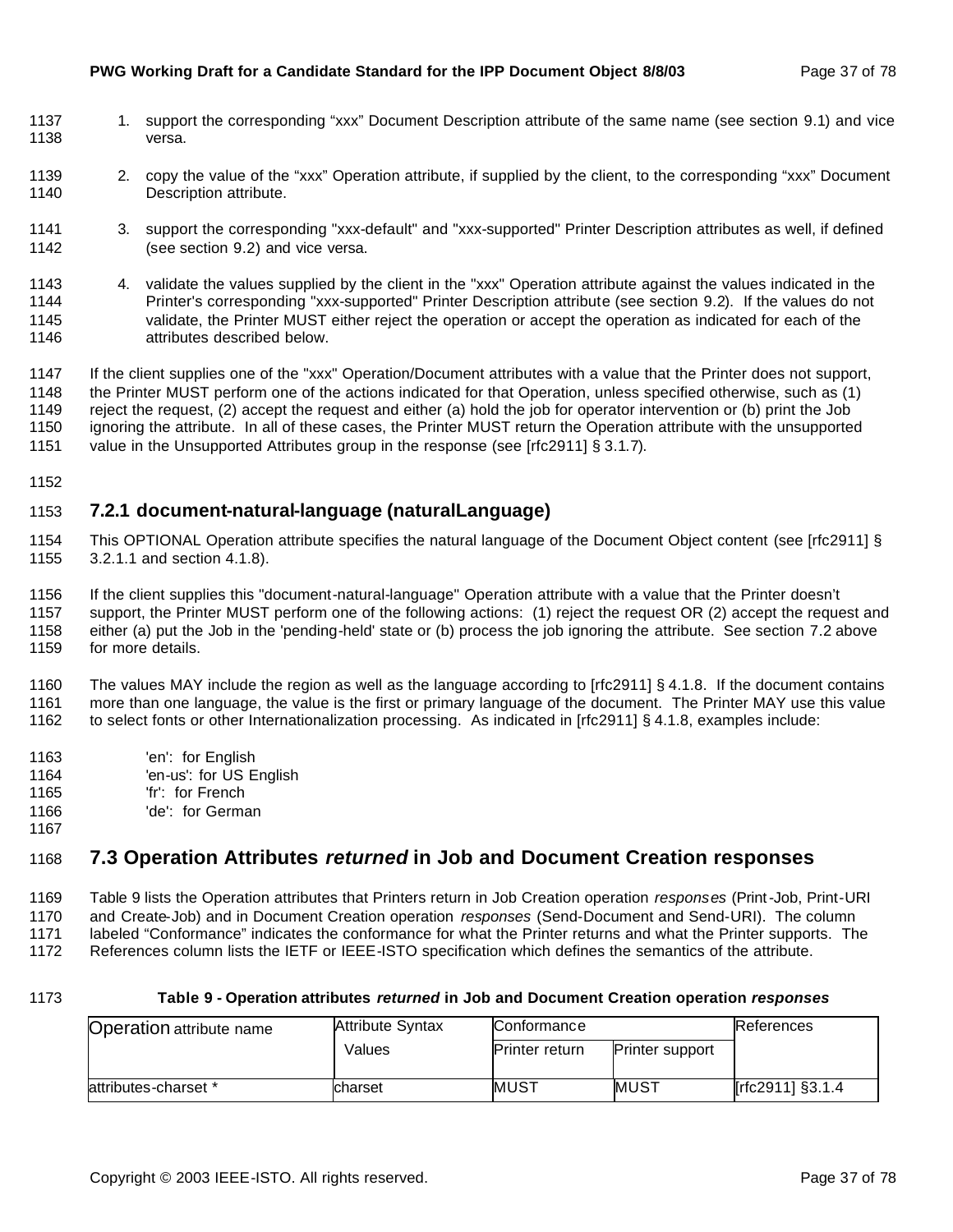| <b>Operation attribute name</b> | <b>Attribute Syntax</b>           | Conformance    |                 | References         |
|---------------------------------|-----------------------------------|----------------|-----------------|--------------------|
|                                 | Values                            | Printer return | Printer support |                    |
|                                 | 'utf-8"                           | MAY            | <b>MUST</b>     | [rfc2911] §4.1.7   |
|                                 | 'us-ascii'                        | <b>MAY</b>     | <b>MAY</b>      | [rfc2911] §4.1.7   |
|                                 | 'iso-8859-1'                      | <b>MAY</b>     | <b>MAY</b>      | [rfc2911] §4.1.7   |
|                                 | $'$ iso-10646-ucs-2'              | <b>MAY</b>     | <b>MAY</b>      | [rfc2911] §4.1.7   |
| attributes-natural-language *   | naturalLanguage                   | <b>MUST</b>    | <b>MUST</b>     | [rfc2911] §3.1.4   |
|                                 | 'en-US'                           | <b>MAY</b>     | <b>MAY</b>      | [rfc2911] §4.1.8   |
| detailed-status-messages *      | text(MAX)                         | <b>MAY</b>     | <b>MAY</b>      | [rfc2911] §3.1.6.3 |
| document-access-error           | text(MAX)                         | <b>MAY</b>     | MAY             | [rfc2911] §3.1.6.4 |
| document-number                 | integer(1:MAX)                    | <b>MUST</b>    | <b>MUST</b>     | §9.1.23            |
| job-id                          | integer(1:MAX)                    | <b>MUST</b>    | <b>MUST</b>     | [rfc2911] §4.3.2   |
| job-uri                         | uri                               | <b>MUST</b>    | <b>MUST</b>     | [rfc2911] §4.3.1   |
| redirect-uri <sup>32</sup>      | luri                              | <b>MAY</b>     | MAY             | [not-srv] §5.2     |
| request-id *                    | integer(1:32767)                  | <b>MUST</b>    | <b>MUST</b>     | [rfc2911] §3.1.2   |
| status-code *                   | integer(0:32767)                  | <b>MUST</b>    | <b>MUST</b>     | [rfc2911] §3.1.6.1 |
| status-message *                | text(255)                         | <b>MAY</b>     | MAY             | [rfc2911] §3.1.6.2 |
| version-number *                | integer(1:255),<br>integer(0:255) | <b>MUST</b>    | <b>MUST</b>     | [rfc2911] §3.1.8   |

1174 \* - indicates attributes that are defined for *all* operations, not just Job Creation operations

1175

# <sup>1176</sup> **8 Job Template and Document Template attributes**

1177 Table 10 lists *all* of the Job Template attributes defined in other IPP specifications and lists their corresponding 1178 Document Template attributes defined in this IPP specification. The Job Template attributes can be supplied in the 1179 Job Creation operations: Print-Job, Print-URI, and Create-Job operations.

1180 A subset of these Job Template attributes (e.g. "number-up" and "media", but not "job-priority") are also defined to 1181 apply to Documents and are called Document Template attributes when supplied at the Document Level. Document 1182 Template attributes can be supplied in the Send-Document and Send-URI operations.

1183 A subset of the Document Template attributes that apply to pages (e.g., "media", but not "document-format") can also 1184 be supplied as Page Overrides using the "overrides" Job Template collection attribute (see [OvrRide]) or Document 1185 Template attribute.

 Job Template and Document Template attributes are OPTIONAL for a Printer to support and for a client to supply in a Job Creation or Document Creation request or Page Overrides. If a Printer supports a Job Template or Document Template attribute, then it MUST copy the supplied attribute to the Job or Document object, respectively, so that a client MAY query the attributes in subsequent Get-Job-Attributes/Get-Jobs and Get-Document-Attributes/Get- Documents operations, respectively. The effect of Job Template Attributes supplied in Job Creation requests are inherited by the Document objects, unless the Document Creation operation supplies the attribute with a different 1192 value.

<sup>&</sup>lt;sup>32</sup> The Printer or Notification Server returns the "redirect-uri" Operation attribute in order to redirect the Get-Notification operation to a Notification Server or back to the original Printer.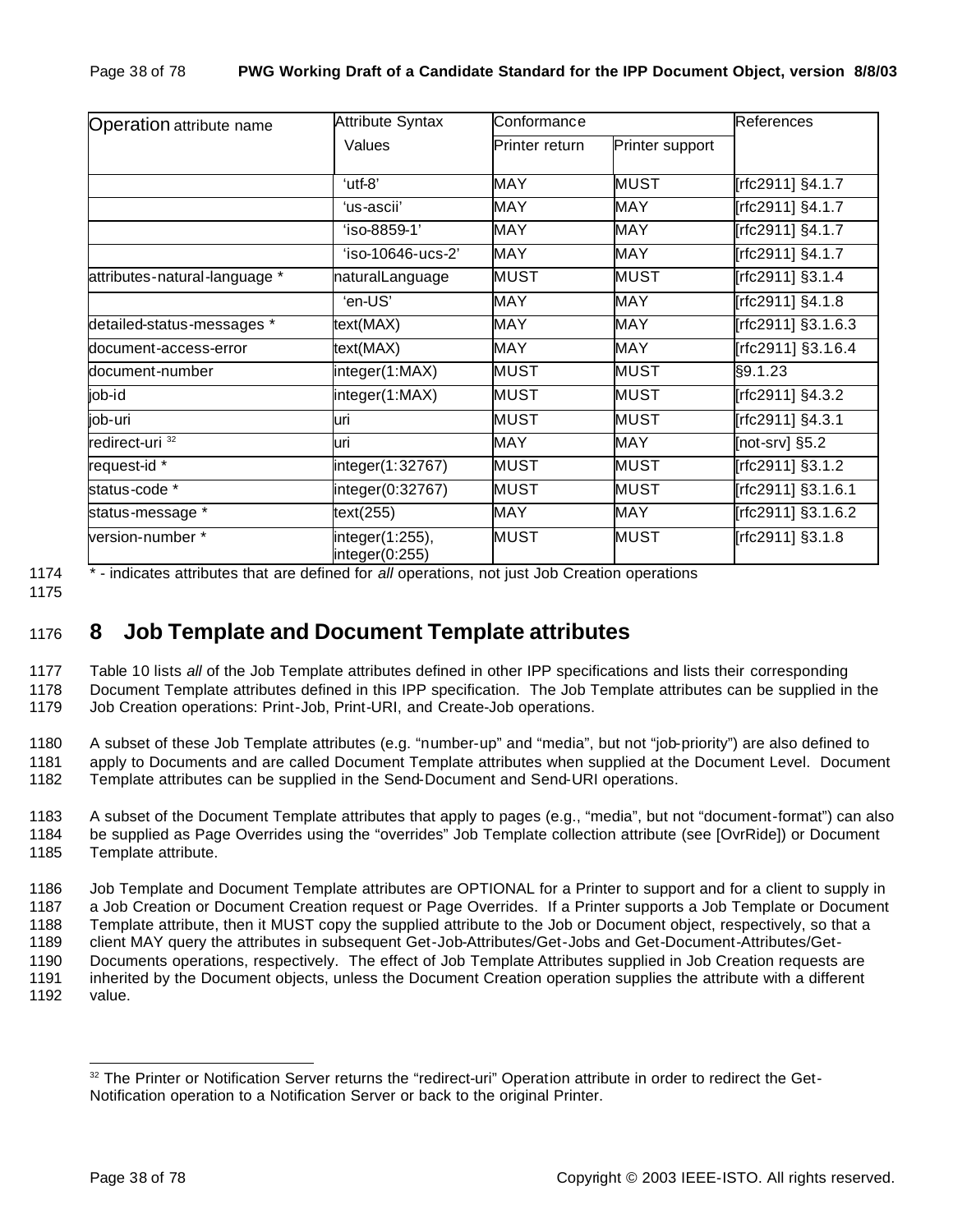#### **PWG Working Draft for a Candidate Standard for the IPP Document Object 8/8/03** Page 39 of 78

1193 Every Job or Document Template attribute (e.g. "copies") has associated printer attributes that provide the default

1194 value(s) (e.g. "finishings-default) and the supported value(s)<sup>33</sup> (e.g. "finishings -supported"). Also allowed is the list of

1195 values that are ready to use without human intervention (e.g. "finishings-ready"). Since some attributes (e.g.

1196 "finishings") can be Job Template and Document Template attributes both the Job and the Document share the same

1197 default and supported values.

1198 If a Job Template collection attribute is supported (see [rfc3382]), then there are conformance requirements for which 1199 member attributes MUST be supported by a Printer and which member attributes a client MUST supply as indicated 1200 in the Conformance column for each collection member attribute in Table 10.

1201 The "Defined for use" column indicates whether the client MAY supply and the Printer support the attribute at the 1202 Job, Document, or Page Level with the following semantics:

| Supplied | Description                                                                                                                                                                                                                                                                                                                                                                                                                                                                                                                                                           |
|----------|-----------------------------------------------------------------------------------------------------------------------------------------------------------------------------------------------------------------------------------------------------------------------------------------------------------------------------------------------------------------------------------------------------------------------------------------------------------------------------------------------------------------------------------------------------------------------|
| $J = V$  | Job Level: The attributes MAY be supplied as Job Template attributes at the Job Level in a<br>Job Creation request (Print-Job, Print-URI, Create-Job) in which case each Document inherits<br>the Job Template attribute as a default which is used unless an attribute at the Document Level<br>is also supplied. Note: The "multiple-document-handling" attribute controls whether extensive<br>attributes, such as "finishing" and "copies", affect the entire job as a whole ('single-xxx' values)<br>or affect each document separately ('separate-xxx' values). |
| $D=v$    | Document Level: The attribute MAY be supplied at the Document Level as Document<br>Template attributes in a Document Creation operation (Send-Document, Send-URI), in which<br>case the supplied Document Templates override any Job Template attributes supplied at the<br>Job Level.                                                                                                                                                                                                                                                                                |
| $P = y$  | Page Level: The attribute MAY be supplied as a member of the (1) "page-ranges" Job<br>Template attribute at the Job Level in a Job Creation operation or (2) "page-ranges" Document<br>Template attribute at the Document Level to affect the specified range of pages.                                                                                                                                                                                                                                                                                               |

1203

 "\*\*" - Most Job Template and Document Template attributes correspond to the PWG Semantic Model Job Processing and Document Processing attributes, respectively. However, 4 of the IPP Job Template attributes are represented in the PWG Semantic Model as Job Description attributes, instead of Job Processing attributes. These are indicated in the first column with "\*\*".

## 1208 **Table 10 - Job Template and Document Template attributes**

| Job Template /<br><b>Document</b> | <b>Attribute Syntax</b> |      | Defined for use | Conformance      |                    | Reference        |
|-----------------------------------|-------------------------|------|-----------------|------------------|--------------------|------------------|
| <b>Template attribute</b><br>name |                         |      |                 | Client<br>supply | Printer<br>support |                  |
| copies                            | interder(1:MAX)         | 1/34 |                 | MAY              | <b>MAY</b>         | [rfc2911] §4.2.5 |

<sup>33</sup> Note that collections follow their own rules for the "xxx-supported" Printer attribute.

<sup>&</sup>lt;sup>34</sup> The IPP "copies" attribute is an *extensive* attribute, so its effect when supplied at the job level is not always inherited by the documents in a multi-document job. Instead, its effect depends on the value of the "multipledocument-handling" Job Template attribute. The 'single-document' and 'single-document-new-sheet' values produce copies of the job as a whole with the multiple input documents concatenated into a single output document for each job copy. The 'separate-document-uncollated-copies' value produces N copies of the first input document followed by N copies of the second input document, and so on. The 'separate-document-collated-copies' value produces N successive job copies, each job copy consisting of 1 copy of the first document followed by 1 copy of the second document, and so on.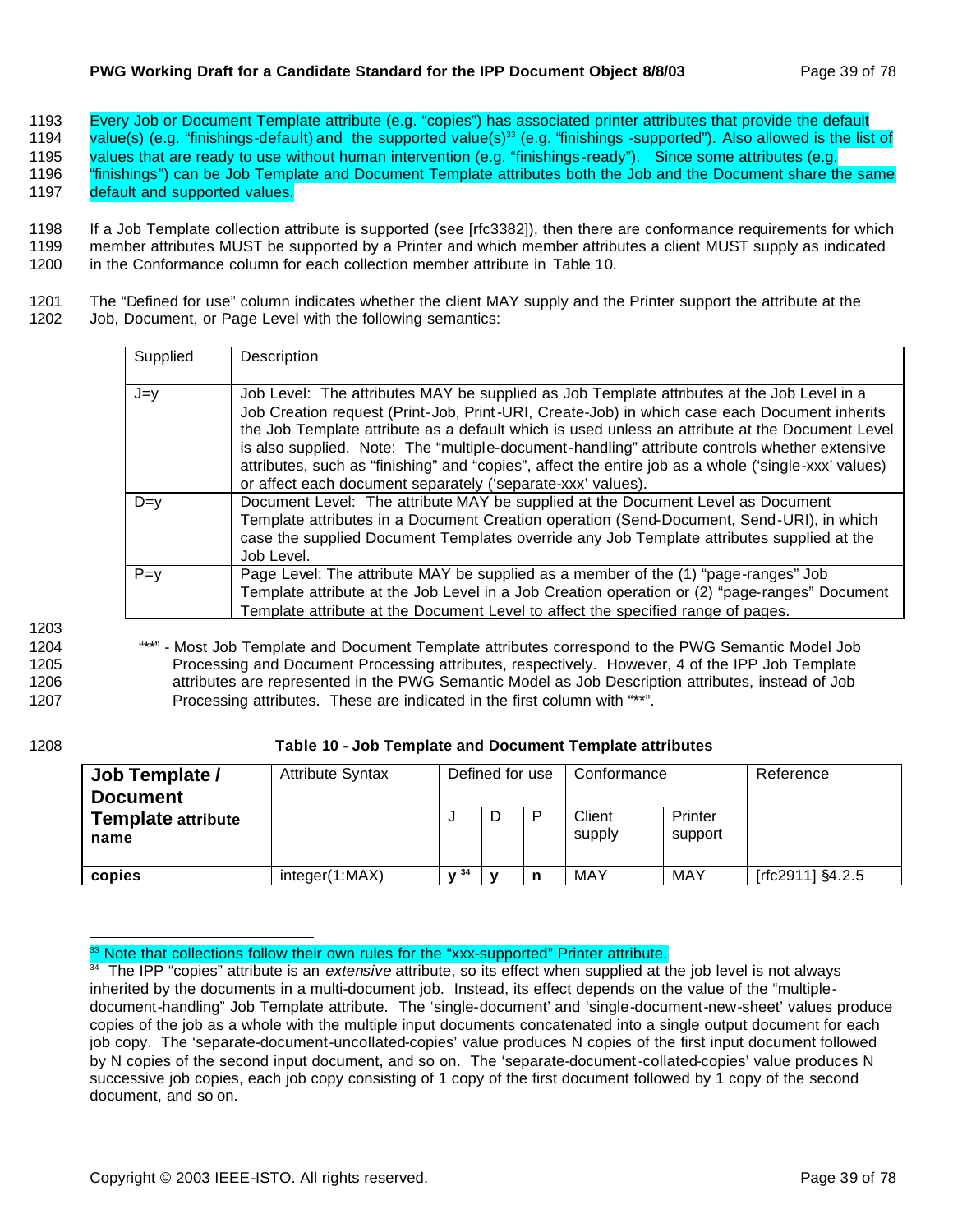| Job Template /<br><b>Document</b> | <b>Attribute Syntax</b>      |                    | Defined for use |              | Conformance                                     |                                                        | Reference                          |
|-----------------------------------|------------------------------|--------------------|-----------------|--------------|-------------------------------------------------|--------------------------------------------------------|------------------------------------|
| <b>Template attribute</b><br>name |                              | J                  | D               | P            | Client<br>supply                                | Printer<br>support                                     |                                    |
| cover-back                        | collection                   | $\mathbf{v}$       | $\mathbf{v}$    | $\mathsf{n}$ | <b>MAY</b>                                      | <b>MAY</b>                                             | [pwg5100.3] §3.1                   |
| cover-type                        | type2 keyword                |                    |                 |              | <b>MUST</b>                                     | <b>MUST</b>                                            | [pwg5100.3] §3.1.2                 |
| media                             | type3 keyword  <br>name(MAX) |                    |                 |              | MAY be<br>neither or one                        | <b>MUST</b>                                            | [pwg5100.3] §3.1.1                 |
| media-col                         | collection                   |                    |                 |              | of, but NOT<br>both                             | <b>MAY</b>                                             | [pwg5100.3] §3.1.1                 |
| cover-front                       | collection                   | $\mathbf{y}$       | y               | n            | <b>MAY</b>                                      | <b>MAY</b>                                             | [pwg5100.3] §3.1                   |
| cover-type                        | type2 keyword                |                    |                 |              | <b>MUST</b>                                     | <b>MUST</b>                                            | [pwg5100.3] §3.1.2                 |
| media                             | type3 keyword<br>name(MAX)   |                    |                 |              | MAY be<br>neither or one                        | <b>MUST</b>                                            | [pwg5100.3] §3.1.1                 |
| media-col                         | collection                   |                    |                 |              | of, but NOT<br>both                             | <b>MAY</b>                                             | [pwg5100.3] §3.1.1                 |
| finishings                        | 1setOf type2 enum            | $V^{35}$           | $\mathbf{y}$    | $\mathbf{y}$ | MAY be<br>neither or one<br>of, but NOT<br>both | MAY,<br>MUST if<br>"finishing-<br>col" is<br>supported | [rfc2911] §4.2.6<br>[pwg5100.1] §2 |
| finishings-col                    | collection                   | $\sqrt{35}$        | $\mathbf{V}$    | $\mathbf{v}$ |                                                 | <b>MAY</b>                                             | [pwg5100.3] §3.2                   |
| finishing-template                | name(MAX)                    |                    |                 |              | <b>MAY</b>                                      | <b>MAY</b>                                             | [pwg5100.3] §3.2.1                 |
| stitching                         | collection                   |                    |                 |              | <b>MAY</b>                                      | <b>MAY</b>                                             | [pwg5100.3] §3.2.2                 |
| stitching-reference-<br>edge      | type2 keyword                |                    |                 |              | <b>MUST</b>                                     | <b>MUST</b>                                            | [pwg5100.3] §3.2.2.1               |
| stitching-offset                  | integer (0:MAX)              |                    |                 |              | <b>MUST</b>                                     | <b>MUST</b>                                            | [pwg5100.3] §3.2.2.2               |
| stitching-locations               | 1setOf integer(0:MAX)        |                    |                 |              | <b>MUST</b>                                     | <b>MUST</b>                                            | [pwg5100.3] §3.2.2.3               |
| force-front-side                  | 1setOf<br>integer(1:MAX)     | $y^{\frac{1}{36}}$ | y               | y            | <b>MAY</b>                                      | <b>MAY</b>                                             | [pwg5100.3] §3.3                   |
| imposition-template               | type3 keyword  <br>name(MAX) | $\mathbf{y}$       | У               | У            | <b>MAY</b>                                      | <b>MAY</b>                                             | [pwg5100.3] $\overline{\$3.4}$     |
| insert-sheet                      | 1setOf collection            | $y^{\frac{36}{}}$  | $\mathbf{v}$    | $\mathbf v$  | <b>MAY</b>                                      | <b>MAY</b>                                             | [pwg5100.3] §3.5                   |
| insert-after-page-number          | integer(0:MAX)               |                    |                 |              | <b>MUST</b>                                     | <b>MUST</b>                                            | [pwg5100.3] §3.5.1                 |
| insert-count                      | integer(0:MAX)               |                    |                 |              | <b>MAY</b>                                      | <b>MUST</b>                                            | [pwg5100.3] §3.5.2                 |
| media                             | type3 keyword  <br>name(MAX) |                    |                 |              | MUST be one<br>or the other,                    | <b>MUST</b>                                            | [pwg5100.3] §3.5.3                 |
| media-col                         | collection                   |                    |                 |              | but NOT both                                    | <b>MAY</b>                                             | [pwg5100.3] §3.5.3                 |
| job-account-id <sup>**</sup>      | name(MAX)                    | $\mathbf{v}$       | $\mathbf n$     | $\mathbf n$  | <b>MAY</b>                                      | <b>MAY</b>                                             | [pwg5100.3] §3.6                   |

<sup>35</sup> The IPP "finishings" and "finishings-col" attributes are *extensive* attributes, so their effect when supplied at the Job Level is not always inherited by the documents in a multi-document job. Instead, their effect depends on the value of the "multiple-document-handling" Job Template attribute. The 'single-document' and 'single-document-new-sheet' values cause the finishing to be applied to each job copy as a whole. The 'separate-documents-collated-copies' and 'separate-document-uncollated-copies' values cause the finishing to be applied to each document.

<sup>&</sup>lt;sup>36</sup> The effect of the IPP "force-front-side" and "insert-sheet" attributes when supplied at the job level of a multidocument job depends on the value of the "multiple-document-handling" Job Template attribute. For the 'singledocument' and 'single-document-new-sheet' values, the pages are numbered as a single set from 1 to n for the job as a whole. For the 'separate-documents-collated-copies' and 'separate-document-uncollated-copies' values, the pages are numbered from 1 to n for each document separately.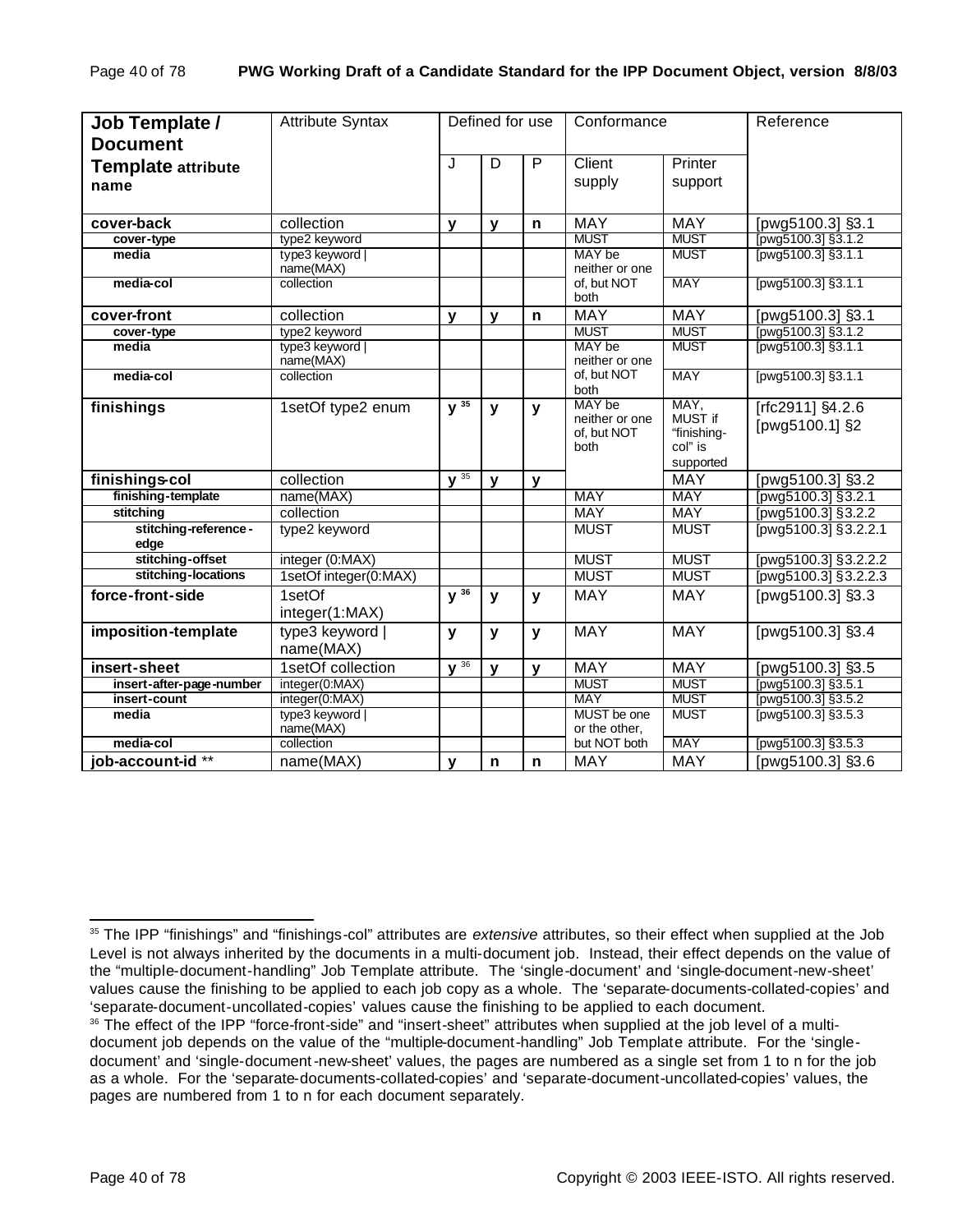| Job Template /               | <b>Attribute Syntax</b>      |   | Defined for use     |              | Conformance              |             | Reference                        |
|------------------------------|------------------------------|---|---------------------|--------------|--------------------------|-------------|----------------------------------|
| <b>Document</b>              |                              |   |                     |              |                          |             |                                  |
| <b>Template attribute</b>    |                              | J | D                   | $\mathsf{P}$ | Client                   | Printer     |                                  |
| name                         |                              |   |                     |              | supply                   | support     |                                  |
|                              |                              |   |                     |              |                          |             |                                  |
| job-accounting-sheets        | collection                   | v | n                   | $\mathbf n$  | <b>MAY</b>               | <b>MAY</b>  | [pwg5100.3] §3.8                 |
| job-accounting-sheets-type   | type3 keyword<br>name(MAX)   |   |                     |              | <b>MUST</b>              | <b>MUST</b> | $\frac{11}{[pwg5100.3]\,§3.8.1}$ |
| media                        | type3 keyword  <br>name(MAX) |   |                     |              | MAY be<br>neither or one | <b>MUST</b> | [pwg5100.3] §3.8.2               |
| media-col                    | collection                   |   |                     |              | of, but NOT<br>both      | <b>MAY</b>  | [pwg5100.3] §3.8.2               |
| job-accounting-output-bin    | type3 keyword  <br>name(MAX) |   |                     |              | <b>MAY</b>               | <b>MAY</b>  | [pwg5100.3] §3.8.3               |
| job-accounting-user-<br>id** | name(MAX)                    | y | $\mathsf{n}$        | $\mathbf n$  | <b>MAY</b>               | <b>MAY</b>  | [pwg5100.3] §3.7                 |
| job-copies                   | integer(1:MAX)               | v | $n^{\overline{37}}$ | $\mathsf{n}$ | MAY                      | <b>MAY</b>  | [jobx] §4.1.1                    |
| job-cover-back               | collection                   | V | $n^{\overline{38}}$ | $\mathsf{n}$ | <b>MAY</b>               | <b>MAY</b>  | [jobx] §4.1.2                    |
| same as cover-back           | see cover-back               |   |                     |              |                          |             |                                  |
| job-cover-front              | collection                   | v | $n^{\overline{39}}$ | $\mathbf n$  | <b>MAY</b>               | <b>MAY</b>  | [jobx] §4.1.3                    |
| same as cover-front          | see cover-front              |   |                     |              |                          |             |                                  |
| job-error-sheet              | collection                   | v | $\mathbf n$         | $\mathbf n$  | MAY                      | <b>MAY</b>  | [pwg5100.3] §3.9                 |
| job-error-sheet-type         | type3 keyword  <br>name(MAX) |   |                     |              | <b>MUST</b>              | <b>MUST</b> | $T_{\text{pwg5100.3}$ \$3.9.1    |
| job-error-sheet-when         | type2 keyword                |   |                     |              | <b>MAY</b>               | <b>MAY</b>  | [pwg5100.3] §3.9.2               |
| media                        | type3 keyword<br>name(MAX)   |   |                     |              | MAY be<br>neither or one | <b>MUST</b> | [pwg5100.3] §3.9.3               |
| media-col                    | collection                   |   |                     |              | of, but NOT<br>both      | <b>MAY</b>  | [pwg5100.3] §3.9.3               |
| job-finishings               | 1setOf type2 enum            | v | 40<br>$\mathsf{n}$  | $\mathbf n$  | <b>MAY</b>               | <b>MAY</b>  | $[jobx]$ §4.1.4                  |
| job-finishings-col           | collection                   | V | $n^{\frac{1}{41}}$  | n            | <b>MAY</b>               | <b>MAY</b>  | [jobx] §4.1.5                    |
| same as finishings-col       | see finishings - col         |   |                     |              |                          |             |                                  |
| job-hold-until               | type3 keyword  <br>name(MAX) | y | n                   | $\mathbf n$  | <b>MAY</b>               | <b>MAY</b>  | [rfc2911] §4.2.2                 |
| job-message-to-<br>operator  | text(MAX)                    | y | $\overline{n^{42}}$ | $\mathbf n$  | <b>MAY</b>               | <b>MAY</b>  | [pwg5100.3] §3.10                |
| job-priority                 | integer(1:100                | v | $\mathbf n$         | $\mathbf n$  | MAY                      | <b>MAY</b>  | [rfc2911] §4.2.1                 |

<sup>&</sup>lt;sup>37</sup> The "job-copies" Job Template attribute makes copies of the entire job and MUST NOT be supplied at the Document or Page Level. The "job-copies" Job Template attribute is equivalent to "copies " with "multiple-documenthandling" = 'single-document-new-sheet'.

<sup>&</sup>lt;sup>38</sup> The "job-cover-back" Job Template attribute makes a single back cover for each job copy and MUST NOT be supplied at the Document or Page Level. The "job-cover-back" Job Template attribute is equivalent to "cover-back" with "multiple-document-handling" = 'single-document-new-sheet'.

<sup>&</sup>lt;sup>39</sup> The "job-cover-front" Job Template attribute makes a single front cover for each job copy and MUST NOT be supplied at the Document or Page Level. The "job-cover-front" Job Template attribute is equivalent to "cover-front" with "multiple-document-handling" = 'single-document-new-sheet'.

 $40$  The "job-finishing" Job Template attribute finishes each job copy as a whole and MUST NOT be supplied at the Document or Page Level. The "job-finishings" Job Template attribute is equivalent to "finishings" with "multipledocument-handling" = 'single-document-new-sheet'.

<sup>&</sup>lt;sup>41</sup> The "job-finishing-col" Job Template attribute finishes each job copy as a whole and MUST NOT be supplied at the Document or Page Level. The "job-finishings-col" Job Template attribute is equivalent to "finishings-col" with "multiple-document-handling" = 'single-document-new-sheet'.

 $42$  The "job-message-to-operator" Job Template attribute has no corresponding Document Template attribute. Instead, the user and operator communicate with each other using the same "document-message" Operation attribute which the Printer copies to the "document-message" Document Description attribute.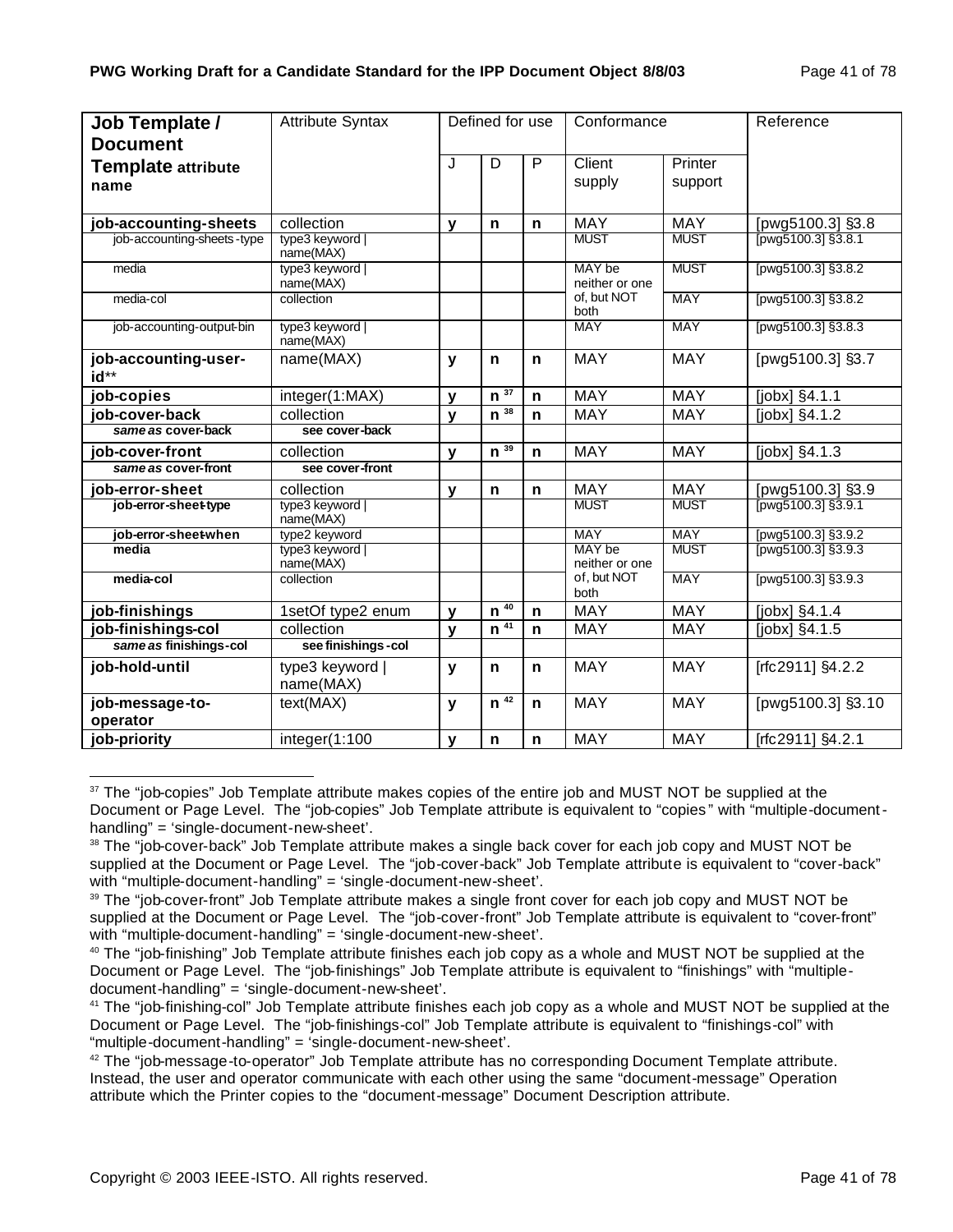| Job Template /<br><b>Document</b> | <b>Attribute Syntax</b>      |              | Defined for use         |                         | Conformance                                     |                                                      | Reference                                    |
|-----------------------------------|------------------------------|--------------|-------------------------|-------------------------|-------------------------------------------------|------------------------------------------------------|----------------------------------------------|
| <b>Template attribute</b><br>name |                              | J            | D                       | P                       | Client<br>supply                                | Printer<br>support                                   |                                              |
| job-sheet-message                 | text(MAX)                    | $\mathbf{v}$ | n                       | n                       | <b>MAY</b>                                      | <b>MAY</b>                                           | [pwg5100.3] §3.12                            |
| job-sheets                        | type3 keyword  <br>name(MAX) | $\mathbf{y}$ | n                       | n                       | MAY be<br>neither or one<br>of. but NOT<br>both | MAY,<br>MUST if<br>"job-sheets-<br>col"<br>supported | [rfc2911] §4.2.3                             |
| job-sheets-col                    | collection                   | $\mathbf{v}$ | n                       | n                       |                                                 | <b>MAY</b>                                           | [pwg5100.3] §3.11                            |
| job-sheets                        | type3 keyword<br>name(MAX)   |              |                         |                         | <b>MUST</b>                                     | <b>MUST</b>                                          | [pwg5100.3] $$3.11.1$                        |
| media                             | type3 keyword<br>name(MAX)   |              |                         |                         | MUST be one<br>or the other,                    | <b>MUST</b>                                          | [pwg5100.3] §3.11.2                          |
| media-col                         | collection                   |              |                         |                         | but NOT both                                    | <b>MAY</b>                                           | [pwg5100.3] §3.11.2                          |
| media                             | type3 keyword<br>name(MAX)   | y            | y                       | у                       | MAY be<br>neither or one<br>of, but NOT<br>both | MAY,<br>MUST if<br>"media-col"<br>supported          | [rfc2911] §4.2.11                            |
| media-col                         | collection                   | $\mathbf{y}$ | y                       | y                       |                                                 | <b>MAY</b>                                           | [pwg5100.3] §3.13                            |
| media-back-coating                | type3 keyword  <br>name(MAX) |              |                         |                         | <b>MAY</b>                                      | <b>MAY</b>                                           | pwg5100.3] §3.13.10                          |
| media-color                       | type3 keyword<br>name(MAX)   |              |                         |                         | <b>MAY</b>                                      | <b>MAY</b>                                           | [pwg5100.3] §3.13.4                          |
| media-front-coating               | type3 keyword  <br>name(MAX) |              |                         |                         | <b>MAY</b>                                      | <b>MAY</b>                                           | [pwg5100.3] §3.13.10                         |
| media-hole-count                  | integer(0:MAX)               |              |                         |                         | <b>MAY</b>                                      | <b>MAY</b>                                           | [pwg5100.3] §3.13.6                          |
| media-info<br>media-key           | text(255)<br>type3 keyword   |              |                         |                         | <b>MAY</b><br><b>MAY</b>                        | <b>MAY</b><br><b>MAY</b>                             | [pwg5100.3] §3.13.3<br>[pwg5100.3] §3.13.1   |
|                                   | name(MAX)                    |              |                         |                         |                                                 |                                                      |                                              |
| media-order-count                 | integer(1:MAX)               |              |                         |                         | <b>MAY</b>                                      | <b>MAY</b>                                           | [pwg5100.3] §3.13.7                          |
| media-preprinted                  | type3 keyword  <br>name(MAX) |              |                         |                         | <b>MAY</b>                                      | <b>MAY</b>                                           | [pwg5100.3] §3.13.5                          |
| media-recycled                    | type3 keyword<br>name(MAX)   |              |                         |                         | <b>MAY</b>                                      | MAY                                                  | [pwg5100.3] §3.13.11                         |
| media-size<br>x-dimension         | collection<br>integer(0:MAX) |              |                         |                         | <b>MAY</b><br><b>MUST</b>                       | <b>MUST</b><br><b>MUST</b>                           | [pwg5100.3] §3.13.8<br>[pwg5100.3] §3.13.8.1 |
| y-dimension                       | integer(0:MAX)               |              |                         |                         | <b>MUST</b>                                     | <b>MUST</b>                                          | pwg5100.3] §3.13.8.2                         |
| media-type                        | type3 keyword<br>name(MAX)   |              |                         |                         | <b>MAY</b>                                      | <b>MAY</b>                                           | [pwg5100.3] §3.13.2                          |
| media-weight-metric               | integer(0:MAX)               |              |                         |                         | <b>MAY</b>                                      | <b>MAY</b>                                           | [pwg5100.3] §3.13.9                          |
| media-input-tray-check            | type3 keyword<br>name(MAX)   | y            | y                       | y                       | <b>MAY</b>                                      | MAY                                                  | [pwg5100.3] §3.14                            |
| media-type $43$                   | type3 keyword  <br>name(MAX) | y            | $\mathbf{y}$            | y                       | MAY                                             | <b>MAY</b>                                           | [upnp], [pwg5100.3]<br>§3.13.2               |
| multiple-document-<br>handling    | type2 keyword                | y            | $\mathsf{n}$            | n                       | <b>MAY</b>                                      | MUST <sup>44</sup>                                   | [rfc2911] §4.2.4                             |
| number-up                         | integer(1:MAX)               | y            | y                       | y                       | MAY                                             | MAY                                                  | [rfc2911] §4.2.9                             |
| orientation-requested             | type2 enum                   | y            | $\mathbf{y}$            | $\mathbf{y}$            | MAY                                             | MAY                                                  | [rfc2911] §4.2.10                            |
| output-bin                        | type2 keyword  <br>name(MAX) | y            | $\mathsf{n}$            | n                       | MAY                                             | MAY                                                  | [pwg5100.2] §2.1                             |
| <b>Output-device</b>              | name(MAX)                    | v            | $\overline{\mathbf{v}}$ | $\overline{\mathbf{v}}$ | <b>MAY</b>                                      | <b>MAY</b>                                           | $[jobx]$ §3.1.3                              |

<sup>43</sup> UPnPv1 and UPnPv2 define a separate MediaType Job Template attribute with the same values as the "mediatype" member attribute of "media-col".

<sup>&</sup>lt;sup>44</sup> A Printer MUST support the "multiple-document-handling" Job Template attribute with at least one value.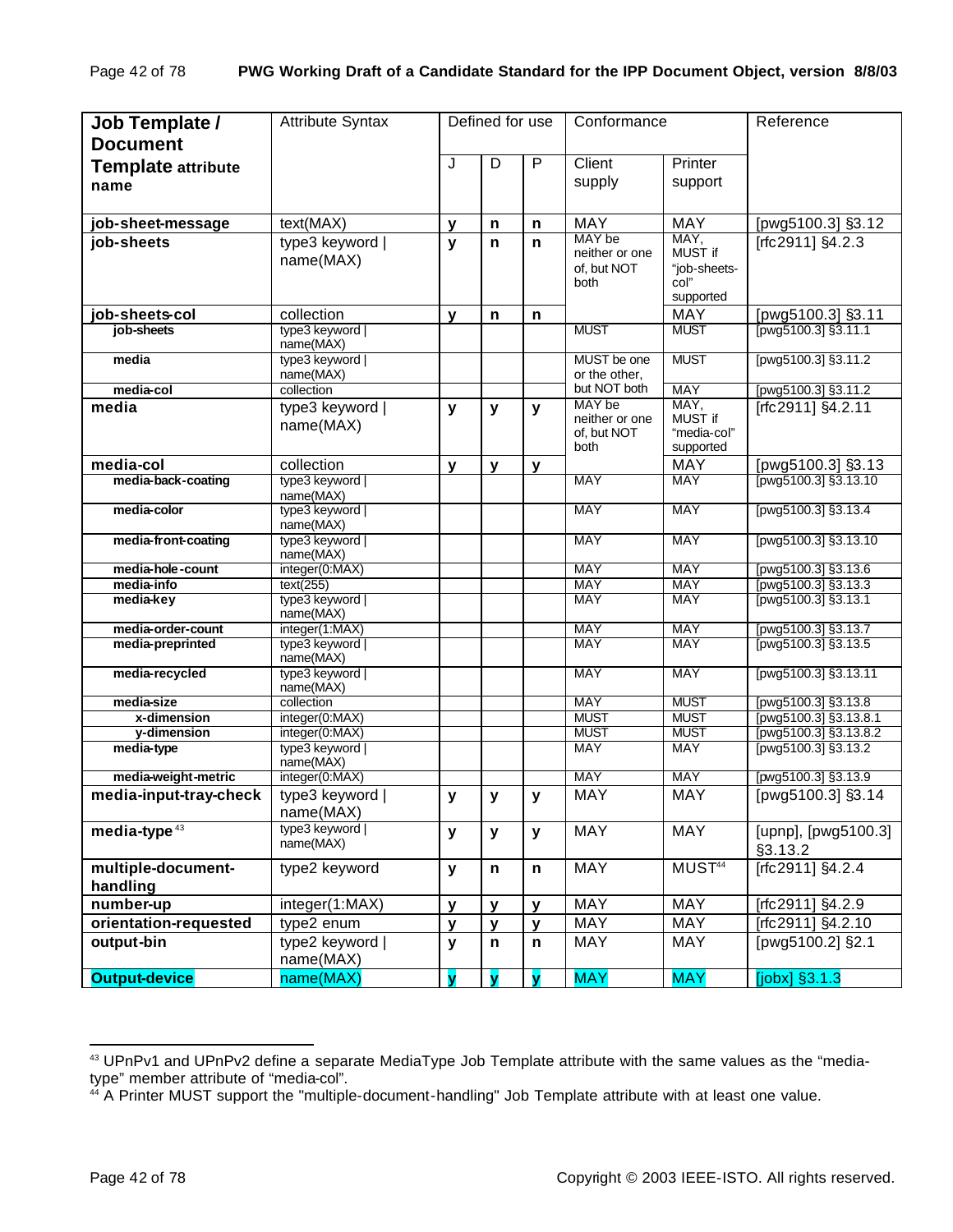| Job Template /<br><b>Document</b>    | <b>Attribute Syntax</b>                               | Defined for use |              | Conformance  |                          | Reference          |                                                      |
|--------------------------------------|-------------------------------------------------------|-----------------|--------------|--------------|--------------------------|--------------------|------------------------------------------------------|
| <b>Template attribute</b><br>name    |                                                       | J               | D            | P            | Client<br>supply         | Printer<br>support |                                                      |
| overrides                            | 1setOf collection                                     | y               | y            | $\mathsf{n}$ | <b>MAY</b>               | <b>MAY</b>         | [OvrRide] §4.1,<br>also see §8.2<br>[OvrRide] §4.1.1 |
| pages                                | 1setOf<br>rangeOfInteger(1:MAX)                       |                 |              |              | <b>MUST</b>              | <b>MUST</b>        |                                                      |
| document-numbers                     | 1setOf<br>rangeOfInteger(1:MAX)                       |                 |              |              | <b>MAY</b>               | <b>MUST</b>        | [OvrRide] §4.1.2                                     |
| document-copies                      | 1setOf<br>rangeOfInteger(1:MAX)                       |                 |              |              | <b>MAY</b>               | <b>MAY</b>         | [OvrRide] §4.1.3                                     |
| as "media" or "media-col"            | any other Template attributes that affect pages, such |                 |              |              | <b>MAY</b>               | <b>MAY</b>         | [OvrRide] §4.1.4                                     |
| page-delivery                        | type2 keyword                                         | y               | y            | $\mathsf{n}$ | <b>MAY</b>               | <b>MAY</b>         | [pwg5100.3] §3.15                                    |
| page-order-received**                | type2 keyword                                         | y               | $\mathbf{y}$ | $\mathsf{n}$ | MAY                      | <b>MAY</b>         | [pwg5100.3] §3.16                                    |
| page-ranges                          | 1setOf<br>rangeOfInteger(1:MA<br>X)                   | y               | $\mathbf{y}$ | n            | MAY                      | <b>MAY</b>         | [rfc2911] §4.2.7                                     |
| presentation-direction-<br>number-up | type2 keyword                                         | y               | y            | $\mathbf{y}$ | <b>MAY</b>               | <b>MAY</b>         | [pwg5100.3] §3.17                                    |
| print-quality                        | type2 enum                                            | $\mathbf{y}$    | $\mathbf{v}$ | $\mathbf{y}$ | <b>MAY</b>               | <b>MAY</b>         | [rfc2911] §4.2.13                                    |
| printer-resolution                   | resolution                                            | $\mathbf{y}$    | $\mathbf{y}$ | $\mathbf{y}$ | MAY                      | <b>MAY</b>         | [rfc2911] §4.2.12                                    |
| separator-sheets                     | collection                                            | y               | $\mathbf{v}$ | n            | MAY                      | <b>MAY</b>         | [pwg5100.3] §3.18                                    |
| separator-sheets-type                | type3 keyword  <br>name(MAX)                          |                 |              |              | <b>MUST</b>              | <b>MUST</b>        | $[$ pwg5100.3] §3.18.1                               |
| media                                | type3 keyword  <br>name(MAX)                          |                 |              |              | MAY be<br>neither or one | <b>MUST</b>        | [pwg5100.3] §3.18.2                                  |
| media-col                            | collection                                            |                 |              |              | of, but NOT<br>both      | MAY                | [pwg5100.3] §3.18.2                                  |
| sheet-collate                        | type2 keyword                                         | y               | y            | n            | <b>MAY</b>               | <b>MAY</b>         | [rfc3381] §3.1                                       |
| sides                                | type2 keyword                                         | y               | y            | $\mathbf{v}$ | MAY                      | <b>MAY</b>         | [rfc2911] §4.2.8                                     |
| x-image-position                     | type2 keyword                                         | $\mathbf{y}$    | y            | y            | <b>MAY</b>               | MAY                | [pwg5100.3]<br>§3.19.2                               |
| x-image-shift                        | integer(MIN:MAX)                                      | $\mathbf{y}$    | y            | y            | <b>MAY</b>               | <b>MAY</b>         | [pwg5100.3]<br>§3.19.3                               |
| x-side1-image-shift                  | integer(MIN:MAX)                                      | $\mathbf{y}$    | y            | $\mathbf{y}$ | <b>MAY</b>               | <b>MAY</b>         | [pwg5100.3]<br>§3.19.4                               |
| x-side2-image-shift                  | integer(MIN:MAX)                                      | y               | y            | y            | <b>MAY</b>               | <b>MAY</b>         | [pwg5100.3]<br>§3.19.5                               |
| y-image-position                     | type2 keyword                                         | y               | y            | $\mathbf{y}$ | MAY                      | <b>MAY</b>         | [pwg5100.3]<br>§3.19.6                               |
| y-image-shift                        | integer(MIN:MAX)                                      | У               | y            | y            | <b>MAY</b>               | <b>MAY</b>         | [pwg5100.3]<br>§3.19.7                               |
| y-side1-image-shift                  | integer(MIN:MAX)                                      | y               | У            | y            | MAY                      | MAY                | [pwg5100.3]<br>§3.19.8                               |
| y-side2-image-shift                  | integer(MIN:MAX)                                      | y               | y            | y            | MAY                      | MAY                | [pwg5100.3]<br>§3.19.9                               |

1209 "\*\*" - These 4 attributes are Job Description attributes, not Job Processing attributes, in the PWG Semantic Model<br>1210 [pwg-sm] - see the comment just before the Table. [pwg-sm] - see the comment just before the Table.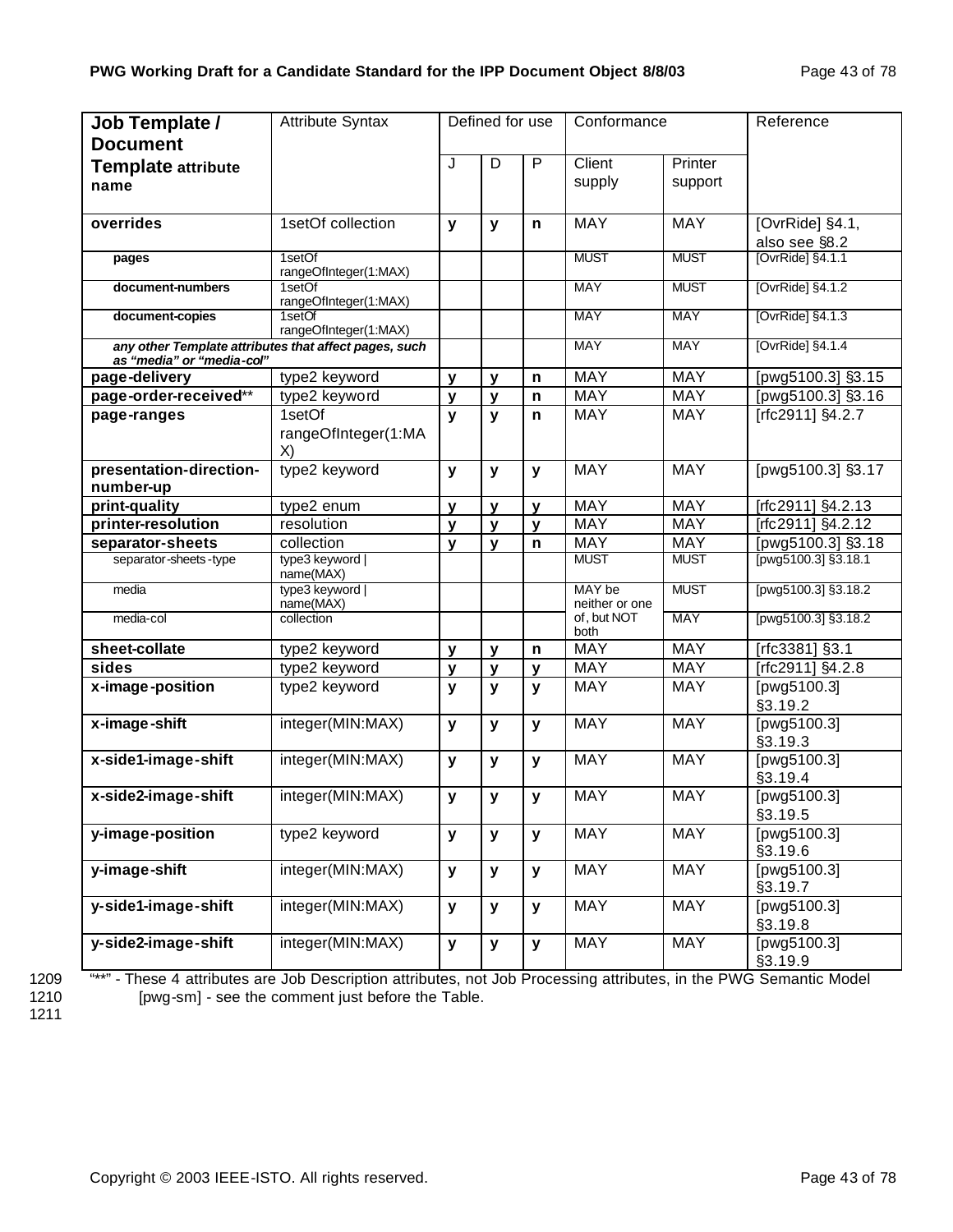## **8.1 Document Template attributes**

 Most Job Template attributes can be used as Document Template attributes for use in Document Creation operations to apply to the Document object. However, the Job Template attributes that have the "job-" prefix MUST NOT be used as Document Template attributes, since they are defined to apply to the job as a whole. Table 10 shows lists all of the Document Template attributes for use with the Document Creation operations and the Document object. All of the definitions of the Document Template attributes are done by reference to the corresponding Job Template attributes in other specifications. However, the semantics of each Document Template attribute only applies to the Document object with which the attribute is associated either by being supplied by the client in the Document Creation operation or supplied by the Printer as a default because the client did not (and the PDL did not have any corresponding instruction). See section 6 for defaulting semantics.

- 1222 The Document Template attributes share the same "xxx-default", "xxx-supported", and "xxx-ready" Printer attributes 1223 with the Job Template attributes with the Job Template attributes of the same name.
- The Document object also has the corresponding "xxx-actual" READ-ONLY Document Description attributes defined that correspond to the "xxx" Document Template attributes (see [ippact]).

## **8.2 Document Template attributes containing explicit Document numbers**

 Job Template attributes that contain explicit Document numbers, such as "overrides", must have an appropriate value. The Document number MUST have a single value and the single value MUST match the Document number to which the Document Template attributes are being applied. If they do not match, the Printer MUST reject the request with a status of 'client-error-bad-request'.

## **8.3 Sheet Collation at the Document Level**

 Since "sheet-collate" can be applied at the Document level it is possible for a Job to contain some Documents which are collated and others that are not. To describe this condition the Printer MUST set the "job-collation-type" to a value of '3' (i.e 'other'.).

# **9 Job Description and Document Description attributes**

 Table 11 lists all the Job Description attributes defined in other IPP specifications and the corresponding Document Description attributes defined in this IPP specification. Job Description and Document Description attributes are Job object and Document object attributes, respectively, that are filled in by the Printer. Some Job/Document Description attribute values are supplied by the client in the Job/Document Creation operation using corresponding Operation attributes as flagged with "? ". Unless specified otherwise herein, the Printer MUST NOT support modification of Job Description and Document Descriptions attributes.

The column labeled "attribute syntax" indicates the attribute syntax (see [rfc2911] § 4.1). The Printer conformance is

- indicated along with the reference to the specification in which the attribute is defined. The conformance for
- Document Description attributes (if the Printer supports the Document object) is the same as the corresponding Job Description attributes.

 Each of the Document Description attributes have a sub-section in section 9.1. The column labeled References contains references to the sub-section in this document if there is significant information there. Those subsections 1248 that are only references to other specifications contain only that reference in the Reference column. Those attributes 1249 that are only Job Description attributes with no subsection in this specification have an "n/a" in the "Doc Desc" column.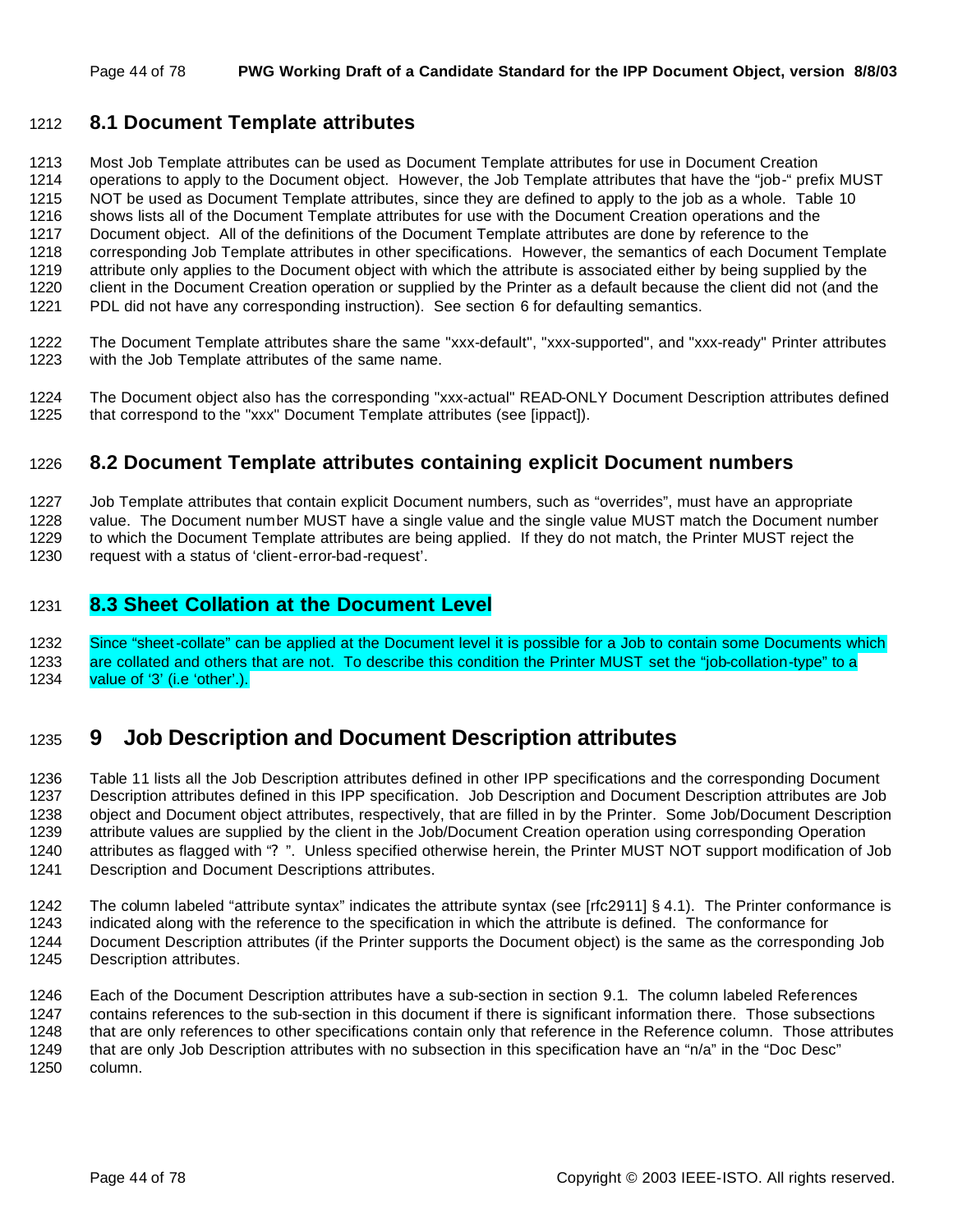1251 Note: There are no corresponding Page Range (or Page Override) Description attributes. The Page Range is not an 1252 object with a state and it cannot be queried.

#### 1253 *Legend:*

- 1254 <sup>"\*"</sup> an attribute that has a "job-" prefix in its name in [rfc2911]. The "job-" prefix is omitted in the table. Job level 1255 attributes use the "-job" prefix. Document level attributes do not use the prefix. The only difference in the 1256 semantics are whether it applies to just the Document or to the entire Job. Note: For the PWG Semantic 1257 Model, the "**job-**" prefix is dropped altogether.
- 1258 "-" indicates that the Job or Document attribute is *not* defined.
- 1259 "? y" the Printer MUST populate this Job or Document Description attribute by copying *from* the corresponding 1260 **Operation attribute that the client MAY supply**<sup>45</sup> in a Job or Document Creation operation. See Table 8 for 1261 the corresponding Operation attribute.
- 1262 (r/w) indicates that the Job Description or Document Description attribute is read/write, so that the client can 1263 changes its value using the Set-Job-Attributes or Set-Document-Attributes operation (see section 4.4).

# 1264

#### 1265 **Table 11 - Job and Document Description attributes**

| <b>Job Description /</b>                | <b>IPP Attribute Syntax</b> | Job                          | Doc                                  | Printer             | Reference            |         |
|-----------------------------------------|-----------------------------|------------------------------|--------------------------------------|---------------------|----------------------|---------|
| <b>Document Description</b>             |                             |                              |                                      | conform-            |                      | Doc.    |
| attribute name                          |                             |                              |                                      | ance                | Job Description Attr | Desc.   |
|                                         |                             |                              |                                      |                     |                      |         |
| attributes-charset                      | charset                     | ? $y$                        | ? $y$                                | <b>MUST</b>         | [rfc2911] §4.3.19    | §9.1.1  |
| attributes-natural-language             | naturalLanguage             | $\mathbf{?}$<br>$\mathbf{v}$ | ? $y$                                | <b>MUST</b>         | [rfc2911] §4.3.20    | §9.1.2  |
| compression                             | type3 keyword               | $\blacksquare$               | ? $y$                                | <b>MUST</b>         | [rfc2911] §3.2.1.1   | §9.1.3  |
| current-page-order                      | type2 keyword               | $\mathbf{v}$                 | $\mathbf v$                          | MAY                 | [pwg5100.3] §4.1     | §9.1.4  |
| date-time-at-completed                  | dateTime                    | $\mathbf{v}$                 | $\mathbf v$                          | <b>MAY</b>          | Trfc2911] §4.3.14.7  | §9.1.5  |
| date-time-at-creation                   | dateTime                    | y                            | v                                    | <b>MAY</b>          | [rfc2911] §4.3.14.5  | §9.1.6  |
| date-time-at-processing                 | dateTime                    | v                            | $\mathbf v$                          | <b>MAY</b>          | [rfc2911] §4.3.14.6  | §9.1.7  |
| detailed-status-messages*               | 1setOf text(MAX)            | $\mathbf{v}$                 | $\mathbf v$                          | MAY                 | [rfc2911] §4.3.10    | §9.1.8  |
| document-access-errors*                 | 1setOf text(MAX)            | $\mathbf{y}$                 | $\mathbf v$                          | MAY                 | [rfc2911] §4.3.11    | §9.1.9  |
| document-charset                        | charset                     | $\blacksquare$               | ? <sub>y</sub>                       | CMUST <sup>46</sup> |                      | §9.1.10 |
| document-digital-signature              | type2 keyword               | $\blacksquare$               | ? <sub>y</sub>                       | MAY                 |                      | §9.1.11 |
| document-format                         | mimeMediaType               | $\blacksquare$               | ? <sub>y</sub>                       | <b>MUST</b>         | [rfc2911] §3.2.1.1   | §9.1.12 |
| document-format-details                 | 1setOf collection           | $\blacksquare$               | ? y                                  | CMUST <sup>47</sup> | $[jobx]$ §3.2.4      | §9.1.13 |
| document-format                         | mimeMediaType               | $\blacksquare$               | $\overline{\mathbf{?} \ \mathbf{y}}$ | <b>MUST</b>         | [jobx] §3.2.4.5      |         |
| document-format-device-id               | text(127)                   | $\blacksquare$               | ?y                                   | <b>MUST</b>         | [jobx] §3.2.4.6      |         |
| document-format-version                 | text(127)                   | $\blacksquare$               | $\overline{\mathbf{?} \ \mathbf{y}}$ | <b>MAY</b>          | $[jobx]$ §3.2.4.7    |         |
| document-source-application-name        | name(MAX)                   | $\blacksquare$               | $\overline{\mathbf{?} \ \mathbf{y}}$ | <b>MAY</b>          | $[jobx]$ §3.2.4.1    |         |
| document-source-application-<br>version | text(127)                   | $\blacksquare$               | 2y                                   | <b>MAY</b>          | [jobx] §3.2.4.2      |         |
| document-source-os-name                 | name(40)                    | $\blacksquare$               | 2y                                   | <b>MAY</b>          | [ $jobx$ ] §3.2.4.3  |         |
| document-source-os-version              | text(40)                    | $\blacksquare$               | $\overline{\mathbf{?} \ \mathbf{y}}$ | <b>MAY</b>          | $[jobx]$ §3.2.4.4    |         |
| document-natural-language               | naturalLanguage             | $\overline{\phantom{a}}$     | $\overline{\mathbf{?} \mathbf{y}}$   | <b>MAY</b>          | $[jobx]$ §3.2.4.8    |         |

<sup>45</sup> Document Description attributes that the client can supply in a Job or Document operation as Operation attributes (indicated with ? ) comprise *all* of the Document Description attributes in the PWG Semantic Model ([pwgsm]). Those Document Description attributes that clients cannot supply values correspond to Document Status attributes in the PWG Semantic Model.

<sup>46</sup> The Printer MUST support the "document-charset" Operation/Document Description attributes if the Printer supports any charset-ambiguous document formats (see [jobx] §3.2.1).

<sup>&</sup>lt;sup>47</sup> The Printer MUST support the "document-format-details" Operation/Document Description attributes if the Printer supports a packaging MIME type document format, such as 'application/zip' or 'multipart/related'.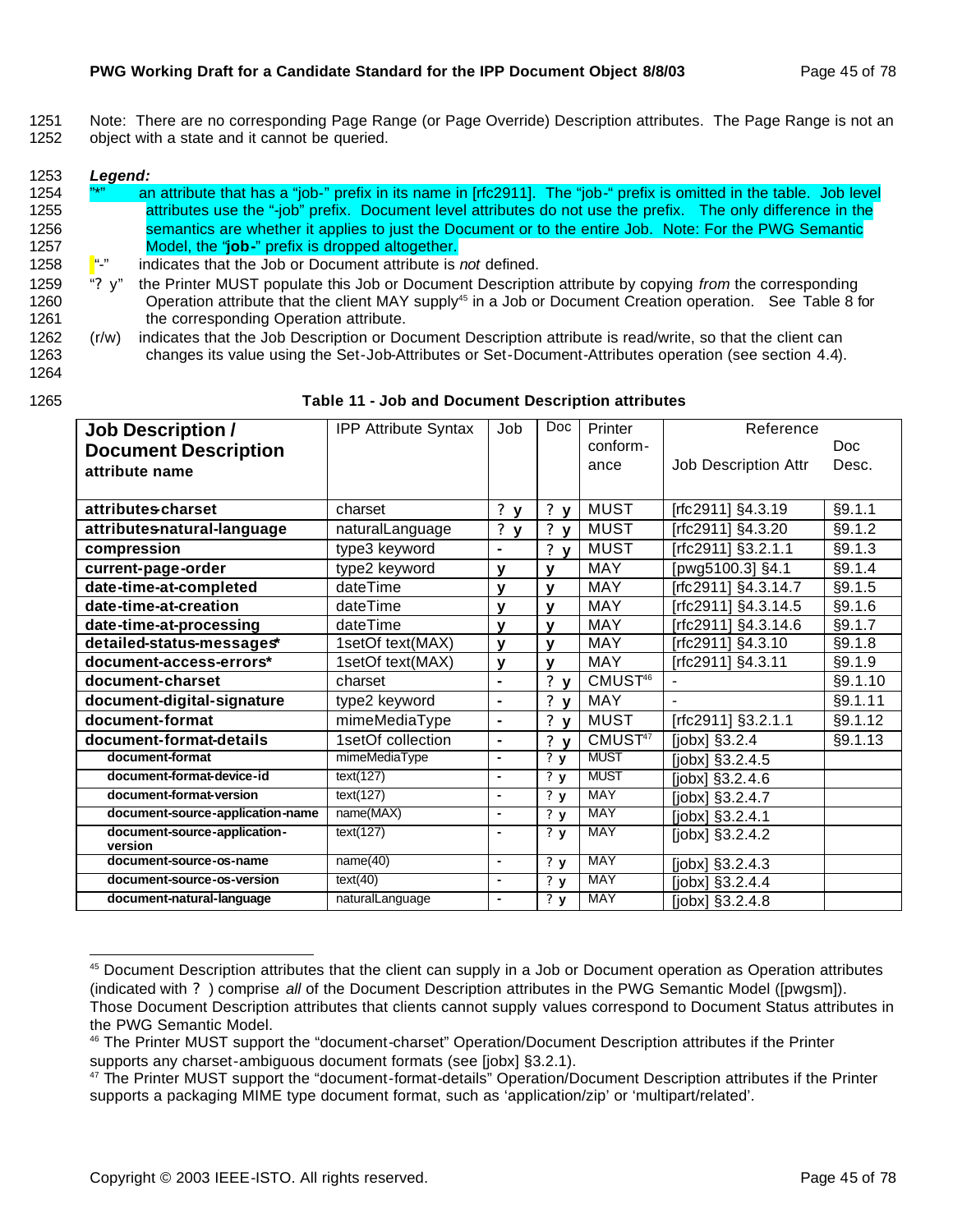| <b>Job Description /</b>    | <b>IPP Attribute Syntax</b> | Job                      | Doc            | Printer     | Reference                   |                          |
|-----------------------------|-----------------------------|--------------------------|----------------|-------------|-----------------------------|--------------------------|
| <b>Document Description</b> |                             |                          |                | conform-    |                             | <b>Doc</b>               |
| attribute name              |                             |                          |                | ance        | <b>Job Description Attr</b> | Desc.                    |
|                             |                             |                          |                |             |                             |                          |
| document-format-details-    | 1setOf collection           | $\blacksquare$           | $\mathbf{y}$   | <b>MAY</b>  | $\sim$                      | §9.1.14                  |
| detected                    |                             |                          |                |             |                             |                          |
| document-format-detected    | mimeMediaType               | $\blacksquare$           | v              | <b>MAY</b>  | $\overline{a}$              | §9.1.15                  |
| document-format-version     | text(127)                   | $\blacksquare$           | ?y             | <b>MAY</b>  | [jobx] §3.2.5               | §9.1.16                  |
| document-format-version-    | text(127)                   | ä,                       | $\mathbf{v}$   | <b>MAY</b>  |                             | §9.1.17                  |
| detected                    |                             |                          |                |             |                             |                          |
| document-job-id             | integer(1:MAX)              | $\blacksquare$           | v              | <b>MUST</b> | $\overline{a}$              | §9.1.18                  |
| document-job-uri            | uri                         | $\blacksquare$           | v              | <b>MUST</b> |                             | §9.1.19                  |
| document-message (r/w)      | text(MAX)                   | $\blacksquare$           | y              | <b>MAY</b>  | [jobx] §3.2.6               | §9.1.20                  |
| document-name (r/w)         | name(MAX)                   | $\overline{\phantom{a}}$ | ? y            | <b>MUST</b> | [rfc2911] §3.2.1.1          | §9.1.21                  |
| document-natural-language   | naturalLanguage             | $\blacksquare$           | ? y            | <b>MAY</b>  |                             | §9.1.22                  |
| document-number             | integer(1:MAX)              | $\blacksquare$           | y              | <b>MUST</b> | $\blacksquare$              | §9.1.23                  |
| document-printer-uri        | uri                         | $\blacksquare$           | v              | <b>MUST</b> | $\blacksquare$              | §9.1.24                  |
| document-state              | type1 enum                  | $\blacksquare$           | v              | <b>MUST</b> | $\overline{a}$              | §9.1.25                  |
| document-state-message      | text(MAX)                   | $\blacksquare$           | y              | MAY         | $\blacksquare$              | $\overline{\$9.1.26}$    |
| document-state-reasons      | 1setOf type2                | $\blacksquare$           | y              | <b>MUST</b> |                             | §9.1.27                  |
|                             | keyword                     |                          |                |             |                             |                          |
| document-uri                | uri                         | ä,                       | ? $y$          | <b>MAY</b>  |                             | §9.1.28                  |
| errors-count                | integer(0:MAX)              | $\mathbf{y}$             | $\mathbf{v}$   | <b>MAY</b>  | [jobx] §5.2                 | §9.1.29                  |
| Impressions*                | integer(0:MAX)              | ?y                       | ?y             | <b>MAY</b>  | [rfc2911] §4.3.17.2         | §9.1.30                  |
| impressions-completed*      | integer(0:MAX)              | y                        | y              | MAY         | [rfc2911] §4.3.18.2         | §9.1.31                  |
| impressions-completed-      | integer(0:MAX)              | y                        | y              | <b>MAY</b>  | [rfc3381] §4.4              | §9.1.32                  |
| current-copy                |                             |                          |                |             |                             |                          |
| ipp-attribute-fidelity      | boolean                     | ?y                       | $\blacksquare$ | <b>MUST</b> | [rfc2911] §3.2.1.1          | $\frac{1}{2}$            |
|                             |                             |                          |                |             | [jobx] §5.1                 |                          |
| job-collation-type          | type2 enum                  | y                        | $\blacksquare$ | <b>MAY</b>  | [rfc3381] §4.1              | $\overline{a}$           |
| job-id                      | integer (1:MAX)             | $\mathbf{y}$             | $\blacksquare$ | <b>MUST</b> | [rfc2911] §4.3.2            | $\overline{\phantom{a}}$ |
| job-mandatory-attributes    | 1setOf type2                | ?y                       | $\blacksquare$ | <b>MUST</b> | $[jobx]$ §5.3               | $\overline{a}$           |
|                             | keyword                     |                          | $-48$          |             |                             |                          |
| job-message-from-operator   | text(127)                   | $\mathbf{v}$             | $-49$          | <b>MAY</b>  | [rfc2911] §4.3.16           | $\overline{\phantom{0}}$ |
| job-name (r/w)              | name(MAX)                   | ? $y$                    |                | <b>MUST</b> | $[rfc2911]$ §4.3.5          | $\overline{a}$           |
| job-originating-user-name   | name (MAX)                  | $\mathbf{V}$             | $\blacksquare$ | <b>MUST</b> | [rfc2911] §4.3.6            | $\frac{1}{2}$            |
| job-printer-uri             | uri                         | $\overline{?}$ 50        | ä,             | <b>MUST</b> | [rfc2911] §4.3.3            | $\overline{a}$           |
|                             |                             | y                        | $-51$          |             |                             |                          |
| job-state                   | type1 enum                  | $\mathbf{v}$             | $-52$          | <b>MUST</b> | [rfc2911] §4.3.7            | $\overline{a}$           |
| job-state-message           | text(MAX)                   | $\mathbf{v}$             | $-53$          | <b>MAY</b>  | [rfc2911] §4.3.9            | $\blacksquare$           |
| job-state-reasons           | 1setOf type2<br>keyword     | $\mathbf{y}$             |                | <b>MUST</b> | [rfc2911] §4.3.8            | $\overline{a}$           |

<sup>48</sup> The "job-message-from-operator" Job Description attribute has no corresponding "document-message-fromoperator" (text(127)) Document Description attribute. Instead, both the user and the operator use the "documentmessage" (text(127)) Operation/Document Description attribute (see section 9.1.20) to communicate with each other. <sup>49</sup> The Document Description attribute that corresponds to the "job-name" Job Description attribute is the (existing) "document-name" attribute defined in [rfc2911] and also discussed in this spec in section 9.1.21.

<sup>&</sup>lt;sup>50</sup> The Printer sets the "job-printer-uri" Job Description attribute from the "printer-uri" Operation attribute.

<sup>&</sup>lt;sup>51</sup> The Document Description attribute that corresponds to the "job-state" Job Description attribute is the (new) "document-state" attribute.

<sup>&</sup>lt;sup>52</sup> The Document Description attribute that corresponds to the "job-state-message" Job Description attribute is the (new) "document-state-message" attribute.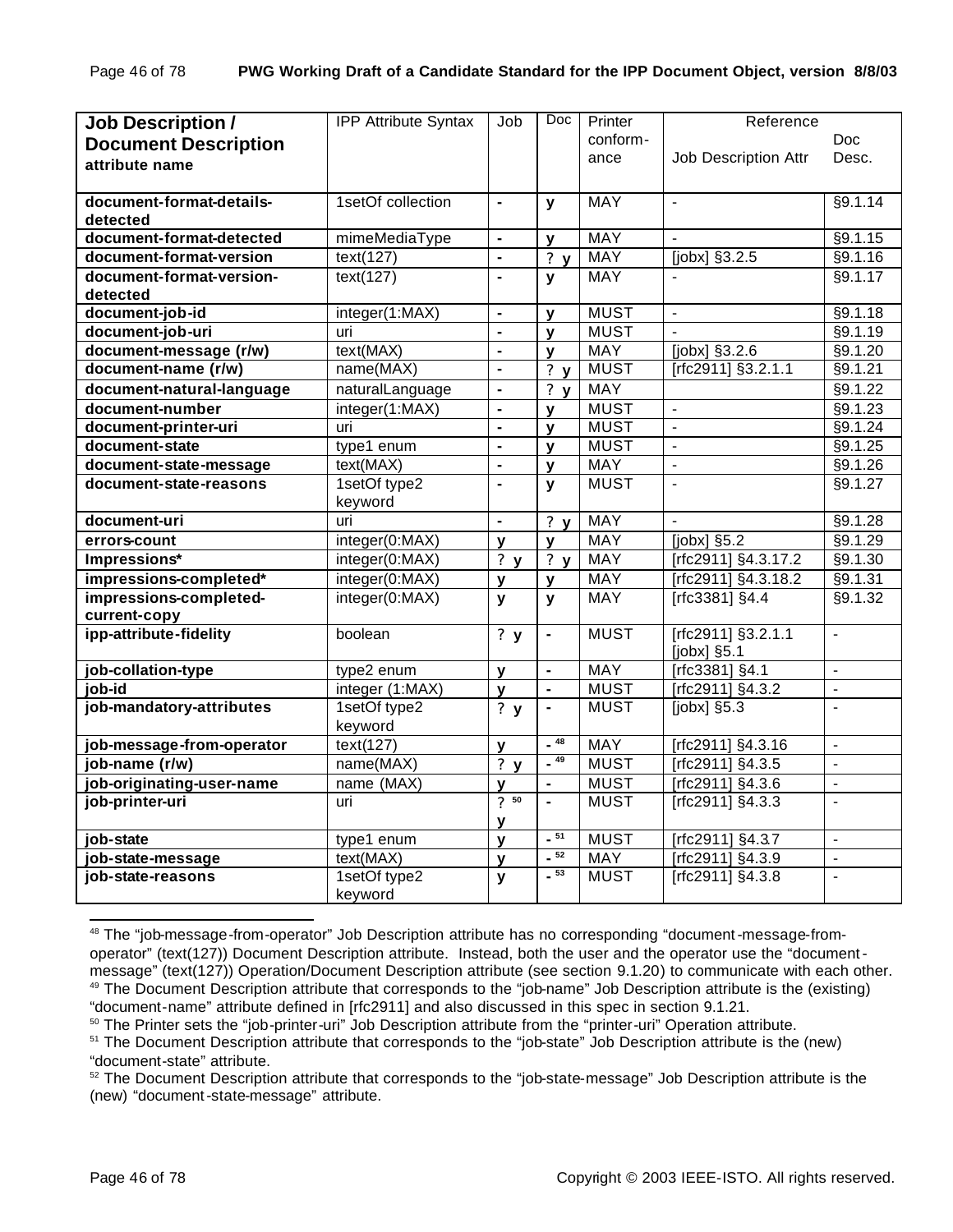| <b>Job Description /</b>    | <b>IPP Attribute Syntax</b> | Job              | Doc            | Printer     | Reference            |                |
|-----------------------------|-----------------------------|------------------|----------------|-------------|----------------------|----------------|
| <b>Document Description</b> |                             |                  |                | conform-    |                      | <b>Doc</b>     |
| attribute name              |                             |                  |                | ance        | Job Description Attr | Desc.          |
|                             |                             |                  |                |             |                      |                |
| job-uri                     | uri                         | ۷                | $\blacksquare$ | <b>MUST</b> | [rfc2911] §4.3.1     | $\blacksquare$ |
| k-octets*                   | integer(0:MAX)              | ?<br>$\mathbf v$ | ? <sub>y</sub> | MAY         | [rfc2911] §4.3.17.1  | §9.1.33        |
| k-octets-processed*         | integer(0:MAX)              | У                | v              | <b>MAY</b>  | [rfc2911] §4.3.18.1  | §9.1.34        |
| last-document               | boolean                     | ۰                | ? $y$          | <b>MUST</b> |                      | §9.1.35        |
| media-sheets*               | integer(0:MAX)              | ?<br>$\mathbf v$ | ? <sub>y</sub> | <b>MAY</b>  | [rfc2911] §4.3.17.3  | §9.1.36        |
| media-sheets-completed*     | integer(0:MAX)              | v                | $\mathbf v$    | <b>MAY</b>  | [rfc2911] §4.3.18.3  | §9.1.37        |
| more-info*                  | uri                         | ۷                | $\mathbf v$    | <b>MAY</b>  | [rfc2911] §4.3.4     | §9.1.38        |
| number-of-documents         | integer(0:MAX)              | $\mathbf v$      | $\blacksquare$ | <b>MUST</b> | [rfc2911] §4.3.12    | $\blacksquare$ |
| number-of-intervening-jobs  | integer(0:MAX)              | $\mathbf v$      | $\blacksquare$ | <b>MAY</b>  | [rfc2911] §4.3.15    | $\blacksquare$ |
| output-device-assigned      | name(127)                   | ۷                | $\mathbf v$    | MAY         | [rfc2911] §4.3.13    | §9.1.39        |
| output-device-requested     | name(127)                   | y                | $\blacksquare$ | <b>MAY</b>  | $[jobx]$ §5.5        |                |
| printer-up-time*            | integer (1:MAX)             | v                | v              | <b>MUST</b> | [rfc2911] §4.3.14.4  | §9.1.40        |
| sheet-completed-copy-number | integer(0:MAX)              | v                | $\mathbf v$    | <b>MAY</b>  | [rfc3381] §4.2       | §9.1.41        |
| sheet-completed-document-   | integer(0:MAX)              | y                | $\blacksquare$ | <b>MAY</b>  | [rfc3381] §4.3       |                |
| number                      |                             |                  |                |             |                      |                |
| time-at-completed           | integer (MIN:MAX)           | y                | v              | <b>MUST</b> | [rfc2911] §4.3.14.3  | §9.1.42        |
| time-at-creation            | integer (MIN:MAX)           | $\mathbf{v}$     | $\mathbf v$    | <b>MUST</b> | [rfc2911] §4.3.14.1  | §9.1.43        |
| time-at-processing          | integer (MIN:MAX)           | $\mathbf{v}$     | $\mathbf v$    | <b>MUST</b> | [rfc2911] §4.3.14.2  | §9.1.44        |
| warnings-count*             | integer(0:MAX)              | v                | v              | <b>MAY</b>  | [ $jobs$ ] $§5.3$    | §9.1.45        |

1266 "**y**", "**? y**", "-" See the description in the Legend before the table.

1267

1268 Most of the existing "job-state" and "job-state-reasons" Job Description attribute values apply equally well to

 individual documents in a multi-document job (with removal of the 'job-' prefix for those that apply to both Job and Document). The reason for separating state from reasons is so that the states can be the fundamental states that most implementations have, while the state reasons can vary depending on the sophistication of the system. The states are the ones that clients are most likely to base actions upon, and the state reasons are more information, both for programs and people.

# 1274 **9.1 Document Description attributes**

 This section contains *all* of the Document Description attributes for use with the Document object. Most of these definitions refer to the corresponding Job Template attribute semantics in other specifications. However, the semantics of each Document Description attribute only applies to the Document object containing the Document Description attribute. The Printer MAY support changing these Document Description attributes with the Set-Document-Attributes operation (see section 4.4), but only if indicated explicitly in this section.

> *Important Implementer's note: The brief descriptions in this section are not a substitute for the detailed specification in the referenced specifications. You need to read the referenced specifications when implementing!*

## 1280 **9.1.1 attributes-charset (charset)**

1281 This REQUIRED Document Description attribute has the same semantics as the corresponding Job Description 1282 attribute (see [rfc 2911] §4.3.19) applied to the Document object. The Printer sets this Document Description attribute 1283 from the corresponding Operation attribute supplied by the client in the Document Creation operation (see Table 3).

 <sup>53</sup> The Document Description attribute that corresponds to the "job-state-reasons" Job Description attribute is the (new) "document-state-reasons" attribute.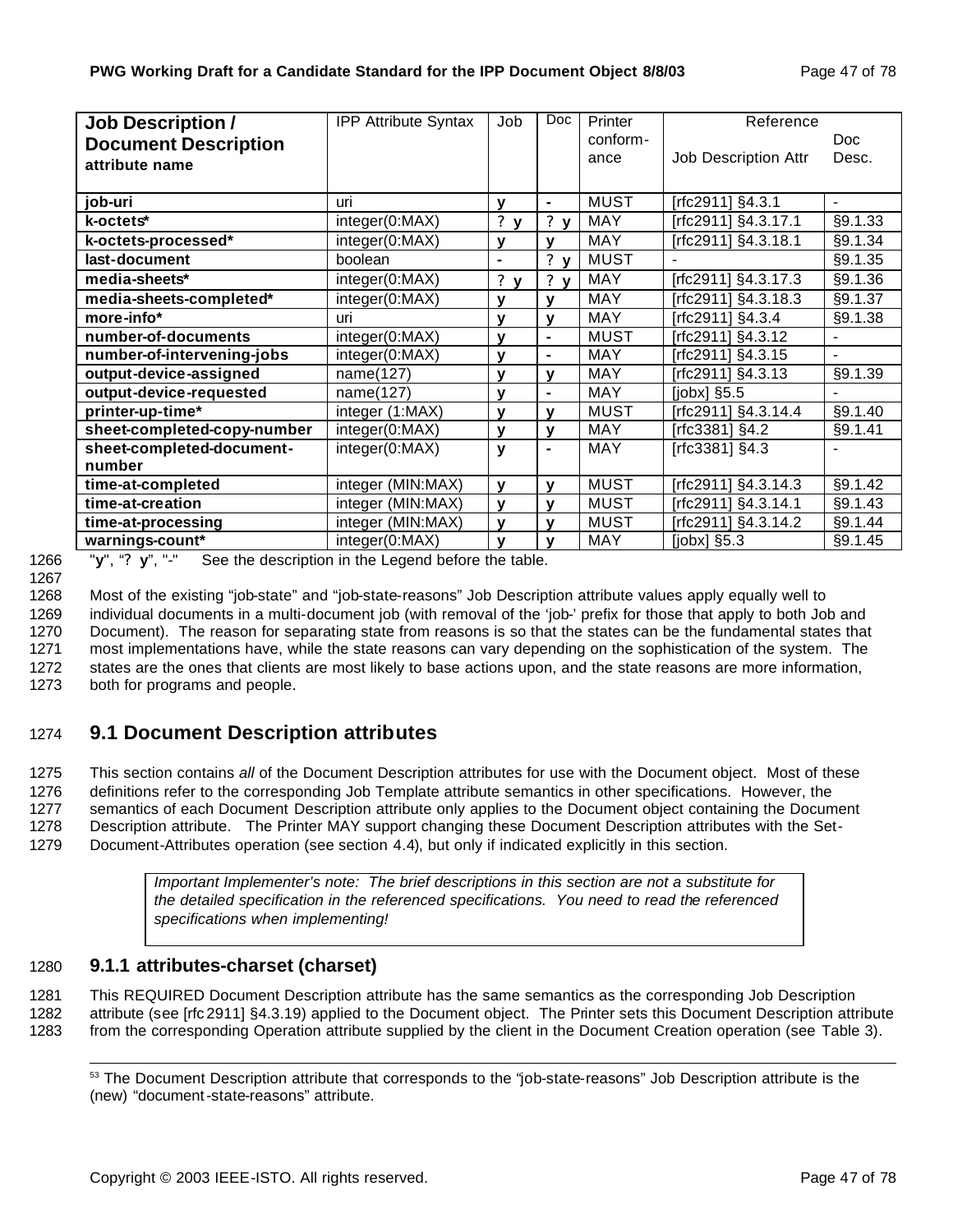#### Page 48 of 78 **PWG Working Draft of a Candidate Standard for the IPP Document Object, version 8/8/03**

## **9.1.2 attributes-natural-language (naturalLanguage)**

 This REQUIRED Document Description attribute has the same semantics as the corresponding Job Description attribute (see [rfc2911] §4.3.20) applied to the Document object. The Printer sets this Document Description attribute

from the corresponding Operation attribute supplied by the client in the Document Creation operation (see Table 3).

## **9.1.3 compression (type3 keyword)**

 This REQUIRED Document Description attribute specifies the compression used to represent this document (see [rfc2911] §3.2.1.1). The Printer sets this Document Description attribute from the corresponding Operation attribute supplied by the client in the Document Creation operation (see Table 3).

## **9.1.4 current-page-order (type2 keyword)**

 This OPTIONAL Document Description attribute has the same semantics as the corresponding Job Description attribute (see [pwg5100.3] §4.1) applied to the Document object.

## **9.1.5 date-time-at-completed (dateTime)**

 This OPTIONAL Document Description attribute has the same semantics as the corresponding Job Description attribute (see [rfc 2911] §4.3.14.7) applied to the Document object.

## **9.1.6 date-time-at-creation (dateTime)**

 This OPTIONAL Document Description attribute has the same semantics as the corresponding Job Description attribute (see [rfc 2911] §4.3.14.5) applied to the Document object.

## **9.1.7 date-time-at-processing (dateTime)**

 This OPTIONAL Document Description attribute has the same semantics as the corresponding Job Description attribute (see [rfc2911] §4.3.14.6) applied to the Document object.

## **9.1.8 detailed-status-messages (1setOf text(MAX))**

 This OPTIONAL "detailed-status-messages" Document Description attribute has the same semantics as the corresponding "job-detailed-status-messages" Job Description attribute (see [rfc2911] §4.3.10) applied to the Document object.

## **9.1.9 document-access-errors (1setOf text(MAX))**

This OPTIONAL "document-access-errors" Document Description attribute has the same semantics as the

 corresponding "job-document-access-errors" Job Description attribute (see [rfc2911] job-document-access-errors §4.3.11) applied to the Document object.

## **9.1.10 document-charset (charset)**

This CONDITIONALLY REQUIRED Document Description attribute specifies the charset used to represent this

document (see [jobx] §4.2.1). The Printer sets this Document Description attribute from the corresponding Operation

 attribute supplied by the client in the Document Creation operation (see Table 3). This attribute is REQUIRED for a Printer to support if the Printer supports any charset-ambiguous document formats; otherwise, this attribute is

OPTIONAL. Note, however, that if a Printer supports the "document-charset" Operation attribute, the Printer MUST

support this "document-charset" Document Description attribute.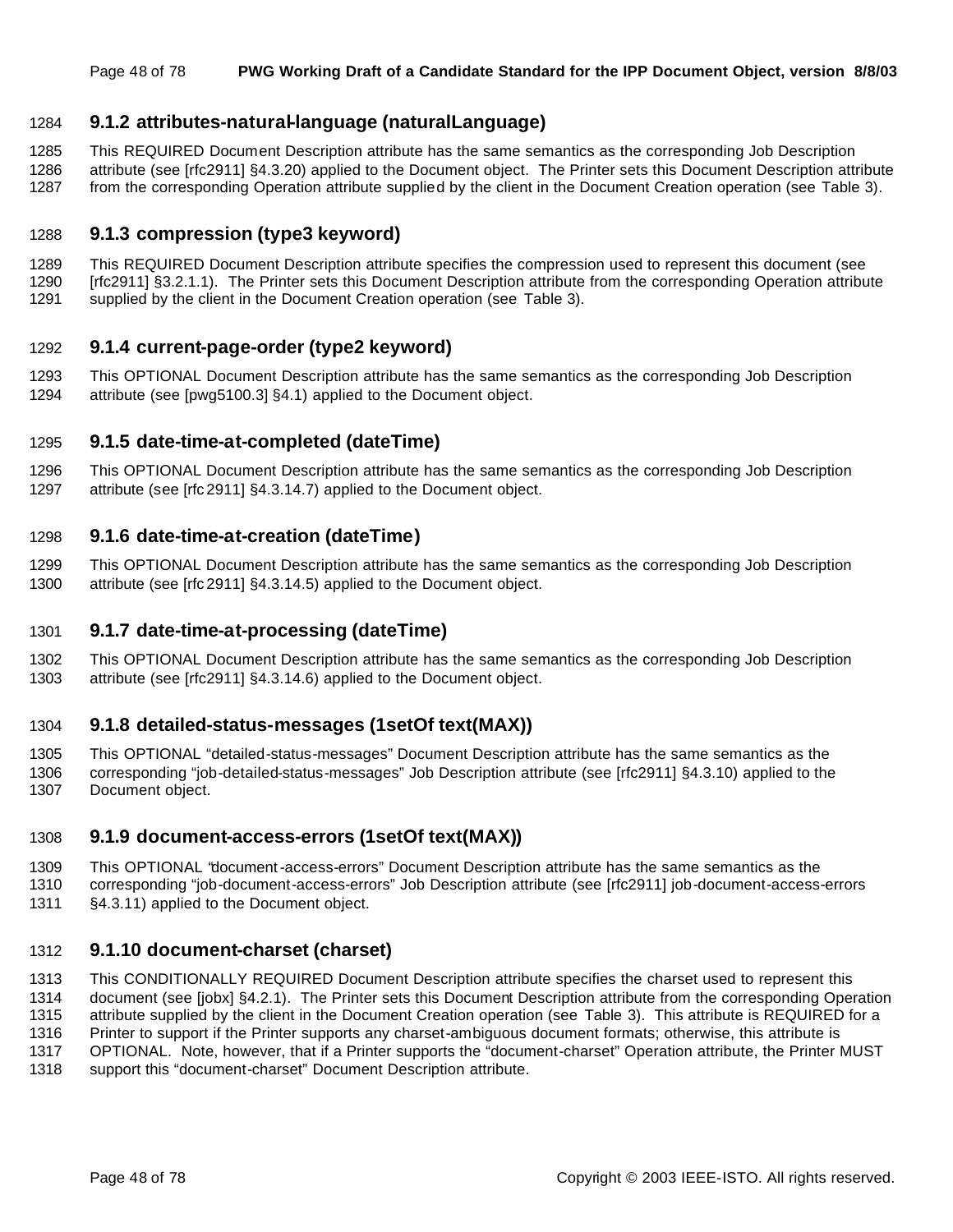## **9.1.11 document-digital-signature (type2 keyword)**

This OPTIONAL Document Description attribute specifies the digital signature technology used in the Document

content. The Printer sets this Document Description attribute from the corresponding "document-digital-signature"

Operation attribute ([jobx] §4.2.2 for the semantics), if supplied by the client in the Document Creation operation (see

 Table 3). If a Printer supports the "document-digital-signature" Operation attribute, the Printer MUST support this "document-digital-signature" Document Description attribute.

## **9.1.12 document-format (mimeMediaType)**

1326 This REQUIRED<sup>54</sup> Document Description attribute specifies the document format of the Document Object content. The Printer sets this Document Description attribute from the corresponding "document-format" Operation attribute (see section [jobx] §4.2.3 for the semantics), if supplied by the client in the Document Creation operation (see Table 3).

## **9.1.13 document-format-details (1setOf collection)**

 This CONDITIONALLY REQUIRED Document Description attribute specifies the details of the document format(s) of the Document Object content. The Printer sets this Document Description attribute from the corresponding "document-format-details" Operation attribute ([jobx] §4.2.4 for the semantics), if supplied by the client in the Document Creation operation (see Table 3). This attribute is REQUIRED for a Printer to support if the Printer supports a packaging MIME type document format, such as 'application/zip' or 'multipart/related'; otherwise, this attribute is OPTIONAL. Note, however, that if a Printer supports the "document-format-details" Operation attribute, the Printer MUST support this "document-format-details" Document Description attribute.

## **9.1.14 document-format-details-detected (1setOf collection)**

 This OPTIONAL Document Description attribute is generated by the Printer to indicate the actual document format details of the Document object as detected by the Printer. The member attributes are the same as the "document-

format-details" Operation attribute. (see [jobx] §6.6.4 for details)

## **9.1.15 document-format-detected (mimeMediaType)**

 This OPTIONAL Document Description attribute is generated by the Printer to indicate the actual document format of the Document object content as detected by the Printer. See [jobx] §6.6.5 for detailed semantics.

## **9.1.16 document-format-version (text(127))**

This OPTIONAL Document Description attribute specifies the version of the document format of the Document

 Object content. The Printer sets this Document Description attribute from the corresponding "document-format-version" Operation attribute ([jobx] §4.2.6 for the semantics), if supplied by the client in the Document Creation

 operation (see Table 3). If a Printer supports the "document-format-version" Operation attribute, the Printer MUST support this "document-format-version" Document Description attribute.

## **9.1.17 document-format-version-detected (text(127))**

 This OPTIONAL Document Description attribute is generated by the Printer to indicate the actual document format version of the Document content as detected by the Printer. See [jobx] §6.6.7 for detailed semantics.

<sup>&</sup>lt;sup>54</sup> [rfc2911] did not define a "document-format" Document Description attribute; it is a new attribute defined in this specification.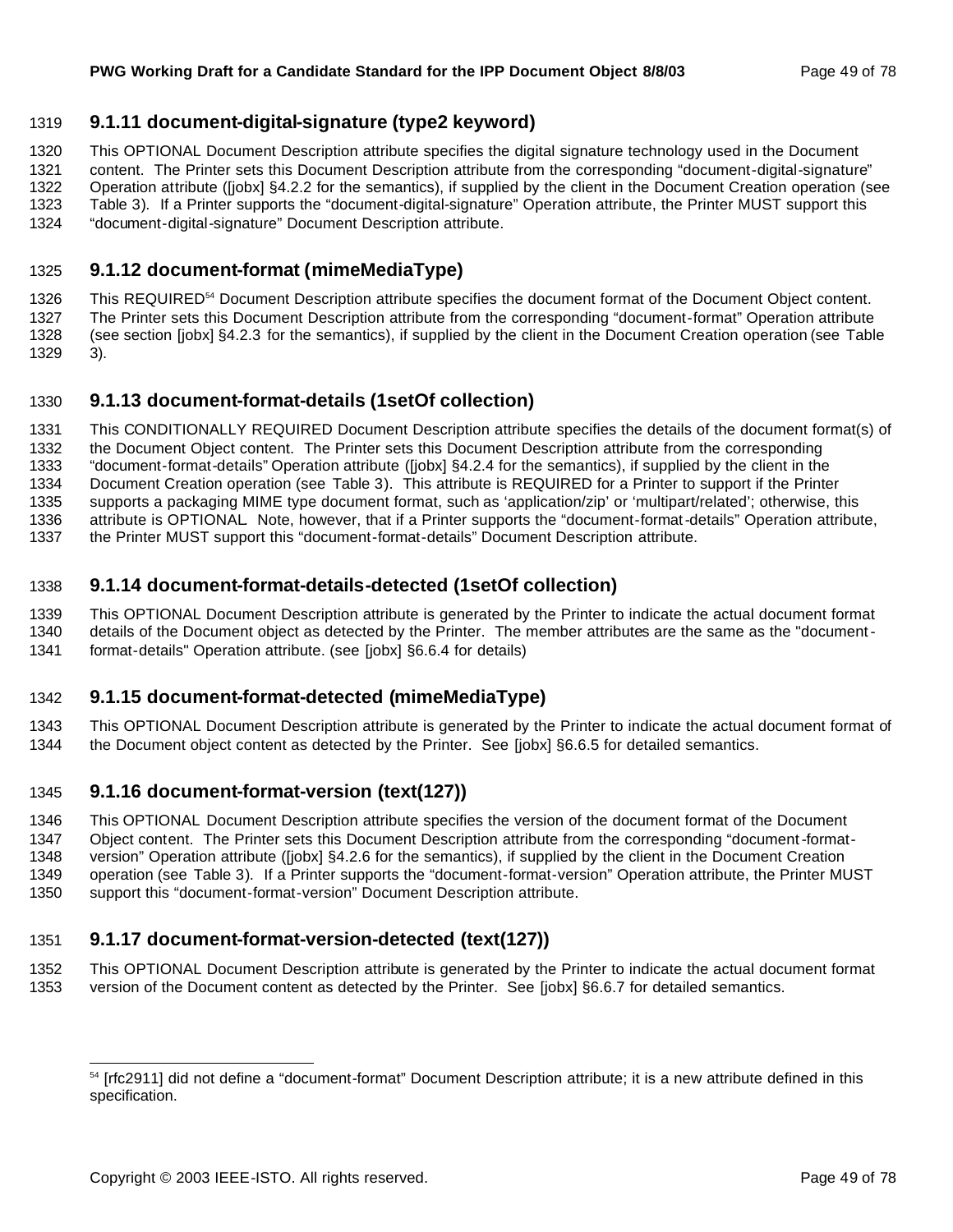## **9.1.18 document-job-id (integer(1:MAX))**

 This REQUIRED Document Description attribute is a *copy* of the Job's "job-id" Job Description attribute (see [rfc2911] §4.3.2), i.e., the "job-id" of the Job containing this Document.

## **9.1.19 document-job-uri (uri)**

- This REQUIRED Document Description attribute is a *copy* of the Job's "job-uri" Job Description attribute (see
- [rfc2911] §4.3.1), i.e., the URI of the Job that contains this Document. Example:
- ipp://www.company.com/printers/myprinter/jobs/22

## **9.1.20 document-message (text(MAX))**

 This OPTIONAL Document Description attribute contains a message from either (1) the user to the operator about the Document or (2) from the operator, system administrator, or "intelligent" process to indicate to the end user the reasons for modification or other management action taken on the Document. The Printer populates this Document Description attribute from the "document-message" (text(MAX)) Operation attribute value supplied by the client in any of the Document Creation operations (see Table 3) or in a Cancel-Document operation (see section 4.5).

 In addition, the user and the operator can set the value of this Document Description attribute explicitly using the Set-Document-Attributes operation (see section 4.4).

## **9.1.21 document-name (name(MAX))**

1370 This REQUIRED<sup>55</sup> Document Description attribute specifies the name of the document (see [rfc2911] §3.2.1.1). The Printer sets this Document Description attribute from the corresponding Operation attribute supplied by the client in the Document Creation operation (see Table 3).

This attribute may be modified by a client using the Set-Document-Attributes operation (see section 4.4).

## **9.1.22 document-natural-language (naturalLanguage)**

 This OPTIONAL Document Description attribute specifies the natural language of the Document Object content. The Printer sets this Document Description attribute from the corresponding "document-natural-language" Operation attribute (section 7.2.1 for the semantics), if supplied by the client in the Document Creation operation (see Table 3). If a Printer supports the "document-natural-language" Operation attribute, the Printer MUST support this "document-natural-language" Document Description attribute.

## **9.1.23 document-number (integer(1:MAX))**

- This REQUIRED Document Description attribute is the ordinal number of the document within the job, and
- determines its order of being printed in a multi-document job. The Printer MUST generate the values monotonically increasing from 1 for each job.

## **9.1.24 document-printer-uri (uri)**

- This REQUIRED Document Description attribute is a *copy* of the "printer-uri" Operation attribute (see [rfc2911]
- §3.1.5), i.e., the URI of the Printer containing the Job which contains this Document. Example:
- ipp://www.company.com/printers/myprinter.

<sup>&</sup>lt;sup>55</sup> [rfc2911] did not define a "document-name" Document Description attribute; it is a new attribute defined in this specification.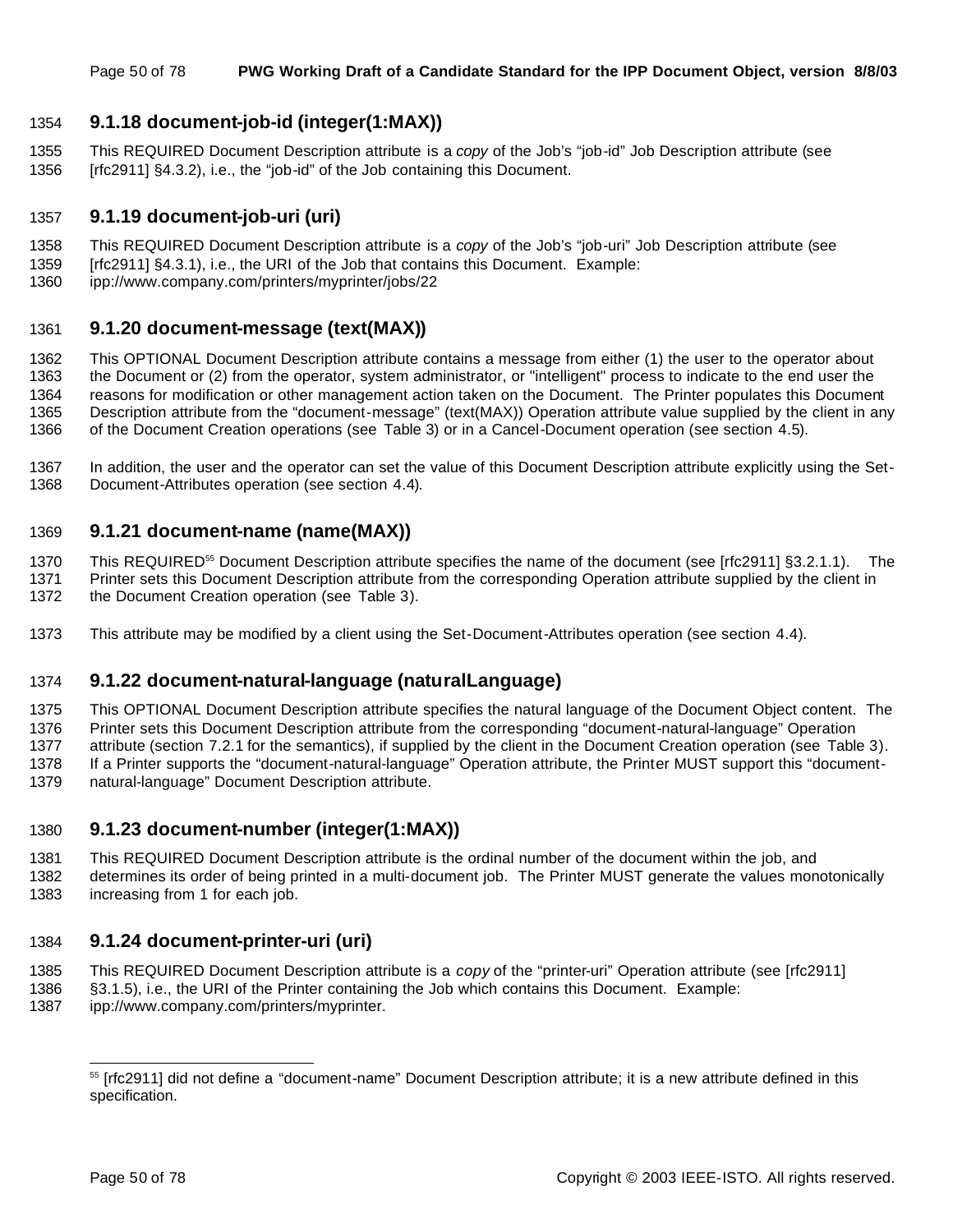#### 1388 **9.1.25 document-state (type1 enum)**

 The REQUIRED "document-state" Document Description attributes identifies the current state of the document. The values for "document-state" are a subset of the values for "job-state" ([rfc2911] §4.3.7); in particular, the "job-state" values 'pending-held' and 'processing-stopped' do not apply to "document-state". Even though IPP defines five values for document state (plus the out-of-band 'unknown' value - see [rfc2911] § 4.1), implementations only need to support those states which are appropriate for the particular implementation. In other words, an IPP Printer implementation supports only those document states implemented by the output device and available to the IPP Printer implementation.

1396 Table 12 lists the "document-state" attribute values.

#### 1397 **Table 12 - "document-state" attribute values**

| "document-state" Values |
|-------------------------|
| 3 pending               |
| 5 processing            |
| 7 canceled              |
| 8 aborted               |
| completed<br>9          |

1398

1399 Standard enum values are:

| Value                | Symbolic Name and Description                                                                                                                                                                                                                                                                                                                                                                                                                                  |  |  |  |
|----------------------|----------------------------------------------------------------------------------------------------------------------------------------------------------------------------------------------------------------------------------------------------------------------------------------------------------------------------------------------------------------------------------------------------------------------------------------------------------------|--|--|--|
| $\overline{3}$<br>5' | 'pending': The Document has not started to be processed at all.<br>'processing': One or more of:                                                                                                                                                                                                                                                                                                                                                               |  |  |  |
|                      | 1.<br>The job has begun using, or is attempting to use, one or more purely<br>software processes that are analyzing, creating, or interpreting a PDL, etc.<br>for the Document,                                                                                                                                                                                                                                                                                |  |  |  |
|                      | 2.<br>The job has begun using, or is attempting to use, one or more hardware<br>devices that are interpreting a PDL, making marks on a medium, and/or<br>performing finishing, such as stapling, etc. for the Document,                                                                                                                                                                                                                                        |  |  |  |
|                      | 3.<br>The Document is ready for printing, but the output device is not yet printing<br>it, either because the Document hasn't reached the output device or<br>because the Document is queued in the output device or some other<br>spooler, awaiting the output device to print it.                                                                                                                                                                            |  |  |  |
|                      | The 'processing' state for the Document indicates that the Document has begun to be<br>processed. Even if the Job stops being processed, the Document remains in the<br>'processing' state until it moves to one of the three terminal states.                                                                                                                                                                                                                 |  |  |  |
|                      | Implementations MAY include additional values in the document's "document-state-<br>reasons" attribute to indicate the progress of the Document, such as adding the 'printing'<br>value to indicate when the output device is actually making marks on paper and/or the<br>'processing-to-stop-point' value to indicate that the Printer is in the process of canceling or<br>aborting the Document.                                                           |  |  |  |
| '7'                  | 'canceled': The Document has been canceled by a Cancel-Document operation and the<br>Printer has completed canceling the Document and all Document status attributes have<br>reached their final values for the Document. While the Printer is canceling the Document,<br>the Document remains in its current state, but the Document's "document-state-reasons"<br>attribute SHOULD contain the 'processing-to-stop-point' value and one of the 'canceled-by- |  |  |  |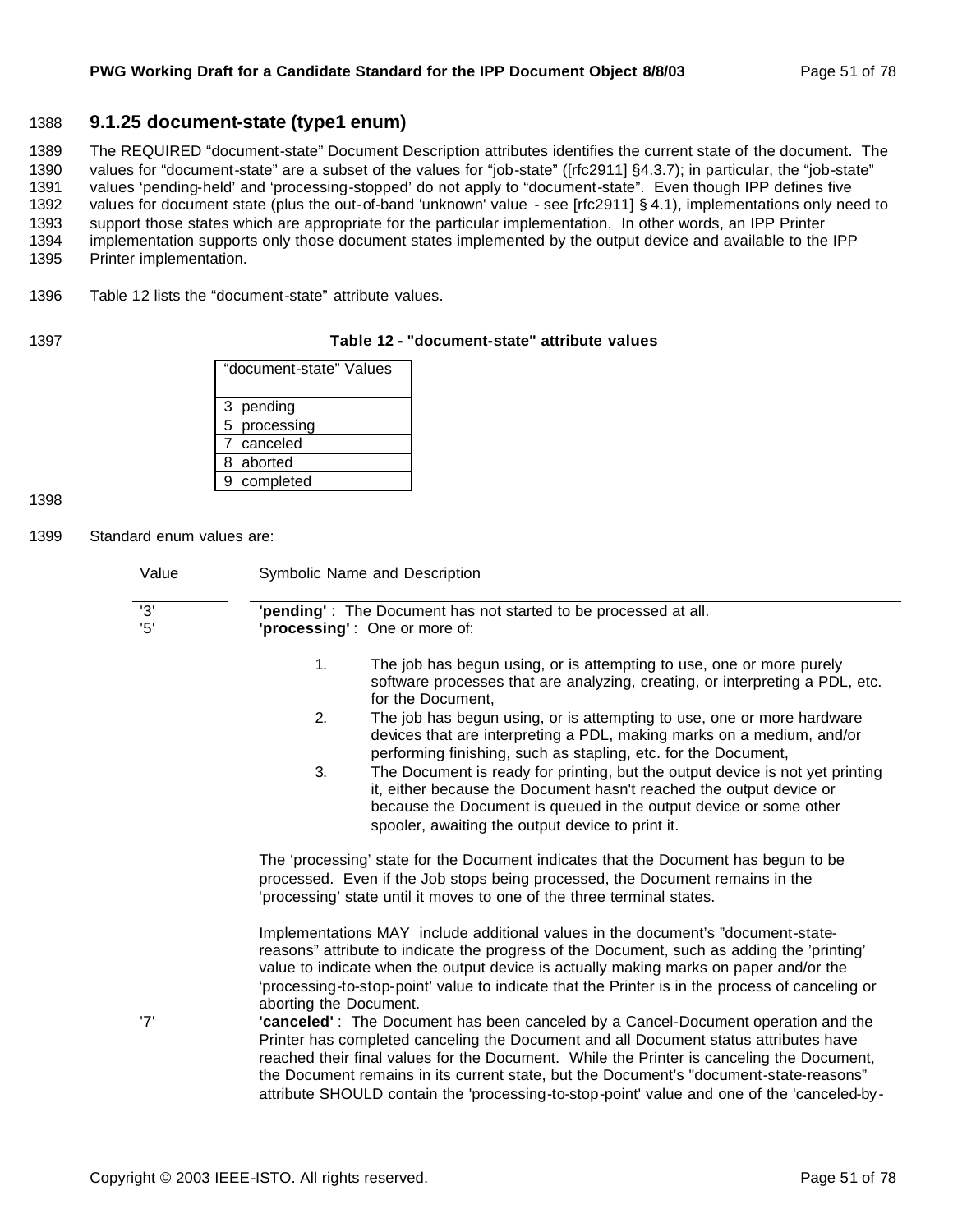#### Page 52 of 78 **PWG Working Draft of a Candidate Standard for the IPP Document Object, version 8/8/03**

| Value | Symbolic Name and Description                                                                                                                                                                                                                                                                                                                                                                                                                                                                                             |
|-------|---------------------------------------------------------------------------------------------------------------------------------------------------------------------------------------------------------------------------------------------------------------------------------------------------------------------------------------------------------------------------------------------------------------------------------------------------------------------------------------------------------------------------|
| 'R'   | user', 'canceled-by-operator', or 'canceled-at-device' values. When the Document moves to<br>the 'canceled' state, the 'processing-to-stop-point' value, if present, MUST be removed, but<br>the 'canceled-by-xxx', if present, MUST remain.<br>'aborted': The Document has been aborted by the system, usually while the Document<br>was in the 'processing' state and the Printer has completed aborting the Document and all<br>Document status attributes have reached their final values for the Document. While the |
|       | Printer is aborting the Document, the Document remains in its current state, but the<br>Document's " document-state-reasons" attribute SHOULD contain the 'processing-to-stop-<br>point' and 'aborted-by-system' values. When the Document moves to the 'aborted' state,<br>the 'processing-to-stop-point' value, if present, MUST be removed, but the 'aborted-by-<br>system' value, if present, MUST remain.                                                                                                            |
| 'Q'   | 'completed': The Document has completed successfully or with warnings or errors after<br>processing and all of the Document media sheets have been successfully stacked in the<br>appropriate output bin(s) and all Document status attributes have reached their final values<br>for the Document. The Document's " document-state-reasons" attribute SHOULD contain<br>one of: 'completed-successfully', 'completed-with-warnings', or 'completed-with-errors'<br>values.                                               |
|       | hal value for this attribute MUST be one of: 'completed', 'canceled', or 'aborted' before the Printer removes the                                                                                                                                                                                                                                                                                                                                                                                                         |

1400 The final value for this attribute MUST be one of: 'completed', 'canceled', or 'aborted' before the Printer removes the 1401 Document altogether. The length of time that Documents remain in the 'canceled', 'aborted', and 'completed' states 1402 depends on implementation.

1403 Documents reach one of the three terminal states: 'completed', 'canceled', or 'aborted', after the Job has completed 1404 all activity for the Document, including stacking output media, and all Document status attributes have reached their 1405 final values for the Document.

1406

#### 1407 **9.1.25.1 The "document-state" Document Description attribute and the Document object life Cycle**

 The "document-state" attribute is one of the most important Document Description attributes. Figure 1 shows the values of the "document-state" attribute and the Document object life cycle as affected by actions on the Job, Document, Printer, and job processing. Documents are not active objects. Active objects in IPP are Printers and Jobs. Printers and Jobs have URIs where requests are sent and acted upon. Documents have no such URI. Printers schedule Jobs and Jobs, once scheduled, process the Documents that they contain. The Document's life 1413 cycle is closely tied to the lifecycle of a Job<sup>56</sup>. Documents basically have three states. The first is waiting to be processed by a Job (i.e. pending). The second state is from the time the Job first starts processing the Document (i.e. processing) and until it reaches one of its terminal states. The third state for a Document is one of its terminal 1416 states (i.e. completed, canceled, or aborted).

<sup>56</sup> The Document object is not really a sub-job. If the Document object were its own independent active object, i.e., were a sub-job, then the Document state would affect the job state and there would be complex and debatable roll-up rules for how the various "document-state" values of all of the Job's document are rolled up to give a single value for the Job's "job-state" attribute. Instead, the Job state reflects the overall processing of the job and is the same whether or not the Document object is supported.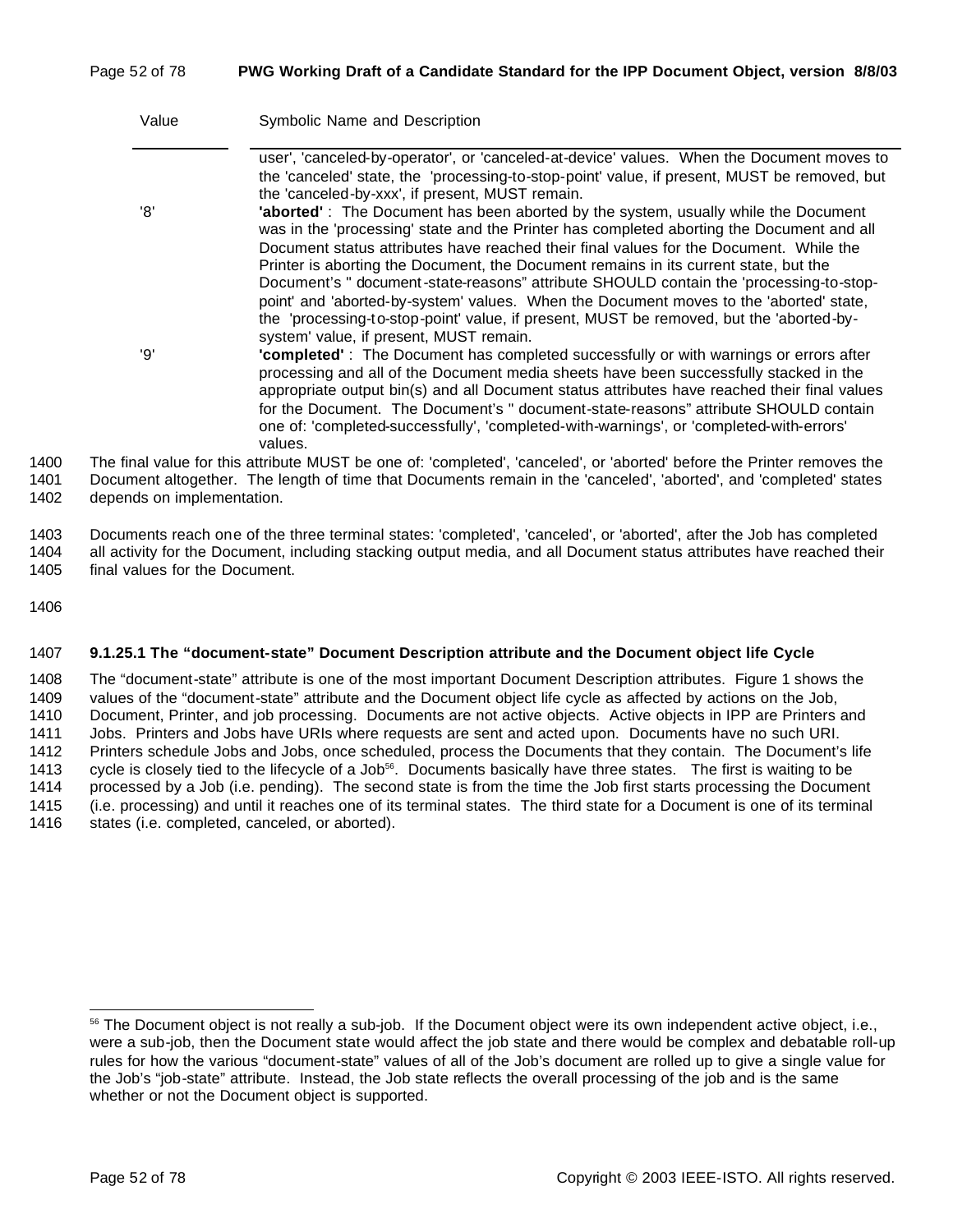

#### **Figure 1 - The "document-state" Document Description attribute and the Document object life cycle**

 A Document object has a much simpler life cycle than a Job object. A Document always progresses from left to right 1420 in the state diagram. No other state transitions are defined.

## **9.1.26 document-state-message (text(MAX))**

 This OPTIONAL Document Description attribute specifies information about the "document-state" and "document- state-reasons" attributes in human readable text. If the Printer supports this attribute, the Printer MUST be able to 1424 generate this message in any of the natural languages identified by the Printer's "generated-natural-language-supported" attribute (see the "attributes-natural-language" Operation attribute specified in [rfc2911] § 3.1.4.1).

 The value SHOULD NOT contain additional information not contained in the values of the "document-state" and "document-states-reasons" attributes, such as interpreter error information. Otherwise, application programs might attempt to parse the (localized text). For additional information such as interpreter errors for application program consumption or specific document access errors, new attributes with keyword values, needs to be developed and registered.

## **9.1.27 document-state-reasons (1setOf type2 keyword)**

 The REQUIRED "document-state-reasons" Document Description attribute provides additional information about each document's current state, i.e., information that augments the value of the Document's "document-state" attribute.

 These values MAY be used with any document state for which the reason makes sense. Some of these value definitions indicate conformance requirements; the rest are OPTIONAL. Furthermore, when implemented, the Printer MUST return these values when the reason applies and MUST NOT return them when the reason no longer applies whether the value of the Document's "document-state" attribute changed or not. When the Document does not have any reasons for being in its current state, the value of the Document's "document-state-reasons" attribute MUST be 'none'.

 Some of the Job's "job-state-reasons" values affect job scheduling, such as 'resources-are-not-ready' and 'job-hold- until-specified'. However, "document-state-reasons" values MUST NOT affect job scheduling, since Document objects are passive objects operated on by the containing Job object.

 Note: While values cannot be added to the "document-state" attribute without impacting deployed clients that take actions upon receiving "document-state" values, it is the intent that additional "document-state-reasons' values can be defined and registered without impacting such deployed clients. In other words, the "document-state-reasons" attribute is intended to be extensible.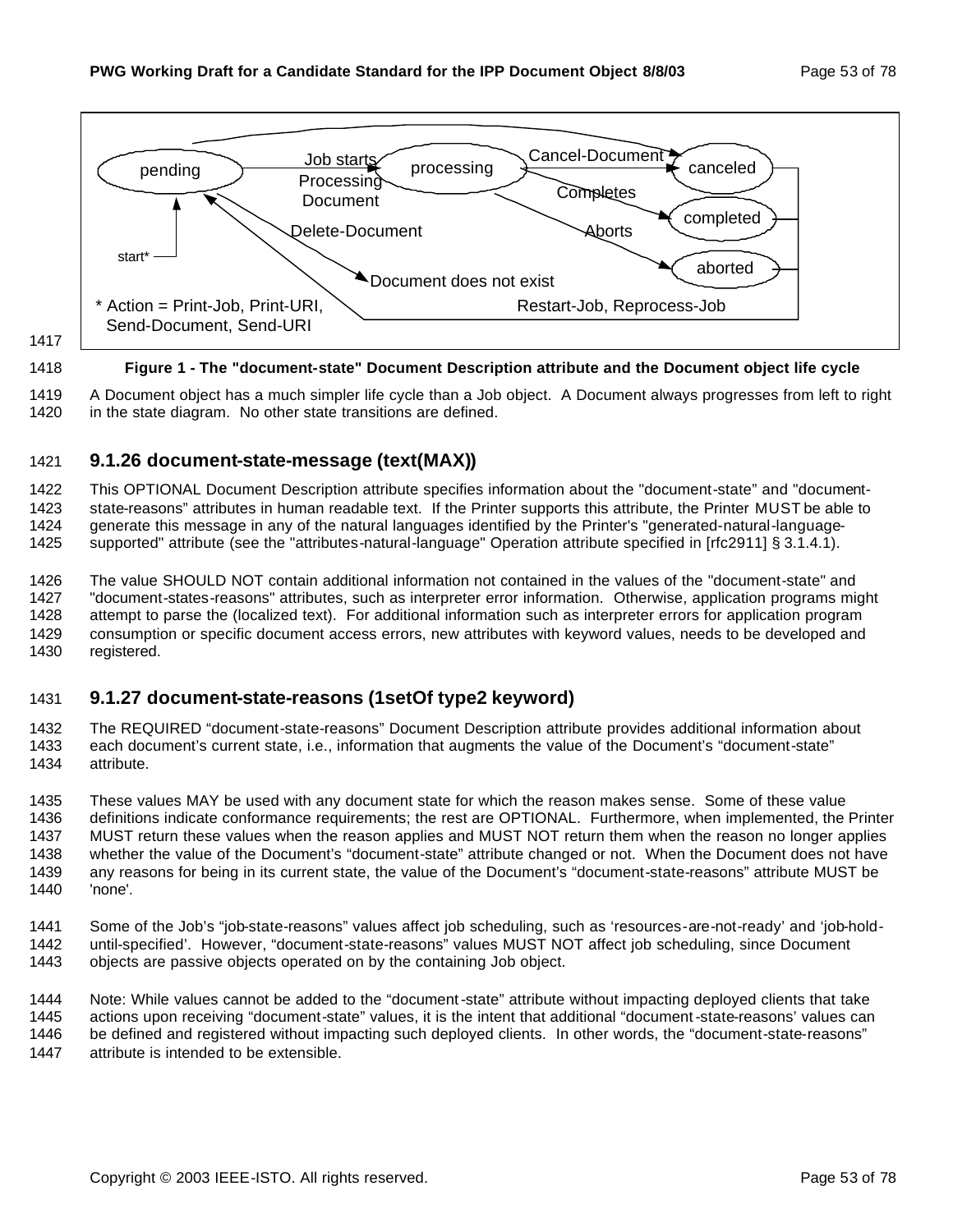#### Page 54 of 78 **PWG Working Draft of a Candidate Standard for the IPP Document Object, version 8/8/03**

1448 Table 13 lists the standard keyword values for the "document-state-reasons" attribute defined in this specification and

1449 derived from "job-state-reasons" defined in other IPP specifications as indicated in the References column. In Table

1450 13 the keywords are listed in alphabetic order, while in their descriptions following Table 13, they are listed in the

1451 most likely order of occurrence to help understanding.

1452 When the Document object is supported, the Printer implementation SHOULD still support the corresponding Job

1453 level "job-state-reasons", so that clients that do not support the Document object will receive the same information.

1454 Also it is usually more convenient for the client to obtain just the Job level status. However, the client SHOULD

1455 query both Job and Document attributes and convert them to some canonical form for display to the user, so that all

- 1456 Jobs and their Documents are displayed in a uniform manner, no matter from which clients they were submitted.
- 

#### 1457 **Table 13 - "document-state-reasons" attribute values**

| IPP Job Description /       | <b>IPP Attribute Syntax</b>      | Printer     | Reference           |
|-----------------------------|----------------------------------|-------------|---------------------|
| <b>Document Description</b> | plus                             | conformance |                     |
| attribute name              | Values                           |             |                     |
|                             |                                  |             |                     |
| document-state-reasons      | 1setOf type2 keyword             | <b>MUST</b> | 9.1.27              |
|                             | aborted-by-system                | MAY         | [rfc2911] §4.3.8    |
|                             | compression-error                | <b>MAY</b>  | [rfc2911] §4.3.8    |
|                             | digital-signature-did-not-verify | <b>MAY</b>  | [jobx] §6.1         |
|                             | digital-signature-type-not-      | MAY         | $[jobx]$ §6.1       |
|                             | supported                        |             |                     |
|                             | document-access-error            | MAY         | [rfc2911] §4.3.8    |
|                             | document-format-error            | MAY         | [rfc2911] §4.3.8    |
|                             | canceled-at-device               | <b>MAY</b>  | [rfc2911] §4.3.8 *  |
|                             | canceled-by-operator             | <b>MAY</b>  | [rfc2911] §4.3.8 *  |
|                             | canceled-by-user                 | MAY         | [rfc2911] §4.3.8 *  |
|                             | completed-successfully           | MAY         | [rfc2911] §4.3.8 *  |
|                             | completed-with-errors            | MAY         | Trfc2911] §4.3.8 *  |
|                             | completed-with-warnings          | MAY         | Trfc2911] §4.3.8 *  |
|                             | data-insufficient                | <b>MAY</b>  | [rfc2911] §4.3.8 *  |
|                             | digital-signature-wait           | MAY         | [ $jobx$ ] §6.1 $*$ |
|                             | errors-detected                  | MAY         | [jobx] §6.1 *       |
|                             | incoming                         | MAY         | [rfc2911] §4.3.8 *  |
|                             | interpreting                     | <b>MAY</b>  | [rfc2911] §4.3.8 *  |
|                             | none                             | <b>MUST</b> | [rfc2911] §4.3.8    |
|                             | outgoing                         | <b>MAY</b>  | [rfc2911] §4.3.8 *  |
|                             | printing                         | <b>MAY</b>  | [rfc2911] §4.3.8 *  |
|                             | processing-to-stop-point         | <b>MAY</b>  | [rfc2911] §4.3.8    |
|                             | queued                           | <b>MAY</b>  | [rfc2911] §4.3.8 *  |
|                             | queued-for-marker                | MAY         | [rfc2911] §4.3.8 *  |
|                             | queued-in-device                 | <b>MAY</b>  | [rfc2911] §4.3.8    |
|                             | resources-are-not-ready          | MAY         | [rfc2911] §4.3.8    |
|                             | resources-are-not-supported      | <b>MAY</b>  | [pwg5100.3] §6.1    |
|                             | submission-interrupted           | MAY         | [rfc2911] §4.3.8    |
|                             | transforming                     | MAY         | [rfc2911] §4.3.8 *  |
|                             | unsupported-compression          | <b>MUST</b> | [rfc2911] §4.3.8    |
|                             | unsupported-document-format      | <b>MUST</b> | [rfc2911] §4.3.8    |
|                             | warnings-detected                | MAY         | [jobx] §6.1 *       |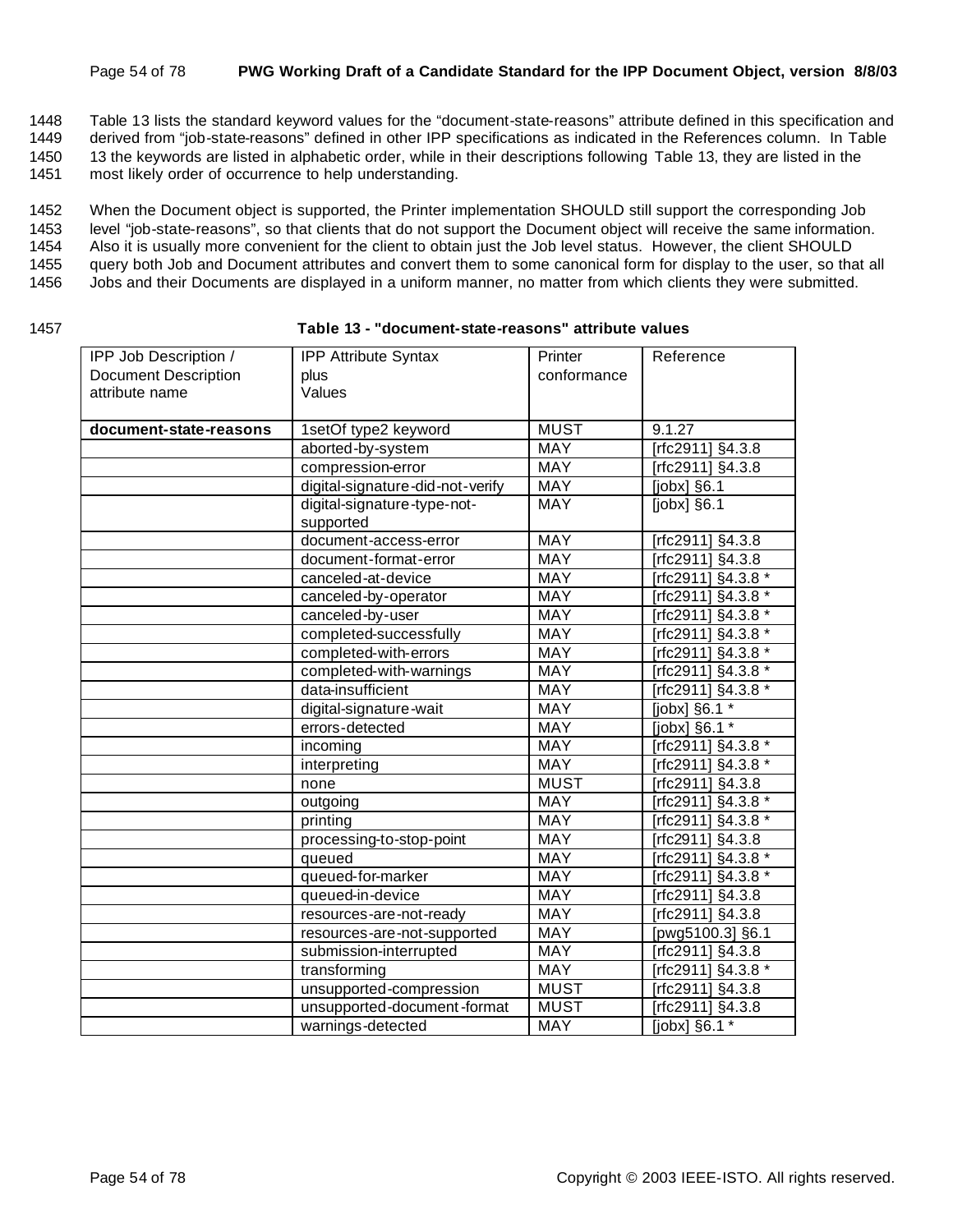#### **PWG Working Draft for a Candidate Standard for the IPP Document Object 8/8/03** Page 55 of 78

- **\*** The state reason keyword value is derived from an existing "job-state-reasons" value. The associated value is 1459 prefixed by 'job-' when it is a value of the "job-state-reasons" attribute<sup>57</sup>. The semantics for the reasons differ 1460 only by the object to which they are bound. For example 'job-printing' means that at least one document in the job is printing, i.e. the job is printing, while 'printing' means the document within the job is printing.
- For ease of understanding, the following value descriptions are presented in the order in which the reasons are likely to occur (if implemented), starting with the 'none' value:
- **'none' :** There are no reasons for the Document's current state. This state reason is semantically equivalent 1466 to "document-state-reasons" without any value and MUST be used when there is no other value, since the 1setOf attribute syntax requires at least one value. [rfc2911] §4.3.8
- **'resources-are-not-supported'** : At least one of the resources needed by the Document, such as media, fonts, resource objects, etc., is not supported on any of the physical printers for which the Document 1470 is a candidate. This condition MAY be detected when the Document is accepted, or subsequently while the Document is pending or processing, depending on implementation. The Job containing the Document may (1) remain in its current state, (2) be moved to the 'pending-held' state, depending on 1473 implementation and/or job scheduling policy, or (3) scheduled normally, but the Printer is put into the 1474 'stopped' state when the Document is attempted to be processed on the Printer. This value is intended for use with an implementation that supports the "user-defined-values-supported" Printer attribute (see [pwg5100.3] § 6.1), which allows a Job to be accepted with an unsupported 'name' value. [pwg5100.3] §6.1
- **'resourcesare-not-ready'**: At least one of the resources needed by the Document, such as media, fonts, 1479 resource objects, etc., is not ready on any of the physical printers for which the Document is a candidate. This condition MAY be detected when the Document is accepted, or subsequently while the Document is pending or processing, depending on implementation. The Job containing the Document may remain in its current state or be moved to the 'pending-held' state, depending on implementation and/or scheduling policy. [rfc2911] §4.3.8
- **'digital-signature-type-not-supported** : The Document contains a digital signature type that is not supported. Implementation or site policy determines the state of the Job containing the Document **cannot concertively** conce this condition is detected. [jobx] § 6.1.
- **'incoming'** : The Printer is retrieving/accepting Document data as a result of a Print-Job, Print-URI, Send-Document or Send-URI operation. [rfc2911] §4.3.8
- **'data-insufficient'** : The Printer is expecting additional Document data before it can move the Document 1490 into the 'processing' state. If a Printer starts processing before it has received all data, the Printer **removes the 'data-insufficient' reason**, but the 'incoming' remains. If a Printer starts processing after 1492 it has received all data, the Printer removes the 'data-insufficient' reason and the 'incoming' at the same time. [rfc2911] §4.3.8
- **'unsupported-compression'** : The document was aborted by the system because the Printer determined while attempting to decompress the Document data that the compression is actually not among those supported by the Printer. This value MUST be supported, since "compression" is a REQUIRED Operation attribute. [rfc2911] §4.3.8
- **'compression-error'** : The document was aborted by the system because the Printer encountered an error **in the Document data while decompressing it.** If the Printer posts this reason, the Document data has already passed any tests that would have led to the 'unsupported-compression' job-state-reason/document-state-reason. [rfc2911] §4.3.8
- **'document-access-error'** : After accepting a Print-URI or Send-URI request, the Printer could not access the Document's reference. This reason is intended to cover any file access problem, including file does not exist and access denied because of an access control problem. The Printer MAY also

<sup>57</sup> For the PWG Semantic Model [pwg-sm], the "job-" prefix is being dropped altogether so that the same values can be used for both the JobStateReasons and DocumentStateReasons attributes.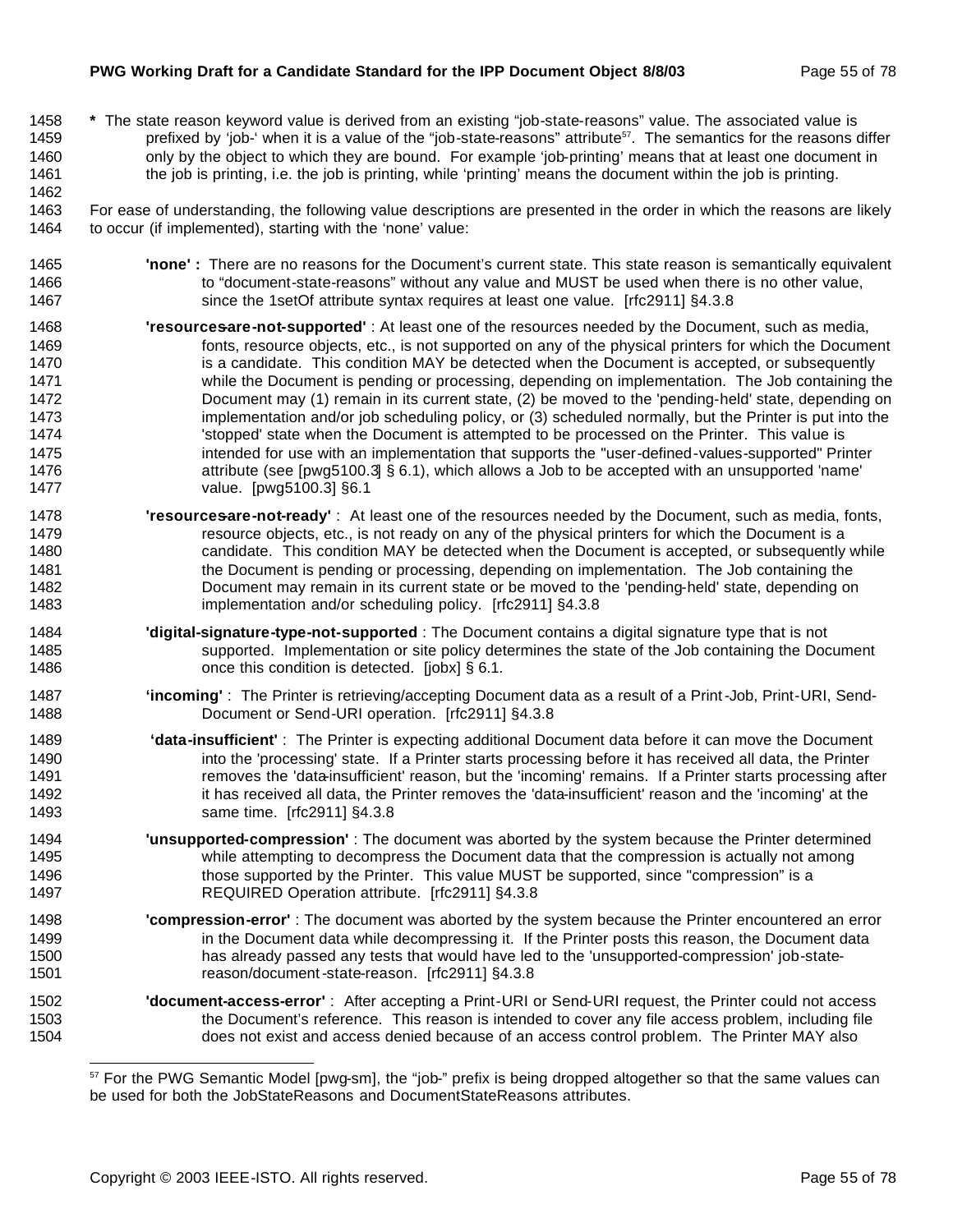| 1505 | indicate the Document access error using the "document-access-errors" Printer Description attribute. |
|------|------------------------------------------------------------------------------------------------------|
| 1506 | Whether the Printer aborts the Document and moves the Document to the 'aborted' Document state       |
| 1507 | or prints all Documents that are accessible and moves the Document to the 'completed' Document       |
| 1508 | state and adds the 'completed-with-errors' value in the Job's "job-state-reasons" or Document's      |
| 1509 | "document-state-reasons" attribute depends on implementation and/or site policy. This value          |
| 1510 | SHOULD be supported if the Print-URI or Send-URI operations are supported. [rfc2911] §4.3.8          |

- **'unsupported-document-format'** : The Document was aborted by the system because the Document data's document-format is not among those supported by the Printer. If the client specifies the document- format as 'application/octet-stream', the printer MAY abort the Document and post this reason even though the format is a member of the "document-format-supported" printer attribute, but not among 1515 the auto-sensed document-formats. This value MUST be supported, since "document-format" is a REQUIRED Operation attribute. [rfc2911] §4.3.8
- **'document-format-error'** : The Document was aborted by the system because the Printer encountered an error in the Document data while processing it. If the Printer posts this reason, the Document data has already passed any tests that would have led to the 'unsupported-document-format' job-state-reason/document-state-reason. [rfc2911] §4.3.8
- **'submission-interrupted'** : The Document was not completely submitted for some unforeseen reason, such as: (1) the Printer has crashed before the document was closed by the client, (2) the Printer or the document transfer method has crashed in some non-recoverable way before the Document data was entirely transferred to the Printer, (3) the client crashed or failed to close the job before the time-out period. See the description of the "multiple-operation-time-out" Printer attribute in [rfc2911] § 4.4.31. [rfc2911] §4.3.8
- **'digital-signature-wait'** : The Job is currently being held because the Document was submitted with a "document-digital-signature" attribute value that is not supported. The operator MAY either cancel the job or release it to be processed. [jobx] §6.1.
- **'outgoing'** : The Printer is transmitting the Document to the output device. [rfc2911] §4.3.8
- **'queued'** : The Document is in the 'processing' state, but more specifically, the Printer has queued the Document data. [rfc2911] §4.3.8
- **'interpreting'** : The Document is in the 'processing' state, but more specifically, the Printer is interpreting the Document data. [rfc2911] §4.3.8
- **'queued-for-marker'** : The Document is in the 'processing' state, but more specifically, the Printer has completed enough processing of the document to be able to start marking and the document is waiting for the marker. rfc2911] §4.3.8
- **'printing'** : The output device is marking media for this Document. This value is useful for Printers which spend a great deal of time processing (1) when no marking is happening and then want to show that marking is now happening or (2) when the Document is in the process of being canceled or aborted while the Document remains in the 'processing' state, but the marking has not yet stopped so that impression or sheet counts are still increasing for the Document. [rfc2911] §4.3.8
- **'digital-signature-did-not-verify'** : The Document contains a digital signature type that is supported but the 1544 signature did not verify when the Printer attempted to verify the signature. [jobx] §6.1
- **'canceled-by-user'** : The Document was canceled by the owner of the Job containing the Document using the Cancel-Document request, i.e., by a user whose authenticated identity is the same as the value 1547 of the originating user that created the Job, or by some other authorized end-user, such as a member of the job owner's security group. The 'canceled-by-user' value SHOULD be supported for the "document-state-reasons" attribute for use with the Cancel-Document. [rfc2911] §4.3.8
- **'canceled-by-operator'** : The Document was canceled by the operator using the Cancel-Document request, i.e., by a user who has been authenticated as having operator privileges (whether local or remote). If the security policy is to allow anyone to cancel anyone's Document, then these values may be used when the Document is canceled by other than the owner of the job. For such a security policy, in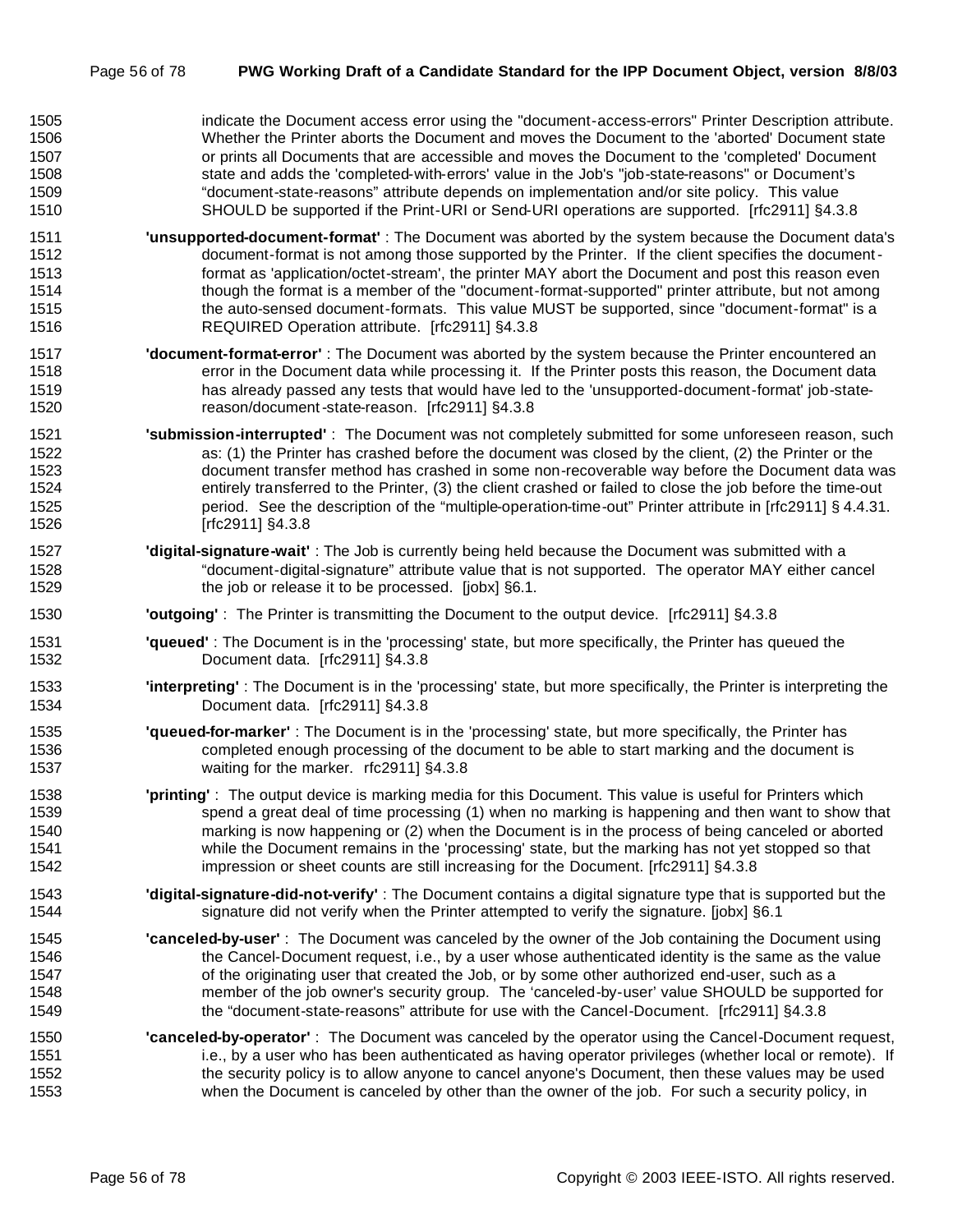| 1554 | effect, everyone is an operator as far as canceling Documents is concerned. This value SHOULD be                  |
|------|-------------------------------------------------------------------------------------------------------------------|
| 1555 | supported if the implementation permits canceling by other than the owner of the job. [rfc2911]                   |
| 1556 | §4.3.8                                                                                                            |
| 1557 | 'canceled-at-device': The Document was canceled by an unidentified local user, i.e., a user at a console at       |
| 1558 | the device. This value SHOULD be supported if the implementation supports canceling                               |
| 1559 | Jobs/Documents at the console. [rfc2911] §4.3.8                                                                   |
| 1560 | "aborted-by-system": The Document (1) is in the process of being aborted, or (2) has been aborted by the          |
| 1561 | system and placed in the 'aborted' state This value SHOULD be supported. [rfc2911] §4.3.8                         |
| 1562 | 'processing-to-stop-point': The requester has issued a Cancel-Document operation or the Printer has               |
| 1563 | aborted the Document, but is still performing some actions on the Document until a specified stop                 |
| 1564 | point occurs or Document termination/cleanup is completed.                                                        |
| 1565 | If the implementation requires some measurable time to cancel the Document in the 'processing' or                 |
| 1566 | 'processing-stopped' Document states, the Printer MUST use this value to indicate that the Printer is             |
| 1567 | still performing some actions on the Document while the Document remains in the 'processing' state.               |
| 1568 | After all the Document's Document Description attributes have stopped incrementing, the Printer                   |
| 1569 | moves the Document from the 'processing' state to the 'canceled' or 'aborted' Document states.                    |
| 1570 | [rfc2911] §4.3.8                                                                                                  |
| 1571 | lerrors-detected': Errors were detected during the processing of this Document. If the Printer supports this      |
| 1572 | value, the Printer MUST add the value to "document-state-reasons" when it generates the first error               |
| 1573 | message. That is, a single occurrence of this value is present in the "document-state-reasons" if the             |
| 1574 | Printer has generated one or more errors. An error indicates loss of information, such as a page not              |
| 1575 | imaged. A warning indicates no loss of information (see 'warnings-detected' state reason). [jobx]                 |
| 1576 | §6.1                                                                                                              |
| 1577 | 'warnings-detected': Warnings were detected during the processing of this Document. If the Printer                |
| 1578 | supports this value, the Printer MUST add the value to "document-state-reasons" when it generates                 |
| 1579 | the first warning message. That is, a single occurrence of this value is present in the "document-                |
| 1580 | state-reasons" if the Printer has generated one or more warnings. A warning indicates something                   |
| 1581 | did not go as expected, but there was no loss of information; for example, a font substitution. An                |
| 1582 | error indicates loss of information (see 'errors-detected' state reason). [jobx] §6.1                             |
| 1583 | "completed-successfully": The Document completed successfully. There were no warnings or errors in                |
| 1584 | printing. This value SHOULD be supported. [rfc2911] §4.3.8                                                        |
| 1585 | "completed-with-warnings": The printing of the Document completed with warnings This value SHOULD                 |
| 1586 | be supported if the implementation detects warnings. [rfc2911] §4.3.8                                             |
| 1587 | 'completed-with-errors': The printing of the Document completed with errors (and possibly warnings too).          |
| 1588 | This value SHOULD be supported if the implementation detects errors. [rfc2911] §4.3.8                             |
| 1589 | 'queued-in-device': The Document has been forwarded to a device or print system that is unable to send            |
| 1590 | back status. The Printer sets the Document's "document-state" attribute to 'completed' and adds                   |
| 1591 | the 'queued-in-device' value to the Document's " document-state-reasons" attribute to indicate that               |
| 1592 | the Printer has no additional information about the Document and never will have any better                       |
| 1593 | information. See the description of the "document-state" attribute above, as well as the description              |
| 1594 | of "Forwarding Servers" in [rfc2911] § 4.3.7.1. [rfc2911] §4.3.8                                                  |
| 1595 | NOTE: The semantics of this attribute or the set of valid values may be different for different document formats. |

## **9.1.28 document-uri (uri)**

1597 This Document Description attribute is the URI that the client supplied in the corresponding Operation attribute in a<br>1598 Send-URI operation (see [rfc2911] § 3.3.2). The Printer MUST support this attribute if the Pri Send-URI operation (see [rfc2911] § 3.3.2). The Printer MUST support this attribute if the Printer supports the Send-URI operation (s ee section 4.2).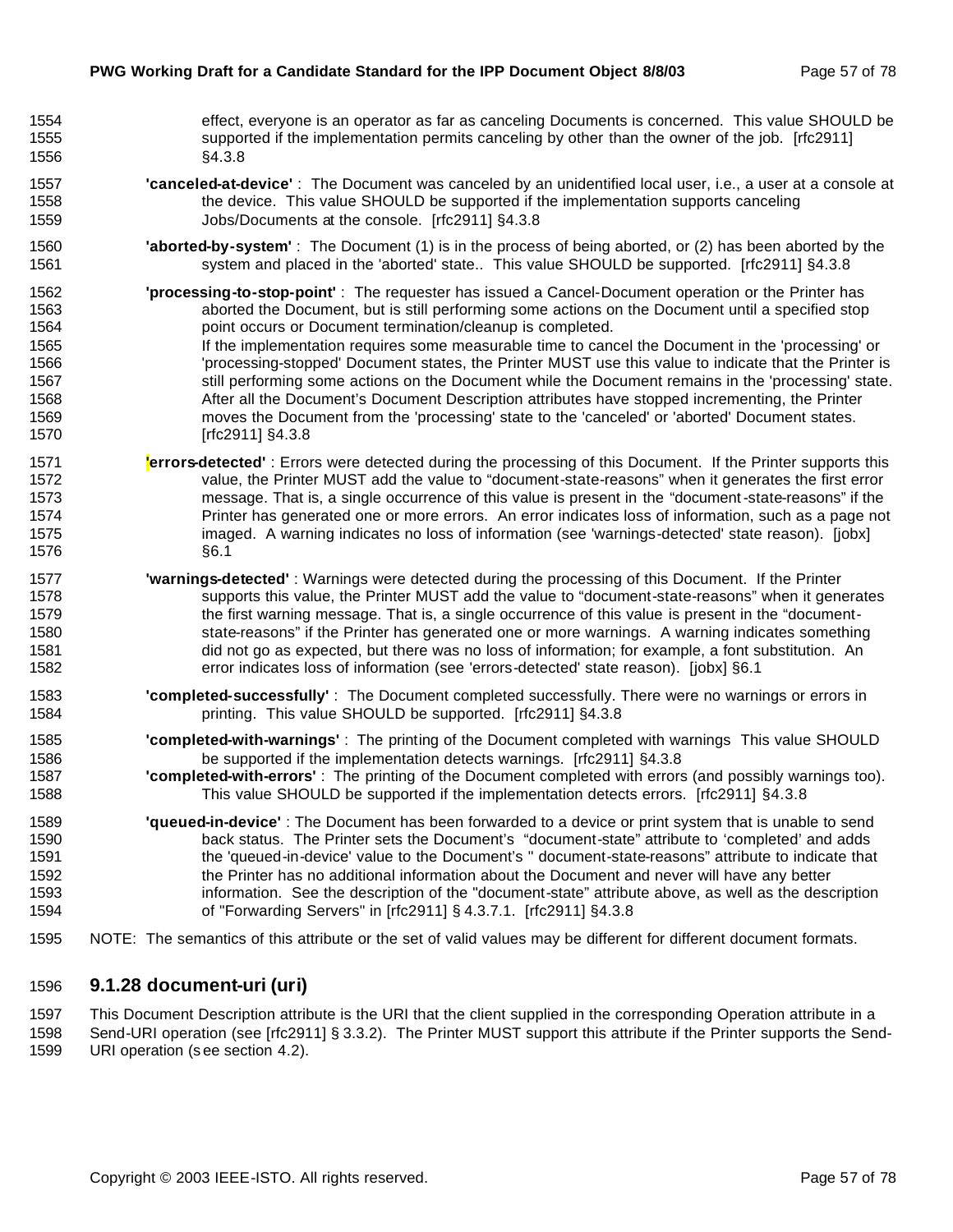#### Page 58 of 78 **PWG Working Draft of a Candidate Standard for the IPP Document Object, version 8/8/03**

 Note: this URI identifies the source location of the document data. This URI is NOT the identifier of the Document Object. The simple identifier of the Document is the "document-number".

#### **9.1.29 errors-count (integer(0:MAX))**

- This OPTIONAL "errors-count" Document Description attribute counts the number of errors that the Printer
- encounters while processing and printing the Document object. An error indicates loss of information, such as a
- page not imaged. A warning indicates no loss of information (see [jobx] job-errors-count §5.2).

#### **9.1.30 impressions (integer(0:MAX))**

 This OPTIONAL "impressions" Document Description attribute has the same semantics as the corresponding "job- impressions" Job Description attribute (see [rfc2911] job-impressions §4.3.17.2) applied to the Document object. The Printer sets this Document Description attribute from the corresponding Operation attribute supplied by the client in the Document Creation operation (see §4), but may, as with "job-impressions", change the value if it is able to compute a value that is more accurate than the client supplied value (see [rfc2911] §4.3.17).

## **9.1.31 impressions-completed (integer(0:MAX))**

This OPTIONAL "impressions-completed" Document Description attribute has the same semantics as the

 corresponding "job-impressions -completed" Job Description attribute (see [rfc2911] job-impressions-completes §4.3.18.2) applied to the Document object.

#### **9.1.32 impressions-completed-current-copy (integer(0:MAX))**

 This OPTIONAL Document Description attribute has the same semantics as the corresponding Job Description attribute (see [rfc3381] §4.4) applied to the Document object.

## **9.1.33 k-octets (integer(0:MAX))**

This OPTIONAL "k-octets" Document Description attribute has the same semantics as the corresponding "job-k-

octets" Job Description attribute (see [rfc2911] job-k-octets §4.3.17.1) applied to the Document object. The Printer

 sets this Document Description attribute from the corresponding Operation attribute supplied by the client in the Document Creation operation (see §4), but may, as with "job-k-octets" change the value if it is able to compute a

value that is more accurate than the client supplied value (see [rfc2911] §4.3.17).

## **9.1.34 k-octets-processed (integer(0:MAX))**

 This OPTIONAL "k-octets-processed" Document Description attribute has the same semantics as the corresponding "job-k-octets-processed" Job Description attribute (see [rfc2911] job-k-octets-processed §4.3.18.1) applied to the Document object.

## **9.1.35 last-document (boolean)**

 This REQUIRED Document Description attribute indicates whether or not this Document is the last Document in the Job. See [rfc2911] §4.3.12. The Printer sets this Document Description attribute from the corresponding Operation attribute supplied by the client in the Document Creation operation (see §4). Note that the last Document in a Job may not be known by the Printer until the client sends a final request containing no document data and the "last- document" attribute set to 'true'. In this event the Printer MUST set the "last-document" attribute of the Document created from the most recent Document Creation request 'true'. No Document object is created from the final request containing no document data and the "last-document" attribute set to 'true' sent to close the Job.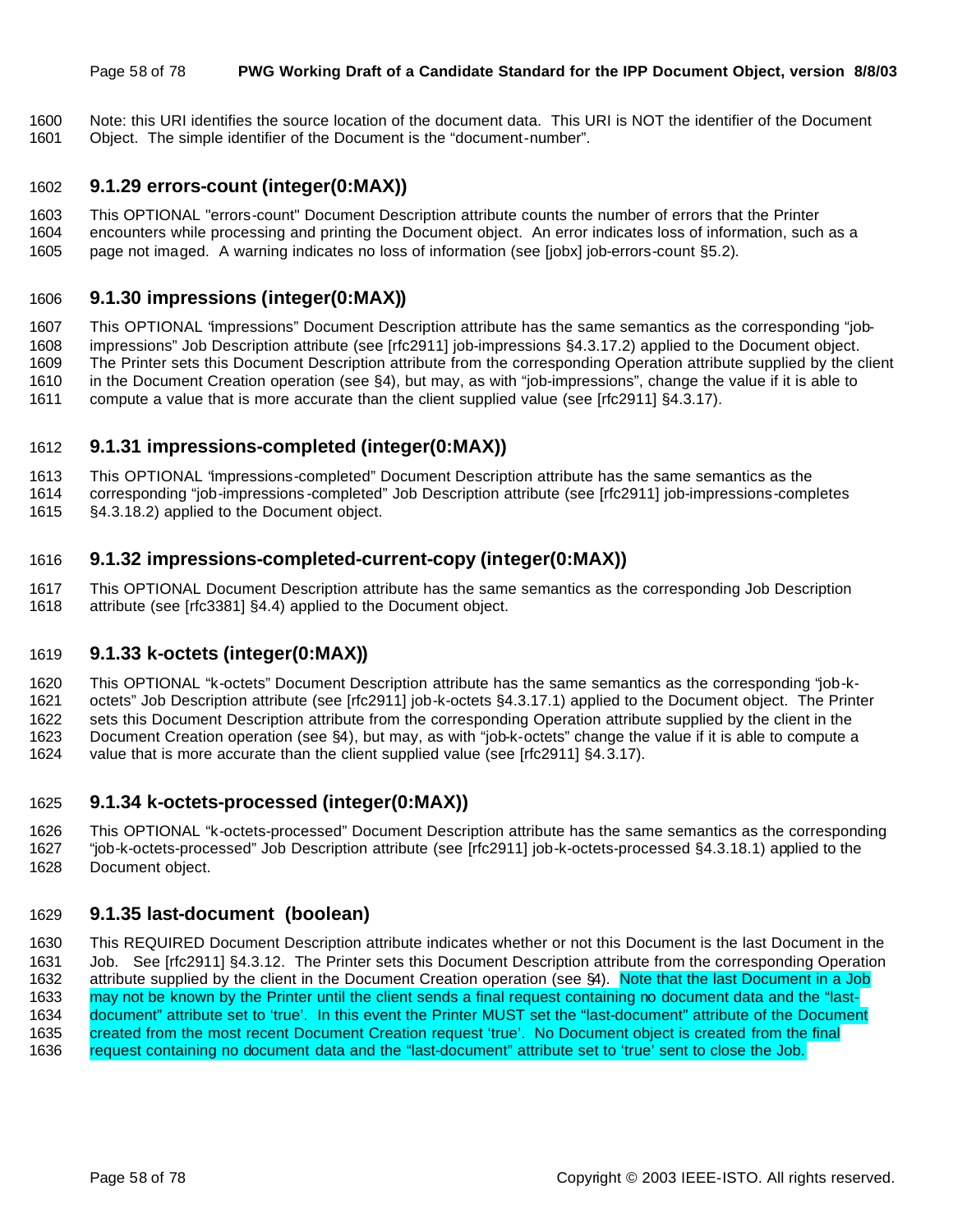## **9.1.36 media-sheets (integer(0:MAX))**

This OPTIONAL "media-sheets" Document Description attribute has the same semantics as the corresponding "job-

media-sheets" Job Description attribute (see [rfc2911] job-media-sheets §4.3.17.3) applied to the Document object.

The Printer sets this Document Description attribute from the corresponding Operation attribute supplied by the client

- in the Document Creation operation (see §4), but may, as with "job-media-sheets", change the value if it is able to compute a value that is more accurate than the client supplied value (see [rfc2911] §4.3.17).
- 

## **9.1.37 media-sheets-completed (integer(0:MAX))**

 This OPTIONAL "media-sheets-completed" Document Description attribute has the same semantics as the corresponding "job-media-sheets-completed" Job Description attribute (see [rfc2911] §job-media-sheets-completed 4.3.18.3) applied to the Document object.

## **9.1.38 more-info (uri)**

 This OPTIONAL "more-info" Document Description attribute has the same semantics as the corresponding "job-more-info" Job Description attribute (see [rfc2911] job-more-info §4.3.4) applied to the Document object.

## **9.1.39 output-device-assigned (name(127))**

 This OPTIONAL Document Description attribute has the same semantics as the corresponding Job Description attribute (see [rfc2911] §4.3.7.2) applied to the Document object.

## **9.1.40 printer-up-time (integer (1:MAX))**

 This REQUIRED "printer-up-time" Document Description attribute indicates the amount of time (in seconds) that the Printer implementation has been up and running. This attribute is an alias for the "printer-up-time" Printer Description attribute (see [rfc2911] job-printer-up-time §4.4.29).

 A client MAY request this attribute in a Get-Document-Attributes or Get-Documents request and use the value returned in combination with other requested Event Time Document Description Attributes in order to display time attributes to a user. The difference between this attribute and the 'integer' value of a "time-at-xxx" attribute is the number of seconds ago that the "time-at-xxx" event occurred. A client can compute the wall-clock time at which the "time-at-xxx" event occurred by subtracting this difference from the client's wall-clock time.

## **9.1.41 sheet-completed-copy-number (integer(0:MAX))**

 This OPTIONAL Document Description attribute has the same semantics as the corresponding Job Description attribute (see [rfc3381] §4.2) applied to the Document object.

## **9.1.42 time-at-completed (integer (MIN:MAX))**

 This REQUIRED Document Description attribute has the same semantics as the corresponding Job Description attribute (see [rfc2911] §4.3.14.3) applied to the Document object.

## **9.1.43 time-at-creation (integer (MIN:MAX))**

 This REQUIRED Document Description attribute has the same semantics as the corresponding Job Description attribute (see [rfc2911] §4.3.14.1) applied to the Document object.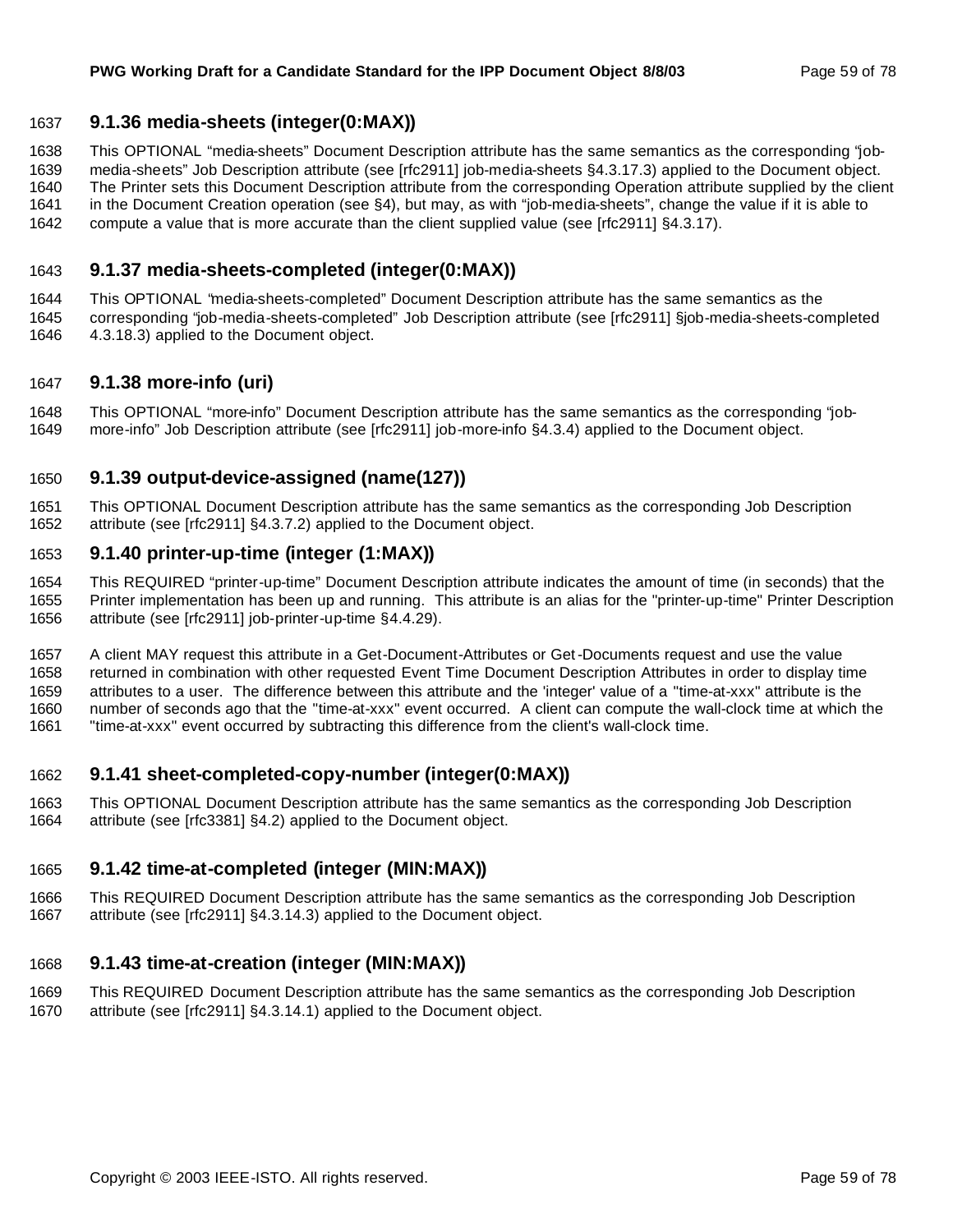## 1671 **9.1.44 time-at-processing (integer (MIN:MAX))**

1672 This REQUIRED Document Description attribute has the same semantics as the corresponding Job Description 1673 attribute (see [rfc2911] §4.3.14.2) applied to the Document object.

#### 1674 **9.1.45 warnings-count (integer(0:MAX))**

1675 This OPTIONAL "warnings-count" Document Description attribute has the same semantics as the corresponding

1676 "job-warnings -count" Job Description attribute (see [jobx] job-warnings-count §5,4) applied to the Document object.

1677 .A warning indicates something did not go as expected, but there was no loss of information; for example, a font

1678 substitution. An error indicates loss of information (see section 9.1.29).

## 1679 **9.2 "-actual" Job and Document Description Attributes**

 For each Template attribute defined in this specification or in any other IPP extension documents, an associated Description attribute is defined. The associated attribute is referred to as an "-actual" attribute,. The name of such attributes is found by taking the name of the Template attribute and appending "-actual". The "-actual" attribute is always multi-valued. The base type of the multi-valued attribute is derived from the Description attribute.

 The "-actual" attributes provide a summary of the Template attribute values that were applied at the level it occurs. For the Document Description "-actual", it contains all the values of the Document Template attribute that were applied to the Document and the pages within the Document. The Job Description "-actual" lists all the Document and Job Template values that were applied to the Job, its contained Documents, and the pages of the Document. These new attributes are OPTIONAL for a Printer to support, and are OPTIONAL for a client to use.

- 1689 Table 14 lists the "-actual" Document Description attributes for all Document Template defined in this specification.
- 

#### 1690 **Table 14 "-actual" Job/Document Description attributes**

| Template Attribute                              | "-actual" Description attribute                                  | <b>Job</b> | <b>Document</b> |
|-------------------------------------------------|------------------------------------------------------------------|------------|-----------------|
| copies (integer(1:MAX))                         | copies-actual (1setOf integer(1:MAX))                            | Yes        | Yes             |
| cover-back (collection)                         | cover-back-actual (1setOf (collection))                          | Yes        | Yes             |
| cover-front (collection)                        | cover-front-actual (1setOf (collection))                         | Yes        | Yes             |
| finishings (1setOf (type2 enum))                | finishings-actual (1setOf (type2 enum))                          | Yes        | Yes             |
| finishings-col (collection)                     | finishings-col-actual (1setOf (collection))                      | Yes        | Yes             |
| force-front-side (1setOf integer(1:MAX))        | force-front-side-actual (1setOf (1setOf integer(1:MAX)))         | Yes        | Yes             |
| imposition-template (type3 keyword   name(MAX)) | imposition-template-actual (1setOf (type3 keyword<br>name(MAX))) | Yes        | Yes             |
| insert-sheet (collection)                       | insert-sheet-actual (1setOf (collection))                        | Yes        | Yes             |
| job-account-id (name(MAX))                      | job-account-id-actual (1setOf (name(MAX)))                       | Yes        | <b>No</b>       |
| job-accounting-sheets (collection)              | job-accounting-sheets-actual (1setOf (collection))               | Yes        | <b>No</b>       |
| job-accounting-user-id (name(MAX))              | job-accounting-user-id-actual (1setOf (name(MAX)))               | Yes        | <b>No</b>       |
| job-copies (integer(1:MAX))                     | job-copies-actual (1setOf integer(1:MAX))                        | Yes        | <b>No</b>       |
| job-collation-type (type2 keyword)              | job-collation-type-actual (1setOf (type2 keyword))               | Yes        | <b>No</b>       |
| job-cover-back (collection)                     | job-cover-back-actual (1setOf (collection))                      | Yes        | <b>No</b>       |
| job-cover-front (collection)                    | job-cover-front-actual (1setOf (collection))                     | Yes        | <b>No</b>       |
| job-error-sheet (collection)                    | job-error-sheet-actual (1setOf (collection))                     | Yes        | <b>No</b>       |
| Job-finishings (1setOf (type2 enum))            | Job-finishings-actual (1setOf (type2 enum))                      | Yes        | <b>No</b>       |
| Job-finishings-col (collection)                 | Job-finishings-col-actual (1setOf (collection))                  | Yes        | <b>No</b>       |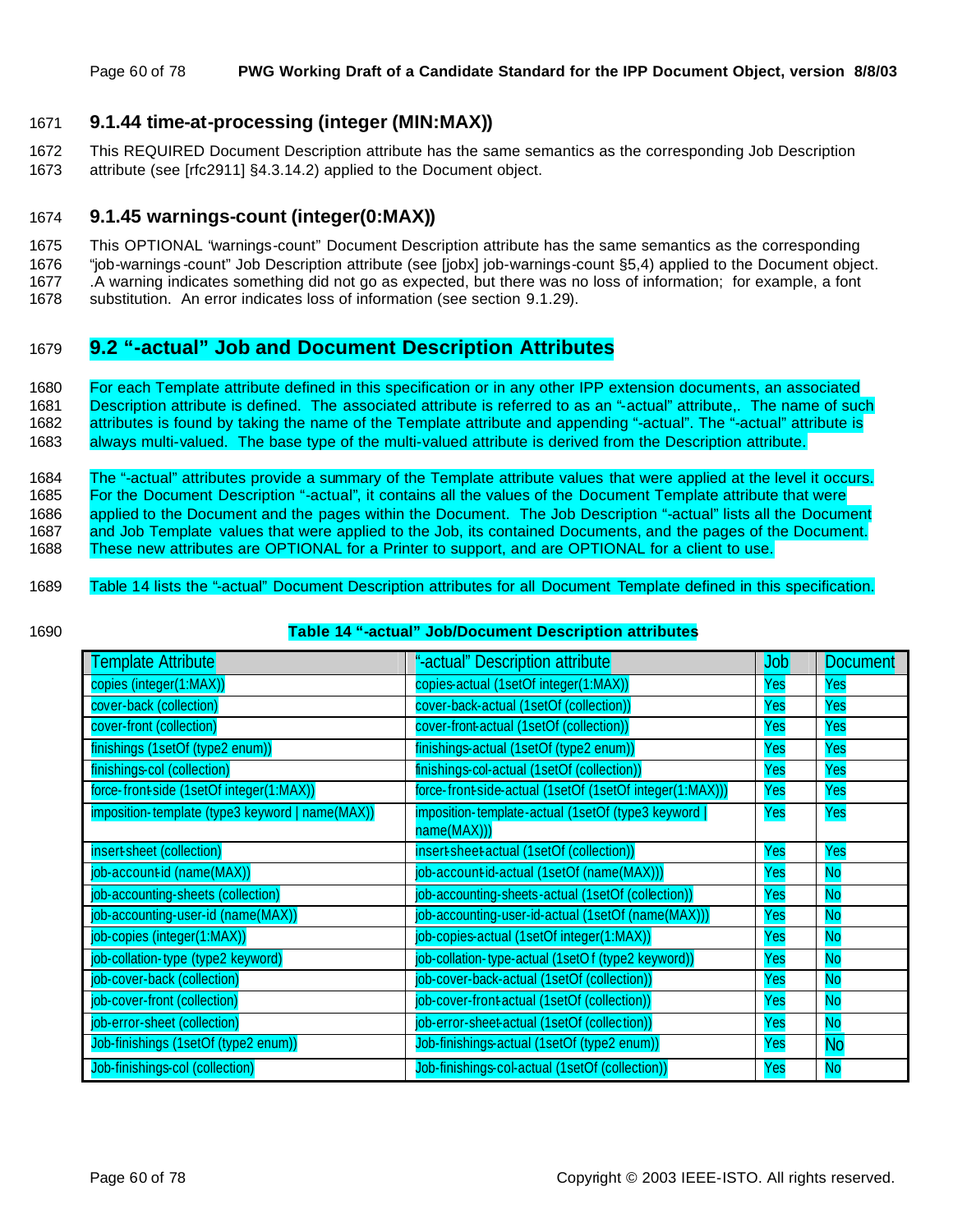## **PWG Working Draft for a Candidate Standard for the IPP Document Object 8/8/03** Page 61 of 78

| <b>Template Attribute</b>                          | "-actual" Description attribute                                     | <b>Job</b> | <b>Document</b> |
|----------------------------------------------------|---------------------------------------------------------------------|------------|-----------------|
| job-hold-until (type3 keyword   name)              | job-hold-until-actual (1setOf (type3 keyword   name))               | Yes        | <b>No</b>       |
| job-message-to-operator (text(MAX))                | job-message-to-operator-actual (1setOf (text(MAX)))                 | Yes        | <b>No</b>       |
| job-priority (integer(1:100))                      | job-priority-actual (1setOf integer(1:100))                         | Yes        | <b>No</b>       |
| job-sheet-message (text(MAX))                      | job-sheet-message-actual (1setOf (text(MAX)))                       | Yes        | <b>No</b>       |
| job-sheets (type3 keyword   name)                  | job-sheets-actual (1setOf (type3 keyword   name))                   | Yes        | <b>No</b>       |
| job-sheets-col (collection)                        | job-sheets-col-actual (1setOf (collection))                         | Yes        | <b>No</b>       |
| media (type3 keyword   name(MAX))                  | media-actual (1setOf (type3 keyword   name(MAX)))                   | Yes        | Yes             |
| media-col (collection)                             | media-col-actual (1setOf (collection))                              | Yes        | Yes             |
| media-input tray-check (type3 keyword   name(MAX)) | media-input tray-check-actual (1setOf(type3 keyword<br>name(MAX)))  | Yes        | Yes             |
| multiple-document-handling (type2 keyword)         | multiple-document-handling-actual (1setOf (type2<br>keyword))       | Yes        | <b>No</b>       |
| number-up (integer(1:MAX))                         | number-up-actual (1setOf integer(1:MAX))                            | Yes        | Yes             |
| orientation-requested (type2 enum)                 | orientation-requested-actual (1setOf (ty pe2 enum))                 | Yes        | Yes             |
| output-bin (type2 keyword   name(MAX))             | output-bin-actual (1setOf (type2 keyword   name(MAX)))              | Yes        | Yes             |
| output-bin(name(MAX))                              | output-bin-axtual(1setOf (name(MAX))                                |            |                 |
| overrides (1setOf collection)                      | overrides-actual (1setOf collection)                                | Yes        | Yes             |
| page-delivery (type2 keyword)                      | page-delivery-actual (1setOf (type2 keyword))                       | Yes        | Yes             |
| page-order-received (type2 keyword)                | page-order-received-actual (1setOf (type2 keyword))                 | Yes        | Yes             |
| page-ranges (1setOf rangeOfInteger(1:MAX))         | page-ranges-actual (1setOfrangeOfInteger(1:MAX))                    | Yes        | Yes             |
| presentation-direction-number-up (type2 keyword)   | presentation-direction-number-up-actual (1setOf (type2<br>keyword)) | Yes        | Yes             |
| print-quality (type2 enum)                         | print-quality-actual (1setOf (type2 enum))                          | Yes        | Yes             |
| printer-resolution (resolution)                    | printer-resolution-actual (1setOf resolution)                       | Yes        | Yes             |
| separator-sheets (collection)                      | separator-sheets-actual (1setOf (collection))                       | Yes        | Yes             |
| sheet collate (type2 keyword)                      | sheet collate-actual (1setOf (type2 keyword))                       | Yes        | Yes             |
| sides (type2 keyword)                              | sides-actual (1setOf (type2 keyword))                               | Yes        | Yes             |
| x-image-position (type2 keyword)                   | x-image-position-actual (1setOf (type2 keyword))                    | Yes        | Yes             |
| x-image-shift (integer (MIN:MAX))                  | x-image-shift-actual (1setOf (integer (MIN:MAX)))                   | Yes        | Yes             |
| x-side1-image-shift (integer (MIN:MAX))            | x-side1-image-shift-actual (1setOf (integer (MIN:MAX)))             | Yes        | Yes             |
| x-side2-image-shift (integer (MIN:MAX))            | x-side2-image-shift-actual (1setOf (integer (MIN:MAX)))             | Yes        | Yes             |
| y-image-position (type2 keyword)                   | y-image-position-actual (1setOf (type2 keyword))                    | Yes        | Yes             |
| y-image-shift (integer (MIN:MAX))                  | y-image-shift-actual (1setOf (integer (MIN:MAX)))                   | Yes        | Yes             |
| y-side1-image-shift (integer (MIN:MAX))            | y-side1-image-shift-actual (1setOf (integer (MIN:MAX)))             | Yes        | Yes             |
| y-side2-image-shift (integer (MIN:MAX))            | y-side2-image-shift-actual (1setOf (integer (MIN:MAX)))             | Yes        | Yes             |

1691

1692 Note that Table 14 is not meant to be an exhaustive list of the "-actual" attributes a Printer might implement. Any 1693 Document Template attributes created by present, or future IPP standard documents, implies a corresponding "-<br>1694 actual" Document Description attribute exists and can be implemented by a Printer or queried by a clie actual" Document Description attribute exists and can be implemented by a Printer or queried by a client.

## <sup>1695</sup> **10 New Printer attributes**

1696 This section newly defined Printer attributes. Printer attributes are divided into three disjoint groups: 1697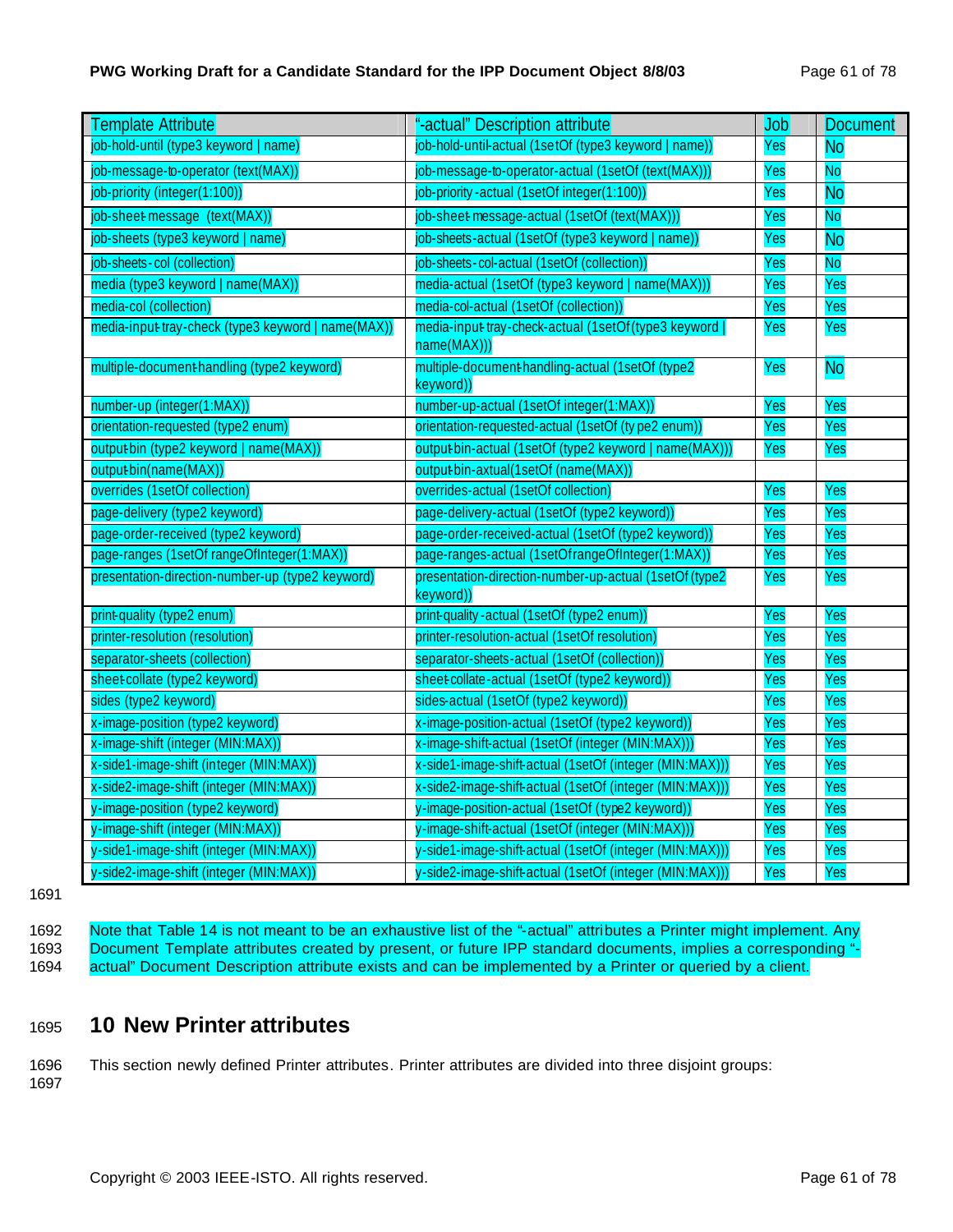| Job Template attributes (JT)        | These Printer attributes are related directly to the "xxx" Job Template attributes |
|-------------------------------------|------------------------------------------------------------------------------------|
|                                     | that a client can supply in a Job Creation request as follows:                     |
|                                     | 1. "xxx-supported" indicates the supported values.                                 |
|                                     | 2. "xxx-default" indicates the values that will be used if the client and the PDL  |
|                                     | omit the attribute.                                                                |
|                                     | 3. "xxx-ready" indicates the supported values that are available without           |
|                                     | human intervention, for those few attributes that require human                    |
|                                     | intervention, such as "media" and possibly "job-finishing".                        |
|                                     | These Printer attributes are also returned in a Get-Printer-Attributes response    |
|                                     | when the client supplies: "requested-attributes" = 'job-template'.                 |
| Document Template attributes        | These Printer attributes are related directly to the "xxx" Document Template       |
| (DT)                                | attributes that a client can supply in a Document Creation request as follows:     |
|                                     | 1. "xxx-supported" indicates the supported values.                                 |
|                                     | 2. "xxx-default" indicates the values that will be used if the client and the PDL  |
|                                     | omit the attribute.                                                                |
|                                     | 3. "xxx-ready" indicates the supported values that are available without           |
|                                     | human intervention, for those few attributes that require human                    |
|                                     | intervention, such as "media" and possibly "finishing".                            |
|                                     | These Printer attributes are also returned in a Get-Printer-Attributes response    |
|                                     | when the client supplies: "requested-attributes" = 'document-template' (new value  |
|                                     | defined in this specification).                                                    |
| Printer Description attributes (PD) | These Printer attributes describe the Printer, such as "printer-current-time" and  |
|                                     | "printer-is-accepting-jobs". Some of them are "xxx-supported" and "xxx-default"    |
|                                     | for Operation attributes that the client can supply in a Job Creation request.     |
| neither $(-)$                       | These Printer attributes describe supported and defaults for member attributes of  |
|                                     | collection Job Template attributes.                                                |

1699 In a Get-Printer-Attributes request, a client can request all of the Printer attributes in the Job Template (JT),

1700 Document Template (DT), or Printer Description (PD) groups by supplying the 'job-template', 'document-template', or

1701 'printer-description' group name, respectively. The client can also request 'all'.

1702 In Table 15, the column labels are:

| 1703<br>1704 | "Attribute Syntax" - indicates the attribute syntax (see [rfc2911] § 4.1). Many "xxx-default" and "xxx-<br>supported" attributes have the 'collection' syntax which consists of a number of member attributes. |
|--------------|----------------------------------------------------------------------------------------------------------------------------------------------------------------------------------------------------------------|
| 1705         | These member attributes are not listed in this table when they are the same as the corresponding                                                                                                               |
| 1706         | "xxx" attribute in Table 10. Only those few Printer attribute collection attributes that do not have a                                                                                                         |
| 1707         | corresponding Job Template attribute show the member attributes in this table.                                                                                                                                 |
|              |                                                                                                                                                                                                                |
| 1708         | "Grp" - indicates to which group the attribute belongs. "PD" = Printer Description; "JT" = Job Template; "DT"                                                                                                  |
| 1709         | = Document Template as explained above.                                                                                                                                                                        |
|              |                                                                                                                                                                                                                |
| 1710         | "Printer Conf." - indicates the Printer conformance requirements for supporting the attribute. Those                                                                                                           |
| 1711         | attributes labeled as "MAY" may have conditional requirements that require their support, if the                                                                                                               |
| 1712         | Printer supports a related attribute, operation, or feature. For example, all Job Template attributes                                                                                                          |
| 1713         | are OPTIONAL for a Printer to support. However, if a Printer supports Job Template attribute "xxx",                                                                                                            |
| 1714         | then it MUST also support the corresponding "xxx-default" and "xxx-supported" attributes. Similarly,                                                                                                           |
| 1715         | if Event Notification is supported, then some of the attributes indicated as "MAY" in this table become                                                                                                        |
| 1716         | MUST.                                                                                                                                                                                                          |
|              |                                                                                                                                                                                                                |
| 1717         | "Reference" - lists the IETF or IEEE-ISTO specification which defines the semantics of the attribute.                                                                                                          |
|              |                                                                                                                                                                                                                |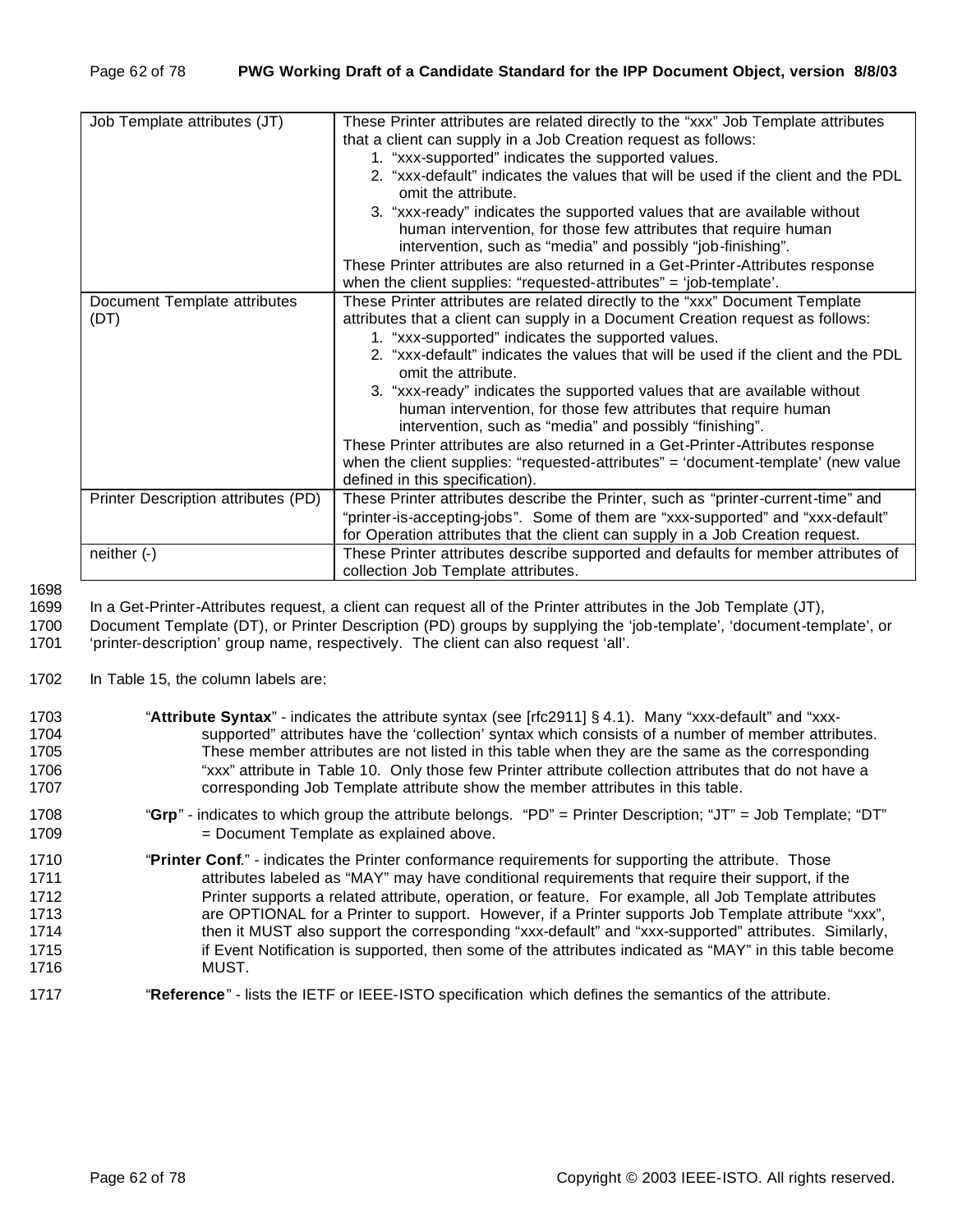#### 1718 **Table 15 – New Printer attributes**

| <b>Printer</b> attribute name<br>(Job Template, Document Template &<br><b>Printer Description)</b> | <b>Attribute Syntax</b> | Grp | Printer<br>Conf. | Reference         |
|----------------------------------------------------------------------------------------------------|-------------------------|-----|------------------|-------------------|
| document-creation-attribute s-<br>supported                                                        | 1setOf type2 keyword    | PD  | MUST             | [this-spec] §10.1 |

1719

## 1720 **10.1 document-creation-attributes-supported (1setOf type2 keyword)**

 This REQUIRED Printer Description attribute lists the keyword names of the Document Template and Operation 1722 attributes that the Printer will accept in the Send-Document and Send-URI Document Creation operations. Note: The attribute "document-uri" is operation specific. Implementations that support Send-URI MUST include the 'document- uri' keyword in "document-creation-attributes-supported". Implementations that do not support Send-URI MUST NOT include the 'document-uri' keyword in "document-creation-attributes-supported". Inclusion of the 'document-uri' keyword in "document-creation-attributes-supported" does not imply that the "document-URI" attribute is valid for Send-Document.

# <sup>1728</sup> **11 New Values for Existing Printer Description Attributes**

1729 This section contains those attributes for which additional values are added.

## 1730 **11.1 operations-supported (1setOf type2 enum)**

1731 The following "operation-id" values are added in order to support the new operations defined in this document:

1732 **Table 16 – Operation-id assignments**

| Value  | <b>Operation Name</b>   | Reference |
|--------|-------------------------|-----------|
| 0x0033 | Cancel-Document         | §4.5      |
| 0x0034 | Get-Document-Attributes | §4.3      |
| 0x0035 | Get-Documents           | §3.3      |
| 0x0036 | Delete-Document         | \$5.4     |
| 0x0037 | Set-Document-Attributes | §4.4      |

1733

# <sup>1734</sup> **12 Encodings of Additional Attribute Tags**

1735 This section assigns values to an attributes tag as an extension to the encoding defined in [rfc2910].

1736 The "document-attributes-tag" delimits Document Template Attributes Groups in requests and Document Attributes 1737 Groups in responses.

1738 The following table specifies the values for the delimiter tag:

| Tag Value (Hex) | Meaning                   |
|-----------------|---------------------------|
| 0x09            | "document-attributes-tag" |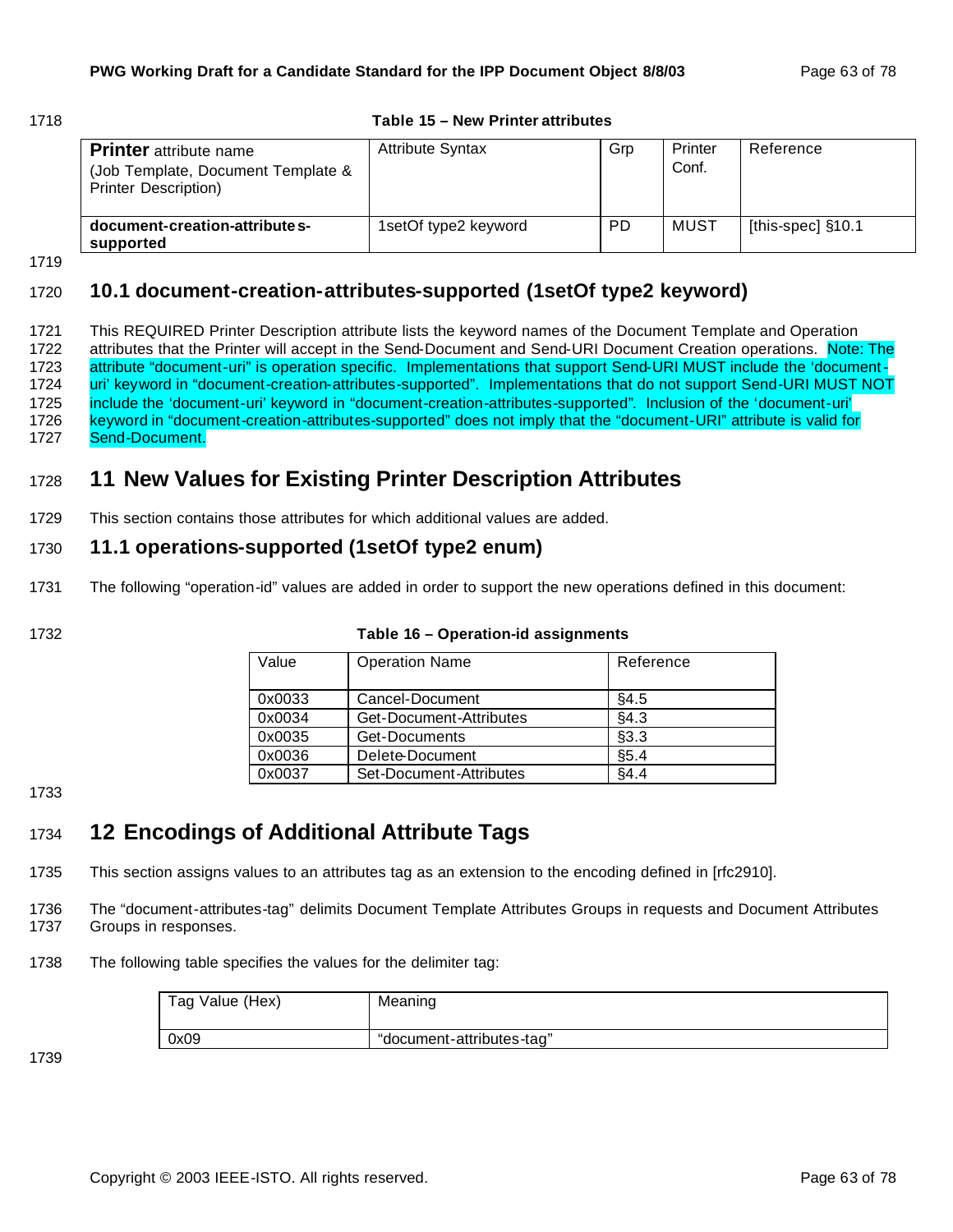## <sup>1740</sup> **13 Conformance Summary**

1741 This section specifies the conformance requirements for Printers and clients. This section does not change any of 1742 the preceeding normative definitions. If there is any conflict, the previous definitions apply.

## 1743 **13.1 Printer conformance requirements**

- 1744 In order to conform to this specification, a Printer:
- 1745 1. MUST meet the conformance requirements for Printers specified in [rfc2911].
- 1746 2. MUST support the Job operation that section 3 REQUIRES a Printer to support.
- 1747 3. MUST support the Document operations that section 4 REQUIRES a Printer to support.
- 1748 4. MAY support any of the Administrative operations in section 5.
- 1749 5. MUST support the Attribute Precedence semantics specified in section 6 for the levels that the Printer 1750 supports.
- 1751 6. MUST support the Operation attributes in the Print-Job and Send-Document operations and, if 1752 supported, the Print-URI and Send-URI operations, that section 7 REQUIRES a Printer to support.
- 1753 7. MUST support any Operation attributes that section 7 REQUIRES a Printer to support along with the 1754 corresponding Document Description attributes that section 9.1 REQUIRES a Printer to support and any 1755 "xxx-default" and "xxx-supported" Printer attributes that section 9.2 REQUIRES a Printer to support.
- 1756 8. MAY support any of the Document Template attributes in Document Creation operations as indicated in 1757 section 8 and MUST NOT support them for contexts for where they are not defined as indicated in Table 1758 10 with an "**n**".
- 1759 9. MUST support the Document Description attributes that section 9.1 REQUIRES a Printer to support.
- 1760 10. MUST support the Printer attributes that section 9.2 REQUIRES a Printer to support..
- 1761 11. MUST support the values of Printer Description attributes that section 11 REQUIRES a Printer to 1762 support.

## 1763 **13.2 Client conformance requirements**

- 1764 In order to conform to this specification, a client:
- 1765 1. MUST meet the conformance requirements for clients specified in [rfc2911].
- 1766 2. MAY support any of the new operations, or new semantics for existing operations, defined in sections 3, 4, 1767 and 5.
- 1768 3. MUST supply the Operation attributes that section 7 REQUIRES a client to supply in operation requests.
- 1769 4. MUST supply any Document Template attributes in the format that section 8 REQUIRES a client to supply in 1770 Document Creation operations and MUST NOT support them for contexts for where they are not defined as 1771 indicated in the Table 10 with an "**n**".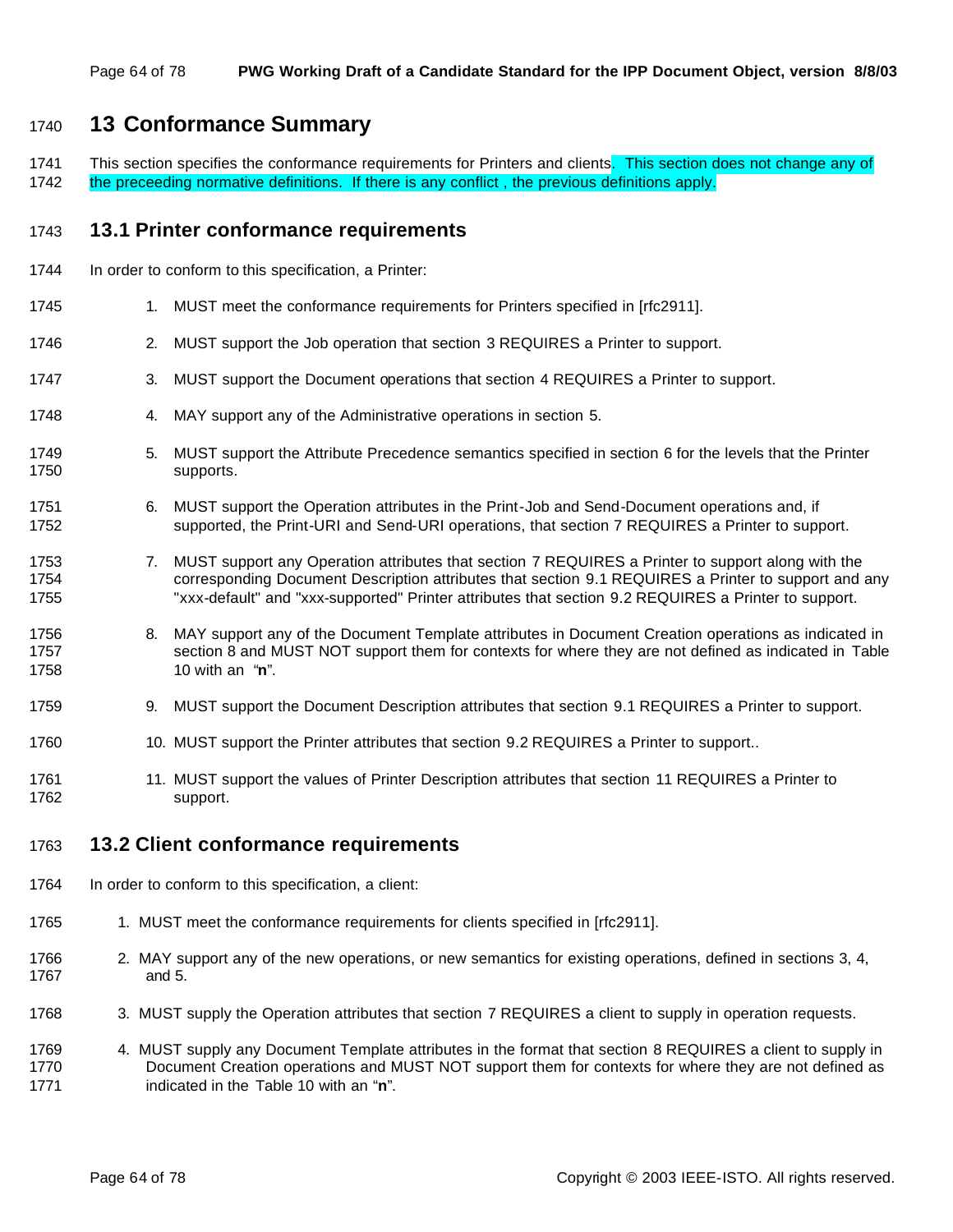- 1772 5. SHOULD support any of the Document Description attributes that section 9.1 REQUIRES a Printer to support.
- 6. MAY support any of the Printer attributes listed in section 9.2.
- 1774 7. MAY support any of the values of the Printer Description attributes in section 11.

# **14 Normative References**

| 1776 | [adm-ops]                                                                                                                                   |
|------|---------------------------------------------------------------------------------------------------------------------------------------------|
| 1777 | Kugler, C., Hastings, T., Lewis, H., "Internet Printing Protocol (IPP): Job and Printer Administrative                                      |
| 1778 | Operations", <draft-ietf-ipp-ops-set2-03.txt>, July 17, 2001.</draft-ietf-ipp-ops-set2-03.txt>                                              |
|      |                                                                                                                                             |
| 1779 | [ippact]                                                                                                                                    |
| 1780 | Carney, D., and H. Lewis, "Internet Printing Protocol (IPP), "-actual" attributes extension", work in progress,                             |
| 1781 | January 31, 2003, ftp://ftp.pwg.org/pub/pwg/ipp/new_ACT/pwg-ipp-actual-attrs-v04-030131.pdf                                                 |
|      |                                                                                                                                             |
|      |                                                                                                                                             |
| 1782 | [get-method]                                                                                                                                |
| 1783 | Herriot, R., and T. Hastings, "Internet Printing Protocol (IPP): The 'ippget' Delivery Method for Event                                     |
| 1784 | Notifications", <draft-ietf-ipp-notify-get-08.txt>, September 5, 2002.</draft-ietf-ipp-notify-get-08.txt>                                   |
|      |                                                                                                                                             |
| 1785 | [jobx]                                                                                                                                      |
| 1786 | Hastings, T. and P. Zehler, "IPP Job Extensions", work in progress, May 30, 2003,                                                           |
| 1787 | ftp://ftp.pwg.org/pub/pwg/ipp/new_JOBX/wd-ippjobx10-20030530.pdf, work in progress.                                                         |
|      |                                                                                                                                             |
| 1788 | [not-srv]                                                                                                                                   |
| 1789 | Hastings, T., Lewis, H, and Ira McDonald, "Distributed Notification Server", September 26, 2002, work in                                    |
| 1790 | progress to become IEEE-ISTO 5100.6-2002, ftp://ftp.pwg/org/pub/pwg/ipp/new_NOT/ipp-dist-not-service-                                       |
| 1791 | 020926.doc                                                                                                                                  |
|      |                                                                                                                                             |
|      |                                                                                                                                             |
| 1792 | [ntfy]                                                                                                                                      |
| 1793 | Herriot, R., Hastings, T., Shepherd, M., deBry, R., Isaacson, S., Martin, J., and R. Bergman, "Internet Printing                            |
| 1794 | Protocol/1.1: Event Notifications and Subscriptions", <draft-ietf-ipp-not-spec-08.txt>, November 19, 2001.</draft-ietf-ipp-not-spec-08.txt> |
|      |                                                                                                                                             |
| 1795 | [OvrRide]                                                                                                                                   |
| 1796 | Zehler, P., Herriot, R., Ocke, K., "Internet Printing Protocol (IPP): Page Overrides ", IEEE-ISTO 5100.4-2003,                              |
| 1797 | June 02, 2003, ftp://ftp.pwg.org/pub/pwg/ipp/new EXC/wd-ippOverride10-20030602.pdf, work in progress.                                       |
|      |                                                                                                                                             |
| 1798 | [pwg5100.1]                                                                                                                                 |
| 1799 | Hastings, T., Fullman, D., "Internet Printing Protocol (IPP): "finishings" attribute values extension", IEEE-ISTO                           |
| 1800 | 5100.1-2001, February 5, 2001, ftp://ftp.pwg.org/pub/pwg/standards/pwg5100.1.pdf                                                            |
|      |                                                                                                                                             |
| 1801 | [pwg5100.2]                                                                                                                                 |
| 1802 | Hastings, T., and R. Bergman, "Internet Printing Protocol (IPP): output-bin attribute extension", IEEE-ISTO                                 |
| 1803 | 5100.2-2001, February 7, 2001, ftp://ftp.pwg.org/pub/pwg/standards/pwg5100.2.pdf.                                                           |
|      |                                                                                                                                             |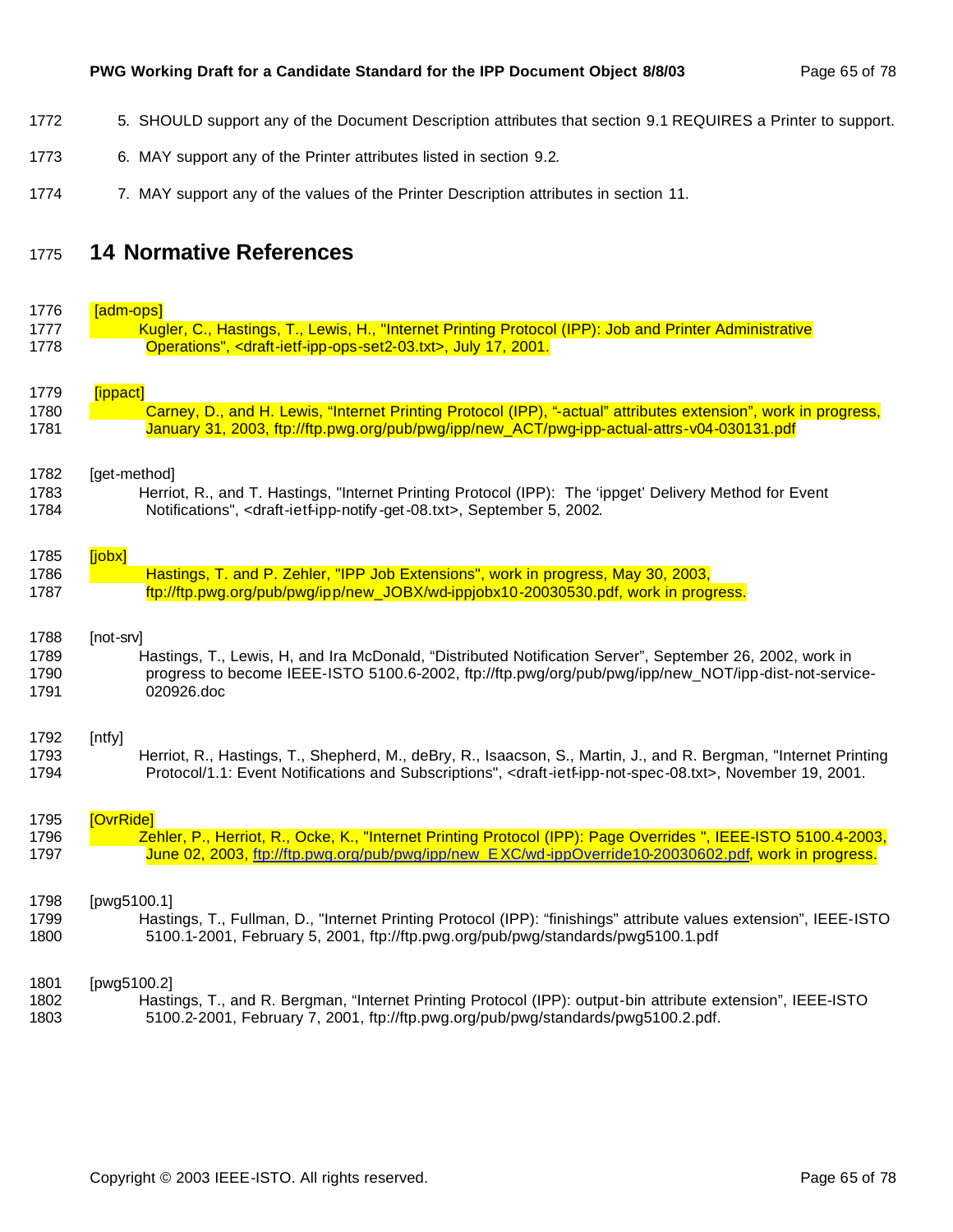| 1829 | <b>15 Informative References</b>                                                                                   |
|------|--------------------------------------------------------------------------------------------------------------------|
| 1827 | [upnp]                                                                                                             |
| 1828 | Microsoft, "Basic PrintBasic: 1.0 Service Template Version 1.01 For Universal Plug and Play Version 1.0"           |
| 1824 | [ $rfc3382$ ]                                                                                                      |
| 1825 | deBry, R., Hastings, T., Herriot, R., Ocke, K., and P. Zehler, "Internet Printing Protocol (IPP): The 'collection' |
| 1826 | attribute syntax", RFC 3382, September 2002.                                                                       |
| 1821 | [rfc3381]                                                                                                          |
| 1822 | Hastings, T., Lewis, H., and R. Bergman, "Internet Printing Protocol (IPP): Job Progress Attributes",              |
| 1823 | RFC3381, September 2002.                                                                                           |
| 1818 | [rfc3380]                                                                                                          |
| 1819 | Hastings, T., Herriot, R., Kugler, C., and H. Lewis, "Internet Printing Protocol (IPP): Job and Printer Set        |
| 1820 | Operations", RFC 3380, September 2002.                                                                             |
| 1815 | $[rfc2911]$                                                                                                        |
| 1816 | R. deBry, T. Hastings, R. Herriot, S. Isaacson, P. Powell, "Internet Printing Protocol/1.1: Model and              |
| 1817 | Semantics", RFC 2911, September 2000.                                                                              |
| 1813 | [rfc2854]                                                                                                          |
| 1814 | Connolly, D., and L. Masinter, "The 'text/html' Media Type", RFC 2854, June 2000.                                  |
| 1810 | [pwg5101.1]                                                                                                        |
| 1811 | Bergman, R., and T. Hastings, "The Printer Working Group Standard for Media Standardized Names", IEEE-             |
| 1812 | ISTO PWG 5101.1-2002, 26 February 2002, ftp://ftp.pwg.org/pub/pwg/standards/pwg5101.1.pdf, .doc, .rtf              |
| 1807 | [pwg5100.4-2001]                                                                                                   |
| 1808 | Herriot, R., Ocke, K., "Internet Printing Protocol (IPP): Override Attributes for Documents and Pages", IEEE-      |
| 1809 | ISTO 5100.4-2001, February 7, 2001, ftp://ftp.pwg.org/pub/pwg/standards/pwg5100.4.pdf.                             |
| 1804 | [pwg5100.3]                                                                                                        |
| 1805 | Ocke, K., Hastings, T., "Internet Printing Protocol (IPP): Production Printing Attributes - Set1", IEEE-ISTO       |
| 1806 | 5100.3-2001, February 12, 2001, ftp://ftp.pwg.org/pub/pwg/standards/pwg5100.3.pdf.                                 |

| 1830 | <b><u>Fcolor l</u></b> |                                                                                                   |
|------|------------------------|---------------------------------------------------------------------------------------------------|
| 1831 |                        | Hastings, T., and D. Fullman, "Color and Imaging Attributes", work in progress, December 5, 2002, |
| 1832 |                        | ftp://ftp.pwg.org/pub/pwg/new_COLOR/pwg-ipp-color-and-imaging-021205.pdf                          |
|      |                        |                                                                                                   |
| 1833 | [dss]                  |                                                                                                   |
| 1834 |                        | U.S. Department of Commerce, "Digital Signature Standard (DSS)", Federal Information Processing   |
| 1835 |                        | Standards Publication 186-1 (FIPS PUB 186-1), December 15, 1998.                                  |

[fsg-jt]

Free Software Group, Open Printing Job Ticket API, Visit: http://www.freestandards.org/openprinting/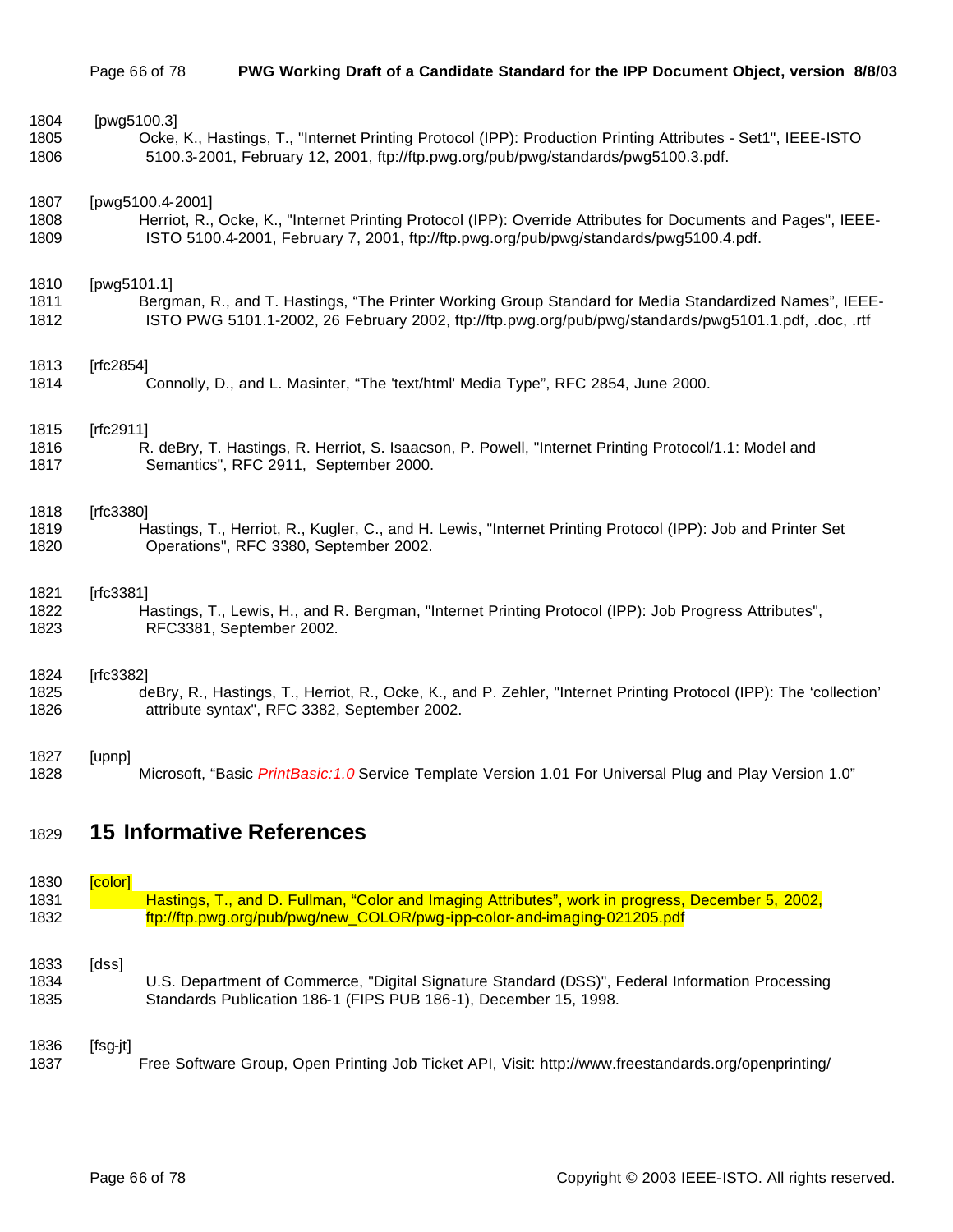| 1838 | [iso12639]                                                                                                     |
|------|----------------------------------------------------------------------------------------------------------------|
| 1839 | ISO 12639:1998 Graphic technology -- Prepress digital data exchange -- Tag image file format for image         |
| 1840 | technology (TIFF/IT), 1998.                                                                                    |
| 1841 | [iso15930]                                                                                                     |
| 1842 | ISO 15930-1:2001 Graphic technology -- Prepress digital data exchange -- Use of PDF -- Part 1: Complete        |
| 1843 | exchange using CMYK data (PDF/X-1 and PDF/X-1a), 2001.                                                         |
| 1844 | [pdf]                                                                                                          |
| 1845 | "Adobe Portable Document Format", Version 1.4, PDF Reference, Third Edition, Adobe Systems                     |
| 1846 | Incorporated, http://www.adobe.com, December 2001.                                                             |
| 1847 | [pwg-psi]                                                                                                      |
| 1848 | "Print Service Interface (PSI)", work in progress to become a PWG IEEE-ISTO standard. Visit                    |
| 1849 | http://www.pwg.org/.                                                                                           |
| 1850 | $[pwg-sm]$                                                                                                     |
| 1851 | Zehler, P., and S. Albright, "PWG Semantic Model", work in progress to become a PWG IEEE-ISTO standard,        |
| 1852 | version 0.27, March 31, 2003. ttp://ftp.pwg.org/pub/pwg/Semantic-Model/wd-sm010-20030331.pdf                   |
| 1853 | [ $rfc1991$ ]                                                                                                  |
| 1854 | D. Atkins, W. Stallings, P. Zimmermann, "PGP Message Exchange Formats", RFC 1991, August, 1996.                |
| 1855 | [ $rfc2046$ ]                                                                                                  |
| 1856 | Freed, N., and N. Borenstein, "Multipurpose Internet Mail Extensions (MIME) Part Two: Media Types", RFC        |
| 1857 | 2046, November 1996.                                                                                           |
| 1858 | [rfc2565]                                                                                                      |
| 1859 | Herriot, R., Butler, S., Moore, P., and R. Turner, "Internet Printing Protocol/1.0: Encoding and Transport",   |
| 1860 | RFC 2565, April 1999.                                                                                          |
| 1861 | [ $rfc2566$ ]                                                                                                  |
| 1862 | R. deBry, T. Hastings, R. Herriot, S. Isaacson, and P. Powell, "Internet Printing Protocol/1.0: Model and      |
| 1863 | Semantics", RFC 2566, April 1999.                                                                              |
| 1864 | [rfc2567]                                                                                                      |
| 1865 | Wright, D., "Design Goals for an Internet Printing Protocol", RFC 2567, April 1999.                            |
| 1866 | [ $rfc2568$ ]                                                                                                  |
| 1867 | Zilles, S., "Rationale for the Structure and Model and Protocol for the Internet Printing Protocol", RFC 2568, |
| 1868 | April 1999.                                                                                                    |
| 1869 | [ $rfc2569$ ]                                                                                                  |
| 1870 | Herriot, R., Hastings, T., Jacobs, N., Martin, J., "Mapping between LPD and IPP Protocols", RFC 2569, April    |
| 1871 | 1999.                                                                                                          |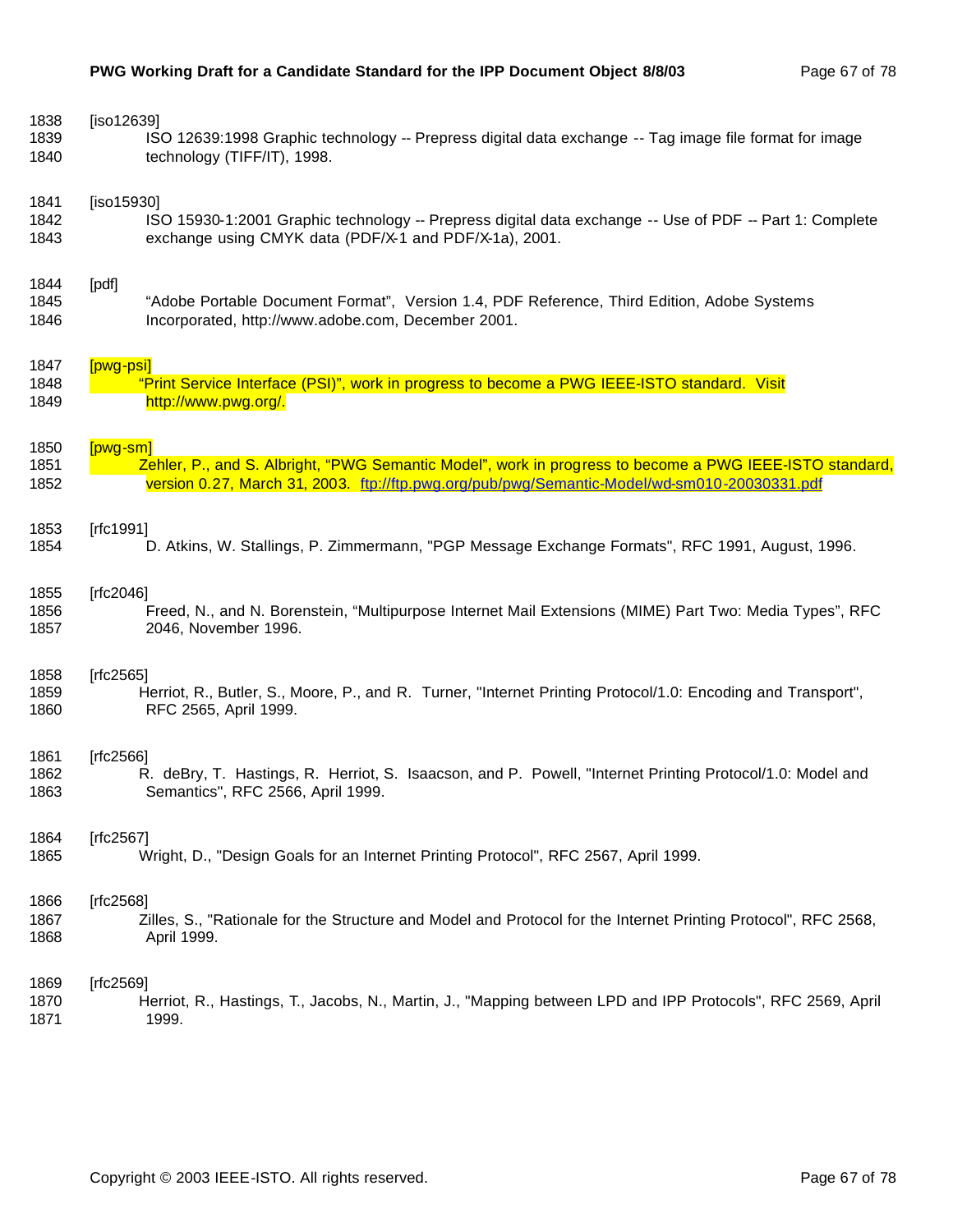| 1872 | [rfc2616]                                                                                                      |
|------|----------------------------------------------------------------------------------------------------------------|
| 1873 | R. Fielding, J. Gettys, J. Mogul, H. Frystyk, L. Masinter, P. Leach, T. Berners-Lee, "Hypertext Transfer       |
| 1874 | Protocol - HTTP/1.1", RFC 2616, June 1999.                                                                     |
| 1875 | [rfc2634]                                                                                                      |
| 1876 | P. Hoffman, "Enhanced Security Services for S/MIME", RFC 2634, June 1999.                                      |
| 1877 | [rfc3196]                                                                                                      |
| 1878 | Hastings, T., Manros, C., Zehler, P., Kugler, C., and H. Holst, "Internet Printing Protocol/1.1: Implementer's |
| 1879 | Guide", RFC 3196, November 2001.                                                                               |
| 1880 | [rfc3239]                                                                                                      |
| 1881 | Kugler, C., Lewis, H. and T. Hastings, "Internet Printing Protocol (IPP): Requirements for Job, Printer, and   |
| 1882 | Device Administrative Operations", RFC 3239, February 2002.                                                    |

#### [xmldsig]

 D. Eastlake, J. Reagle, D. Solo "XML-Signature Syntax and Processing", <draft-ietf-xmldsig-core-11.txt>, October 31, 2000.

## **16 IANA Considerations**

 This section contains the registration information for IANA to add to the various IPP Registries according to the procedures defined in RFC 2911 [rfc2911] § 6 to cover the definitions in this document. The resulting registrations 1889 will be published in the http://www.iana.org/assignments/ipp-registrations registry.

 *Note to the RFC Editor: Replace the References below to [this spec] with the IEEE PWG number for the appropriate document, so that it accurately reflects the content of the information for the IANA Registry.*

## **16.1 Attribute Registrations**

 The following table lists all the attributes defined in this specification. These are to be registered according to the procedures in RFC 2911 [rfc2911] § 6.2. If the attribute has a separate sub-section definition in this specification, that sub-section is listed as the Reference. This specification lists most Job Template attributes as also being Document Template attributes. However, the definitions of these Document Template attributes are not duplicated in this specification. Instead, the Reference column in this sub-section indicates Section 8 which contains a table of all Job Template and corresponding Document Template attributes (including dropping the "job-" prefix). This table contains the reference in another specification that completely defines each attribute. These Document Template attributes will also be added to the IANA IPP Registry under the Document Template attributes with a reference to 1901 this specification and Section 8.

| 1903 | Attribute Name (attribute syntax)             | Reference           | Section |
|------|-----------------------------------------------|---------------------|---------|
| 1904 |                                               |                     |         |
| 1905 | Document Description attributes:              |                     |         |
| 1906 | attributes-charset (charset)                  | [this spec] $9.1.1$ |         |
| 1907 | attributes-natural-language (naturalLanguage) | [this spec] $9.1.2$ |         |
| 1908 | compression (type3 keyword)                   | [this spec]         | 9.1.3   |
| 1909 | copies-actual (1setOf integer(1:MAX))         | [this spec]         | 9.2     |
| 1910 | cover-back-actual (1setOf collection)         | [this spec]         | 9.2     |
| 1911 | cover-type (type2 keyword)                    | [this spec]         | 8       |
| 1912 | $media$ (type3 keyword   name)                | [this spec]         |         |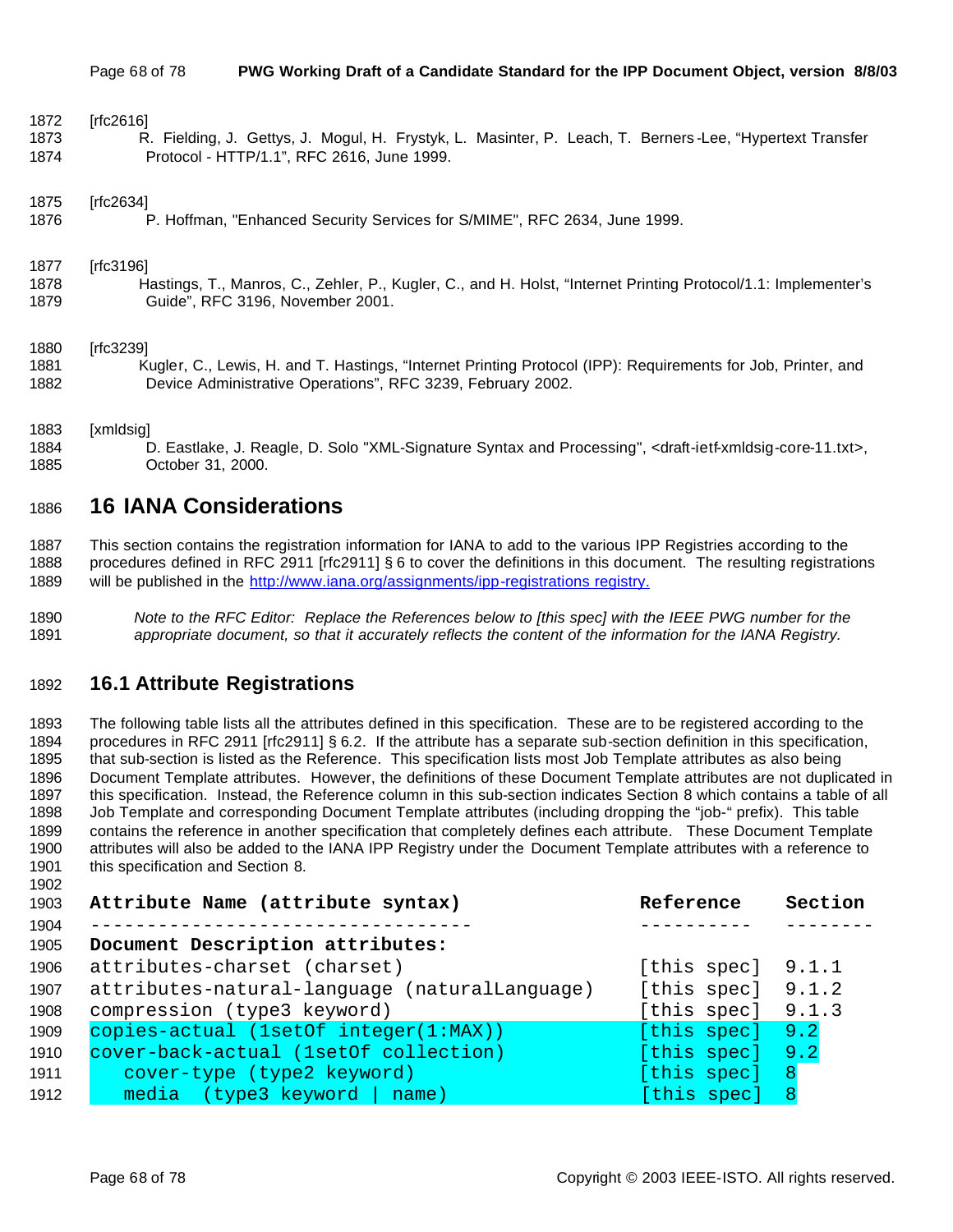| 1913 | media-col (collection)                                  | [this spec] | 8              |
|------|---------------------------------------------------------|-------------|----------------|
| 1914 | cover-front-actual (1setOf collection)                  | [this spec] | 9.2            |
| 1915 | cover-type (type2 keyword)                              | [this spec] | 8              |
| 1916 | media (type3 keyword  <br>name)                         | [this spec] | $\overline{8}$ |
| 1917 | media-col (collection)                                  | [this spec] | $\overline{8}$ |
| 1918 | current-page-order (type2 keyword)                      | [this spec] | 9.1.4          |
| 1919 | date-time-at-completed (dateTime)                       | [this spec] | 9.1.5          |
| 1920 | date-time-at-creation (dateTime)                        | [this spec] | 9.1.6          |
| 1921 | date-time-at-processing (dateTime)                      | [this spec] | 9.1.7          |
| 1922 | detailed-status-messages (1setOf text(MAX))             | [this spec] | 9.1.8          |
| 1923 | document-access-errors (lsetOf text(MAX))               | [this spec] | 9.1.9          |
| 1924 | document-charset (charset)                              | [this spec] | 9.1.10         |
| 1925 | document-digital-signature (type2 keyword)              | [this spec] | 9.1.11         |
| 1926 | document-format (mimeMediaType)                         | [this spec] | 9.1.12         |
| 1927 | document-format-details (1setOf collection)             | [this spec] | 9.1.13         |
| 1928 | document-format-details-detected (1setOf collection)    |             |                |
| 1929 |                                                         | [this spec] | 9.1.14         |
| 1930 | document-format-detected (mimeMediaType)                | [this spec] | 9.1.15         |
| 1931 | document-format-version (text(127))                     | [this spec] | 9.1.16         |
| 1932 | document-format-version-detected (text(127))            | [this spec] | 9.1.17         |
| 1933 | $document-job-id (integer(1:MAX))$                      | [this spec] | 9.1.11         |
| 1934 | document-job-uri (uri)                                  | [this spec] | 9.1.19         |
| 1935 | document-message (text(MAX))                            | [this spec] | 9.1.20         |
| 1936 | document-name (name(MAX))                               | [this spec] | 9.1.21         |
| 1937 | document-natural-language (naturalLanguage)             | [this spec] | 9.1.22         |
| 1938 | document-number (integer(1:MAX))                        | [this spec] | 9.1.23         |
| 1939 | document-printer-uri (uri)                              | [this spec] | 9.1.24         |
| 1940 | document-state (type1 enum)                             | [this spec] | 9.1.25         |
| 1941 | document-state-message (text(MAX))                      | [this spec] | 9.1.26         |
| 1942 | document-state-reasons (1setOf type2 keyword)           | [this spec] | 9.1.27         |
| 1943 | document-uri (uri)                                      | [this spec] | 9.1.28         |
| 1944 | errors-count (integer(0:MAX))                           | [this spec] | 9.1.29         |
| 1945 | finishings-actual (1setOf type2 enum)                   | [this spec] | 9.2            |
| 1946 | finishings-col-actual (1setOf collection)               | [this spec] | 9.2            |
| 1947 | finishing-template (name (MAX))                         | [this spec] | $\bf{8}$       |
| 1948 | stitching (collection)                                  | [this spec] | $\overline{8}$ |
| 1949 | stitching-reference-edge (type2 keyword)                | [this spec] | $\overline{8}$ |
| 1950 | stitching-offset (integer(0:MAX))                       | [this spec] | $\overline{8}$ |
| 1951 | stitching-locations (lsetOf integer(0:MAX)) [this spec] |             | $\overline{8}$ |
| 1952 | force-front-side-actual (1setOf integer(1:MAX)          | [this spec] | 9.2            |
| 1953 | impressions<br>(integer(0:MAX))                         | [this spec] | 9.1.30         |
| 1954 | impressions-completed (integer(0:MAX))                  | [this spec] | 9.1.31         |
| 1955 | impressions-completed-current-copy (integer(0:MAX))     |             |                |
| 1956 |                                                         | [this spec] | 9.1.32         |
| 1957 | imposition-template-actual (1setOf type3 keyword name)  |             |                |
| 1958 |                                                         | [this spec] | 9.2            |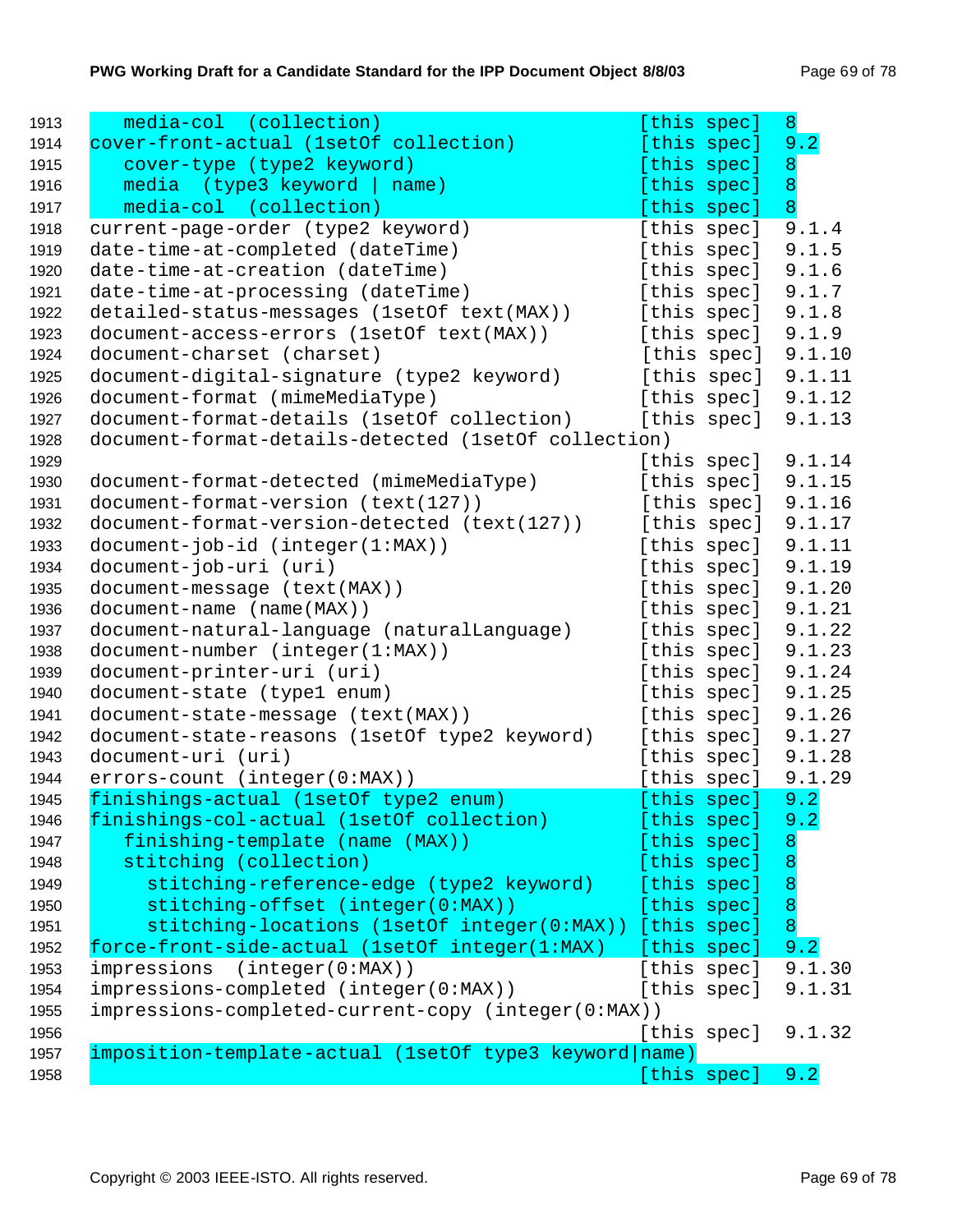| 1959 | insert-sheet-actual (1setOf collection)                                        | [this spec] |                  | 9.2    |  |
|------|--------------------------------------------------------------------------------|-------------|------------------|--------|--|
| 1960 | insert-after-page-number (integer(0:MAX))                                      | [this spec] | $\boldsymbol{8}$ |        |  |
| 1961 | insert-count (integer(0:MAX))                                                  | [this spec] | $\overline{8}$   |        |  |
| 1962 | media (type3 keyword   name)                                                   | [this spec] | $\overline{8}$   |        |  |
| 1963 | media-col (collection)                                                         | [this spec] | $\overline{8}$   |        |  |
| 1964 | k-octets (integer(0:MAX))                                                      | [this spec] |                  | 9.1.33 |  |
| 1965 | k-octets-processed (integer(0:MAX))                                            | [this spec] |                  | 9.1.34 |  |
| 1966 | last-document (boolean)                                                        | [this spec] |                  | 9.1.35 |  |
| 1967 | media-actual (1setOf type3 keyword name)                                       | [this spec] |                  | 9.2    |  |
| 1968 | media-col-actual (1setOf collection)                                           | [this spec] |                  | 9.2    |  |
| 1969 | media-back-coating (type3 keyword name(MAX)) [this spec]                       |             | 8                |        |  |
| 1970 | media-color (type3 keyword name(MAX))                                          | [this spec] | $\overline{8}$   |        |  |
| 1971 | media-front-coating (type3 keyword name(MAX)) [this spec]                      |             | $\boldsymbol{8}$ |        |  |
| 1972 | media-hole-count (integer(0:MAX))                                              | [this spec] | $\boldsymbol{8}$ |        |  |
| 1973 | media-info (text(255))                                                         | [this spec] | $\boldsymbol{8}$ |        |  |
| 1974 | $median-key$ (type3 keyword $name(MAX)$ )                                      | [this spec] | $\boldsymbol{8}$ |        |  |
| 1975 | media-order-count (integer(1:MAX))                                             | [this spec] | $\boldsymbol{8}$ |        |  |
| 1976 | $median-preprinted$ (type3 keyword $name(MAX)$ )                               | [this spec] | $\boldsymbol{8}$ |        |  |
| 1977 | media-recycled (type3 keyword name(MAX))                                       | [this spec] | $\boldsymbol{8}$ |        |  |
| 1978 | media-size (collection)                                                        | [this spec] | $\boldsymbol{8}$ |        |  |
| 1979 | $x$ -dimension (integer(0:MAX))                                                | [this spec] | $\bf 8$          |        |  |
| 1980 | y-dimension (integer(0:MAX))                                                   | [this spec] | $\overline{8}$   |        |  |
| 1981 | media-type (type3 keyword name(MAX))                                           | [this spec] | $\overline{8}$   |        |  |
| 1982 | media-weight-metric (integer(0:MAX))                                           | [this spec] | $\overline{8}$   |        |  |
| 1983 | media-input-tray-check-actual (1setOf type3 keyword name)                      |             |                  |        |  |
| 1984 |                                                                                | [this spec] |                  | 9.2    |  |
| 1985 | media-sheets (integer(0:MAX))                                                  | [this spec] |                  | 9.1.36 |  |
| 1986 | media-sheets-completed (integer(0:MAX))                                        | [this spec] |                  | 9.1.37 |  |
| 1987 | more-info (uri)                                                                | [this spec] |                  | 9.1.38 |  |
| 1988 | number-up-actual (1setOf integer)                                              | [this spec] |                  | 9.2    |  |
| 1989 | orientation-requested-actual (1setOf type2 enum) [this spec]                   |             |                  | 9.2    |  |
| 1990 | output-bin-actual (1setOf name(MAX))                                           | [this spec] |                  | 9.2    |  |
| 1991 | overrides-actual (1setOf collection)                                           | [this spec] |                  | 9.2    |  |
| 1992 | pages (1setOf RangeOfInteger(1:MAX)))                                          | [this spec] | $-8$             |        |  |
| 1993 | document-numbers (1setOf RangeOfInteger(1:MAX)))                               |             |                  |        |  |
| 1994 |                                                                                | [this spec] | 8                |        |  |
| 1995 | document-copies (1setOf RangeOfInteger(1:MAX)))                                |             |                  |        |  |
| 1996 |                                                                                | [this spec] | $\overline{8}$   |        |  |
| 1997 | <any affecting="" attribute="" other="" pages="" template="">[this spec]</any> |             | 8                |        |  |
| 1998 | output-device-assigned (name(127))                                             | [this spec] |                  | 9.1.39 |  |
| 1999 | page-delivery-actual (1setOf type2 keyword)                                    | [this spec] | 9.2              |        |  |
| 2000 | page-order-received-actual (1setOf type2 keyword) [this spec]                  |             | 9.2              |        |  |
| 2001 | page-ranges-actual (1setOf rangeOfInteger(1:MAX)) [this spec]                  |             |                  | 9.2    |  |
| 2002 | presentation-direction-number-up-actual (1setOf type2 keyword)                 |             |                  |        |  |
| 2003 |                                                                                | [this spec] |                  | 9.2    |  |
| 2004 | print-quality-actual (1setOf type2 enum)                                       | [this spec] |                  | 9.2    |  |
|      |                                                                                |             |                  |        |  |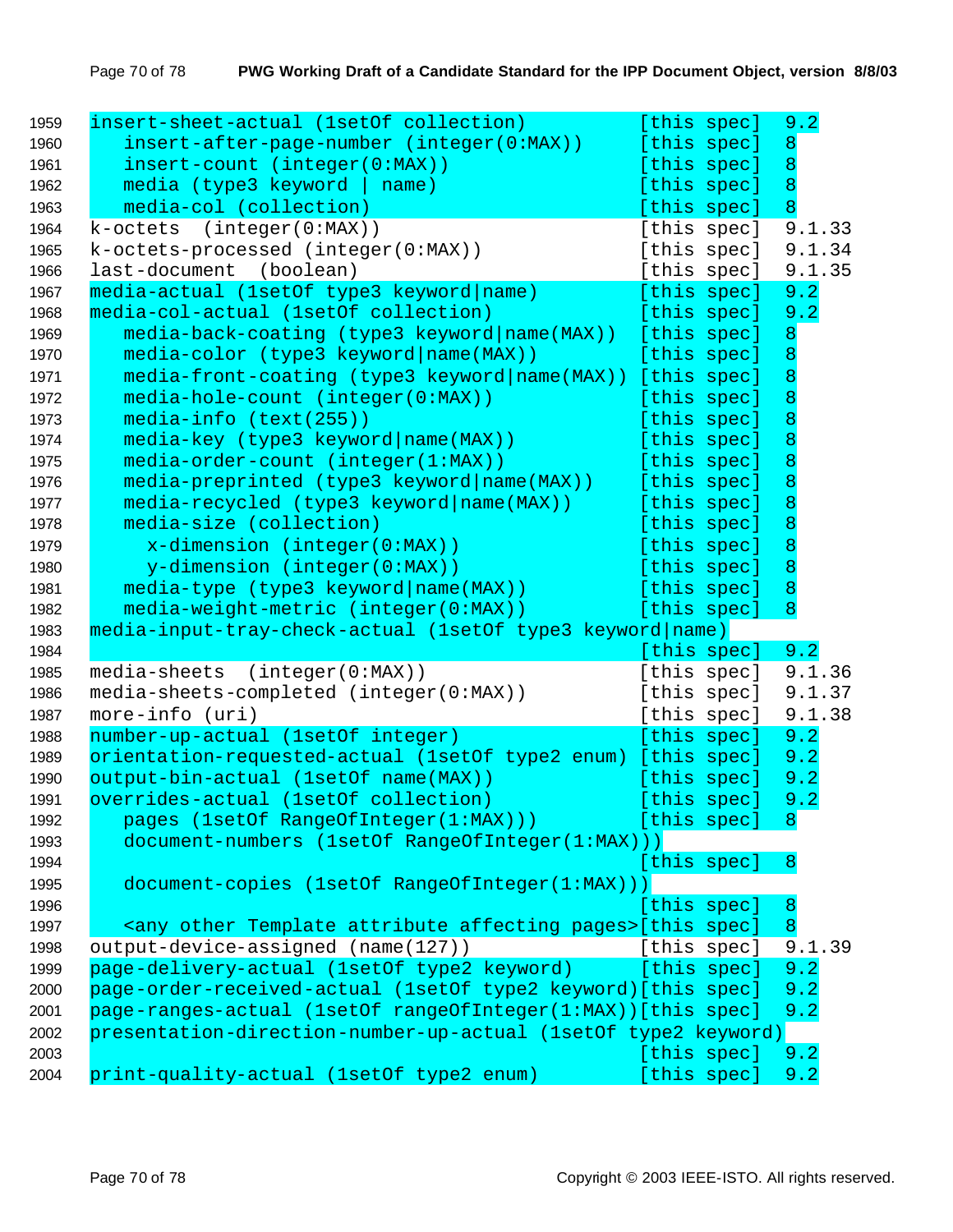| printer-resolution-actual (1setOf resolution)                   | [this spec]                | 9.2              |
|-----------------------------------------------------------------|----------------------------|------------------|
| printer-up-time (integer (1:MAX))                               | [this spec]                | 9.1.40           |
| separator-sheets-actual (1setOf collection)                     | [this spec]                | 9.2              |
| separator-sheets-type (type3 keyword name(MAX)) [this spec]     |                            | 8                |
| media(type3 keyword name(MAX))                                  | [this spec]                | $\boldsymbol{8}$ |
| media-col(collection)                                           | [this spec]                | 8                |
| sheet-collate-actual (1setOf type2 keyword)                     | [this spec]                | 9.2              |
| sheet-completed-copy-number (integer(0:MAX))                    | [this spec]                | 9.1.41           |
| sides-actual (1setOf type2 keyword)                             | [this spec]                | 9.2              |
| time-at-completed (integer (MIN:MAX))                           | [this spec]                | 9.1.42           |
| time-at-creation (integer (MIN:MAX))                            | [this spec]                | 9.1.43           |
| time-at-processing (integer (MIN:MAX))                          | [this spec]                | 9.1.44           |
| x-image-position-actual (1setOf type2 keyword) [this spec]      |                            | 9.2              |
| x-image-shift-actual (1setOf integer(MIN:MAX))                  | [this spec]                | 9.2              |
| x-sidel-image-shift-actual (lsetOf integer(MIN:MAX))            |                            |                  |
|                                                                 | [this spec]                | 9.2              |
| x-side2-image-shift-actual (1setOf integer(MIN:MAX))            |                            |                  |
|                                                                 | [this spec]                | 9.2              |
| y-image-position-actual (1setOf type2 keyword)                  | [this spec]                | 9.2              |
| y-image-shift-actual (1setOf integer(MIN:MAX))                  | [this spec]                | 9.2              |
| y-sidel-image-shift-actual (1setOf integer(MIN:MAX))            |                            |                  |
|                                                                 | [this spec]                | 9.2              |
| y-side2-image-shift-actual (1setOf integer(MIN:MAX))            |                            |                  |
|                                                                 | [this spec]                | 9.2              |
|                                                                 |                            |                  |
|                                                                 |                            |                  |
| Document Templates attributes:                                  |                            |                  |
| copies (integer(1:MAX))                                         | [this spec]                | 8                |
| cover-back (collection)                                         | [this spec]                | 8                |
| cover-type (type2 keyword)                                      | [this spec]                | 8                |
|                                                                 |                            |                  |
| media (type3 keyword  <br>$name(MAX)$ )                         | [this spec]                | 8                |
| media-col (collection)                                          |                            | 8                |
|                                                                 | [this spec]                | $\,8\,$          |
| cover-front (collection)<br>cover-type (type2 keyword)          | [this spec]                | 8                |
|                                                                 | [this spec]                | 8                |
| media (type3 keyword<br>$name(MAX)$ )<br>media-col (collection) | [this spec]<br>[this spec] | 8                |
| feed-orientation (type3 keyword)                                | [this spec]                | 8                |
|                                                                 |                            |                  |
| finishings (1setOf type2 enum)                                  | [this spec]                | 8                |
| finishings-col (collection)                                     | [this spec]                | 8<br>8           |
| finishing-template (name(MAX))<br>stitching (collection)        | [this spec]<br>[this spec] | 8                |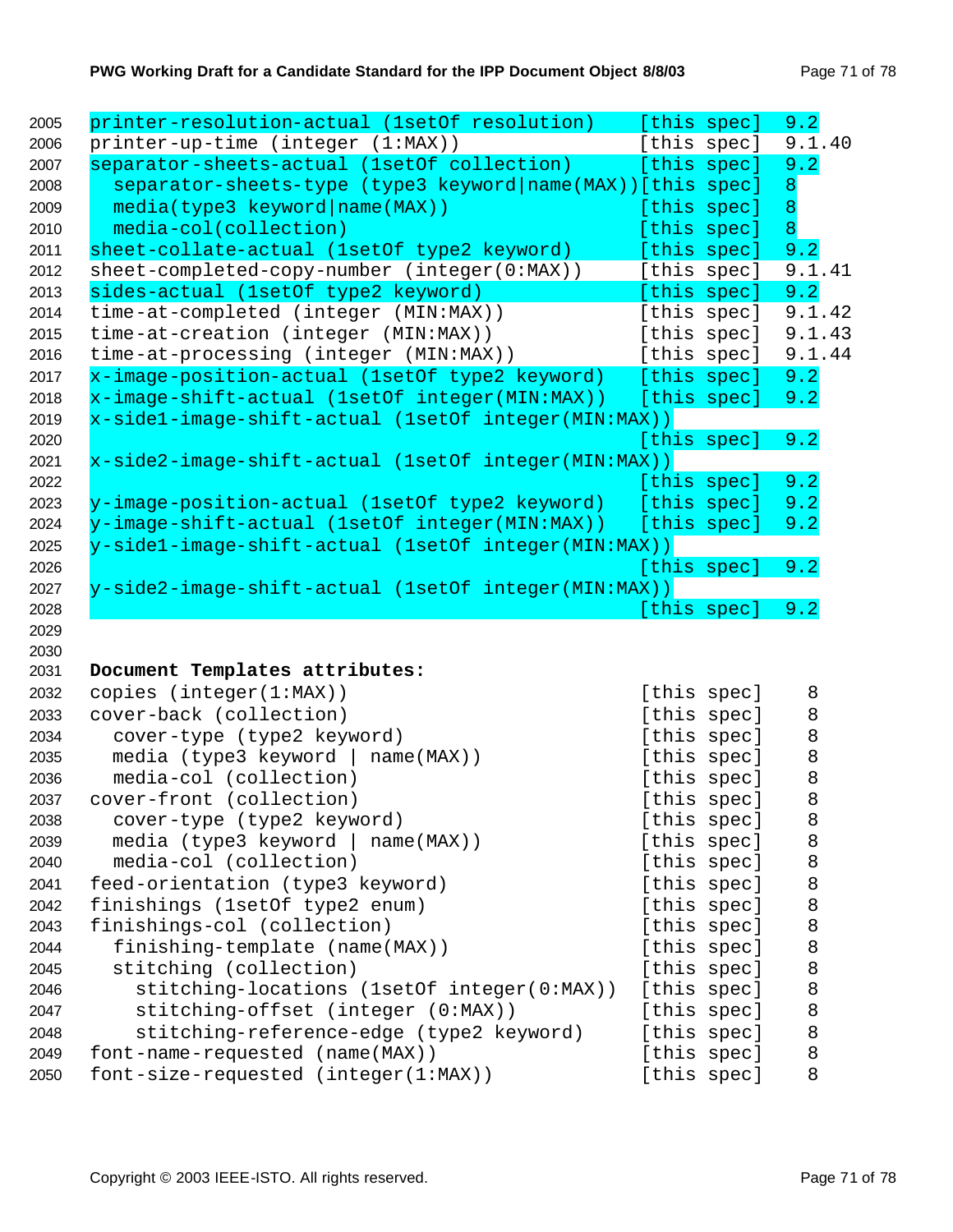```
2051 force-front-side (1setOf integer(1:MAX)) [this spec] 8
2052 imposition-template (type3 keyword | name(MAX)) [this spec] 8
2053 insert-sheet (1setOf collection) [this spec] 8
2054 insert-after-page-number (integer(0:MAX)) [this spec] 8
2055 insert-count (integer(0:MAX)) [this spec] 8
2056 media (type3 keyword | name(MAX)) [this spec] 8
2057 media-col (collection) and this specles in the specific specified by [ this spec] 8
2058 media (type3 keyword | name(MAX)) [this spec] 8
2059 b a set of the species of the species of the species of the species of the species [ this species ]2060 media-col (collection) and the species of this specific specific specific specific specific specific spec
2061 media-back-coating (type3 keyword | name(MAX)) [this spec] 8
2062 media-color (type3 keyword | name(MAX)) [this spec] 8
2063 media-front-coating (type3 keyword | name(MAX))[this spec] 8
2064 media-grain (type3 keyword | name(MAX)) [this spec] 8
2065 media-hole-count (integer(0:MAX)) [this spec] 8
2066 media-info (text(255)) [this spec] 8
2067 media-key (type3 keyword | name(MAX)) [this spec] 8
2068 media-material (type3 keyword | name(MAX)) [this spec] 8
2069 media-order-count (integer(1:MAX)) [this spec] 8
2070 media-preprinted (type3 keyword | name(MAX)) [this spec] 8
2071 media-recycled (type3 keyword | name(MAX)) [this spec] 8
2072 media-size (collection) [this spec] 8
2073 x-dimension (integer(0:MAX)) [this spec] 8
2074 \gamma-dimension (integer(0:MAX)) [this spec] 8
2075 media-thickness (integer(1:MAX)) [this spec] 8
2076 media-tooth (type3 keyword | name(MAX)) [this spec] 8
2077 media-type (type3 keyword | name(MAX)) [this spec] 8
2078 media-weight-metric (integer(0:MAX)) [this spec] 8
2079 media-input-tray-check (type3 keyword | name(MAX))
2080 b a specific specific specific specific specific specific specific specific specific specific specific specific specific specific specific specific specific specific specific specific specific specific specific spec
2081 media-type (type3 keyword | name(MAX)) [this spec] 8
2082 number-up (integer(1:MAX)) [this spec] 8
2083 orientation-requested (type2 enum) [this spec] 8
2084 overrides (1setOf collection) [this spec] 8
2085 pages (1setOf rangeOfInteger(MAX)) [this spec] 8
2086 document-numbers (1setOf rangeOfInteger(MAX)) [this spec] 8
2087 document-copies (1setOf rangeOfInteger(MAX)) [this spec] 8
2088 page-delivery (type2 keyword) [this spec] 8
2089 page-order-received (type2 keyword) [this spec] 8
2090 page-ranges (1setOf rangeOfInteger(1:MAX)) [this spec] 8
2091 pdl-init-file (1setOf collection) [this spec] 8
2092 pdl-init-file-entry (name(MAX)) [this spec] 8
2093 pdl-init-file-location (uri) [this spec] 8
2094 pdl-init-file-name (name(MAX)) [this spec] 8
2095 presentation-direction-number-up (type2 keyword) [this spec] 8
2096 print-quality (type2 enum) [this spec] 8
```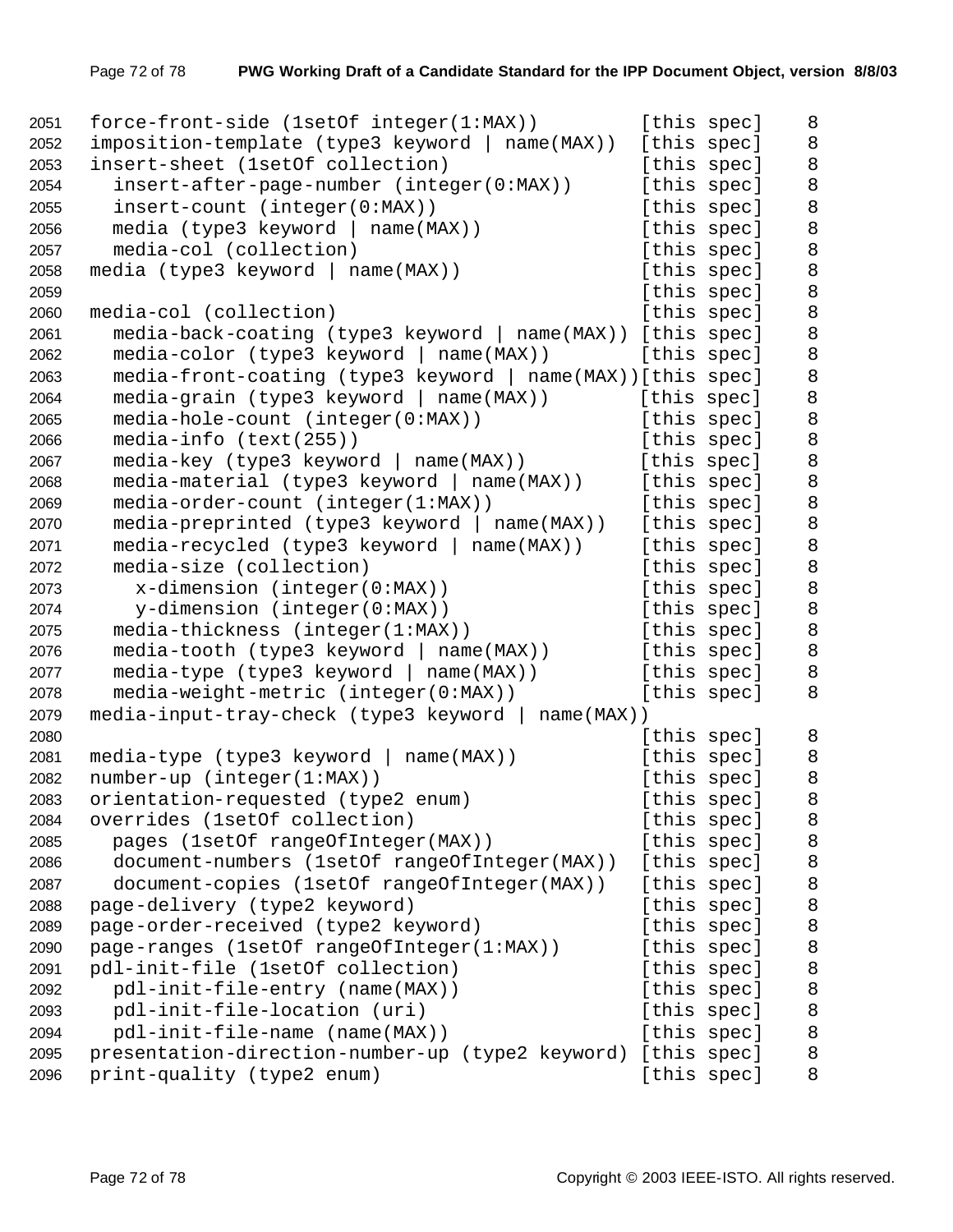| [this spec]<br>separator-sheets (collection)<br>2098<br>8<br>media (type3 keyword   name(MAX))<br>[this spec]<br>2099<br>8<br>media-col (collection)<br>[this spec]<br>2100<br>2101<br>separator-sheets-type (type3 keyword  <br>$name(MAX)$ )<br>8<br>2102<br>[this spec]<br>8<br>2103<br>sheet-collate (type2 keyword)<br>[this spec]<br>$\,8\,$<br>2104<br>sides (type2 keyword)<br>[this spec]<br>$\,8\,$<br>x-image-position (type2 keyword)<br>2105<br>[this spec]<br>$\,8\,$<br>2106<br>x-image-shift (integer(MIN:MAX))<br>[this spec]<br>$\,8\,$<br>x-sidel-image-shift (integer(MIN:MAX))<br>[this spec]<br>2107<br>$\,8\,$<br>2108<br>x-side2-image-shift (integer(MIN:MAX))<br>[this spec]<br>$\,8\,$<br>y-image-position (type2 keyword)<br>[this spec]<br>2109<br>$\,8\,$<br>y-image-shift (integer(MIN:MAX))<br>2110<br>[this spec]<br>$\,8\,$<br>y-side1-image-shift (integer(MIN:MAX))<br>[this spec]<br>2111<br>8<br>y-side2-image-shift (integer(MIN:MAX))<br>2112<br>[this spec]<br>2113<br>2114<br>2115<br>Job Description attributes:<br>2116<br>job-copies-actual (1setOf integer(1:MAX))<br>2117<br>[this spec]<br>9.2<br>job-cover-back-actual (1setOf collection)<br>2118<br>[this spec]<br>9.2<br>9.2<br>2119<br>job-cover-front-actual (1set0f collection)<br>[this spec]<br>9.2<br>job-collation-type-actual (1setOf type2 keyword) [this spec]<br>2120<br>job-finishings-actual (1setOf type2 enum)<br>[this spec]<br>9.2<br>2121<br>2122<br>job-finishings-col-actual (1setOf collection)<br>[this spec]<br>9.2<br>2123<br>2124<br>Job Template attributes:<br>2125<br>$job-copies (integer(1:MAX))$<br>2126<br>[this spec]<br>8<br>job-copies-default (integer(1:MAX))<br>2127<br>[this spec]<br>8<br>job-copies-supported (rangeOfInteger<br>[this spec]<br>8<br>2128<br>(1:MAX)<br>8<br>job-cover-back (collection)<br>[this spec]<br>2129<br>2130<br>job-cover-back-default (collection)<br>[this spec]<br>8<br>job-cover-back-supported (1setOf type2 keyword) [this spec]<br>2131<br>8<br>job-cover-front (collection)<br>[this spec]<br>8<br>2132<br>job-cover-front-default (collection)<br>[this spec]<br>8<br>2133<br>job-cover-front-supported (1setOf type2 keyword)[this spec]<br>8<br>2134<br>job-finishings (1setOf type2 enum)<br>8<br>[this spec]<br>2135<br>job-finishings-default (1setOf type2 enum)<br>8<br>[this spec]<br>2136<br>job-finishings-supported (1setOf type2 enum)<br>2137<br>[this spec]<br>8<br>job-finishings-col (collection)<br>[this spec]<br>8<br>2138<br>job-finishings-col-default (collection)<br>[this spec]<br>2139<br>8<br>job-finishings-col-supported (1setOf type2 keyword)<br>2140<br>$\boldsymbol{8}$<br>2141<br>[this spec] | 2097 | printer-resolution (resolution) | [this spec] | 8 |
|-----------------------------------------------------------------------------------------------------------------------------------------------------------------------------------------------------------------------------------------------------------------------------------------------------------------------------------------------------------------------------------------------------------------------------------------------------------------------------------------------------------------------------------------------------------------------------------------------------------------------------------------------------------------------------------------------------------------------------------------------------------------------------------------------------------------------------------------------------------------------------------------------------------------------------------------------------------------------------------------------------------------------------------------------------------------------------------------------------------------------------------------------------------------------------------------------------------------------------------------------------------------------------------------------------------------------------------------------------------------------------------------------------------------------------------------------------------------------------------------------------------------------------------------------------------------------------------------------------------------------------------------------------------------------------------------------------------------------------------------------------------------------------------------------------------------------------------------------------------------------------------------------------------------------------------------------------------------------------------------------------------------------------------------------------------------------------------------------------------------------------------------------------------------------------------------------------------------------------------------------------------------------------------------------------------------------------------------------------------------------------------------------------------------------------------------------------------------------------------------------------------------------------------------------------------------------------------------------------------------------------------------------------------------------------------------------------------------|------|---------------------------------|-------------|---|
|                                                                                                                                                                                                                                                                                                                                                                                                                                                                                                                                                                                                                                                                                                                                                                                                                                                                                                                                                                                                                                                                                                                                                                                                                                                                                                                                                                                                                                                                                                                                                                                                                                                                                                                                                                                                                                                                                                                                                                                                                                                                                                                                                                                                                                                                                                                                                                                                                                                                                                                                                                                                                                                                                                                 |      |                                 |             | 8 |
|                                                                                                                                                                                                                                                                                                                                                                                                                                                                                                                                                                                                                                                                                                                                                                                                                                                                                                                                                                                                                                                                                                                                                                                                                                                                                                                                                                                                                                                                                                                                                                                                                                                                                                                                                                                                                                                                                                                                                                                                                                                                                                                                                                                                                                                                                                                                                                                                                                                                                                                                                                                                                                                                                                                 |      |                                 |             |   |
|                                                                                                                                                                                                                                                                                                                                                                                                                                                                                                                                                                                                                                                                                                                                                                                                                                                                                                                                                                                                                                                                                                                                                                                                                                                                                                                                                                                                                                                                                                                                                                                                                                                                                                                                                                                                                                                                                                                                                                                                                                                                                                                                                                                                                                                                                                                                                                                                                                                                                                                                                                                                                                                                                                                 |      |                                 |             |   |
|                                                                                                                                                                                                                                                                                                                                                                                                                                                                                                                                                                                                                                                                                                                                                                                                                                                                                                                                                                                                                                                                                                                                                                                                                                                                                                                                                                                                                                                                                                                                                                                                                                                                                                                                                                                                                                                                                                                                                                                                                                                                                                                                                                                                                                                                                                                                                                                                                                                                                                                                                                                                                                                                                                                 |      |                                 |             |   |
|                                                                                                                                                                                                                                                                                                                                                                                                                                                                                                                                                                                                                                                                                                                                                                                                                                                                                                                                                                                                                                                                                                                                                                                                                                                                                                                                                                                                                                                                                                                                                                                                                                                                                                                                                                                                                                                                                                                                                                                                                                                                                                                                                                                                                                                                                                                                                                                                                                                                                                                                                                                                                                                                                                                 |      |                                 |             |   |
|                                                                                                                                                                                                                                                                                                                                                                                                                                                                                                                                                                                                                                                                                                                                                                                                                                                                                                                                                                                                                                                                                                                                                                                                                                                                                                                                                                                                                                                                                                                                                                                                                                                                                                                                                                                                                                                                                                                                                                                                                                                                                                                                                                                                                                                                                                                                                                                                                                                                                                                                                                                                                                                                                                                 |      |                                 |             |   |
|                                                                                                                                                                                                                                                                                                                                                                                                                                                                                                                                                                                                                                                                                                                                                                                                                                                                                                                                                                                                                                                                                                                                                                                                                                                                                                                                                                                                                                                                                                                                                                                                                                                                                                                                                                                                                                                                                                                                                                                                                                                                                                                                                                                                                                                                                                                                                                                                                                                                                                                                                                                                                                                                                                                 |      |                                 |             |   |
|                                                                                                                                                                                                                                                                                                                                                                                                                                                                                                                                                                                                                                                                                                                                                                                                                                                                                                                                                                                                                                                                                                                                                                                                                                                                                                                                                                                                                                                                                                                                                                                                                                                                                                                                                                                                                                                                                                                                                                                                                                                                                                                                                                                                                                                                                                                                                                                                                                                                                                                                                                                                                                                                                                                 |      |                                 |             |   |
|                                                                                                                                                                                                                                                                                                                                                                                                                                                                                                                                                                                                                                                                                                                                                                                                                                                                                                                                                                                                                                                                                                                                                                                                                                                                                                                                                                                                                                                                                                                                                                                                                                                                                                                                                                                                                                                                                                                                                                                                                                                                                                                                                                                                                                                                                                                                                                                                                                                                                                                                                                                                                                                                                                                 |      |                                 |             |   |
|                                                                                                                                                                                                                                                                                                                                                                                                                                                                                                                                                                                                                                                                                                                                                                                                                                                                                                                                                                                                                                                                                                                                                                                                                                                                                                                                                                                                                                                                                                                                                                                                                                                                                                                                                                                                                                                                                                                                                                                                                                                                                                                                                                                                                                                                                                                                                                                                                                                                                                                                                                                                                                                                                                                 |      |                                 |             |   |
|                                                                                                                                                                                                                                                                                                                                                                                                                                                                                                                                                                                                                                                                                                                                                                                                                                                                                                                                                                                                                                                                                                                                                                                                                                                                                                                                                                                                                                                                                                                                                                                                                                                                                                                                                                                                                                                                                                                                                                                                                                                                                                                                                                                                                                                                                                                                                                                                                                                                                                                                                                                                                                                                                                                 |      |                                 |             |   |
|                                                                                                                                                                                                                                                                                                                                                                                                                                                                                                                                                                                                                                                                                                                                                                                                                                                                                                                                                                                                                                                                                                                                                                                                                                                                                                                                                                                                                                                                                                                                                                                                                                                                                                                                                                                                                                                                                                                                                                                                                                                                                                                                                                                                                                                                                                                                                                                                                                                                                                                                                                                                                                                                                                                 |      |                                 |             |   |
|                                                                                                                                                                                                                                                                                                                                                                                                                                                                                                                                                                                                                                                                                                                                                                                                                                                                                                                                                                                                                                                                                                                                                                                                                                                                                                                                                                                                                                                                                                                                                                                                                                                                                                                                                                                                                                                                                                                                                                                                                                                                                                                                                                                                                                                                                                                                                                                                                                                                                                                                                                                                                                                                                                                 |      |                                 |             |   |
|                                                                                                                                                                                                                                                                                                                                                                                                                                                                                                                                                                                                                                                                                                                                                                                                                                                                                                                                                                                                                                                                                                                                                                                                                                                                                                                                                                                                                                                                                                                                                                                                                                                                                                                                                                                                                                                                                                                                                                                                                                                                                                                                                                                                                                                                                                                                                                                                                                                                                                                                                                                                                                                                                                                 |      |                                 |             |   |
|                                                                                                                                                                                                                                                                                                                                                                                                                                                                                                                                                                                                                                                                                                                                                                                                                                                                                                                                                                                                                                                                                                                                                                                                                                                                                                                                                                                                                                                                                                                                                                                                                                                                                                                                                                                                                                                                                                                                                                                                                                                                                                                                                                                                                                                                                                                                                                                                                                                                                                                                                                                                                                                                                                                 |      |                                 |             |   |
|                                                                                                                                                                                                                                                                                                                                                                                                                                                                                                                                                                                                                                                                                                                                                                                                                                                                                                                                                                                                                                                                                                                                                                                                                                                                                                                                                                                                                                                                                                                                                                                                                                                                                                                                                                                                                                                                                                                                                                                                                                                                                                                                                                                                                                                                                                                                                                                                                                                                                                                                                                                                                                                                                                                 |      |                                 |             |   |
|                                                                                                                                                                                                                                                                                                                                                                                                                                                                                                                                                                                                                                                                                                                                                                                                                                                                                                                                                                                                                                                                                                                                                                                                                                                                                                                                                                                                                                                                                                                                                                                                                                                                                                                                                                                                                                                                                                                                                                                                                                                                                                                                                                                                                                                                                                                                                                                                                                                                                                                                                                                                                                                                                                                 |      |                                 |             |   |
|                                                                                                                                                                                                                                                                                                                                                                                                                                                                                                                                                                                                                                                                                                                                                                                                                                                                                                                                                                                                                                                                                                                                                                                                                                                                                                                                                                                                                                                                                                                                                                                                                                                                                                                                                                                                                                                                                                                                                                                                                                                                                                                                                                                                                                                                                                                                                                                                                                                                                                                                                                                                                                                                                                                 |      |                                 |             |   |
|                                                                                                                                                                                                                                                                                                                                                                                                                                                                                                                                                                                                                                                                                                                                                                                                                                                                                                                                                                                                                                                                                                                                                                                                                                                                                                                                                                                                                                                                                                                                                                                                                                                                                                                                                                                                                                                                                                                                                                                                                                                                                                                                                                                                                                                                                                                                                                                                                                                                                                                                                                                                                                                                                                                 |      |                                 |             |   |
|                                                                                                                                                                                                                                                                                                                                                                                                                                                                                                                                                                                                                                                                                                                                                                                                                                                                                                                                                                                                                                                                                                                                                                                                                                                                                                                                                                                                                                                                                                                                                                                                                                                                                                                                                                                                                                                                                                                                                                                                                                                                                                                                                                                                                                                                                                                                                                                                                                                                                                                                                                                                                                                                                                                 |      |                                 |             |   |
|                                                                                                                                                                                                                                                                                                                                                                                                                                                                                                                                                                                                                                                                                                                                                                                                                                                                                                                                                                                                                                                                                                                                                                                                                                                                                                                                                                                                                                                                                                                                                                                                                                                                                                                                                                                                                                                                                                                                                                                                                                                                                                                                                                                                                                                                                                                                                                                                                                                                                                                                                                                                                                                                                                                 |      |                                 |             |   |
|                                                                                                                                                                                                                                                                                                                                                                                                                                                                                                                                                                                                                                                                                                                                                                                                                                                                                                                                                                                                                                                                                                                                                                                                                                                                                                                                                                                                                                                                                                                                                                                                                                                                                                                                                                                                                                                                                                                                                                                                                                                                                                                                                                                                                                                                                                                                                                                                                                                                                                                                                                                                                                                                                                                 |      |                                 |             |   |
|                                                                                                                                                                                                                                                                                                                                                                                                                                                                                                                                                                                                                                                                                                                                                                                                                                                                                                                                                                                                                                                                                                                                                                                                                                                                                                                                                                                                                                                                                                                                                                                                                                                                                                                                                                                                                                                                                                                                                                                                                                                                                                                                                                                                                                                                                                                                                                                                                                                                                                                                                                                                                                                                                                                 |      |                                 |             |   |
|                                                                                                                                                                                                                                                                                                                                                                                                                                                                                                                                                                                                                                                                                                                                                                                                                                                                                                                                                                                                                                                                                                                                                                                                                                                                                                                                                                                                                                                                                                                                                                                                                                                                                                                                                                                                                                                                                                                                                                                                                                                                                                                                                                                                                                                                                                                                                                                                                                                                                                                                                                                                                                                                                                                 |      |                                 |             |   |
|                                                                                                                                                                                                                                                                                                                                                                                                                                                                                                                                                                                                                                                                                                                                                                                                                                                                                                                                                                                                                                                                                                                                                                                                                                                                                                                                                                                                                                                                                                                                                                                                                                                                                                                                                                                                                                                                                                                                                                                                                                                                                                                                                                                                                                                                                                                                                                                                                                                                                                                                                                                                                                                                                                                 |      |                                 |             |   |
|                                                                                                                                                                                                                                                                                                                                                                                                                                                                                                                                                                                                                                                                                                                                                                                                                                                                                                                                                                                                                                                                                                                                                                                                                                                                                                                                                                                                                                                                                                                                                                                                                                                                                                                                                                                                                                                                                                                                                                                                                                                                                                                                                                                                                                                                                                                                                                                                                                                                                                                                                                                                                                                                                                                 |      |                                 |             |   |
|                                                                                                                                                                                                                                                                                                                                                                                                                                                                                                                                                                                                                                                                                                                                                                                                                                                                                                                                                                                                                                                                                                                                                                                                                                                                                                                                                                                                                                                                                                                                                                                                                                                                                                                                                                                                                                                                                                                                                                                                                                                                                                                                                                                                                                                                                                                                                                                                                                                                                                                                                                                                                                                                                                                 |      |                                 |             |   |
|                                                                                                                                                                                                                                                                                                                                                                                                                                                                                                                                                                                                                                                                                                                                                                                                                                                                                                                                                                                                                                                                                                                                                                                                                                                                                                                                                                                                                                                                                                                                                                                                                                                                                                                                                                                                                                                                                                                                                                                                                                                                                                                                                                                                                                                                                                                                                                                                                                                                                                                                                                                                                                                                                                                 |      |                                 |             |   |
|                                                                                                                                                                                                                                                                                                                                                                                                                                                                                                                                                                                                                                                                                                                                                                                                                                                                                                                                                                                                                                                                                                                                                                                                                                                                                                                                                                                                                                                                                                                                                                                                                                                                                                                                                                                                                                                                                                                                                                                                                                                                                                                                                                                                                                                                                                                                                                                                                                                                                                                                                                                                                                                                                                                 |      |                                 |             |   |
|                                                                                                                                                                                                                                                                                                                                                                                                                                                                                                                                                                                                                                                                                                                                                                                                                                                                                                                                                                                                                                                                                                                                                                                                                                                                                                                                                                                                                                                                                                                                                                                                                                                                                                                                                                                                                                                                                                                                                                                                                                                                                                                                                                                                                                                                                                                                                                                                                                                                                                                                                                                                                                                                                                                 |      |                                 |             |   |
|                                                                                                                                                                                                                                                                                                                                                                                                                                                                                                                                                                                                                                                                                                                                                                                                                                                                                                                                                                                                                                                                                                                                                                                                                                                                                                                                                                                                                                                                                                                                                                                                                                                                                                                                                                                                                                                                                                                                                                                                                                                                                                                                                                                                                                                                                                                                                                                                                                                                                                                                                                                                                                                                                                                 |      |                                 |             |   |
|                                                                                                                                                                                                                                                                                                                                                                                                                                                                                                                                                                                                                                                                                                                                                                                                                                                                                                                                                                                                                                                                                                                                                                                                                                                                                                                                                                                                                                                                                                                                                                                                                                                                                                                                                                                                                                                                                                                                                                                                                                                                                                                                                                                                                                                                                                                                                                                                                                                                                                                                                                                                                                                                                                                 |      |                                 |             |   |
|                                                                                                                                                                                                                                                                                                                                                                                                                                                                                                                                                                                                                                                                                                                                                                                                                                                                                                                                                                                                                                                                                                                                                                                                                                                                                                                                                                                                                                                                                                                                                                                                                                                                                                                                                                                                                                                                                                                                                                                                                                                                                                                                                                                                                                                                                                                                                                                                                                                                                                                                                                                                                                                                                                                 |      |                                 |             |   |
|                                                                                                                                                                                                                                                                                                                                                                                                                                                                                                                                                                                                                                                                                                                                                                                                                                                                                                                                                                                                                                                                                                                                                                                                                                                                                                                                                                                                                                                                                                                                                                                                                                                                                                                                                                                                                                                                                                                                                                                                                                                                                                                                                                                                                                                                                                                                                                                                                                                                                                                                                                                                                                                                                                                 |      |                                 |             |   |
|                                                                                                                                                                                                                                                                                                                                                                                                                                                                                                                                                                                                                                                                                                                                                                                                                                                                                                                                                                                                                                                                                                                                                                                                                                                                                                                                                                                                                                                                                                                                                                                                                                                                                                                                                                                                                                                                                                                                                                                                                                                                                                                                                                                                                                                                                                                                                                                                                                                                                                                                                                                                                                                                                                                 |      |                                 |             |   |
|                                                                                                                                                                                                                                                                                                                                                                                                                                                                                                                                                                                                                                                                                                                                                                                                                                                                                                                                                                                                                                                                                                                                                                                                                                                                                                                                                                                                                                                                                                                                                                                                                                                                                                                                                                                                                                                                                                                                                                                                                                                                                                                                                                                                                                                                                                                                                                                                                                                                                                                                                                                                                                                                                                                 |      |                                 |             |   |
|                                                                                                                                                                                                                                                                                                                                                                                                                                                                                                                                                                                                                                                                                                                                                                                                                                                                                                                                                                                                                                                                                                                                                                                                                                                                                                                                                                                                                                                                                                                                                                                                                                                                                                                                                                                                                                                                                                                                                                                                                                                                                                                                                                                                                                                                                                                                                                                                                                                                                                                                                                                                                                                                                                                 |      |                                 |             |   |
|                                                                                                                                                                                                                                                                                                                                                                                                                                                                                                                                                                                                                                                                                                                                                                                                                                                                                                                                                                                                                                                                                                                                                                                                                                                                                                                                                                                                                                                                                                                                                                                                                                                                                                                                                                                                                                                                                                                                                                                                                                                                                                                                                                                                                                                                                                                                                                                                                                                                                                                                                                                                                                                                                                                 |      |                                 |             |   |
|                                                                                                                                                                                                                                                                                                                                                                                                                                                                                                                                                                                                                                                                                                                                                                                                                                                                                                                                                                                                                                                                                                                                                                                                                                                                                                                                                                                                                                                                                                                                                                                                                                                                                                                                                                                                                                                                                                                                                                                                                                                                                                                                                                                                                                                                                                                                                                                                                                                                                                                                                                                                                                                                                                                 |      |                                 |             |   |
|                                                                                                                                                                                                                                                                                                                                                                                                                                                                                                                                                                                                                                                                                                                                                                                                                                                                                                                                                                                                                                                                                                                                                                                                                                                                                                                                                                                                                                                                                                                                                                                                                                                                                                                                                                                                                                                                                                                                                                                                                                                                                                                                                                                                                                                                                                                                                                                                                                                                                                                                                                                                                                                                                                                 |      |                                 |             |   |
|                                                                                                                                                                                                                                                                                                                                                                                                                                                                                                                                                                                                                                                                                                                                                                                                                                                                                                                                                                                                                                                                                                                                                                                                                                                                                                                                                                                                                                                                                                                                                                                                                                                                                                                                                                                                                                                                                                                                                                                                                                                                                                                                                                                                                                                                                                                                                                                                                                                                                                                                                                                                                                                                                                                 |      |                                 |             |   |
|                                                                                                                                                                                                                                                                                                                                                                                                                                                                                                                                                                                                                                                                                                                                                                                                                                                                                                                                                                                                                                                                                                                                                                                                                                                                                                                                                                                                                                                                                                                                                                                                                                                                                                                                                                                                                                                                                                                                                                                                                                                                                                                                                                                                                                                                                                                                                                                                                                                                                                                                                                                                                                                                                                                 |      |                                 |             |   |
|                                                                                                                                                                                                                                                                                                                                                                                                                                                                                                                                                                                                                                                                                                                                                                                                                                                                                                                                                                                                                                                                                                                                                                                                                                                                                                                                                                                                                                                                                                                                                                                                                                                                                                                                                                                                                                                                                                                                                                                                                                                                                                                                                                                                                                                                                                                                                                                                                                                                                                                                                                                                                                                                                                                 |      |                                 |             |   |
|                                                                                                                                                                                                                                                                                                                                                                                                                                                                                                                                                                                                                                                                                                                                                                                                                                                                                                                                                                                                                                                                                                                                                                                                                                                                                                                                                                                                                                                                                                                                                                                                                                                                                                                                                                                                                                                                                                                                                                                                                                                                                                                                                                                                                                                                                                                                                                                                                                                                                                                                                                                                                                                                                                                 |      |                                 |             |   |
|                                                                                                                                                                                                                                                                                                                                                                                                                                                                                                                                                                                                                                                                                                                                                                                                                                                                                                                                                                                                                                                                                                                                                                                                                                                                                                                                                                                                                                                                                                                                                                                                                                                                                                                                                                                                                                                                                                                                                                                                                                                                                                                                                                                                                                                                                                                                                                                                                                                                                                                                                                                                                                                                                                                 | 2142 |                                 |             |   |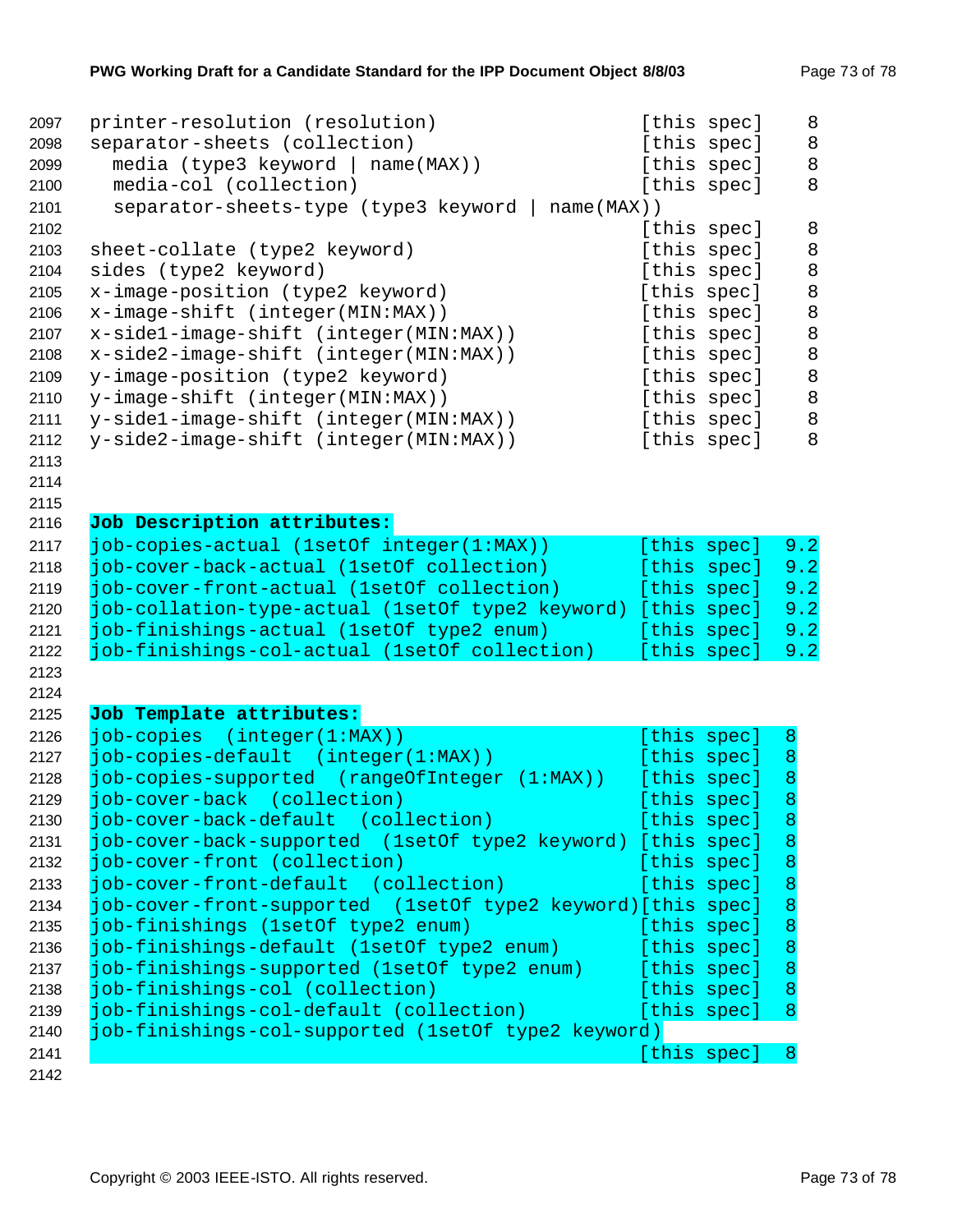# **Printer Description attributes:** document-creation-attributes-supported (1setOf type2 keyword) [this spec] 10.1 **16.2 Keyword attribute values** 2148 document-state-reasons (1setOf type2 keyword) [this spec] 9.1.27 aborted-by-system [this spec] 9.1.27 2150 compression-error in the compression-error community of  $[{\rm this~spec}]$  and  $[9.1.27]$

| 2150 | compression-error                    | [this spec] | 9.1.27 |
|------|--------------------------------------|-------------|--------|
| 2151 | digital-signature-did-not-verify     | [this spec] | 9.1.27 |
| 2152 | digital-signature-type-not-supported | [this spec] | 9.1.27 |
| 2153 | document-access-error                | [this spec] | 9.1.27 |
| 2154 | document-format-error                | [this spec] | 9.1.27 |
| 2155 | canceled-at-device                   | [this spec] | 9.1.27 |
| 2156 | canceled-by-operator                 | [this spec] | 9.1.27 |
| 2157 | canceled-by-user                     | [this spec] | 9.1.27 |
| 2158 | completed-successfully               | [this spec] | 9.1.27 |
| 2159 | completed-with-errors                | [this spec] | 9.1.27 |
| 2160 | completed-with-warnings              | [this spec] | 9.1.27 |
| 2161 | data-insufficient                    | [this spec] | 9.1.27 |
| 2162 | digital-signature-wait               | [this spec] | 9.1.27 |
| 2163 | errors-detected                      | [this spec] | 9.1.27 |
| 2164 | incoming                             | [this spec] | 9.1.27 |
| 2165 | interpreting                         | [this spec] | 9.1.27 |
| 2166 | none                                 | [this spec] | 9.1.27 |
| 2167 | outgoing                             | [this spec] | 9.1.27 |
| 2168 | printing                             | [this spec] | 9.1.27 |
| 2169 | processing-to-stop-point             | [this spec] | 9.1.27 |
| 2170 | queued                               | [this spec] | 9.1.27 |
| 2171 | queued-for-marker                    | [this spec] | 9.1.27 |
| 2172 | queued-in-device                     | [this spec] | 9.1.27 |
| 2173 | resources-are-not-ready              | [this spec] | 9.1.27 |
| 2174 | resources-are-not-supported          | [this spec] | 9.1.27 |
| 2175 | submission-interrupted               | [this spec] | 9.1.27 |
| 2176 | transforming                         | [this spec] | 9.1.27 |
| 2177 | unsupported-compression              | [this spec] | 9.1.27 |
| 2178 | unsupported-document-format          | [this spec] | 9.1.27 |
| 2179 | warnings-detected                    | [this spec] | 9.1.27 |
|      |                                      |             |        |

# **16.3 Enum Attribute Values**

 The following table lists all the new enum attribute values defined in this document as additional type2 enum values. These are to be registered according to the procedures in RFC 2911 [rfc2911] § 6.1.

| 2184 | Value | Name                          | Reference Section:   |  |
|------|-------|-------------------------------|----------------------|--|
| 2185 |       | _____________________________ |                      |  |
| 2186 |       | document-state (type1 enum)   | [this spec] $9.1.25$ |  |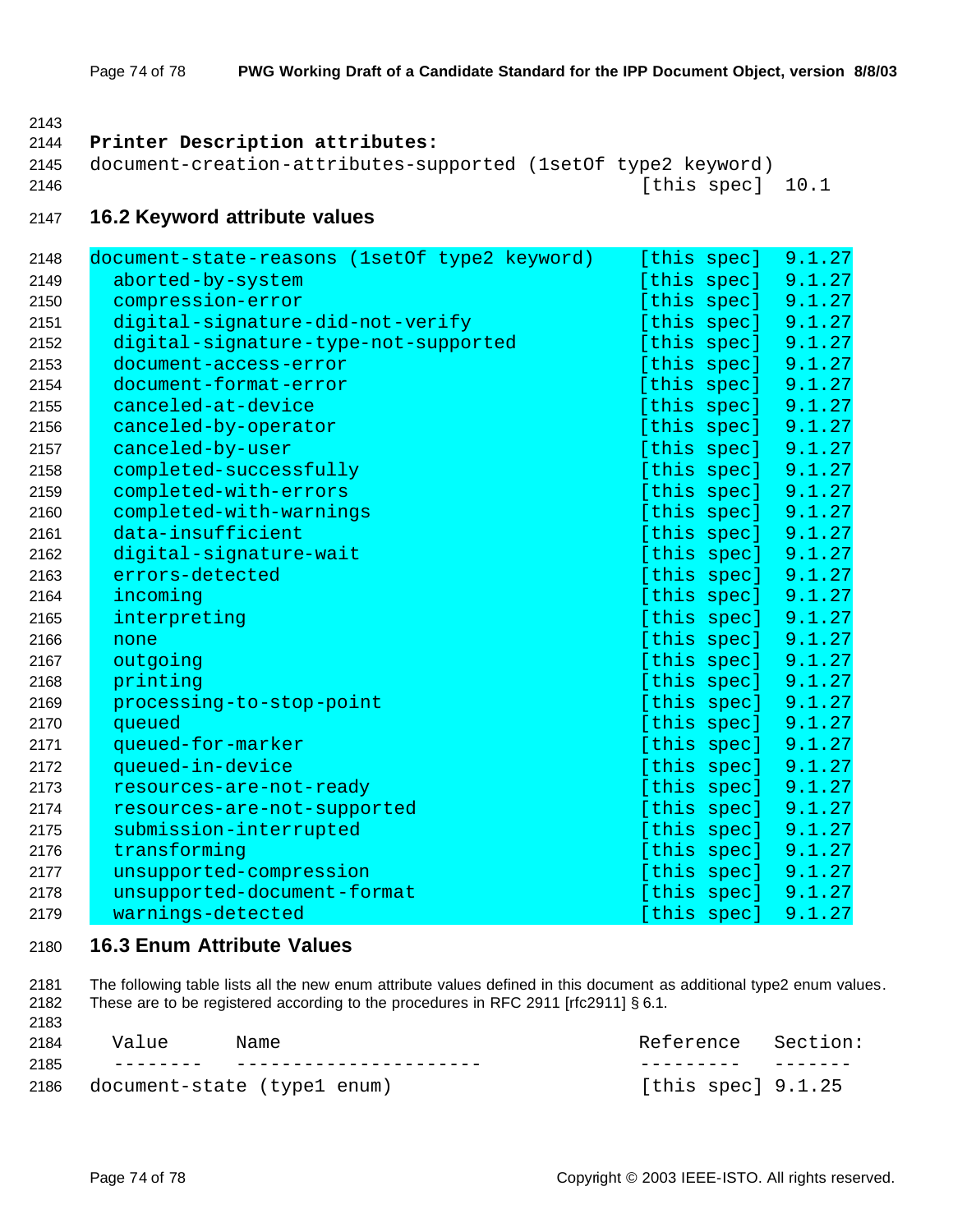| 2187 | 3.     | pending                                  | [this spec] 9.1.25   |  |
|------|--------|------------------------------------------|----------------------|--|
|      |        |                                          |                      |  |
| 2188 | 5      | processing                               | [this spec] 9.1.25   |  |
| 2189 |        | canceled                                 | [this spec] $9.1.25$ |  |
| 2190 | 8      | aborted                                  | [this spec] $9.1.25$ |  |
| 2191 | 9      | completed                                | [this spec] $9.1.25$ |  |
| 2192 |        | operations-supported (1setOf type2 enum) | [rfc2911] 4.4.15     |  |
| 2193 | 0x0033 | Cancel-Document                          | [this spec] 4.5      |  |
| 2194 | 0x0034 | Get-Document-Attributes                  | [this spec] 4.3      |  |
| 2195 | 0x0035 | Get-Documents                            | [this spec] 3.3      |  |
| 2196 | 0x0036 | Delete-Document                          | [this spec] 5.4      |  |
| 2197 | 0x0037 | Set-Document-Attributes                  | [this spec] 4.4      |  |

#### **16.4 Operations**

 The following table lists all of the operations defined in this document. These are to be registered according to the procedures in RFC 2911 [rfc2911] § 6.4. 

| 2203 | Operations                   | Reference       | Section |
|------|------------------------------|-----------------|---------|
| 2204 | ____________________________ |                 |         |
| 2205 | Cancel-Document              | [this spec] 4.5 |         |
| 2206 | Delete-Document              | [this spec] 5.4 |         |
| 2207 | Get-Document-Attributes      | [this spec] 4.3 |         |
| 2208 | Get-Documents                | [this spec] 3.3 |         |
| 2209 | Set-Document-Attributes      | [this spec] 4.4 |         |
| 2210 |                              |                 |         |

#### **16.5 Attribute Group tags**

 The following table lists all the attribute group tags defined in this specification. These are to be registered according to the procedures in RFC 2911 [rfc2911] § 6.5.

|      | 2214 Value            | Name                    | Reference      | Section |
|------|-----------------------|-------------------------|----------------|---------|
|      | $2215 - - - -$        |                         |                |         |
|      | $2216 \t 0 \times 09$ | document-attributes-tag | [this spec] 12 |         |
| 2217 |                       |                         |                |         |

#### **16.6 Status codes**

 The following table lists all the status codes defined in this specification. These are to be registered according to the procedures in RFC 2911 [rfc2911] § 6.6.

| 2221 | Value Status Code Name                 | Reference Section  |  |
|------|----------------------------------------|--------------------|--|
| 2222 |                                        |                    |  |
|      | 2223 0x0500:0x05FF - Server Error:     |                    |  |
| 2224 | 0x050B server-error-too-many-jobs      | [this spec] Error! |  |
|      | 2225 Reference source not found.       |                    |  |
| 2226 | 0x050C server-error-too-many-documents | [this spec] Error! |  |
| 2227 | Reference source not found.            |                    |  |
| 2228 |                                        |                    |  |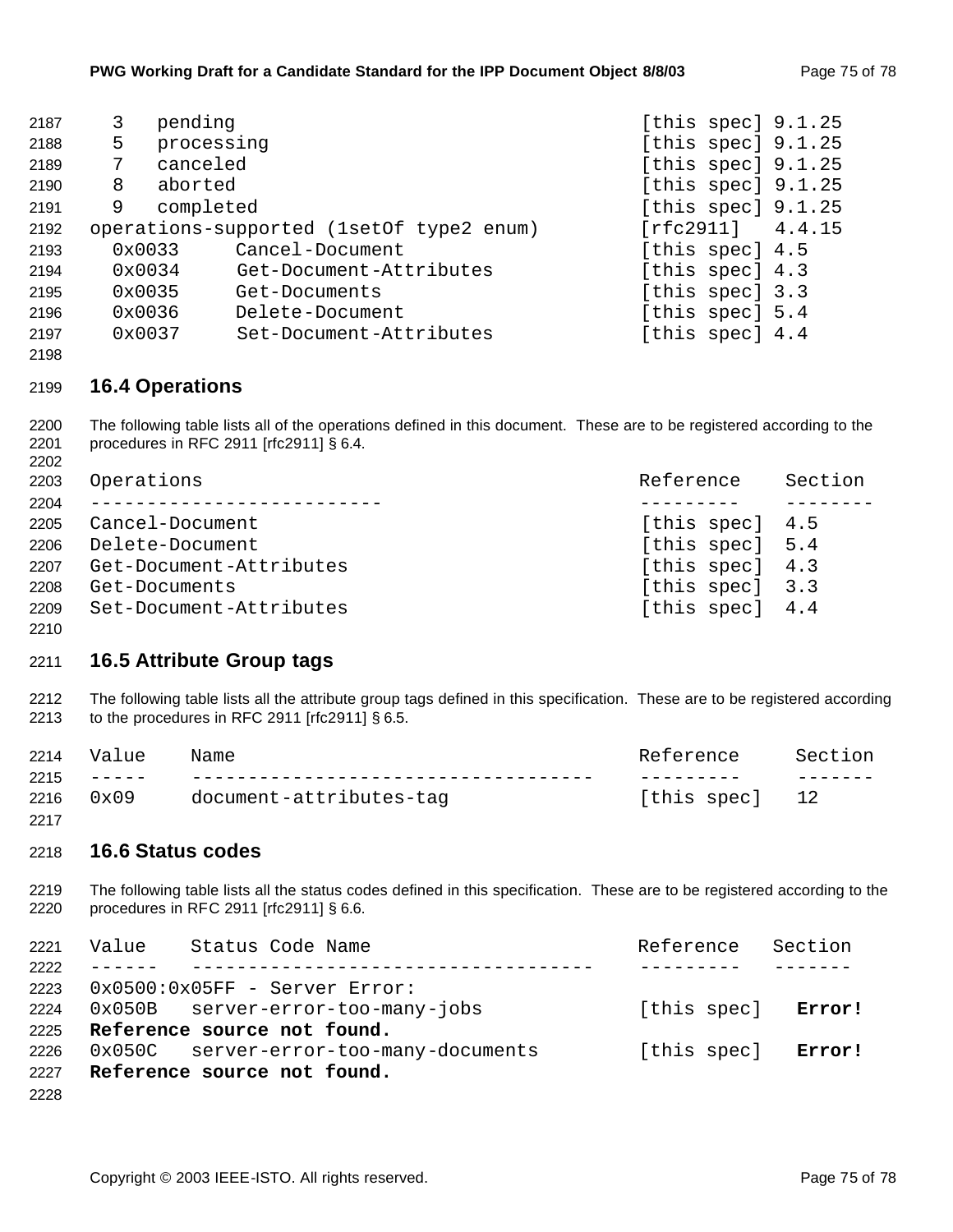#### **16.7 Attribute Group name Registrations**

 The following table lists the one new attribute group name defined in this document. This is to be registered according to the procedures in RFC 2911 [rfc2911] § 6.2.

| 2232 Attribute Group name  | Reference Section |  |
|----------------------------|-------------------|--|
| 2233 --------------------- |                   |  |
| 2234 document-template     | [this spec] 4.3   |  |

### **17 Internationalization Considerations**

 The internationalization considerations for this extension for handling the Document object are the same as for handling the Job object in [rfc2911].

## **18 Security Considerations**

 The Document object should provide no more increased security considerations than the Job object. The Printer MUST provide the same access control for Document objects as for Job objects.

 The Printer implementer needs to consider counter measures for denial of service attacks for the Create-Job operation. For example, a rogue client could issue repeated Create-Job and/or Send-Document/Send-URI requests in an attempt to exceed the capacity of the Printer to absorb such requests and thereby deny Job Creation and Document Creation requests from other clients. For example, a Printer might avoid a fixed set of allocations for Jobs and Documents and also be able to detect when an excessive number of Create-Job and Send-Document/Send-URI requests have been supplied. In such a case, the Printer would return either a 'server-error-too-many-jobs' status- code (see section **Error! Reference source not found.**) or a 'server-error-too-many-documents' status-code (see section **Error! Reference source not found.**).

### **19 Contributors**

- Don Fullman, Xerox
- 
- 2251 Harry Lewis, IBM<br>2252 Ira McDonald, Hig Ira McDonald, High North
- Michael Sweet, Easy Software Products
- 

# **20 Acknowledgments**

# **21 Author's Address**

- Dennis Carney IBM Printing Systems 6300 Diagonal Highway Boulder, CO 80301
- Phone: 303 924-0565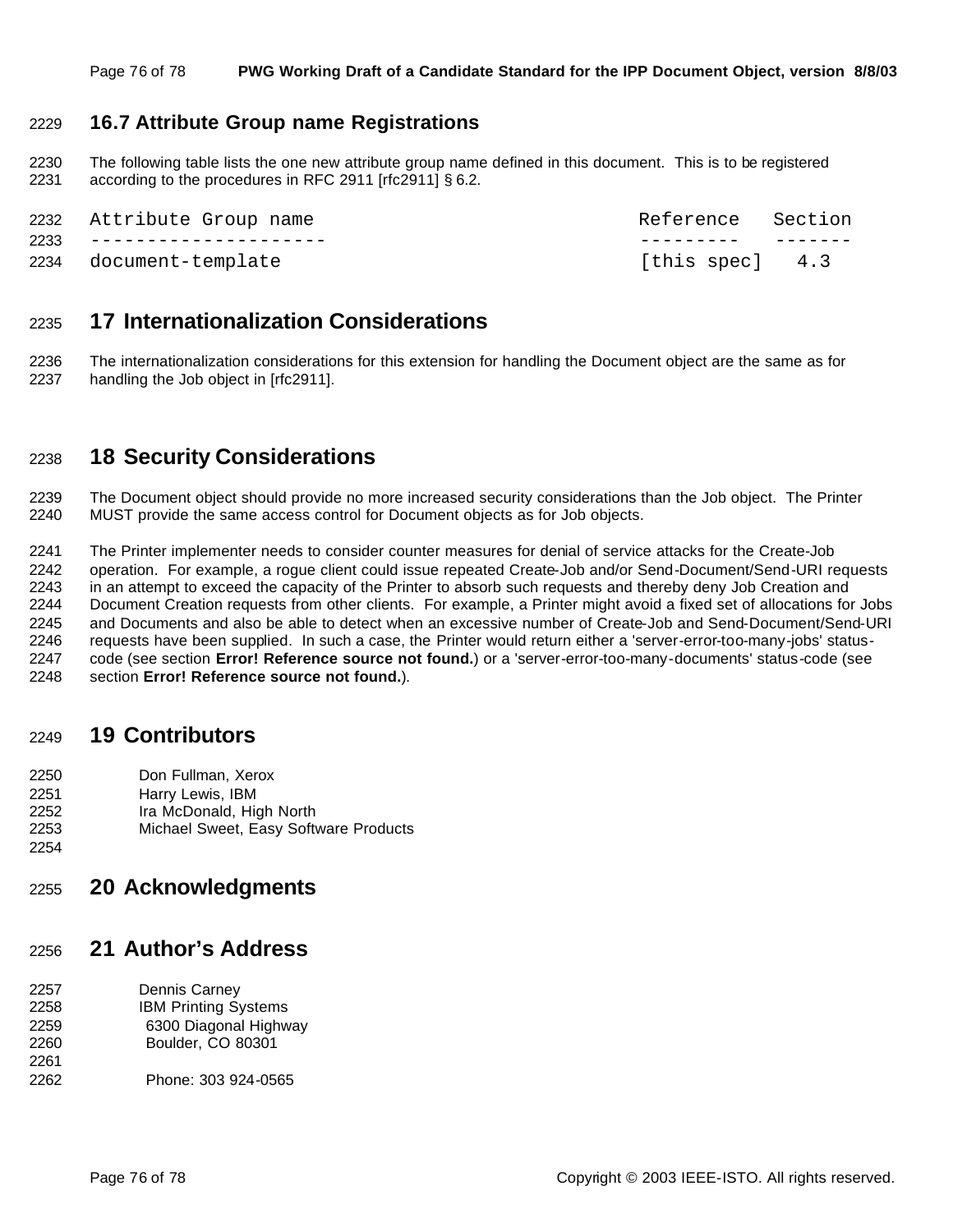| 2263 | Fax: 303 924-7434                  |
|------|------------------------------------|
| 2264 | email: dcarney@us.ibm.com          |
| 2265 |                                    |
| 2266 | Tom Hastings                       |
| 2267 | <b>Xerox Corporation</b>           |
| 2268 | 737 Hawaii St.                     |
| 2269 | El Segundo, CA 90245               |
| 2270 |                                    |
| 2271 | Phone: 310 333-6413                |
| 2272 | Fax: 310 333-5514                  |
| 2273 | e-mail: hastings@cp10.es.xerox.com |
| 2274 |                                    |
| 2275 | Peter Zehler                       |
| 2276 | <b>Xerox Corporation</b>           |
| 2277 | MS: 0128-30E                       |
| 2278 | 800 Phillips Road                  |
| 2279 | Webster, NY 14580-9701             |
| 2280 |                                    |
| 2281 | Phone: 585 265-8755                |
| 2282 | Fax: 585 422-7961                  |
| 2283 | e-mail: PZehler@crt.xerox.com      |

# **22 Appendix A: Document operations compared to Job operations (Informative)**

This appendix compares the Document operations with the existing Job operations to show the parallelism.

 Table 17 compares the Job and Document operations. The two Conf. columns indicate the conformance requirements (REQUIRED = REQ, OPTIONAL = OPT) for the Job and Document operations respectively. A "REQ" in the Document Conformance column means if the Document object is supported. Whether a Document operation is a method on the Job object or the Document object depends on the modeling regime and is not an essential part of the semantics described here, since these semantics are intended to apply to both object-oriented and object-based protocols, APIs, and implementations.

#### **Table 17 - Document operations compared to Job operations**

| Job operations            | Job<br>Conf. | Document operations                                                                                                       | <b>Doc</b><br>Conf. |
|---------------------------|--------------|---------------------------------------------------------------------------------------------------------------------------|---------------------|
| <b>Cancel-Current-Job</b> | <b>OPT</b>   | N/A, can only cancel a document explicitly by document number and<br>explicit job id                                      |                     |
| Cancel-Job                | <b>REQ</b>   | <b>Cancel-Document</b>                                                                                                    | <b>REQ</b>          |
|                           |              |                                                                                                                           |                     |
| <b>Get-Job-Attributes</b> | <b>REQ</b>   | <b>Get-Document-Attributes</b>                                                                                            | <b>REQ</b>          |
| Get-Jobs                  | <b>REQ</b>   | <b>Get-Documents</b>                                                                                                      | <b>REQ</b>          |
| Hold-Job                  |              | N/A, can only hold an entire job                                                                                          |                     |
| Print-Job                 | <b>REQ</b>   | Send-Document (existing operation - see [rfc2911] with an additional<br>Document attributes group defined in section 4.1) | <b>REQ</b>          |
| <b>Print-URI</b>          | <b>OPT</b>   | Send-URI (existing operation - see [rfc2911] with an additional<br>Document attributes group defined in section 4.2)      | <b>OPT</b>          |
|                           |              |                                                                                                                           |                     |
| Promote-Job               | <b>OPT</b>   | N/A, can only promote an entire job                                                                                       |                     |
| Purge-Jobs                | <b>OPT</b>   | <b>Delete-Document</b>                                                                                                    | <b>OPT</b>          |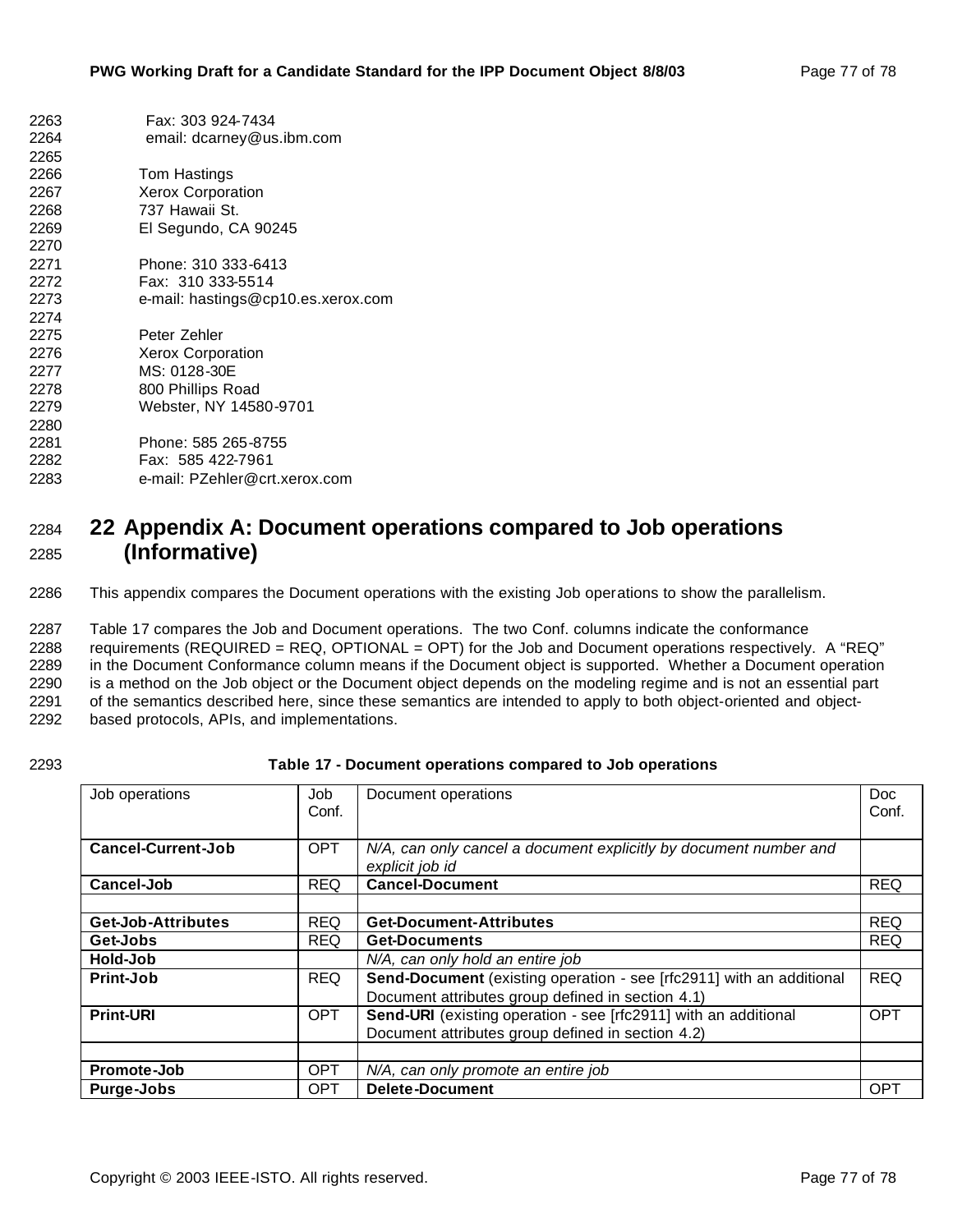| Job operations               | Job<br>Conf. | Document operations                                                  | Doc.<br>Conf. |
|------------------------------|--------------|----------------------------------------------------------------------|---------------|
| <b>Release-Held-New-Jobs</b> | <b>OPT</b>   | N/A, can only release entire jobs                                    |               |
| Release-Job                  | <b>OPT</b>   | N/A, can only release an entire job                                  |               |
| Reprocess-Job                | <b>OPT</b>   | N/A, can only reprocess an entire job                                |               |
| Restart-Job                  | <b>OPT</b>   | N/A, can only restart an entire job                                  |               |
| Resume-Job                   | <b>OPT</b>   | N/A, can only resume an entire job                                   |               |
| Schedule-Job-After           | <b>OPT</b>   | N/A, can only schedule an entire job                                 |               |
| <b>Set-Job-Attributes</b>    | <b>OPT</b>   | <b>Set-Document-Attributes</b>                                       | <b>OPT</b>    |
| <b>Suspend-Current-Job</b>   | <b>OPT</b>   | N/A, can only suspend an entire job in order to run another one      |               |
| Validate-Job                 | <b>REQ</b>   | N/A, use Validate-Job to validate a single document or each document |               |
|                              |              | in a multi-document job                                              |               |

```
2294
2295
```
# **23 Annex B: IEEE-ISTO 5100.4-2001 Document Overrides (informative)**

 With the introduction of the Document Object, there is no longer a need for the "document-overrides" (1setOf collection) attribute [pwg5100.4-2001] as an Operation attribute or a Job Template attribute. A new Overrides document [OvrRide] without the "document-overrides" attribute will be published. With the introduction of the Document object, the client simply supplies the Document Template attributes (see Table 10) for each Document Creation request (in a new Document Template attribute group). There is no longer a need for the "document-overrides" attribute.

 Page Overrides will be specified in a new document [OvrRide] that replaces the obsolete [pwg5100.4-2001]. Other [pwg5100.4-2001] features such as Subset Processing and Error/Warning counts have been moved to other specifications.

# **24 Annex C: Change Log (informative)**

- The following summaries of the changes in chronological order:
- Version 0.15, August 8, 2003,
- 2309 1. changed server-error-too-many-\* text
- 2. added "-actual"

- 3. updated IANA registrations
- 4. added clarifying text to sections 3.1.1, 6, 7.1, 8, 9.1.35, 10.1 and 14
- 5. Moved "server-error-too-many-\*" to status codes to JobX
- 6. clarified how "job-collation-type" handles mixed sheet collation beteen Documents

Version 0.14, July 1, 2003,

- 7. Moved to Prototype Maturity
- 8. Removed previous change log
- 9. Finished editorial changes from PWG Face-to-Face and Dennis Carney
- 10. Removed ippsave
- 2321 11. changed section to  $\S$  in all references
- 12. Removed Previously defined Printer attributes from Table 14
- 13. Removed xxx-supported and xxx-defaults from IANA registry (They have already been defined), added keyword & enum registrations